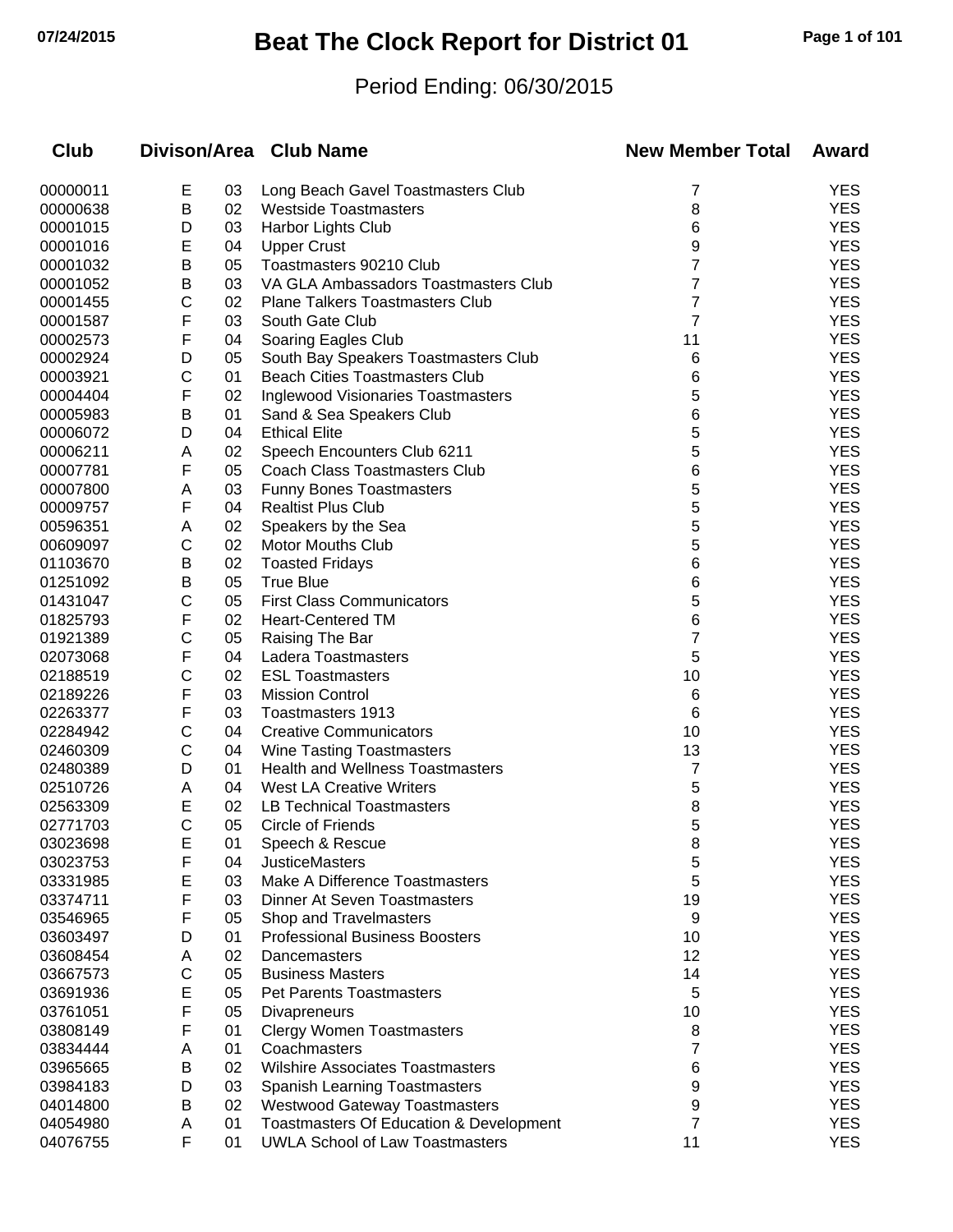## **07/24/2015 Beat The Clock Report for District 01 Page 2 of 101**

#### Period Ending: 06/30/2015

| Club     |    | Divison/Area Club Name               | <b>New Member Total Award</b> |      |
|----------|----|--------------------------------------|-------------------------------|------|
| 04114713 | ሰ1 | Toastmasters After Dark              | 10                            | YES  |
| 04601490 |    | 03 Spiritual Well-Being Toastmasters |                               | YES. |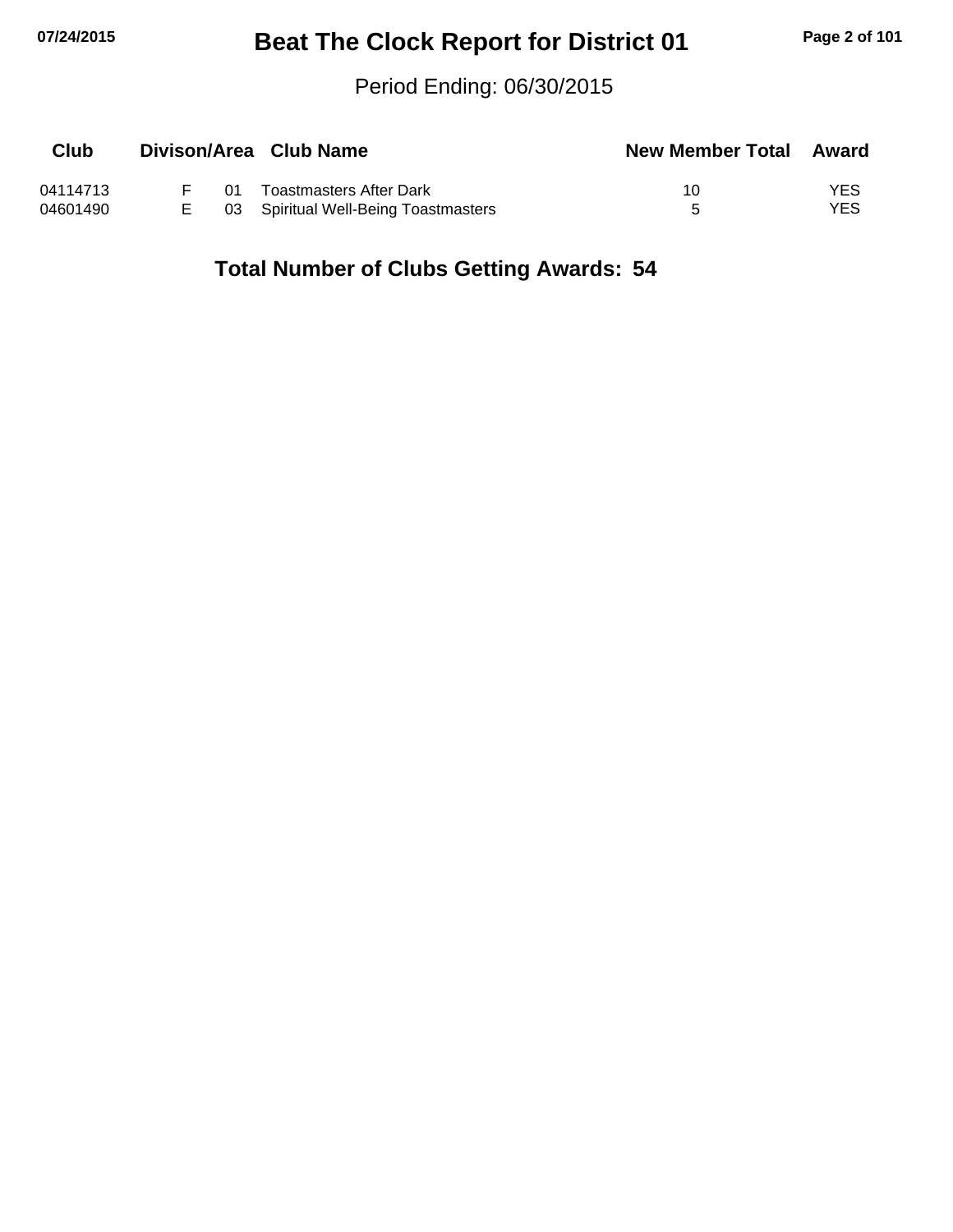## **07/24/2015 Beat The Clock Report for District 02 Page 3 of 101**

#### Period Ending: 06/30/2015

| <b>Club</b> |   |    | Divison/Area Club Name                | <b>New Member Total</b> | Award      |
|-------------|---|----|---------------------------------------|-------------------------|------------|
| 00000069    | D | 44 | Renton Area PACCAR Toastmasters       | 6                       | <b>YES</b> |
| 00000304    | Е | 54 | <b>Willows Voices Club</b>            | 8                       | <b>YES</b> |
| 00002535    | Е | 56 | Twin Speaks Toastmasters Club         | 6                       | <b>YES</b> |
| 00002732    | F | 64 | Seriously Funny Toastmasters          | 6                       | <b>YES</b> |
| 00003491    | E | 57 | Eastside Toastmasters Club            | 6                       | <b>YES</b> |
| 00005822    | F | 61 | <b>Costco Toastmasters Club</b>       | 5                       | <b>YES</b> |
| 00008321    | G | 73 | <b>KCM Toastmasters Club</b>          | 5                       | <b>YES</b> |
| 00008333    | D | 45 | Kent Toast 'n Boast Toastmasters Club | 6                       | <b>YES</b> |
| 00008881    | Е | 52 | Bauer Speak Easys Toastmasters Club   | 5                       | <b>YES</b> |
| 00590628    | A | 11 | <b>Birch Bay Toastmasters</b>         | 6                       | <b>YES</b> |
| 00935462    | G | 74 | Amazon Toastmasters Club              | 9                       | <b>YES</b> |
| 01098650    | G | 73 | <b>Tough Tech Toasties</b>            | 9                       | <b>YES</b> |
| 01509226    | A | 14 | <b>Accountants Anonymous</b>          | 5                       | <b>YES</b> |
| 01587992    | Е | 57 | <b>Redmond Nights</b>                 |                         | <b>YES</b> |
| 01694786    | F | 63 | <b>Source Masters</b>                 | 6                       | <b>YES</b> |
| 02240722    | G | 73 | Russell Investments Toastmasters Club |                         | <b>YES</b> |
| 02967790    | F | 65 | Downtown Bellevue Toastmasters        | 5                       | <b>YES</b> |
| 04415662    | C | 33 | <b>Slalom Seattle Toastmasters</b>    | 6                       | YES        |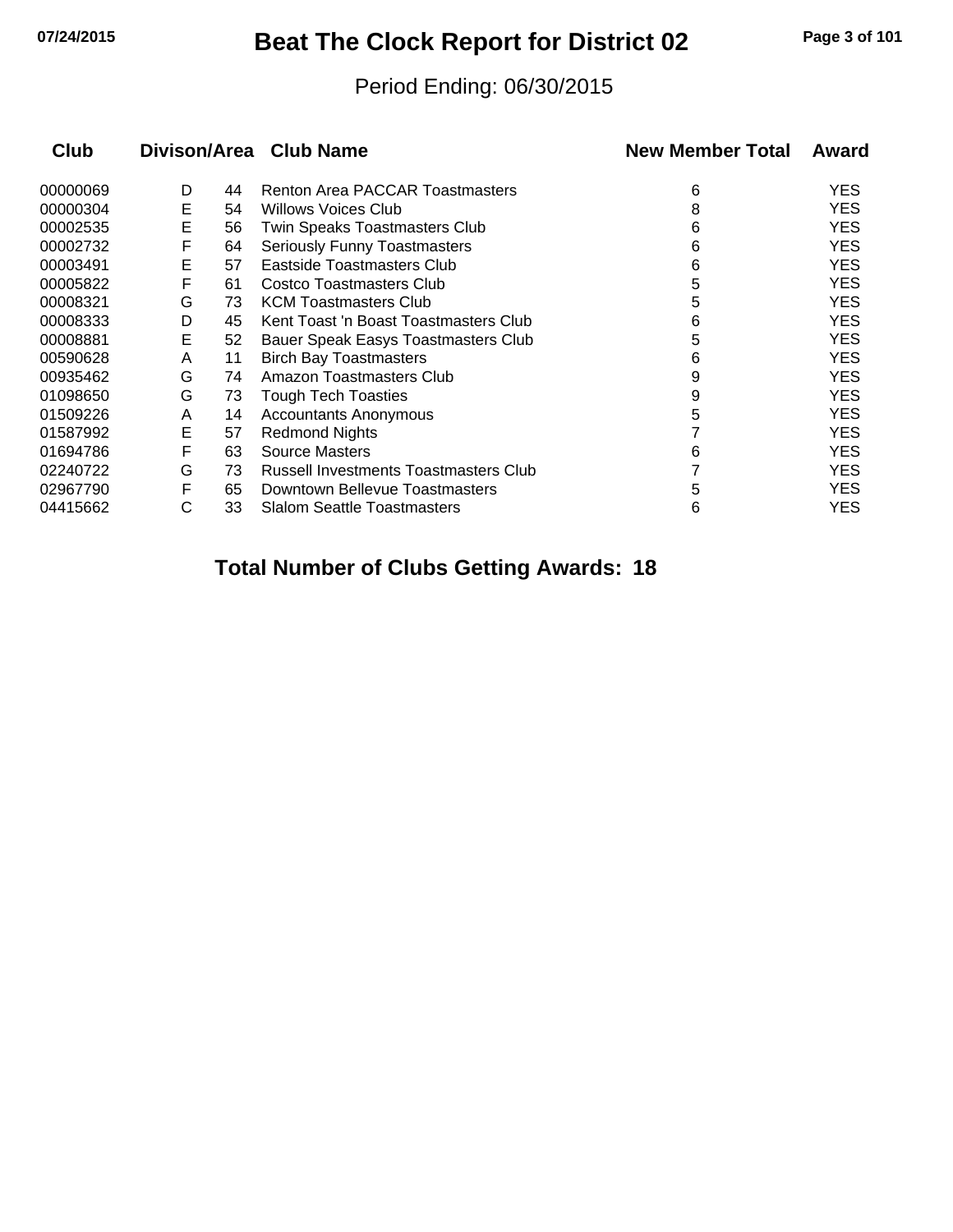## **07/24/2015 Beat The Clock Report for District 03 Page 4 of 101**

#### Period Ending: 06/30/2015

| <b>Club</b> |   |    | Divison/Area Club Name                  | <b>New Member Total</b> | Award      |
|-------------|---|----|-----------------------------------------|-------------------------|------------|
| 00000355    | Ζ | 04 | <b>Speaking First Toastmasters Club</b> | 5                       | <b>YES</b> |
| 00001631    | A | 03 | <b>Camelback Toastmasters</b>           | 5                       | <b>YES</b> |
| 00001715    | Z | 06 | <b>Tempe Toastmasters Club</b>          | 5                       | <b>YES</b> |
| 00001820    | V | 06 | Reddy's Club                            | 5                       | <b>YES</b> |
| 00003262    | Z | 04 | Saguaro Speakers Club                   | 5                       | <b>YES</b> |
| 00004634    | Z | 05 | East Valley Echoes Club                 | 5                       | <b>YES</b> |
| 00005417    | Ρ | 01 | Northwest Casas Adobes Club             | 5                       | <b>YES</b> |
| 00006350    | S | 06 | New Horizons Toastmasters Club          | 5                       | <b>YES</b> |
| 00007381    | С | 02 | <b>Tucson Toastmasters</b>              | 5                       | <b>YES</b> |
| 00008343    | A | 02 | <b>Platinum Club</b>                    | 6                       | <b>YES</b> |
| 00009120    | Τ | 06 | Rio Copa Toastmasters                   | 6                       | <b>YES</b> |
| 00009395    | A | 01 | <b>Peacock Toastmasters Club</b>        | 6                       | <b>YES</b> |
| 00009555    | N | 03 | <b>Premium Toastmasters</b>             |                         | <b>YES</b> |
| 01109501    | A | 01 | WeMAR-kable Speakers                    | 6                       | <b>YES</b> |
| 01177603    | Ζ | 02 | Agua Fria Toastmasters                  | 5                       | <b>YES</b> |
| 01366776    | Ρ | 04 | Sahuarita Toastmasters                  | 6                       | <b>YES</b> |
| 01475770    | S | 05 | <b>Carpe Diem Toastmasters</b>          | 9                       | <b>YES</b> |
| 01517531    | C | 01 | <b>Epicurious</b>                       | 9                       | <b>YES</b> |
| 01717077    | Т | 03 | <b>Elite Toastmasters</b>               | 5                       | <b>YES</b> |
| 02036831    | A | 03 | <b>Truth Speakers</b>                   |                         | <b>YES</b> |
| 02410696    | Ρ | 02 | <b>Cosmopolitan Toastmasters</b>        | 5                       | <b>YES</b> |
| 02591245    | A | 06 | <b>Star Gazer Toastmasters</b>          | 5                       | <b>YES</b> |
| 03017660    | Τ | 03 | <b>Texas Tea Toastmasters</b>           |                         | <b>YES</b> |
| 03056055    | V | 03 | Blue 2                                  | 6                       | <b>YES</b> |
| 03448054    | Z | 06 | <b>Legacy Toastmasters</b>              | 5                       | <b>YES</b> |
| 03527323    | P | 03 | Tu'i Nonokameh Toastmasters             | 8                       | <b>YES</b> |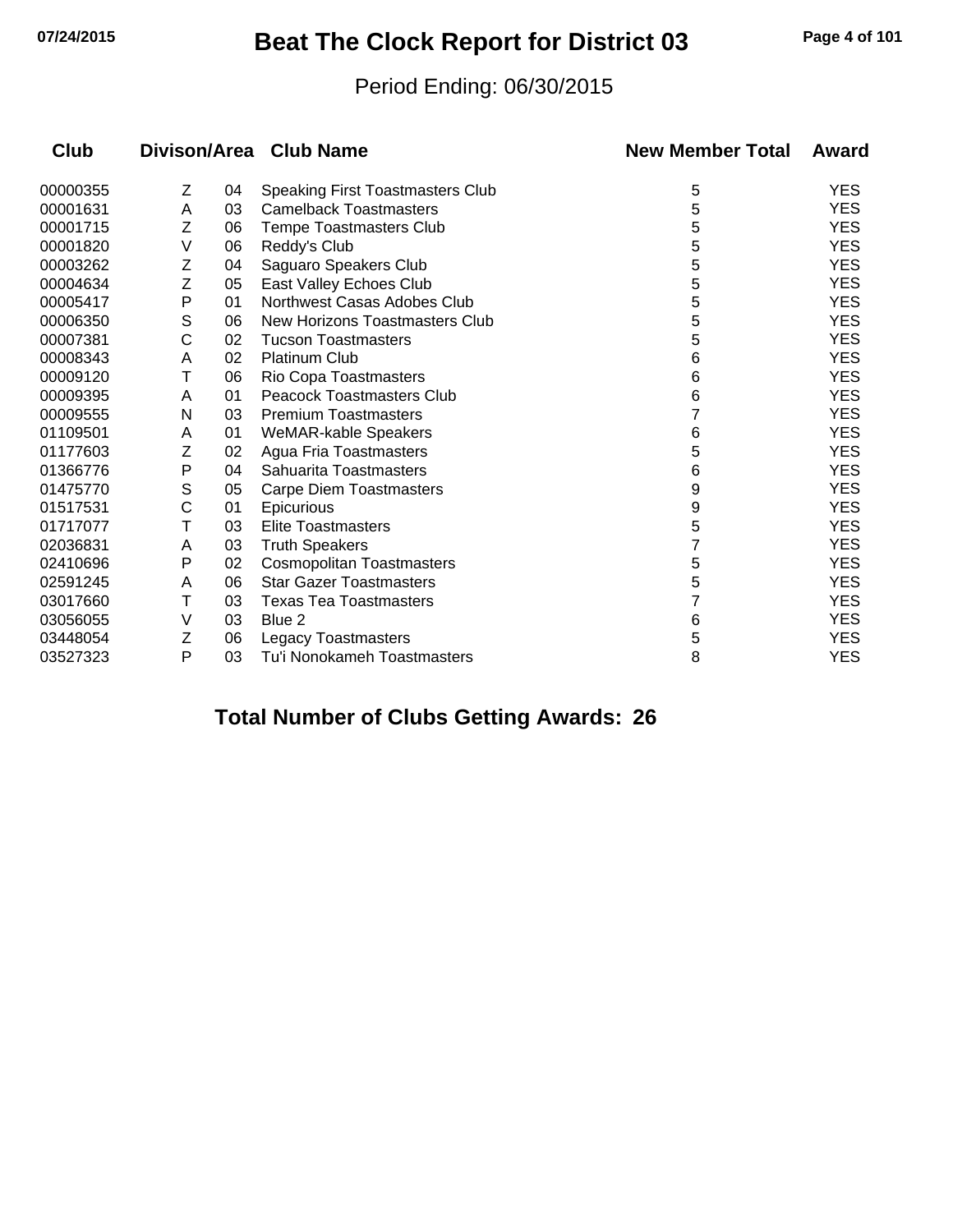## **07/24/2015 Beat The Clock Report for District 04 Page 5 of 101**

#### Period Ending: 06/30/2015

| <b>Club</b> |   |    | Divison/Area Club Name                           | <b>New Member Total</b> | Award      |
|-------------|---|----|--------------------------------------------------|-------------------------|------------|
| 00000033    | C | 04 | Lee Emerson Bassett Club                         | 5                       | <b>YES</b> |
| 00000056    | E | 02 | <b>Golden Gate Toastmasters Club</b>             | 8                       | <b>YES</b> |
| 00000191    | Н | 02 | San Mateo Toastmasters Club 191                  | 5                       | <b>YES</b> |
| 00000225    | F | 05 | Vox Toastmasters Club                            |                         | <b>YES</b> |
| 00000595    | A | 04 | Aptos Club                                       | 6                       | <b>YES</b> |
| 00001618    | н | 04 | Pacifica PM Club                                 | 7                       | <b>YES</b> |
| 00002994    | G | 03 | <b>ToastMeisters Club</b>                        | 5                       | <b>YES</b> |
| 00003572    | Β | 06 | Saratoga Toastmasters Club                       |                         | <b>YES</b> |
| 00003802    | A | 04 | <b>Evening Toastmasters Club</b>                 | 5                       | <b>YES</b> |
| 00004014    | н | 03 | <b>Foster City Toastmasters Club</b>             | 8                       | <b>YES</b> |
| 00006094    |   | 02 | <b>GGU Toastmasters</b>                          | 5                       | <b>YES</b> |
| 00007922    | F | 02 | Cadence AHgorithms Club                          | 5                       | <b>YES</b> |
| 00008218    | С | 04 | Palo Alto Toastmsters                            |                         | <b>YES</b> |
| 00999399    |   | 01 | <b>Electric Toasters Club</b>                    | 5                       | <b>YES</b> |
| 01214446    |   | 03 | <b>Stagecoach Speakers Frontier</b>              | 6                       | <b>YES</b> |
| 01510119    | G | 03 | <b>Startup Speakers</b>                          | 5                       | <b>YES</b> |
| 01567667    |   | 01 | <b>Global San Francisco Toastmasters</b>         | 6                       | <b>YES</b> |
| 01828921    | J | 02 | <b>Silicon Valley Entrepreneurs Toastmasters</b> |                         | <b>YES</b> |
| 02590625    | С | 06 | <b>Wellness Toastmasters</b>                     | 5                       | <b>YES</b> |
| 02669924    | В | 04 | <b>Orchard Orators</b>                           | 8                       | <b>YES</b> |
| 03559296    | C | 01 | <b>Study Group Toastmasters</b>                  | 10                      | <b>YES</b> |
| 03710811    | D | 01 | <b>OpenDNS</b>                                   |                         | <b>YES</b> |
| 03972735    |   | 02 | Deloitte Toastmasters San Francisco              | 8                       | <b>YES</b> |
| 04048104    | B | 06 | Year Up Toastmasters                             | 8                       | <b>YES</b> |
| 04302421    | G | 01 | Toastmasters Lead [In] SV                        |                         | <b>YES</b> |
| 04528013    | C | 01 | <b>Mountain View Toastmasters</b>                | 6                       | <b>YES</b> |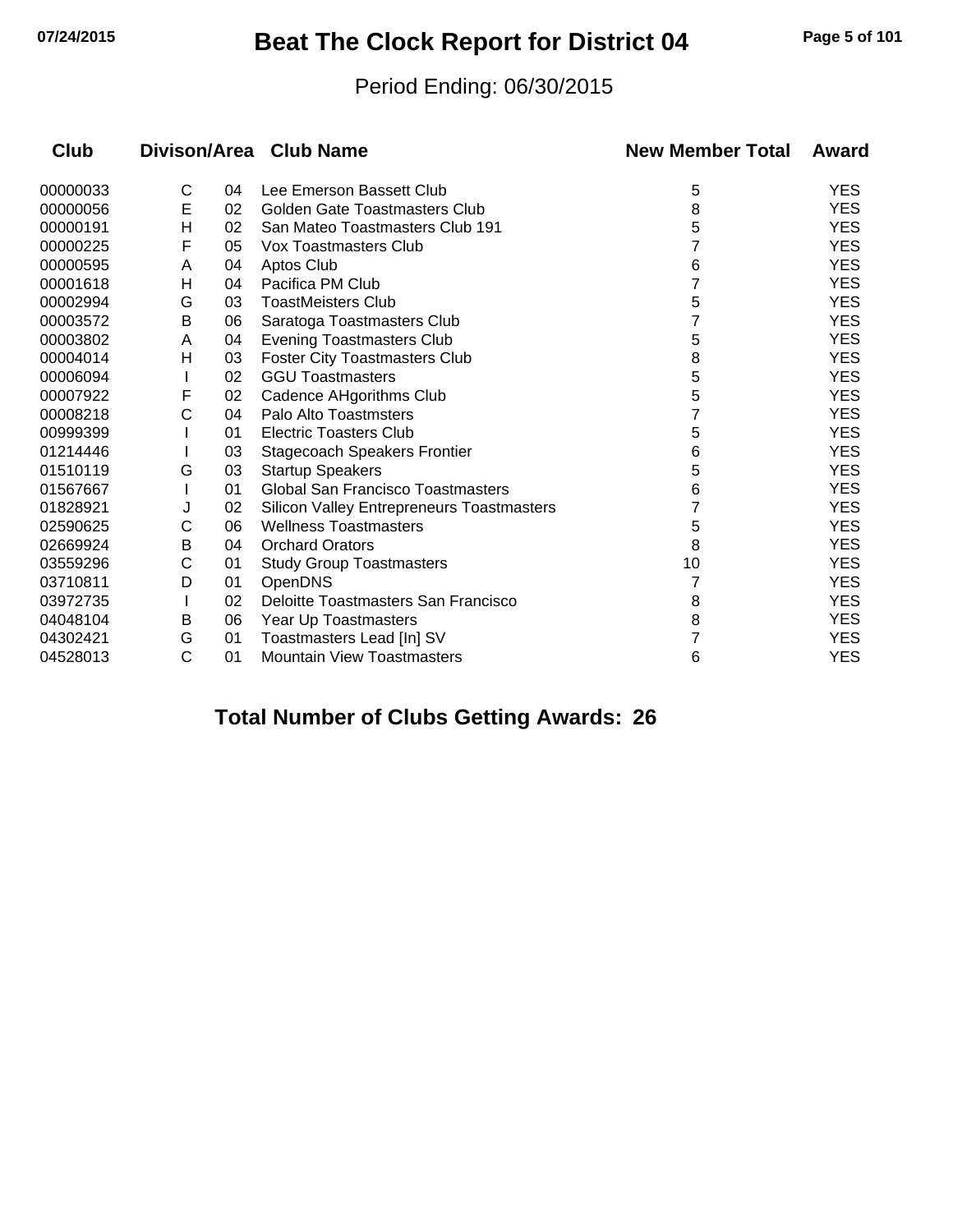## **07/24/2015 Beat The Clock Report for District 05 Page 6 of 101**

#### Period Ending: 06/30/2015

| Club     |   |    | Divison/Area Club Name                     | <b>New Member Total</b> | Award      |
|----------|---|----|--------------------------------------------|-------------------------|------------|
| 00000007 | S | 09 | San Diego Toastmasters 7                   |                         | <b>YES</b> |
| 00000108 | S | 01 | Chula Vista Club                           | 6                       | <b>YES</b> |
| 00000276 | N | 23 | Vista Sunrise Toastmasters Club            | 6                       | <b>YES</b> |
| 00000888 | S | 01 | Undersea Toastmasters Club                 | 5                       | <b>YES</b> |
| 00003225 | S | 06 | Sweetwater Valley Toastmasters Club 3225   | 6                       | <b>YES</b> |
| 00003524 | N | 11 | Del Mar Toastmasters Club                  | 6                       | <b>YES</b> |
| 00005553 |   | 10 | <b>Carmel Mountain Resonating Speakers</b> | 5                       | <b>YES</b> |
| 00009493 | S | 01 | <b>Sharp Toastmasters</b>                  |                         | <b>YES</b> |
| 00009552 | N | 23 | <b>Twin Oaks Toastmasters Club</b>         | 5                       | <b>YES</b> |
| 02009462 | S | 06 | <b>Frontline Leaders</b>                   | 8                       | <b>YES</b> |
| 02610336 |   | 31 | PredOrators                                | 5                       | <b>YES</b> |
| 02934591 | С | 07 | Speak Easy                                 | 5                       | <b>YES</b> |
| 03946145 | N | 03 | <b>Fallbrook Village Toastmasters</b>      | 6                       | <b>YES</b> |
| 04338329 | S | 09 | Take Lessons Toastmasters                  | 5                       | <b>YES</b> |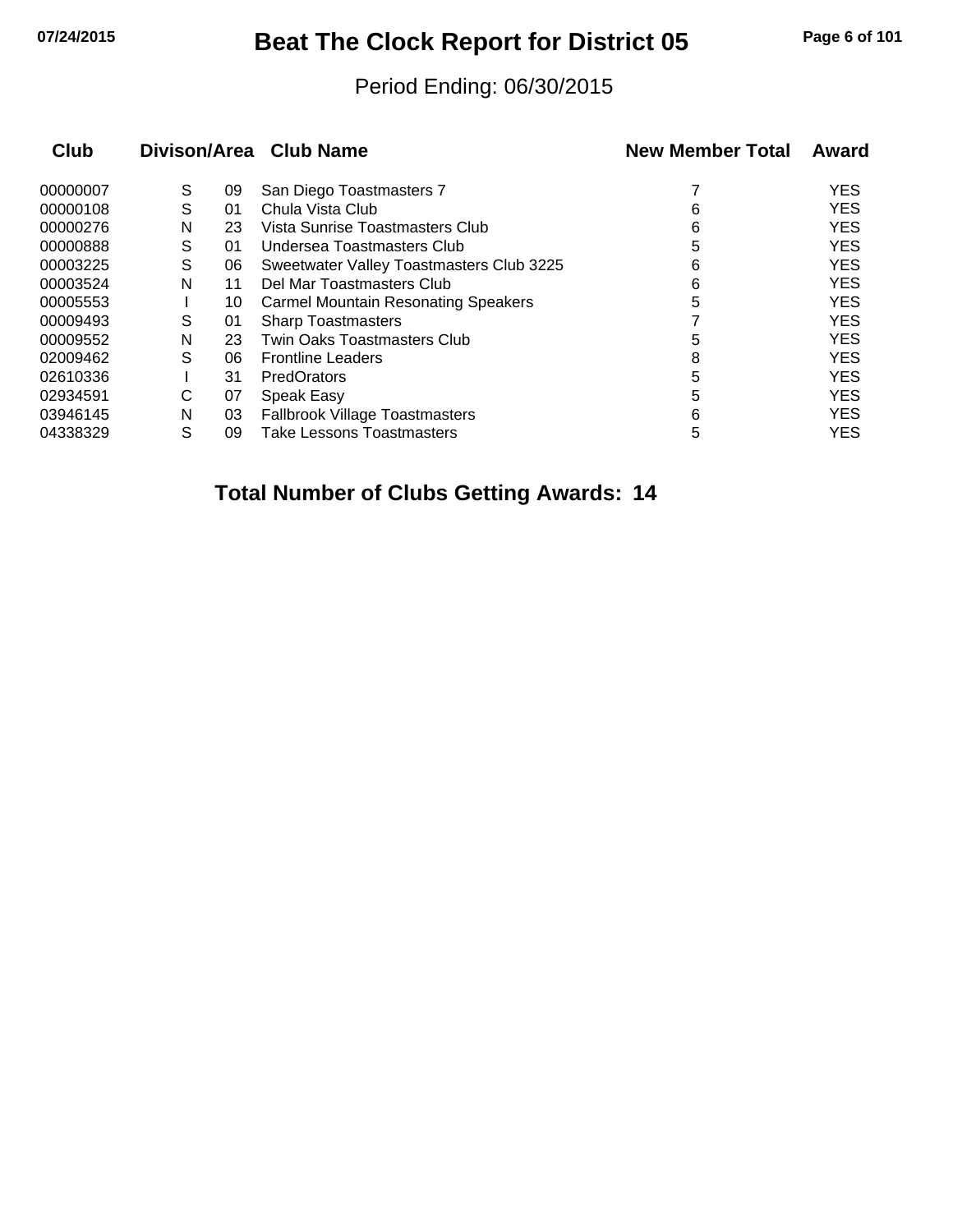## **07/24/2015 Beat The Clock Report for District 06 Page 7 of 101**

#### Period Ending: 06/30/2015

| <b>Club</b> |   |    | Divison/Area Club Name                        | <b>New Member Total</b> | Award      |
|-------------|---|----|-----------------------------------------------|-------------------------|------------|
| 00000167    | F | 21 | <b>White Bear Toastmasters</b>                | 7                       | <b>YES</b> |
| 00000183    | М | 45 | Gopher Toastmasters Club                      | 5                       | <b>YES</b> |
| 00000692    | N | 55 | Northwest Wind Club                           | 5                       | <b>YES</b> |
| 00000981    | С | 06 | <b>Crest Toastmasters Club</b>                | 5                       | <b>YES</b> |
| 00000987    | С | 05 | <b>Attention Getters Club</b>                 | 6                       | <b>YES</b> |
| 00001098    | F | 23 | The Rat Pack Club                             | 6                       | <b>YES</b> |
| 00001883    | S | 84 | Rochester Suburban Club                       | 6                       | <b>YES</b> |
| 00001891    | N | 53 | <b>Pillsbury Club</b>                         | 5                       | <b>YES</b> |
| 00002748    | N | 55 | Anoka Club #2748                              | 5                       | <b>YES</b> |
| 00004324    | P | 64 | <b>Hutchinson Toastmasters II</b>             |                         | <b>YES</b> |
| 00004437    | М | 43 | One Voice Club                                | 5                       | <b>YES</b> |
| 00004709    | E | 13 | <b>Ordway Orators Club</b>                    | 5                       | <b>YES</b> |
| 00005053    | Ρ | 64 | <b>Tri-County Toastmasters</b>                | 5                       | <b>YES</b> |
| 00006594    | M | 45 | Stagecoach Speakers Downtown Mpls             | 6                       | <b>YES</b> |
| 00007507    | E | 12 | Lawson Thrill Speakers Club                   | 5                       | <b>YES</b> |
| 00007527    | E | 13 | <b>Public Employees Club</b>                  | 6                       | <b>YES</b> |
| 00009218    | W | 96 | Speakers After Hours Toastmasters Club        | 5                       | <b>YES</b> |
| 00758930    | Е | 13 | <b>Westside Chats Club</b>                    | 6                       | <b>YES</b> |
| 00841690    | N | 56 | Tri-Dynamics                                  | 5                       | <b>YES</b> |
| 00902590    | С | 01 | <b>MACMasters Toastmasters Club</b>           | 5                       | <b>YES</b> |
| 00931300    | M | 46 | Stagecoach Speakers-HMMC                      | 6                       | <b>YES</b> |
| 01055613    | N | 57 | Spirit of Leadership                          | 6                       | <b>YES</b> |
| 01187545    | F | 21 | Lino Lakes Toastmasters                       | 5                       | <b>YES</b> |
| 01274552    | Е | 14 | <b>Colleen Morse Golden Rule Toastmasters</b> | 5                       | <b>YES</b> |
| 01546746    | R | 76 | Stage Coach Speakers-Eagan                    | 6                       | <b>YES</b> |
| 03572204    | С | 06 | Stagecoach Speakers - Metropoint              |                         | <b>YES</b> |
| 04049429    | Ρ | 66 | <b>BERNtoast</b>                              | 6                       | <b>YES</b> |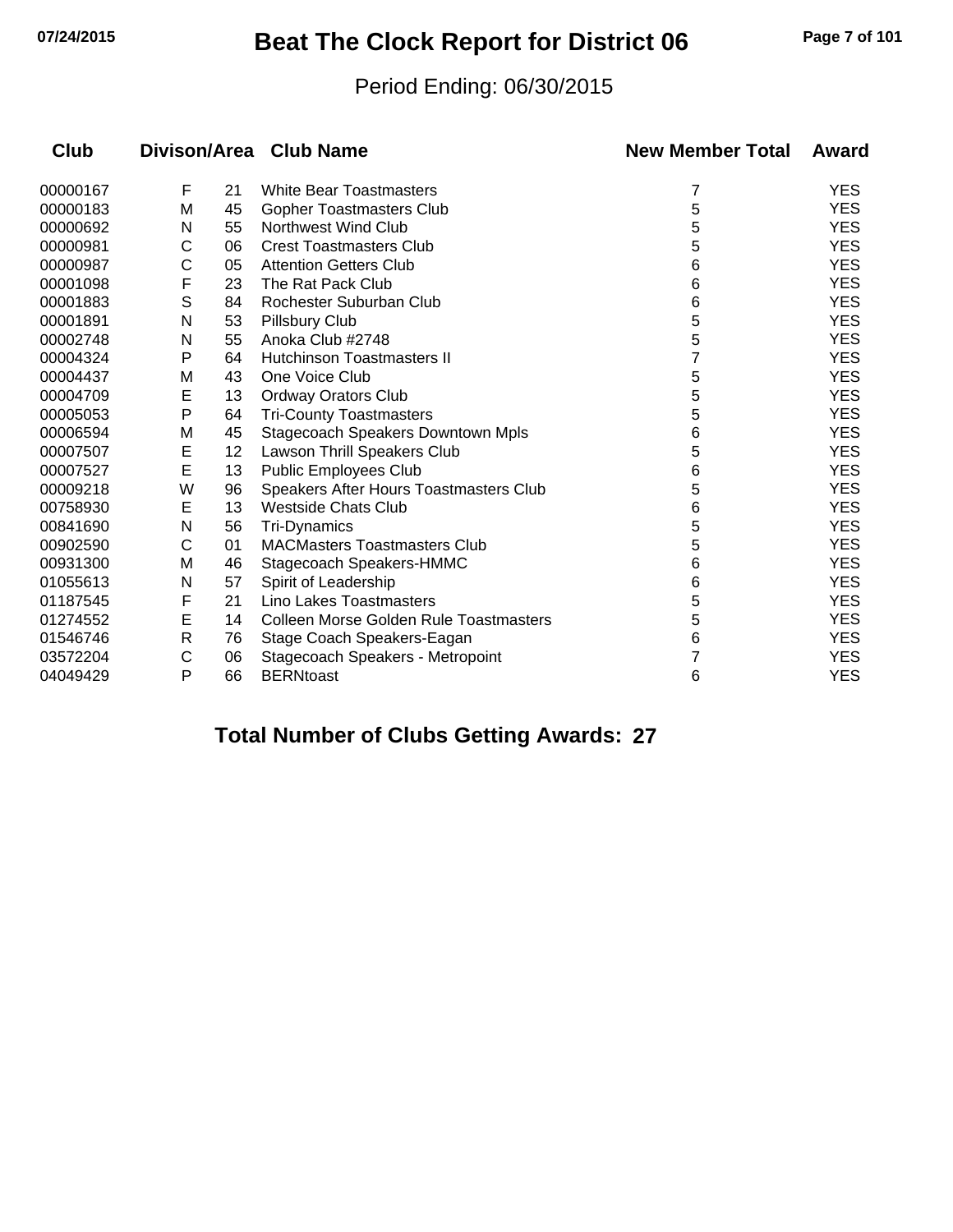## **07/24/2015 Beat The Clock Report for District 07 Page 8 of 101**

#### Period Ending: 06/30/2015

| <b>Club</b> |   |    | Divison/Area Club Name            | <b>New Member Total</b> | Award      |
|-------------|---|----|-----------------------------------|-------------------------|------------|
| 00000031    | D | 53 | <b>Portland Club</b>              | 5                       | YES        |
| 00000852    | Α | 21 | Grants Pass Toastmasters Club 852 | 5                       | <b>YES</b> |
| 00003697    | E | 65 | Clackamas Stepping Stones Tm Club | 5                       | <b>YES</b> |
| 00004134    | Β | 35 | Lunch Bunch Toastmasters Club     | 6                       | YES        |
| 00004510    | F | 72 | <b>Motormouths Club</b>           |                         | <b>YES</b> |
| 00004777    | G | 83 | <b>Encouraging Words Club</b>     | 6                       | YES        |
| 00005588    | E | 63 | <b>Marylhurst Toastmasters</b>    | 6                       | YES        |
| 00007093    | Β | 31 | University of Oregon Club         | 6                       | <b>YES</b> |
| 00007512    | н | 92 | <b>TV Toastmasters</b>            | 5                       | YES        |
| 00008430    | B | 34 | Siuslaw Tale Spinners Club        | 6                       | YES        |
| 00009459    | н | 94 | Feedbackers Toastmasters Club     | 6                       | <b>YES</b> |
| 00009474    | F | 75 | At The River's Edge Club          |                         | YES        |
| 00693720    | С | 42 | Capital Toastmasters Club         | 6                       | <b>YES</b> |
| 00856839    |   | 12 | Smooth Talkers Club               | 8                       | <b>YES</b> |
| 00959680    | D | 52 | <b>Banfield Barkers</b>           | 5                       | YES        |
| 01007407    | E | 63 | <b>WE Toasted Toastmasters</b>    | 5                       | <b>YES</b> |
| 01252137    |   | 10 | <b>Spirit Trackers</b>            | 6                       | YES        |
| 01278233    | B | 31 | <b>Symantec Toastmasters</b>      | 5                       | YES        |
| 01421367    | D | 53 | <b>Swan Island Toastmasters</b>   | 5                       | <b>YES</b> |
| 02700008    | E | 62 | <b>MultCo Toasties</b>            | 5                       | YES        |
| 04649162    | н | 95 | Storymasters Toastmasters         | 6                       | YES        |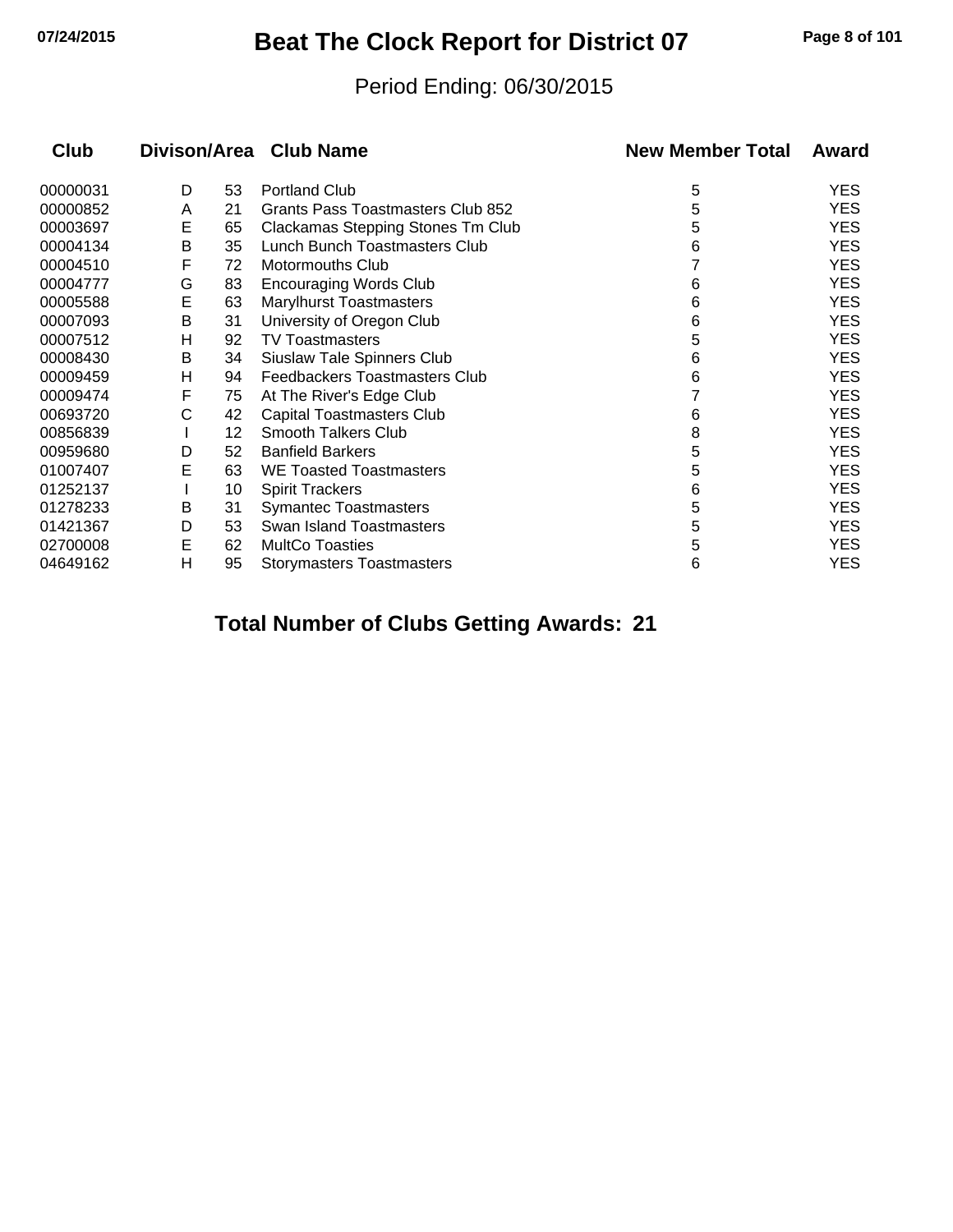## **07/24/2015 Beat The Clock Report for District 08 Page 9 of 101**

#### Period Ending: 06/30/2015

| Club     |   |     | Divison/Area Club Name                | <b>New Member Total</b> | Award      |
|----------|---|-----|---------------------------------------|-------------------------|------------|
| 00000283 | F | 19  | Midtown Clayton Toastmasters Club     |                         | YES        |
| 00004129 |   |     | <b>Collinsville Toastmasters Club</b> | 6                       | <b>YES</b> |
| 00008974 | F | 15  | Wells Fargo Advisors Toastmasters     | 6                       | <b>YES</b> |
| 00009793 |   | 06. | <b>Scott Toastmasters Club</b>        | 6                       | <b>YES</b> |
| 01159447 | F | 15  | <b>Primary Conversations</b>          | 5                       | <b>YES</b> |
| 02587777 | Α | 04  | <b>DSAGSL WORD Masters</b>            | 5                       | <b>YES</b> |
| 03483811 | В | 03  | <b>WWT-HQ Toastmasters</b>            | 9                       | <b>YES</b> |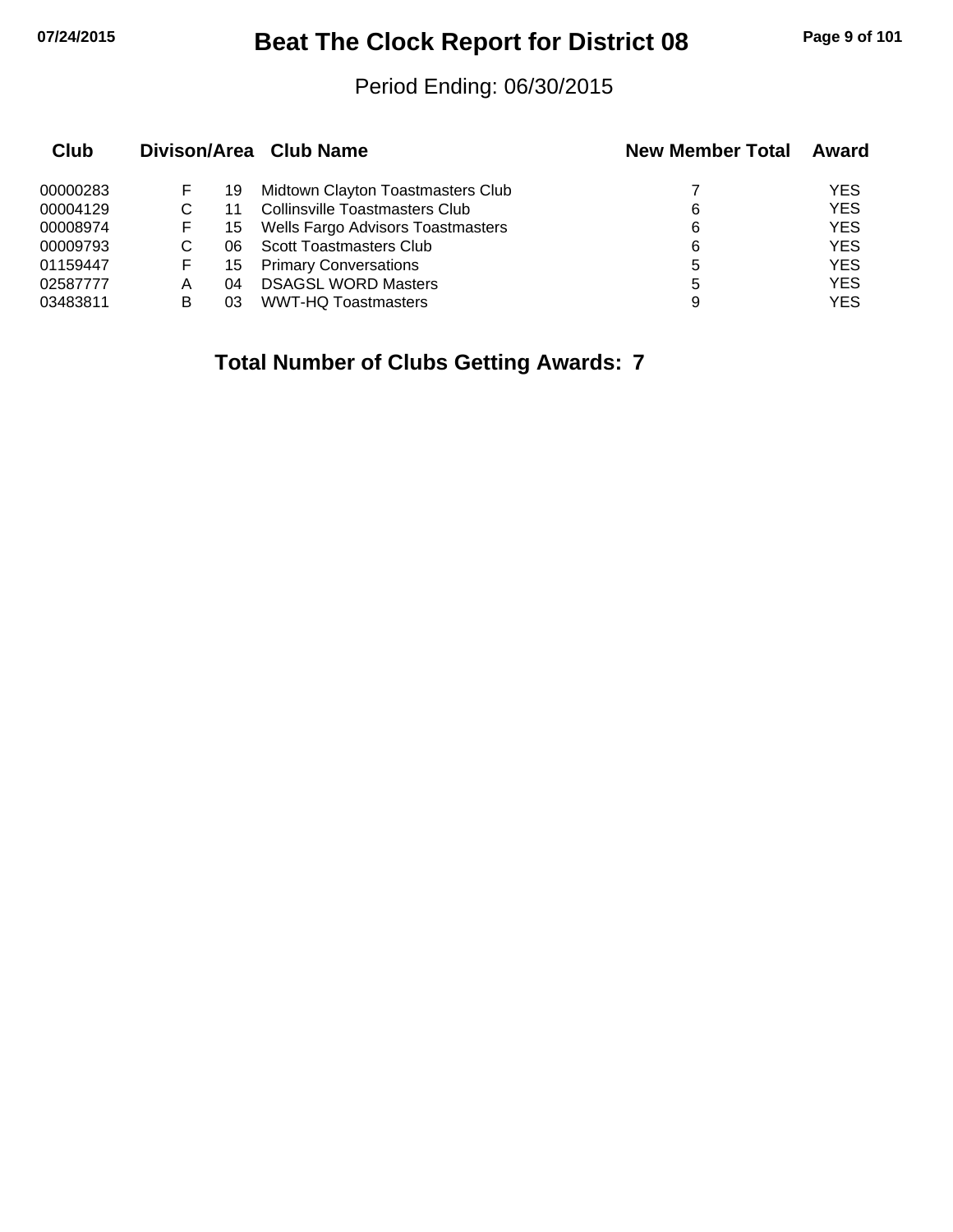# **07/24/2015 Beat The Clock Report for District 09 Page 10 of 101**

#### Period Ending: 06/30/2015

| Club     |    | Divison/Area Club Name                     | <b>New Member Total</b> | Award |
|----------|----|--------------------------------------------|-------------------------|-------|
| 00977217 | 04 | Toastmasters International of Coyote Ridge |                         | YES   |
| 01010891 | በ3 | <b>Insiders</b>                            | a                       | YES   |
| 01559670 | 02 | Articulate Ambassadors                     | 10                      | YES   |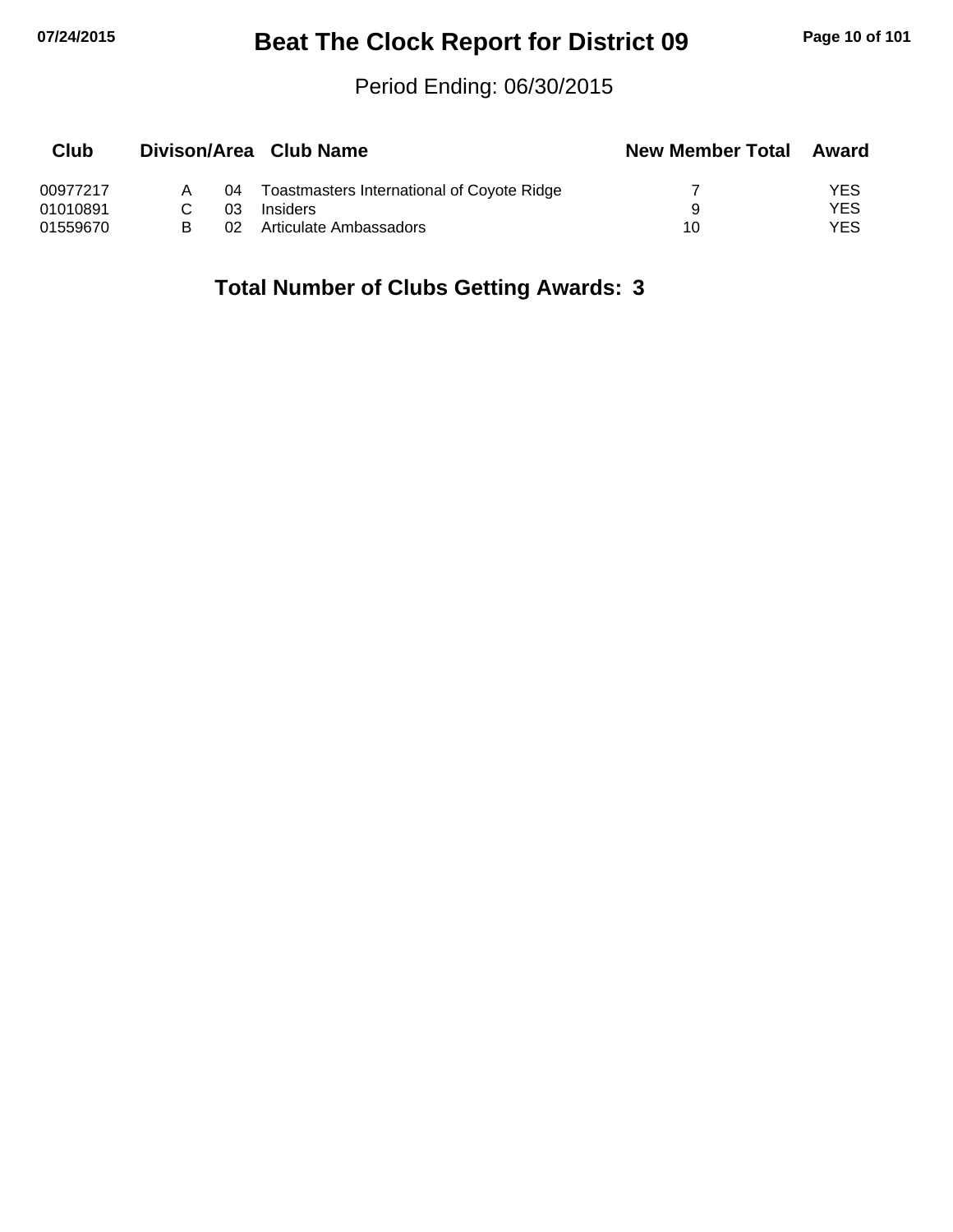## **07/24/2015 Beat The Clock Report for District 10 Page 11 of 101**

#### Period Ending: 06/30/2015

| Club     |   |    | Divison/Area Club Name                | <b>New Member Total</b> | Award      |
|----------|---|----|---------------------------------------|-------------------------|------------|
| 00000151 | С | 14 | <b>Akron Toastmasters</b>             | 6                       | <b>YES</b> |
| 00001690 | S | 31 | Timken Company Toastmasters Club      | 20                      | <b>YES</b> |
| 00002803 | С | 14 | Fairlawn Club                         | 9                       | <b>YES</b> |
| 00006500 | Е | 21 | Eastside Toastmasters Club            | 5                       | <b>YES</b> |
| 00008023 | С | 14 | Central (Akron) Advanced Toastmasters |                         | <b>YES</b> |
| 00008769 | N | 50 | <b>DFAS-CL Toastmasters Club</b>      | 6                       | <b>YES</b> |
| 00780834 | S | 33 | Toastmasters in Green                 | 5                       | <b>YES</b> |
| 00887592 | E | 21 | <b>Transformative Toastmasters</b>    | 9                       | <b>YES</b> |
| 00934375 | Е | 23 | Eastside Advanced Toastmasters Club   | 5                       | <b>YES</b> |
| 01312690 | W | 42 | Mower Mouths                          | 5                       | <b>YES</b> |
| 01815722 | S | 30 | Men With Voice/Men With Vision        | 9                       | <b>YES</b> |
| 04507633 | C | 11 | Putting the "Soap" In Soapbox         | 5                       | <b>YES</b> |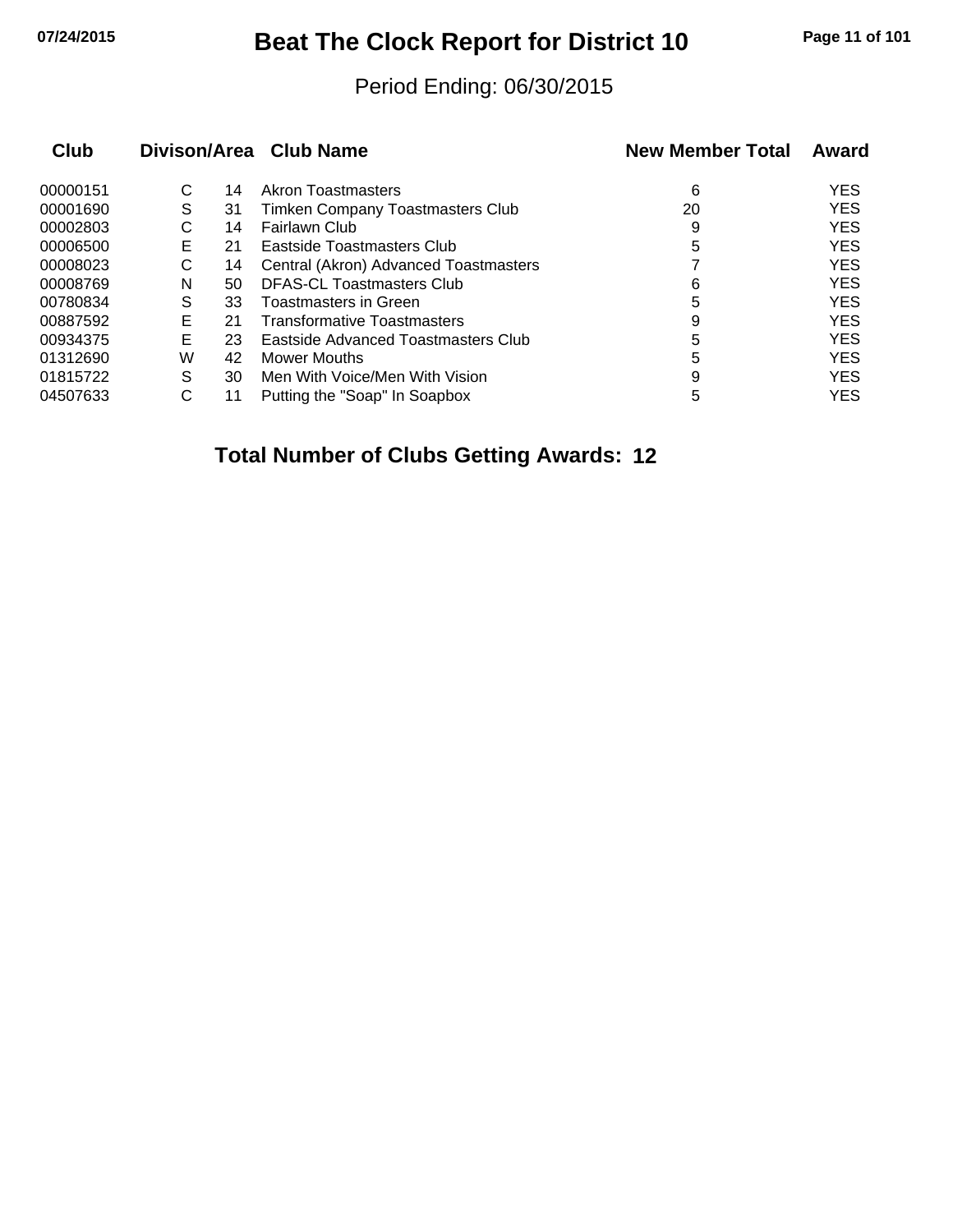## **07/24/2015 Beat The Clock Report for District 11 Page 12 of 101**

#### Period Ending: 06/30/2015

| <b>Club</b> |   |    | Divison/Area Club Name                     | <b>New Member Total</b> | Award      |
|-------------|---|----|--------------------------------------------|-------------------------|------------|
| 00000521    | B | 23 | Anthony Wayne Toastmasters Club            | 9                       | <b>YES</b> |
| 00000681    | Е | 51 | Greenwood Woodman Toastmasters Club        | 5                       | <b>YES</b> |
| 00001096    | G | 73 | <b>Ball State Muncie Toastmasters</b>      | 6                       | <b>YES</b> |
| 00002481    | Е | 54 | Columbus Club                              | 5                       | <b>YES</b> |
| 00003326    | С | 32 | Greenfield Toastmaster Club                | 6                       | <b>YES</b> |
| 00008880    | н | 85 | Associated Speechmasters Toastmasters Club | 6                       | <b>YES</b> |
| 00714485    | A | 11 | Wythougan Toastmasters Club                | 6                       | <b>YES</b> |
| 00881458    | в | 23 | American Red Cross Club                    | 5                       | <b>YES</b> |
| 01671851    | н | 82 | Bosma Toastmasters                         |                         | <b>YES</b> |
| 03786612    | F | 65 | <b>Murray Toastmasters</b>                 |                         | <b>YES</b> |
| 03996334    | С | 35 | Scientific Toasters At IUSM                | 5                       | <b>YES</b> |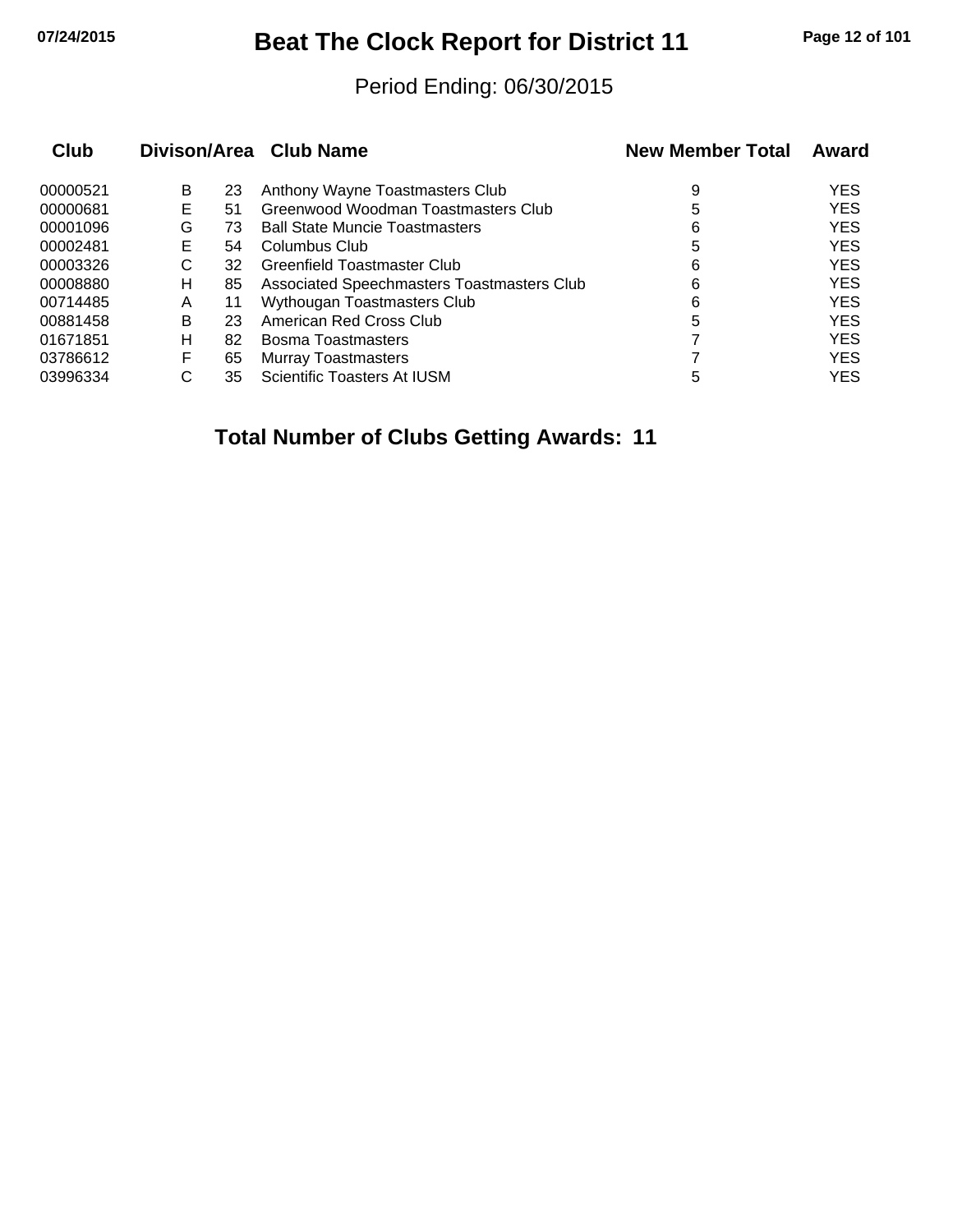## **07/24/2015 Beat The Clock Report for District 12 Page 13 of 101**

#### Period Ending: 06/30/2015

| Club     |   |    | Divison/Area Club Name               | <b>New Member Total</b> | Award      |
|----------|---|----|--------------------------------------|-------------------------|------------|
| 00000797 | С | 04 | <b>Saturday Morning Toastmasters</b> | 5                       | <b>YES</b> |
| 00001067 | Α | 01 | A-Team Grand Masters Club            | 8                       | <b>YES</b> |
| 00001475 | A | 06 | <b>Claremont Foothills Club</b>      | 6                       | <b>YES</b> |
| 00001969 | D | 03 | <b>Desert Sunrise Speakers</b>       |                         | <b>YES</b> |
| 00006109 | С | 01 | Lemon Street Club                    |                         | <b>YES</b> |
| 00008704 | С | 01 | Speakeasy Club                       | 5                       | <b>YES</b> |
| 00009505 | Е | 02 | Crossroads Toastmasters Club         | 5                       | <b>YES</b> |
| 01556865 | D | 01 | <b>Entrepreneur Toastmasters</b>     | 5                       | <b>YES</b> |
| 01977770 | Α | 02 | <b>Avid Speakers</b>                 | 5                       | <b>YES</b> |
| 02003037 | С | 05 | The Leadership Connection            | 5                       | <b>YES</b> |
| 02995984 | D | 02 | <b>Toastmaster Tumbleweeds</b>       |                         | <b>YES</b> |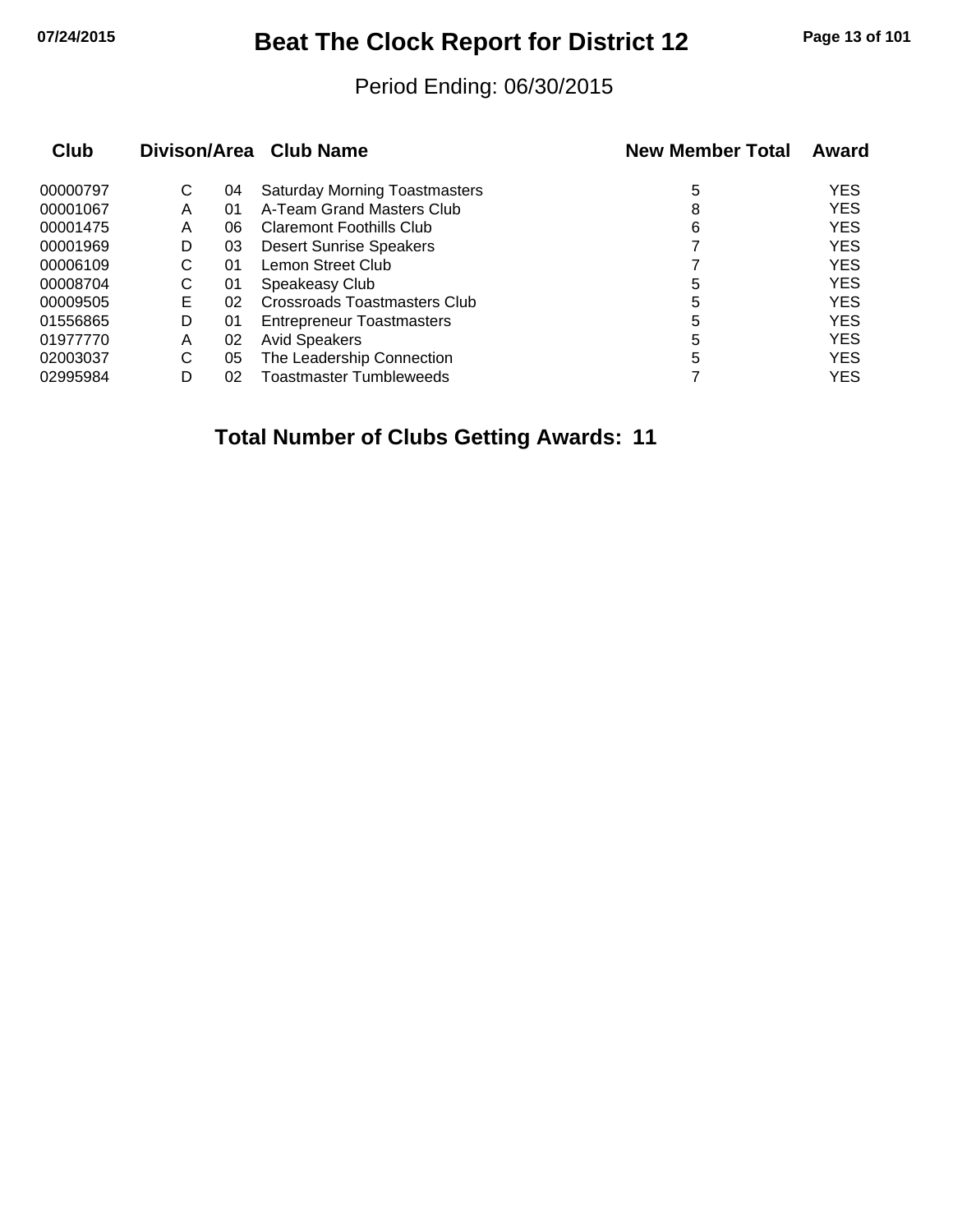## **07/24/2015 Beat The Clock Report for District 13 Page 14 of 101**

#### Period Ending: 06/30/2015

| Club     |   |    | Divison/Area Club Name                | <b>New Member Total</b> | Award      |
|----------|---|----|---------------------------------------|-------------------------|------------|
| 00001299 | С | 22 | <b>Nittany Club</b>                   |                         | <b>YES</b> |
| 00004021 | С | 24 | Greensburg Club                       | 5                       | <b>YES</b> |
| 00005211 | D | 34 | Midday Club                           | 5                       | <b>YES</b> |
| 00006308 | С | 23 | Ambassadors Toastmasters Club         |                         | <b>YES</b> |
| 00008538 | Α | 03 | Mountaineer Toastmasters Club         | 6                       | <b>YES</b> |
| 00009881 | D | 34 | Oakland Club                          | 5                       | <b>YES</b> |
| 00970596 | B | 11 | <b>Aspinwall Toastmasters</b>         | 5                       | <b>YES</b> |
| 01014683 | Α | 02 | <b>Bayer Toastmasters Club</b>        | 5                       | <b>YES</b> |
| 03331281 | B | 12 | Cranberry High Noon Toastmasters Club | 6                       | <b>YES</b> |
| 03600773 | в | 12 | ProMasters                            |                         | <b>YES</b> |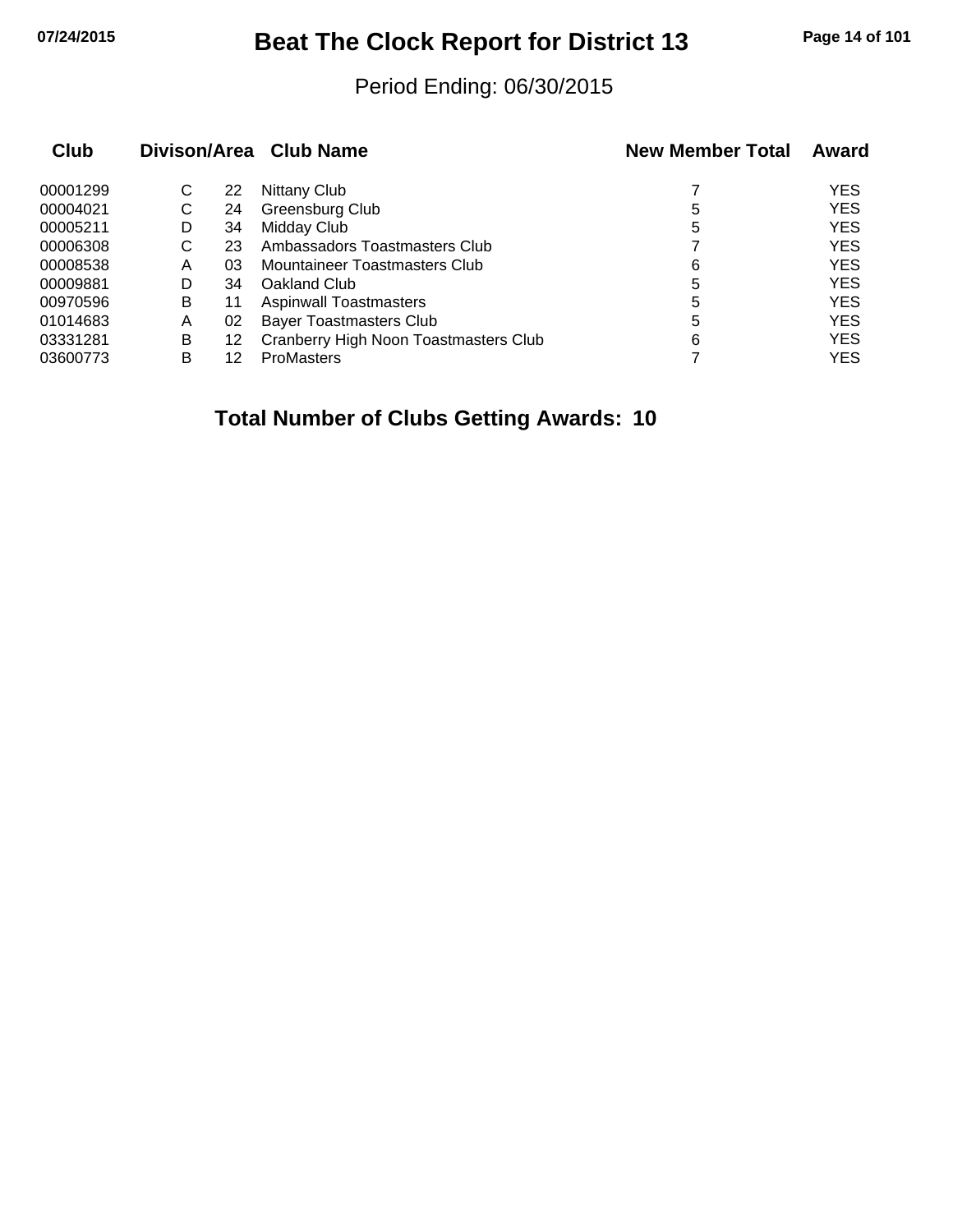## **07/24/2015 Beat The Clock Report for District 14 Page 15 of 101**

#### Period Ending: 06/30/2015

| <b>Club</b> |   |    | Divison/Area Club Name                   | <b>New Member Total</b> | Award      |
|-------------|---|----|------------------------------------------|-------------------------|------------|
| 00000326    | Е | 52 | Augusta Toastmasters                     | 5                       | <b>YES</b> |
| 00000468    | С | 34 | Victory Voices Of Vision Club            | 6                       | <b>YES</b> |
| 00003368    | G | 73 | Aerospace Ravens Club                    | 5                       | <b>YES</b> |
| 00005603    | С | 34 | <b>UUCA Toastmasters</b>                 | 6                       | <b>YES</b> |
| 00005748    | С | 34 | Voices Of Aaron Club                     | 9                       | <b>YES</b> |
| 00007647    | B | 22 | <b>Carter Center Club</b>                | 5                       | <b>YES</b> |
| 00009884    | н | 82 | Westside Club                            | 5                       | <b>YES</b> |
| 00643697    | A | 12 | Gwinnett Harbingers Toastmasters Club    | 5                       | <b>YES</b> |
| 00686686    | D | 41 | 6600 South Toastmasters Club             |                         | <b>YES</b> |
| 00877554    | A | 14 | The Real Toastmasters of Tucker          |                         | <b>YES</b> |
| 01174936    | G | 71 | Albany Legacy Builders Toastmasters Club | 6                       | <b>YES</b> |
| 01260477    | B | 22 | NS Toasters On Track - Atlanta           | 5                       | <b>YES</b> |
| 01341233    | A | 12 | Toastmasters R Toastmasters              | 6                       | <b>YES</b> |
| 02075029    | B | 22 | Three Angels Toastmasters Club           | 9                       | <b>YES</b> |
| 02543736    | С | 34 | Devry University Toastmasters Club       | 8                       | <b>YES</b> |
| 02806743    | A | 12 | GTC Student's Toastmasters International | 8                       | <b>YES</b> |
| 02986211    | н | 82 | Savannah Advanced Toastmasters Club      | 6                       | YES        |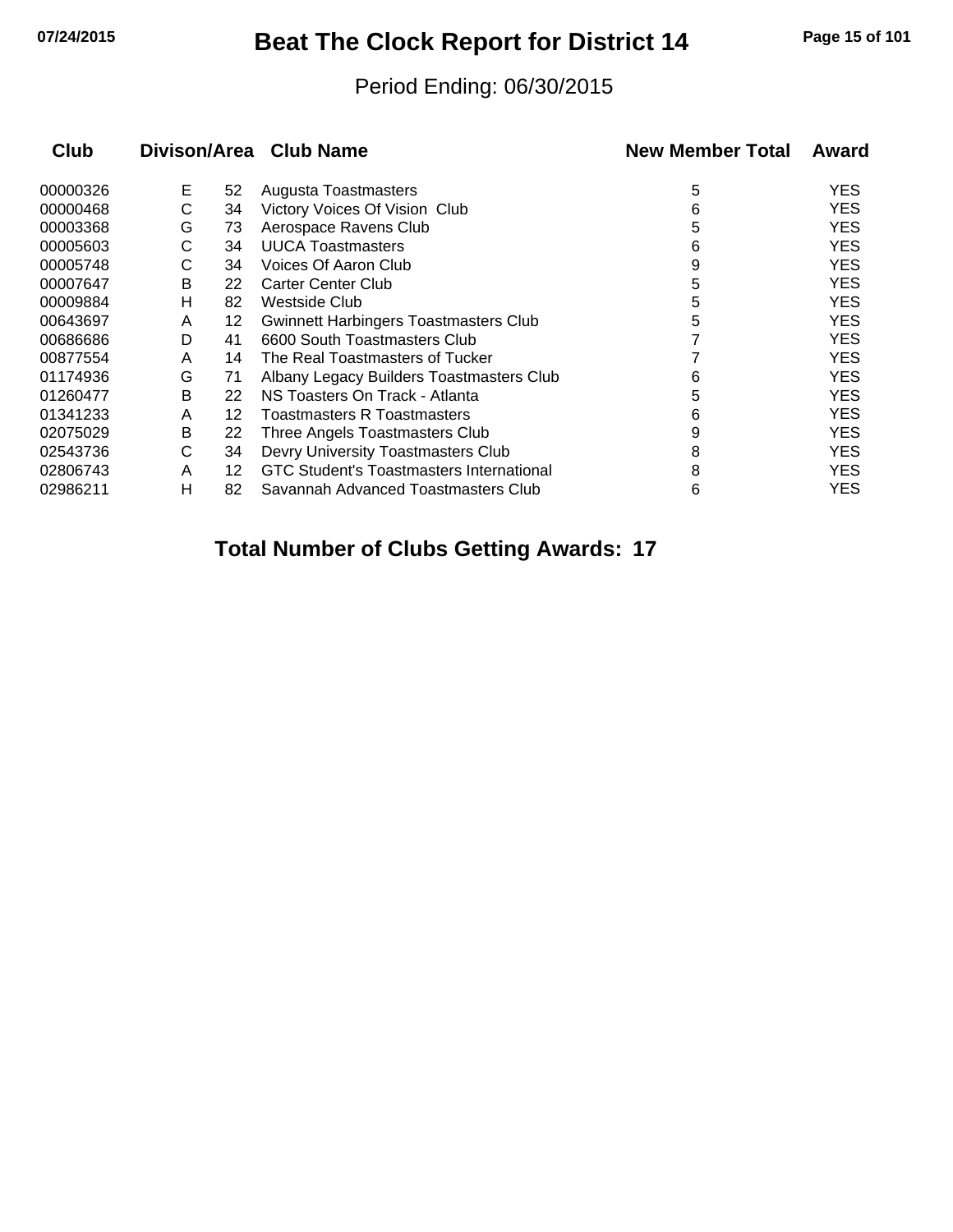## **07/24/2015 Beat The Clock Report for District 15 Page 16 of 101**

#### Period Ending: 06/30/2015

| Club     |    |    | Divison/Area Club Name           | <b>New Member Total</b> | Award      |
|----------|----|----|----------------------------------|-------------------------|------------|
| 00002308 | В  | 01 | Pioneer Club                     |                         | <b>YES</b> |
| 00003723 | D  | 03 | Key Toastmasters Club            | 5                       | <b>YES</b> |
| 00006782 | D  | 03 | Park City Toastmasters Club      | 6                       | <b>YES</b> |
| 00007051 | Е  | 04 | Utah Valley Club                 | 8                       | <b>YES</b> |
| 00825052 | Е  | 03 | <b>Gateway Toastmasters Club</b> | 5                       | <b>YES</b> |
| 01013270 | E. | 04 | Lehi Toastmasters                | 5                       | <b>YES</b> |
| 01072821 | В  | 02 | <b>Russet Ramblers</b>           |                         | YES        |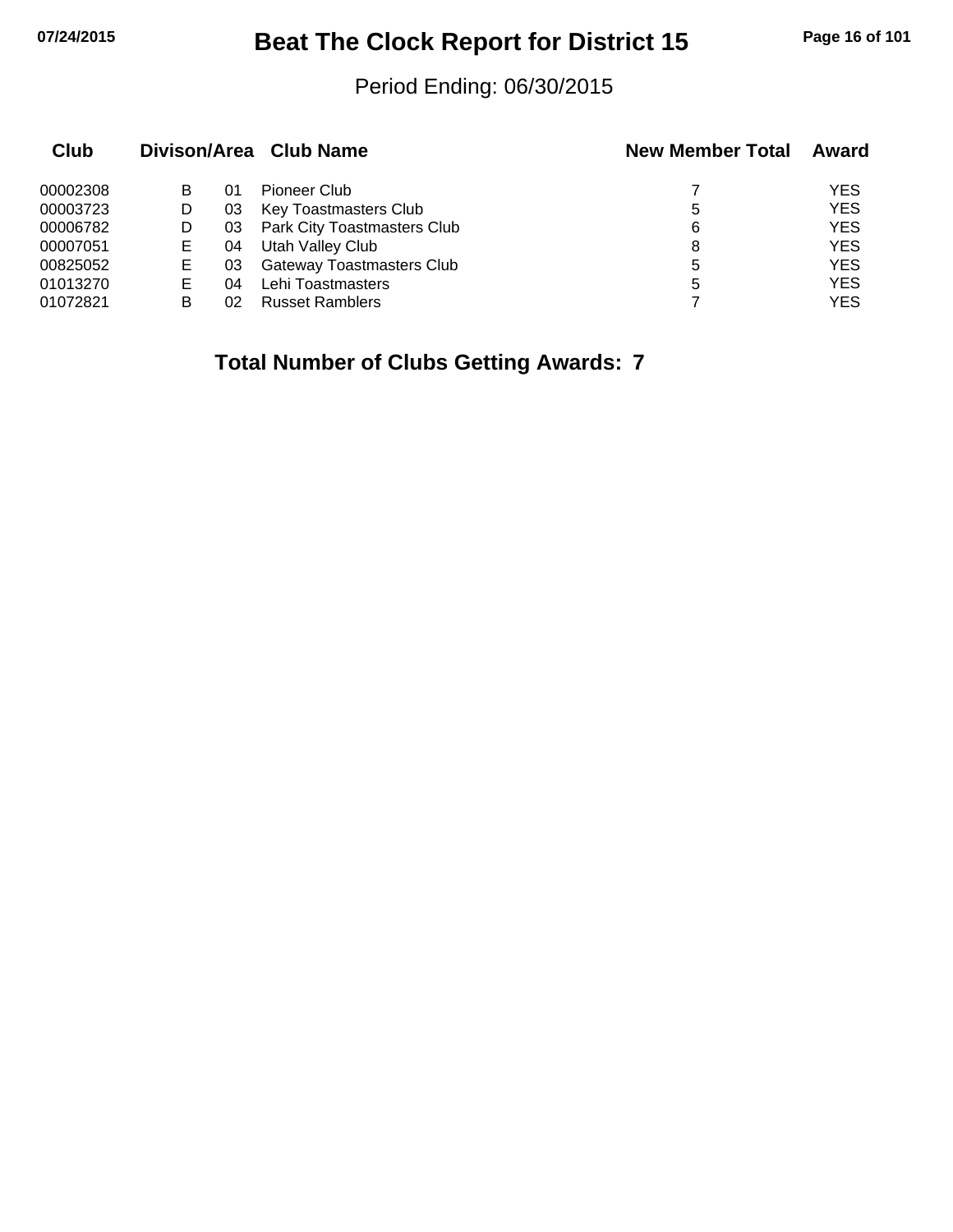## **07/24/2015 Beat The Clock Report for District 16 Page 17 of 101**

#### Period Ending: 06/30/2015

| Club     |   |    | Divison/Area Club Name                | <b>New Member Total</b> | Award      |
|----------|---|----|---------------------------------------|-------------------------|------------|
| 00000148 | U | 02 | Tulsa Club                            | 5                       | <b>YES</b> |
| 00000186 | U | 01 | <b>Bartlesville Toastmasters Club</b> | 5                       | <b>YES</b> |
| 00000907 | O | 04 | Noon Express Toastmasters Club        | 5                       | <b>YES</b> |
| 00001367 | Κ | 01 | <b>Lexical Toastmasters Club</b>      | 10                      | <b>YES</b> |
| 00003220 | O | 03 | <b>OKC PROS Toastmasters Club</b>     | 8                       | <b>YES</b> |
| 00004301 |   | 02 | Riverside Club                        | 6                       | <b>YES</b> |
| 00009600 | Κ | 04 | <b>Mustang Toastmasters Club</b>      | 5                       | <b>YES</b> |
| 01036139 | Κ | 03 | Distinguished Toastmasters            | 6                       | <b>YES</b> |
| 01829204 |   | 04 | Ada Area Toastmasters Club            | 11                      | <b>YES</b> |
| 02100509 | O | 05 | Paycom                                | 14                      | <b>YES</b> |
| 03672256 |   | 04 | Sophia Energy Toastmasters            | 5                       | <b>YES</b> |
| 04272780 | κ | 04 | <b>PCBC Toastmasters</b>              | 5                       | <b>YES</b> |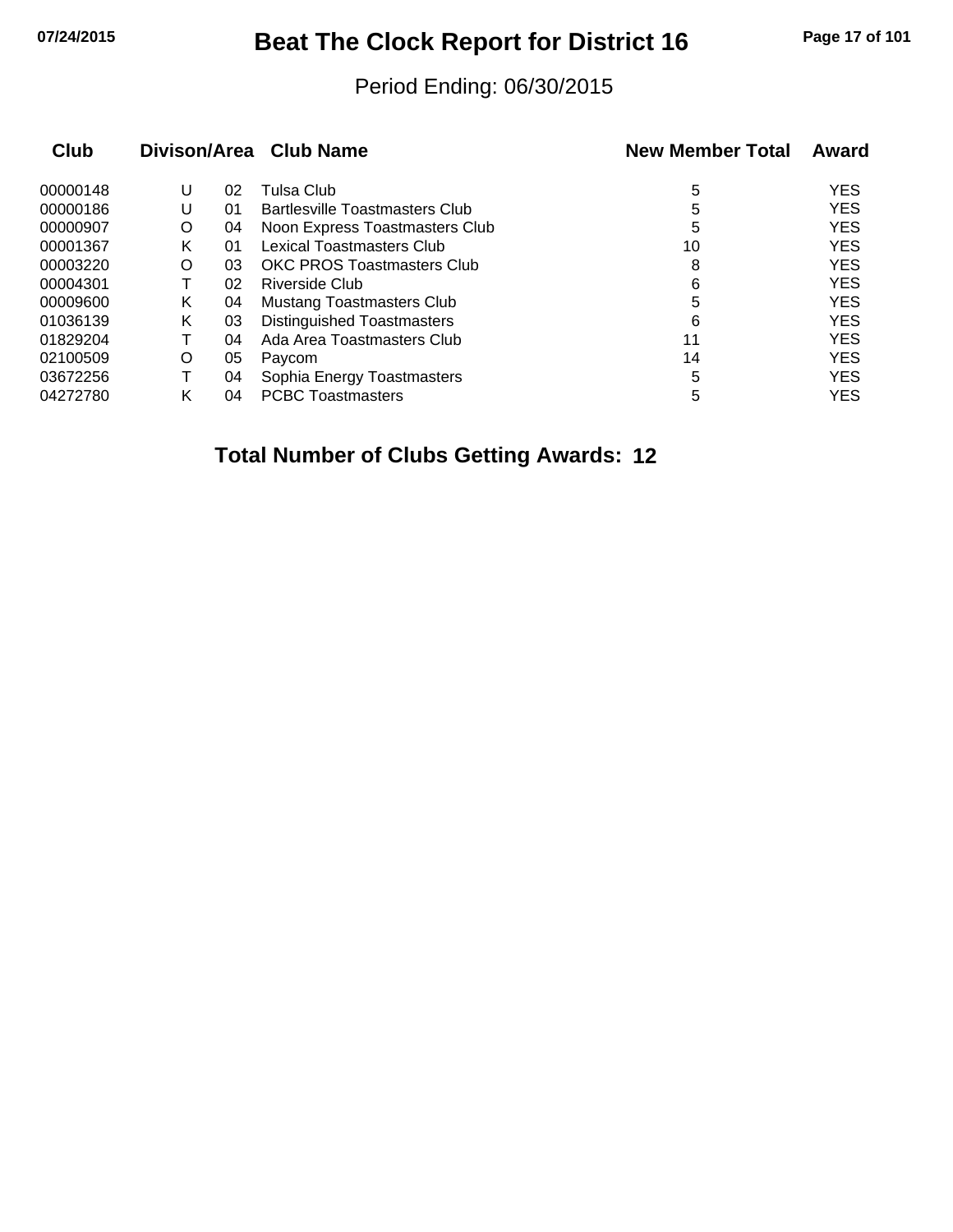## **07/24/2015 Beat The Clock Report for District 17 Page 18 of 101**

#### Period Ending: 06/30/2015

| Club     |   |    | Divison/Area Club Name                         | <b>New Member Total</b> | Award      |
|----------|---|----|------------------------------------------------|-------------------------|------------|
| 00001285 | N | 24 | Banyandah Toastmasters Club                    | 5                       | <b>YES</b> |
| 00001311 | С | 02 | Perth Justalk                                  | 8                       | <b>YES</b> |
| 00004416 | N | 21 | <b>Stirling Club</b>                           | 6                       | <b>YES</b> |
| 00661834 | С | 02 | <b>Central Communicators Toastmasters Club</b> | 6                       | <b>YES</b> |
| 00662304 | С | 04 | Curtin GSB Club                                | 6                       | <b>YES</b> |
| 01077268 | N | 26 | <b>WA Governors</b>                            | 5                       | <b>YES</b> |
| 01110743 | N | 26 | Touch of Gold Toastmasters Club                | 5                       | <b>YES</b> |
| 01505004 | N | 25 | Mount Hawthorn                                 | 8                       | <b>YES</b> |
| 03152187 | C | 04 | Curtin GSB Sundowner Toastmasters Club         | 5                       | <b>YES</b> |
| 03627774 | С | 04 | <b>Dynamic Speakers</b>                        |                         | <b>YES</b> |
| 04413536 | С | 01 | <b>Shell Australia Toastmasters Club</b>       | 6                       | <b>YES</b> |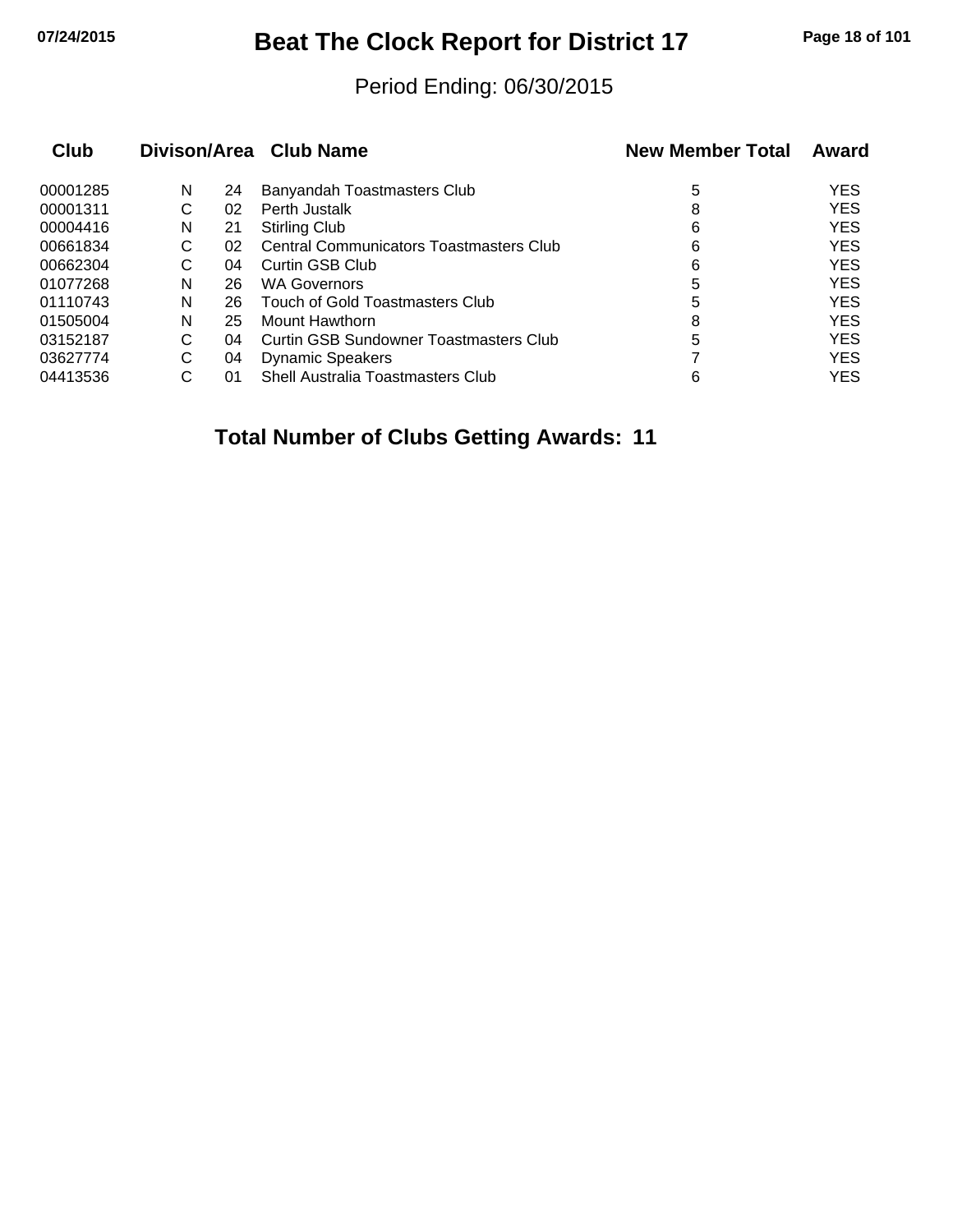## **07/24/2015 Beat The Clock Report for District 18 Page 19 of 101**

#### Period Ending: 06/30/2015

| <b>Club</b> |   |    | Divison/Area Club Name                      | <b>New Member Total</b> | Award      |
|-------------|---|----|---------------------------------------------|-------------------------|------------|
| 00000222    | D | 43 | <b>Bechtel Powermasters Club</b>            | 5                       | <b>YES</b> |
| 00001686    | С | 35 | <b>Kritikos Club</b>                        |                         | <b>YES</b> |
| 00002240    | Α | 11 | <b>DESEAA Toastmasters Club</b>             | 6                       | <b>YES</b> |
| 00002707    | B | 21 | Towson Club                                 | 5                       | <b>YES</b> |
| 00002894    | Е | 53 | Metro-West Club                             | 9                       | <b>YES</b> |
| 00003898    | B | 24 | Susquehanna Club                            | 5                       | <b>YES</b> |
| 00004724    | С | 34 | Annapolis Toastmasters Club                 | 5                       | <b>YES</b> |
| 00007412    | Е | 56 | Patuxent Toastmasters Club                  | 8                       | <b>YES</b> |
| 00975058    | А | 11 | Bank of America: Take the Lead              | 5                       | <b>YES</b> |
| 02714518    | Α | 13 | <b>High Voltage Speakers</b>                |                         | <b>YES</b> |
| 03282969    | D | 42 | <b>JLG Hagerstown Toastmasters Club</b>     |                         | <b>YES</b> |
| 04546885    | E | 53 | Lockheed Martin Noble Order of Protagonists | 5                       | <b>YES</b> |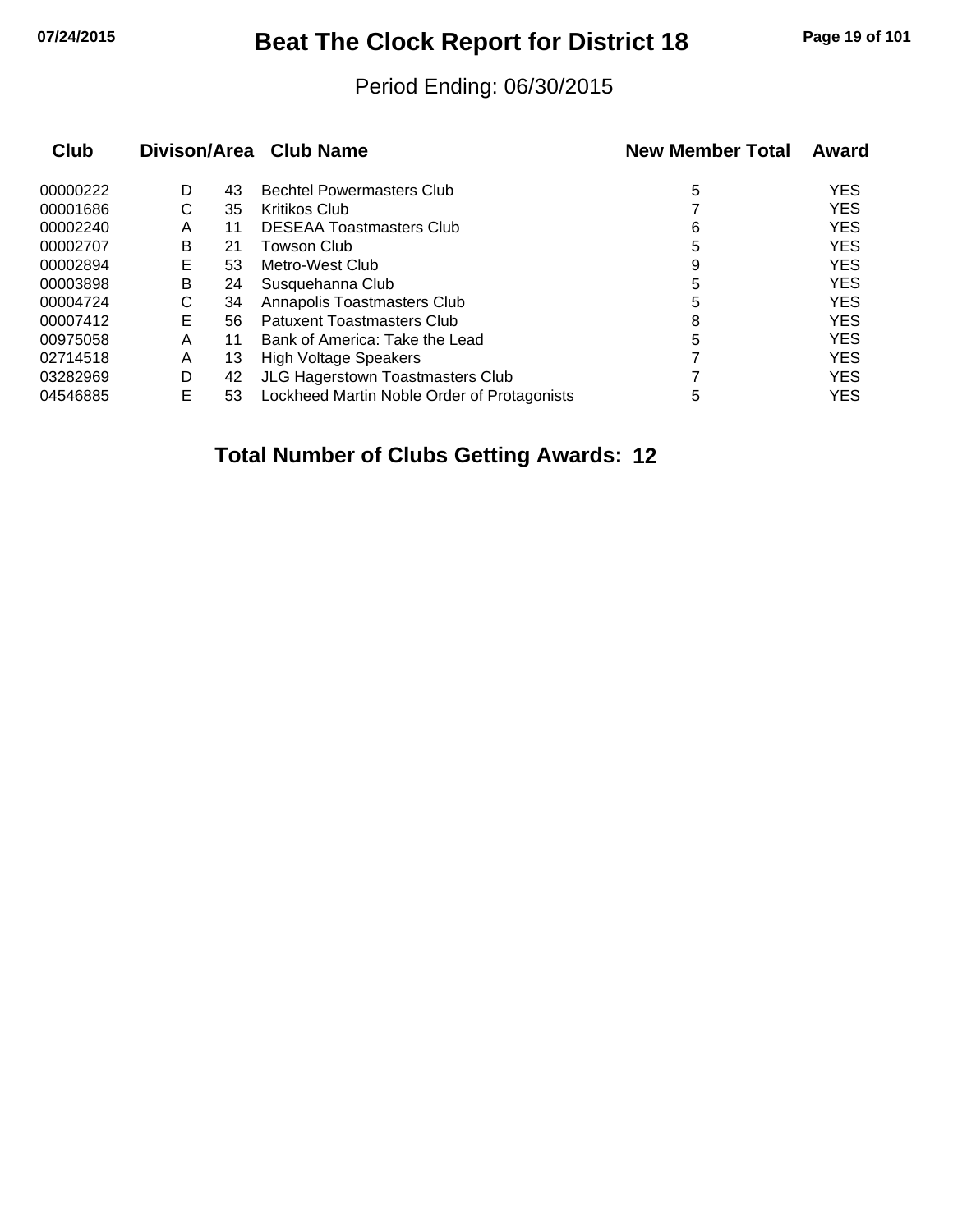# **07/24/2015 Beat The Clock Report for District 19 Page 20 of 101**

#### Period Ending: 06/30/2015

| Club     |   |    | Divison/Area Club Name             | <b>New Member Total</b> | Award      |
|----------|---|----|------------------------------------|-------------------------|------------|
| 00002670 |   |    | Siouxland Ciceros Club             | 5                       | YES        |
| 00007889 | Е | 94 | Hilltop Toaster Club               | 8                       | <b>YES</b> |
| 00008826 |   | 72 | Stagecoach Speakers                | 6                       | <b>YES</b> |
| 01463191 | в | 34 | <b>Financial Park Toastmasters</b> | 5                       | <b>YES</b> |
| 01991306 |   | 73 | Eagles Voice Toastmasters Club     | 17                      | YES        |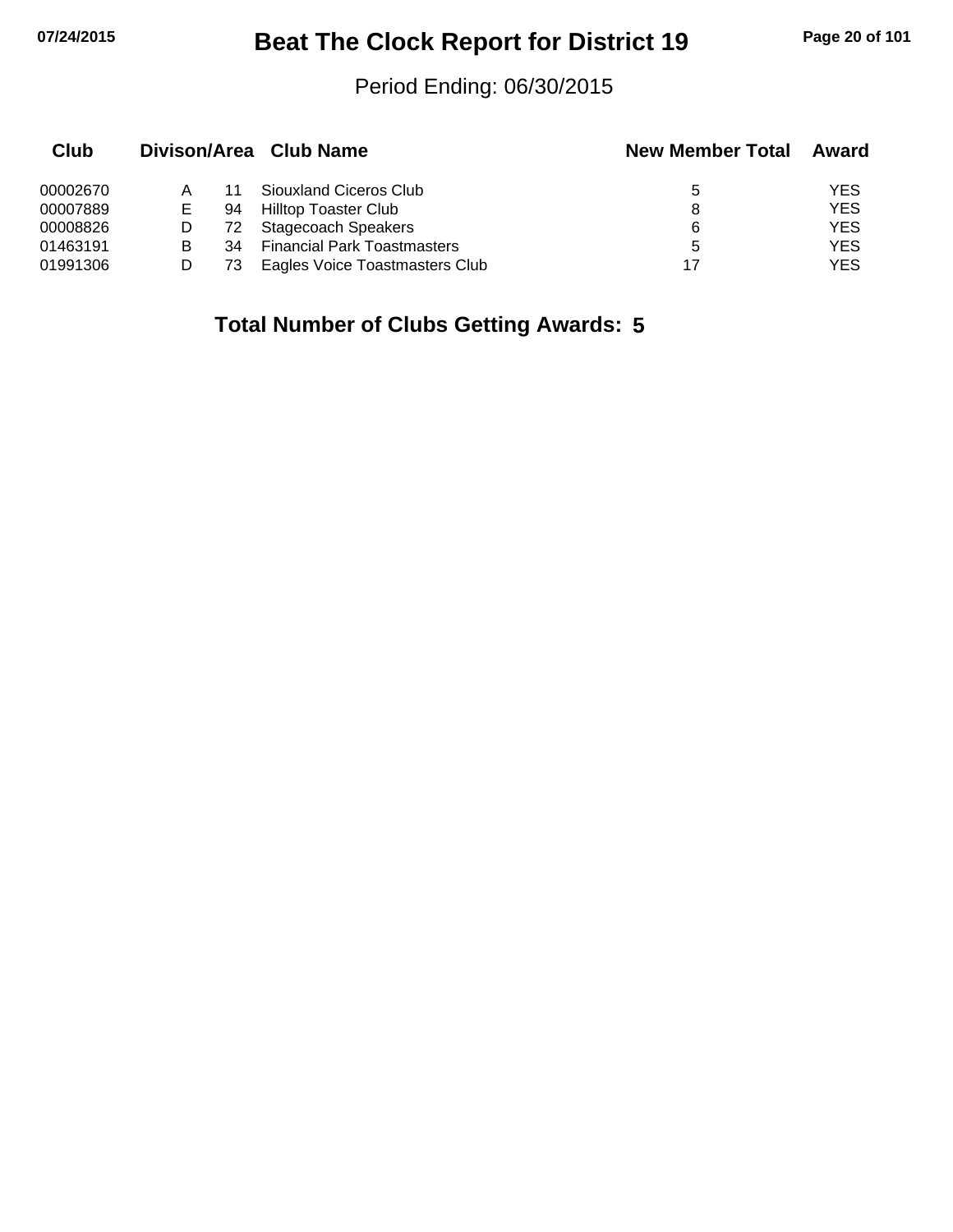# **07/24/2015 Beat The Clock Report for District 20 Page 21 of 101**

### Period Ending: 06/30/2015

| Club     |   |    | Divison/Area Club Name                | <b>New Member Total</b> | Award      |
|----------|---|----|---------------------------------------|-------------------------|------------|
| 00002910 | Q | 18 | <b>Qatar Toastmasters Club</b>        | 6                       | <b>YES</b> |
| 00004066 | Н | 09 | NMC Corporate Chapter Club            | 7                       | <b>YES</b> |
| 00006392 | J | 30 | Lagoon Club                           | 9                       | <b>YES</b> |
| 00006664 | н | 23 | Millennium Toastmasters Club          | 5                       | <b>YES</b> |
| 00007148 | Е | 28 | <b>DOHA Club</b>                      | 7                       | <b>YES</b> |
| 00007492 | Β | 07 | <b>Dubai Toastmasters Club</b>        | 6                       | <b>YES</b> |
| 00007850 | Е | 69 | Al Khor Toastmasters Club             | 5                       | <b>YES</b> |
| 00606239 | Η | 26 | Basharia Toastmasters Club            | 5                       | <b>YES</b> |
| 00624236 | F | 21 | <b>Emirates Club</b>                  | 7                       | <b>YES</b> |
| 00635300 | Β | 25 | <b>Gardens Toastmasters Club</b>      | 14                      | <b>YES</b> |
| 00687361 | Β | 07 | <b>BURJ Toastmasters Club</b>         | 5                       | <b>YES</b> |
| 00695761 | В | 40 | Desert Voices Toastmasters Club       | 5                       | <b>YES</b> |
| 00725150 | N | 31 | Ayla Club                             | 5                       | <b>YES</b> |
| 00747924 | H | 02 | Achievers Toastmasters Club           | 5                       | <b>YES</b> |
| 00748095 | Н | 26 | Abjad Toastmasters Club               | 5                       | <b>YES</b> |
| 00788926 | Н | 55 | <b>NMC Community Chapter</b>          | 5                       | <b>YES</b> |
| 00858425 | Κ | 35 | <b>BAPCO Toastmasters</b>             | 5                       | <b>YES</b> |
| 00882137 | Η | 26 | Intilaaqah Abu Dhabi Club             | 5                       | <b>YES</b> |
| 00889574 | F | 66 | <b>ICAT Toastmasters Dubai</b>        | 6                       | <b>YES</b> |
| 00909218 | F | 05 | Dubai Internet City Toastmasters Club | 8                       | <b>YES</b> |
| 00982008 | O | 17 | <b>Capitol Speakers</b>               | 6                       | <b>YES</b> |
| 01035735 | Η | 02 | Ro'Yah Toastmasters                   | 5                       | <b>YES</b> |
| 01121689 | M | 37 | Al-Danah                              | 8                       | <b>YES</b> |
| 01171968 | Κ | 10 | <b>TASCA Toastmasters</b>             | 7                       | <b>YES</b> |
| 01255393 | L | 62 | Kuwait Advanced                       | 7                       | <b>YES</b> |
| 01303493 | B | 25 | <b>Dulsco Toastmasters Club</b>       | 8                       | <b>YES</b> |
| 01329527 | Β | 07 | ACE (Active, Creative & Educative)    | 5                       | <b>YES</b> |
| 01351954 | A | 77 | Voice of Islam                        | 8                       | <b>YES</b> |
| 01406515 | C | 45 | <b>TKS Toastmasters</b>               | 5                       | <b>YES</b> |
| 01430658 | н | 26 | Abu Dhabi Refinery Toastmasters Club  | 14                      | <b>YES</b> |
| 01498197 | E | 28 | <b>Oryx Communicators Club</b>        | 6                       | <b>YES</b> |
| 01509979 | Е | 44 | <b>IIEE-SQC Toastmasters</b>          | 5                       | <b>YES</b> |
| 01594550 | Ρ | 54 | AL NAHDA TOASTMASTERS CLUB            | 9                       | <b>YES</b> |
| 01671090 | F | 20 | Arabian Dreams Toastmasters Club      | 5                       | <b>YES</b> |
| 01811210 | P | 54 | <b>Petrofac Toastmasters</b>          | 5                       | <b>YES</b> |
| 01879672 | B | 01 | <b>SSY Toastmasters Club</b>          | 5                       | <b>YES</b> |
| 01896236 | H | 11 | <b>High Performance Leaders Club</b>  | 10                      | <b>YES</b> |
| 01901915 | н | 09 | <b>Mussafah Toastmasters</b>          | 5                       | <b>YES</b> |
| 01968105 | Κ | 47 | Noor Albahrain Toastmasters Club      | 8                       | <b>YES</b> |
| 01989858 | J | 33 | HSBC Corporate Toastmasters Club "A"  | 13                      | <b>YES</b> |
| 02087647 | E | 41 | <b>EF Toastmasters Club</b>           | 5                       | <b>YES</b> |
| 02121235 | н | 02 | Al Riyadah Toastmasters               | 5                       | <b>YES</b> |
| 02257012 | P | 58 | <b>UAE Leaders Toastmasters Clubs</b> | 5                       | <b>YES</b> |
| 02259542 |   | 14 | Aim High Toastmasters Club            | 5                       | <b>YES</b> |
| 02527551 | F | 20 | <b>Welfare of Mankind</b>             | 10                      | <b>YES</b> |
| 02861678 | O | 38 | <b>Bhavan's Community</b>             | 5                       | <b>YES</b> |
| 02952943 | M | 29 | Jiblah                                | 6                       | <b>YES</b> |
| 02991308 | F | 05 | Discovery Gardens Toastmasters Club   | 8                       | <b>YES</b> |
| 03041786 | M | 29 | Rawasi                                | 5                       | <b>YES</b> |
| 03134985 | P | 54 | Muhaisnah Toastmasters Club           | 7                       | <b>YES</b> |
| 03149672 | H | 55 | Royal One Toastmasters Club           | 5                       | <b>YES</b> |
| 03168805 | O | 17 | Don Bosco Toastmasters                | 5                       | <b>YES</b> |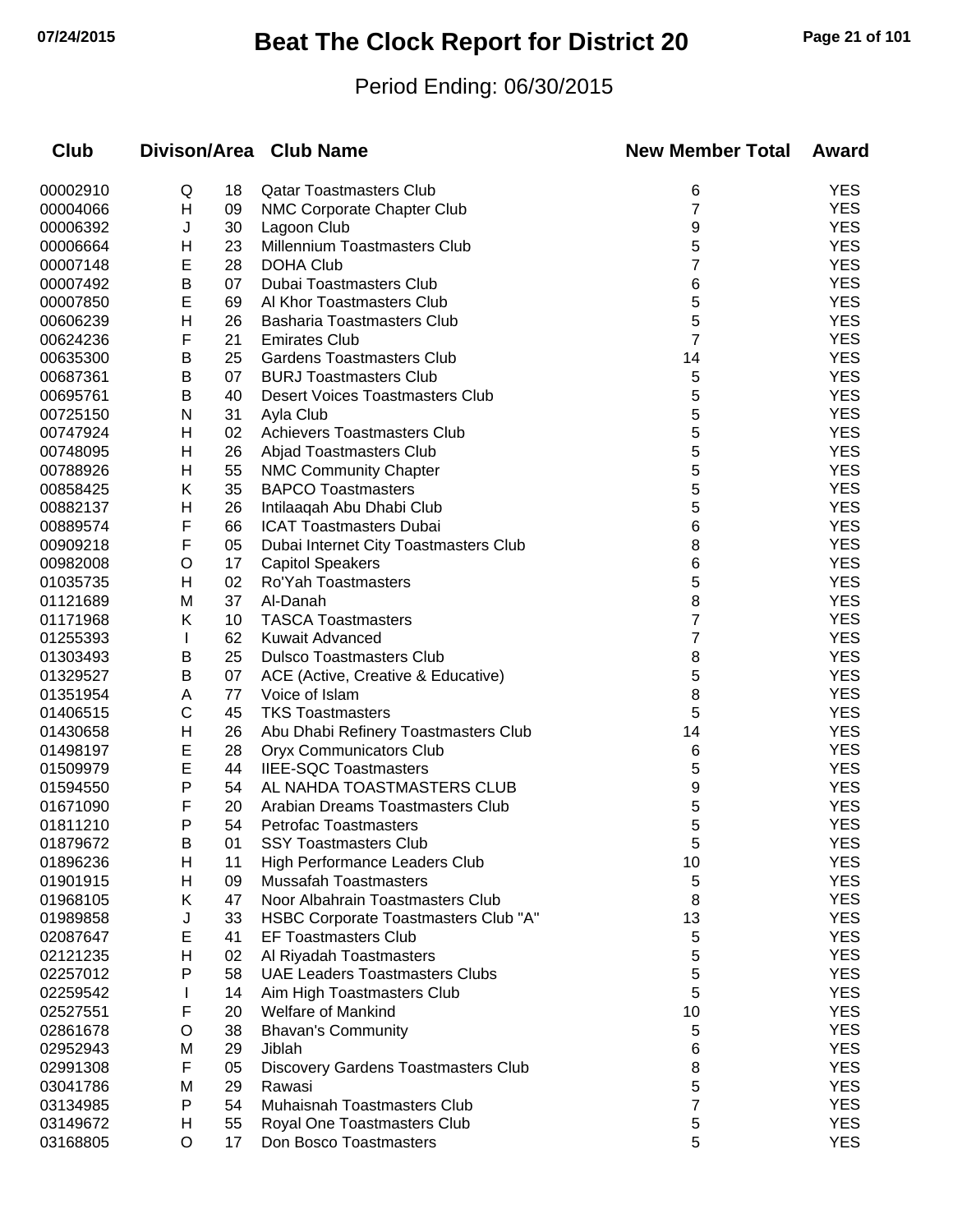## **07/24/2015 Beat The Clock Report for District 20 Page 22 of 101**

#### Period Ending: 06/30/2015

| <b>Club</b> |   |    | Divison/Area Club Name                    | <b>New Member Total</b> | Award      |
|-------------|---|----|-------------------------------------------|-------------------------|------------|
| 03201199    | J | 74 | Victoria Toastmasters Club                | 10                      | <b>YES</b> |
| 03267382    | J | 33 | <b>PSME UAE &amp; Associates</b>          | 5                       | <b>YES</b> |
| 03430523    | Q | 18 | <b>TAMIM Toastmasters Club</b>            | 5                       | <b>YES</b> |
| 03498575    | Β | 25 | <b>Shell Dubai Toastmasters Club</b>      |                         | <b>YES</b> |
| 03499112    | Q | 52 | PICE-QATAR Toastmasters Club              | 5                       | <b>YES</b> |
| 03589758    | J | 57 | <b>Barsha Toastmasters Club</b>           | 5                       | <b>YES</b> |
| 03592094    | Q | 53 | Qatar Malayalam Toastmasters Club         | 5                       | <b>YES</b> |
| 03608638    | D | 06 | <b>SQU Toastmasters</b>                   | 5                       | <b>YES</b> |
| 03625652    |   | 14 | Life Principles                           | 5                       | <b>YES</b> |
| 03737643    | С | 45 | <b>MMI Toastmasters Club</b>              |                         | <b>YES</b> |
| 03858997    | Η | 26 | Oxy Speakers Abu Dhabi                    | 5                       | <b>YES</b> |
| 03903450    | н | 23 | <b>Etihad Airways Toastmasters</b>        | 5                       | <b>YES</b> |
| 03906195    | н | 55 | <b>ACIO CLUB</b>                          | 11                      | <b>YES</b> |
| 03912619    |   | 36 | <b>TESOL</b>                              | 5                       | <b>YES</b> |
| 04069656    | D | 63 | So Positive Toastmasters                  | 15                      | <b>YES</b> |
| 04413490    |   | 36 | <b>Durrar Toastmasters</b>                | 5                       | <b>YES</b> |
| 04430868    | н | 09 | <b>Buraimi Hospital Toastmasters Club</b> | 5                       | <b>YES</b> |
| 04544070    | н | 02 | <b>NPCC Toastmasters</b>                  | 8                       | <b>YES</b> |
| 04634949    | Q | 52 | Dicotech Toastmasters Club                | 5                       | <b>YES</b> |
| 04658073    | F | 20 | <b>CBD Toastmasters Club</b>              | 5                       | <b>YES</b> |
| 04723857    | Α | 76 | NTS Toastmasters Club                     |                         | <b>YES</b> |
| 04747413    | J | 33 | <b>Precision Toastmasters</b>             | 5                       | <b>YES</b> |
| 04772028    | н | 23 | NPCC-UN                                   | 6                       | <b>YES</b> |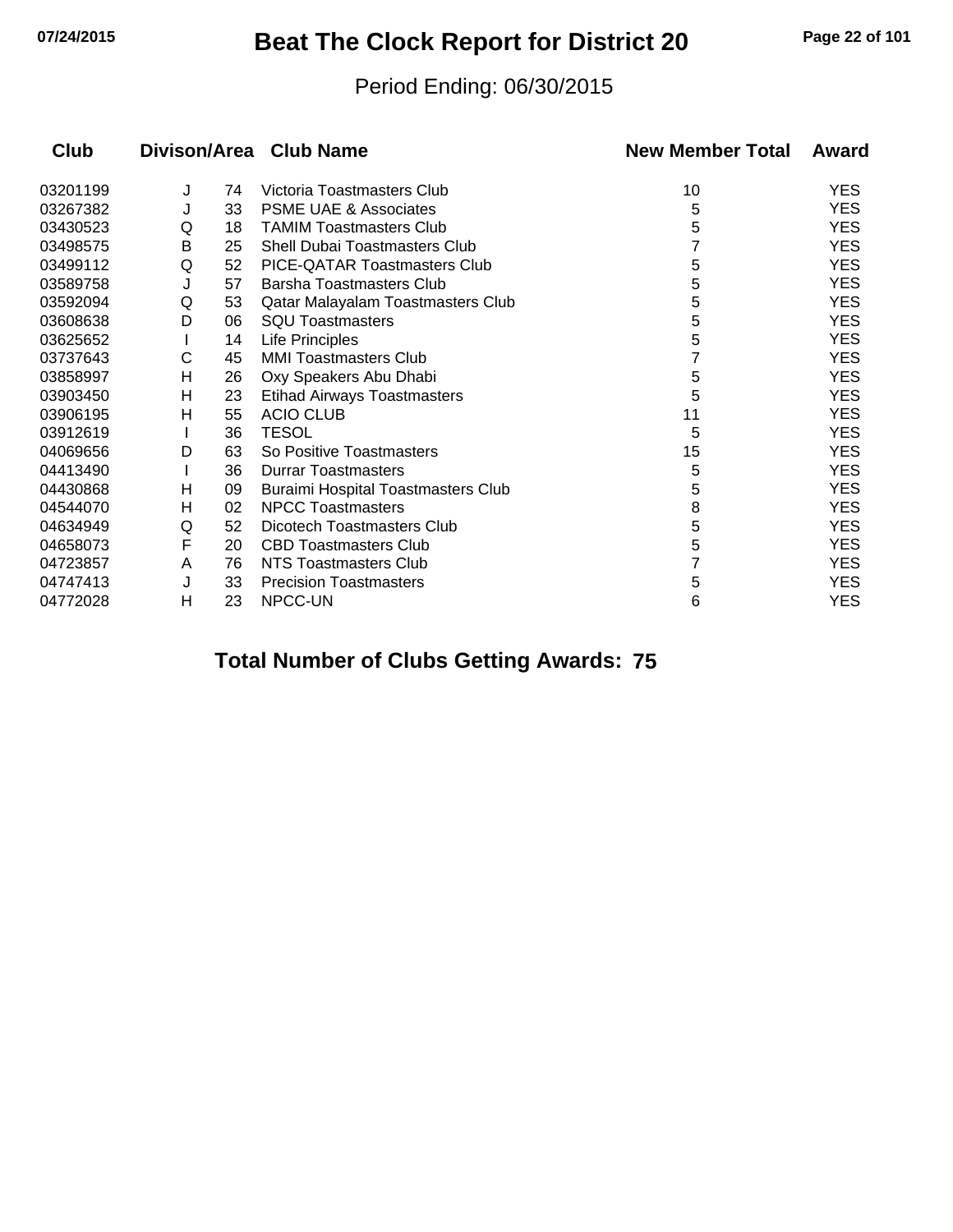## **07/24/2015 Beat The Clock Report for District 21 Page 23 of 101**

#### Period Ending: 06/30/2015

| Club     | Divison/Area |    | <b>Club Name</b>                          | <b>New Member Total</b> | Award      |
|----------|--------------|----|-------------------------------------------|-------------------------|------------|
| 00000937 | F            | 61 | New City Toastmasters                     | 6                       | <b>YES</b> |
| 00000950 | Α            | 09 | Cowichan Toastmasters Club                |                         | <b>YES</b> |
| 00001288 | A            | 07 | Saanich Peninsula Club                    | 5                       | <b>YES</b> |
| 00001591 | G            | 10 | Hub City                                  | 5                       | <b>YES</b> |
| 00003439 | Κ            | 93 | <b>Walnut Grove Toastmasters</b>          | 5                       | <b>YES</b> |
| 00003929 | С            | 35 | <b>TRU Toastmasters Club</b>              | 5                       | <b>YES</b> |
| 00006382 | V            | 04 | Advocates Club                            | 6                       | <b>YES</b> |
| 00008010 | G            | 14 | Sixty Minutes Club #8010                  | 5                       | <b>YES</b> |
| 00008742 | F            | 61 | Good News Toastmasters Club               | 5                       | <b>YES</b> |
| 00009460 | W            | 65 | <b>Surrey Civic Speechmeisters Club</b>   |                         | <b>YES</b> |
| 00009868 | E            | 52 | Global Speakers Toastmasters Club         | 10                      | <b>YES</b> |
| 00009932 | Κ            | 95 | Midnight Madness Toastmasters Club        | 6                       | <b>YES</b> |
| 00614459 | Α            | 09 | Salt Spring Club                          | 5                       | <b>YES</b> |
| 00673198 | V            | 06 | Revenue Ramblers Toastmasters Club        |                         | <b>YES</b> |
| 00689049 | F            | 62 | Energized Communicators Toastmasters Club | 6                       | <b>YES</b> |
| 00713811 | G            | 13 | <b>Toastmasters On The Hill Club</b>      | 5                       | <b>YES</b> |
| 00845571 | Κ            | 91 | Toastmentors                              | 6                       | <b>YES</b> |
| 01328523 | Κ            | 93 | <b>Langley Morning Toastmasters</b>       | 6                       | <b>YES</b> |
| 01498386 | W            | 64 | MoneyMasters Toastmasters                 | 5                       | <b>YES</b> |
| 02262553 | A            | 08 | Royal Roads Toastmasters                  | 6                       | <b>YES</b> |
| 03314718 | E            | 53 | <b>Spotlight Speakers</b>                 | 5                       | <b>YES</b> |
| 03636837 | W            | 60 | <b>Solaris Toastmasters</b>               | 10                      | <b>YES</b> |
| 04314917 | W            | 65 | Our Lady of Good Communicators            | 5                       | <b>YES</b> |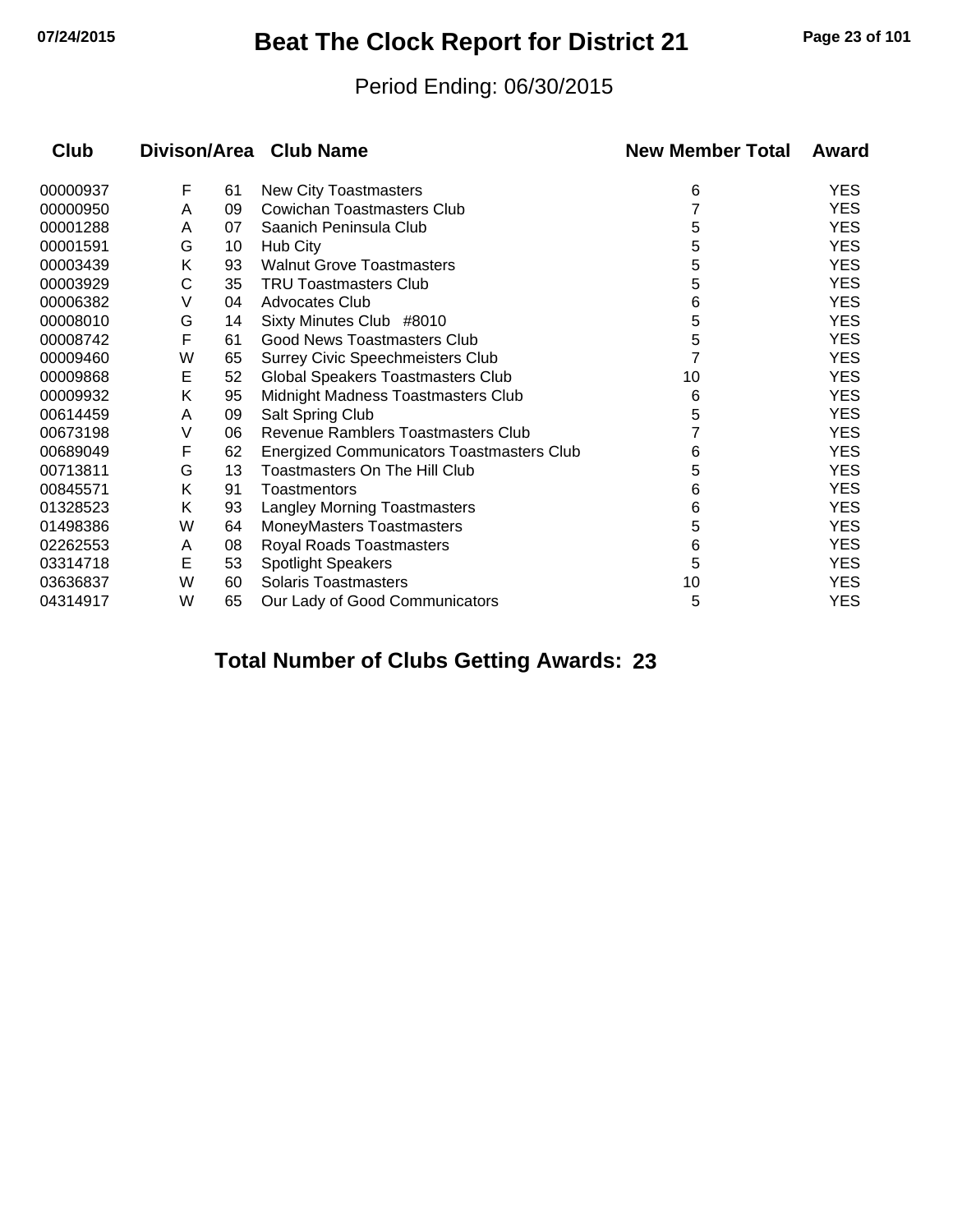## **07/24/2015 Beat The Clock Report for District 22 Page 24 of 101**

#### Period Ending: 06/30/2015

| Club     |   |    | Divison/Area Club Name        | <b>New Member Total</b> | Award      |
|----------|---|----|-------------------------------|-------------------------|------------|
| 00000099 |   | 34 | Downtown Club                 | 5                       | YES.       |
| 00009975 | A | 22 | Colleagues Of Wisdom Club     | 6                       | <b>YES</b> |
| 00802194 | R | 63 | Hear Me Out Toastmasters Club | 6                       | YES.       |
| 03016502 |   | 31 | <b>Shook Masters</b>          | 5                       | <b>YES</b> |
| 04603056 |   | 33 | Rx For Speaking               |                         | <b>YES</b> |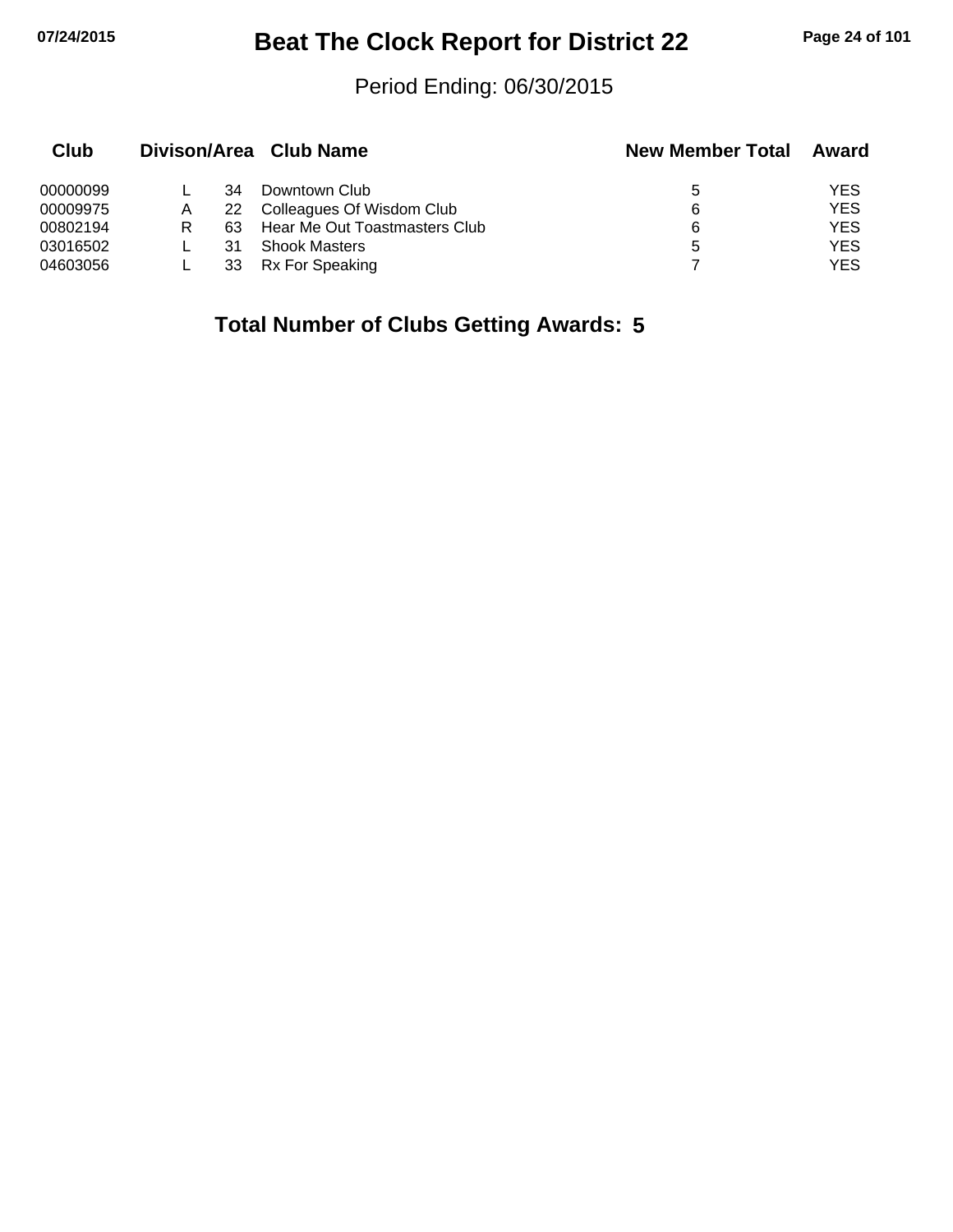## **07/24/2015 Beat The Clock Report for District 23 Page 25 of 101**

#### Period Ending: 06/30/2015

| <b>Club</b> |   |    | Divison/Area Club Name            | <b>New Member Total</b> | Award      |
|-------------|---|----|-----------------------------------|-------------------------|------------|
| 00001509    | F | 63 | Permian Toastmasters Club         |                         | <b>YES</b> |
| 00005731    | B | 23 | <b>Honeywell Sunrisers Club</b>   | 5                       | <b>YES</b> |
| 00006860    | F | 61 | Llano Estacado Toastmasters       | 5                       | <b>YES</b> |
| 00007183    | D | 42 | Eastside Club                     | 8                       | <b>YES</b> |
| 00583535    | С | 34 | Kirtland Club                     |                         | <b>YES</b> |
| 00691092    | D | 44 | Amigo Club                        | 10                      | <b>YES</b> |
| 00771996    | С | 31 | <b>Tumbleweeds</b>                | 6                       | <b>YES</b> |
| 01111940    | B | 22 | <b>Cherry Hills Toastmasters</b>  | 5                       | <b>YES</b> |
| 01642298    | В | 24 | Albuquerque Hispano Chamber       | 6                       | <b>YES</b> |
| 01989531    | С | 33 | <b>HP Rio Rancho Toastmasters</b> | 5                       | <b>YES</b> |
| 03698676    | F | 64 | <b>EnergyPlex Toastmasters</b>    | 5                       | <b>YES</b> |
| 03800196    | С | 32 | Valencia Voices Toastmasters Club | 6                       | <b>YES</b> |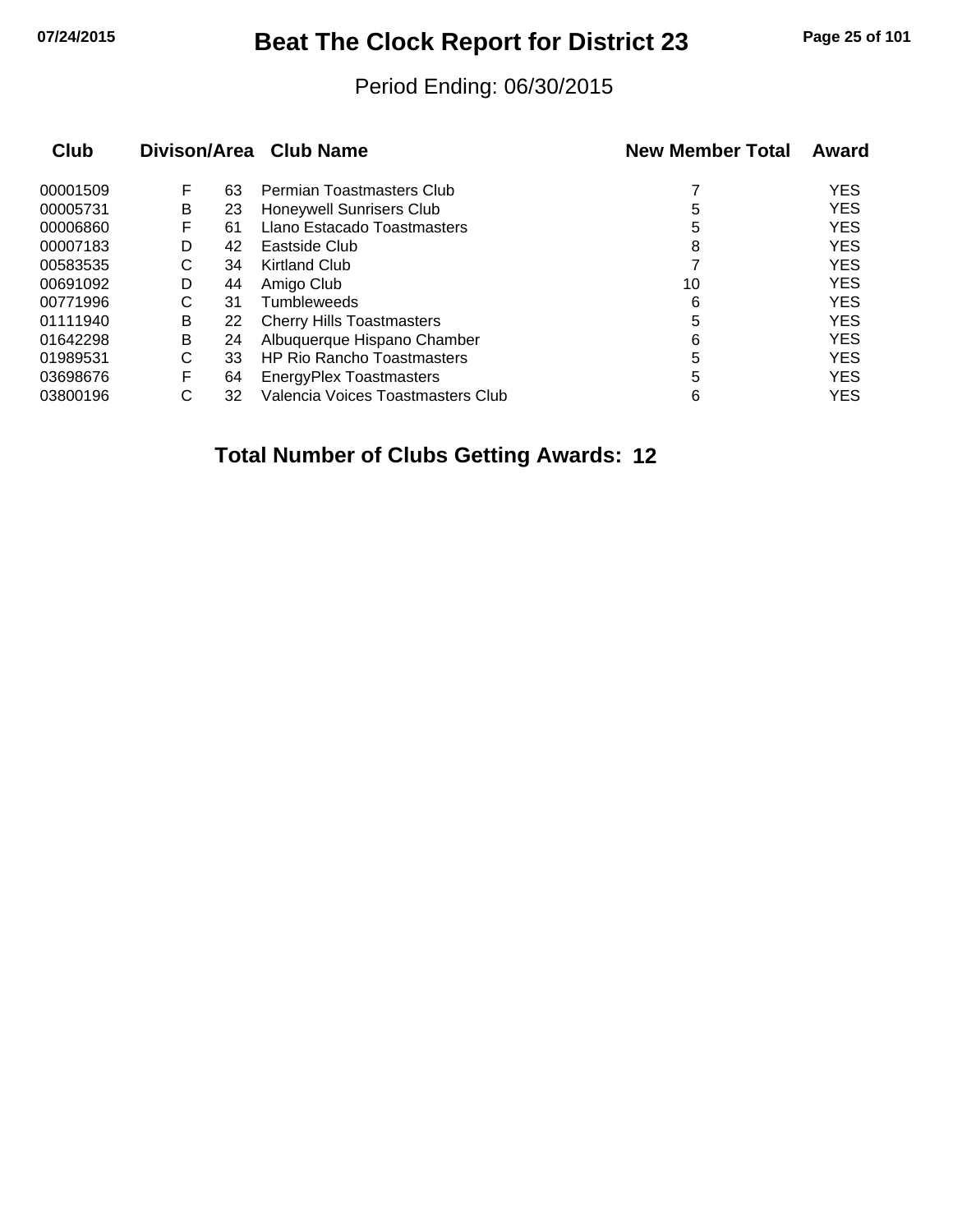## **07/24/2015 Beat The Clock Report for District 24 Page 26 of 101**

#### Period Ending: 06/30/2015

| Club     |   |    | Divison/Area Club Name            | <b>New Member Total</b> | Award      |
|----------|---|----|-----------------------------------|-------------------------|------------|
| 00000281 |   | 13 | Omaha Toastmasters Club 281       | 5                       | YES        |
| 00007354 |   | 33 | <b>Shelf Talkers Club</b>         | 5                       | <b>YES</b> |
| 00807953 |   | 33 | Mutual of Omaha Toastmasters Club | 6                       | <b>YES</b> |
| 01469437 | B | 13 | ConAgra Foods - Jam-N Toasters    | 8                       | <b>YES</b> |
| 03222923 |   |    | Why Not Speak Toastmasters Club   | 5                       | YES        |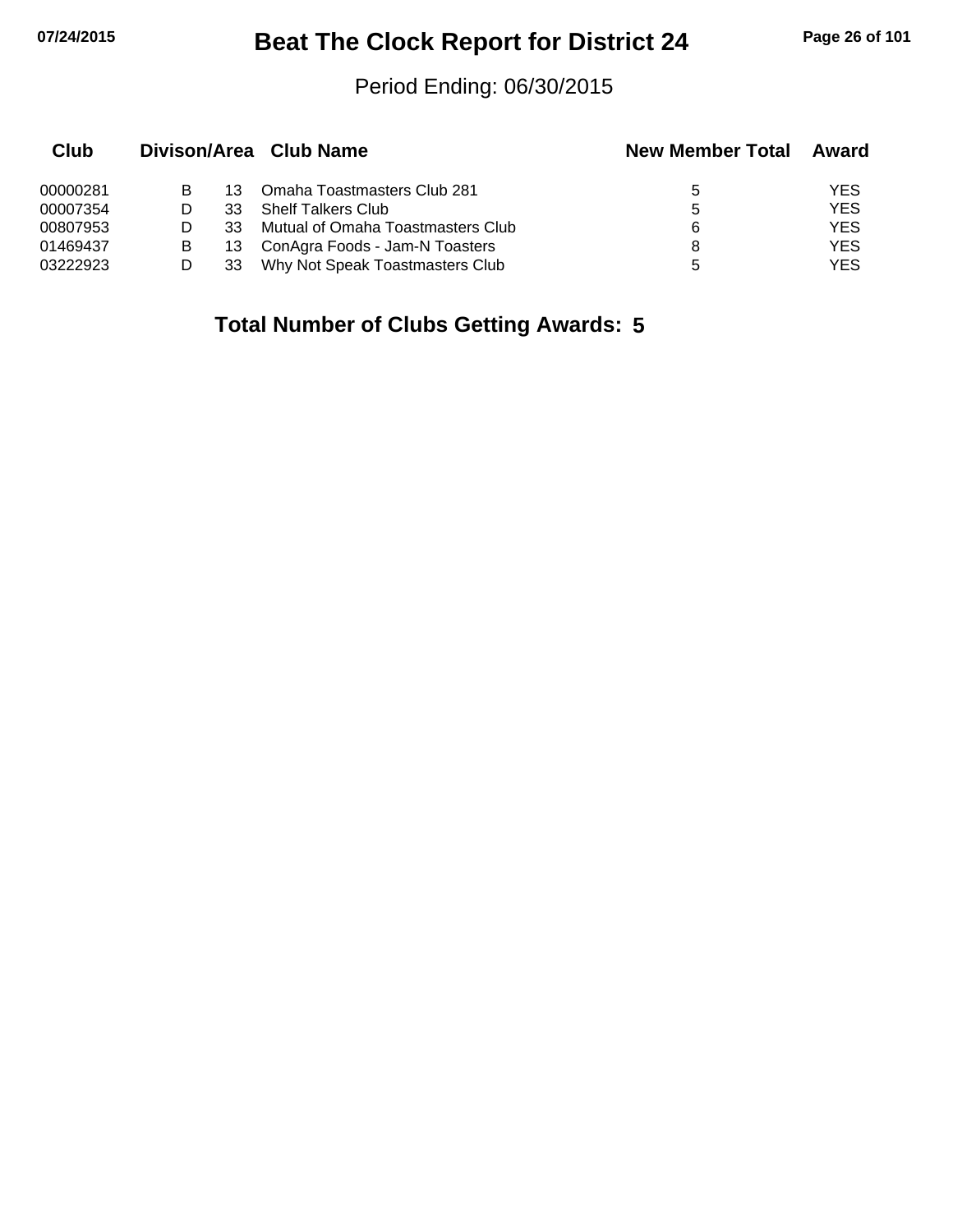## **07/24/2015 Beat The Clock Report for District 25 Page 27 of 101**

#### Period Ending: 06/30/2015

| Club     |   |    | Divison/Area Club Name                         | <b>New Member Total</b> | Award      |
|----------|---|----|------------------------------------------------|-------------------------|------------|
| 00000746 | F | 66 | Sabre Classic                                  | 6                       | YES        |
| 00002564 | A | 12 | Energizers Toastmasters Club                   | 8                       | <b>YES</b> |
| 00004354 | E | 51 | Off The Cuff                                   |                         | YES        |
| 00004567 | F | 62 | <b>VHA Toastmasters</b>                        | 5                       | <b>YES</b> |
| 00005718 | E | 53 | <b>Alliance Networks</b>                       | 10                      | YES        |
| 00006191 | A | 12 | Afterburners Club                              | 6                       | <b>YES</b> |
| 00006332 | С | 33 | World Renowned Grand Prairie Toastmasters Club |                         | YES        |
| 00643446 | F | 65 | <b>AAFCU Flying Toasters Club</b>              | 9                       | <b>YES</b> |
| 00897575 | D | 42 | Out On The Town                                |                         | YES        |
| 01082726 | E | 55 | <b>Bethesda Toastmasters</b>                   | 5                       | YES        |
| 01137495 | F | 62 | <b>Brink's US Toastmasters</b>                 |                         | YES        |
| 01535257 | E | 52 | <b>Truckin' Toastmasters</b>                   | 5                       | YES        |
| 01879351 | F | 66 | Wells Fargo Dallas/Ft Worth                    | 6                       | <b>YES</b> |
| 01895830 | Е | 51 | <b>Cooke County Area Toasters</b>              | 5                       | YES        |
| 02112134 | D | 44 | Soapbox Heroes                                 | 6                       | YES        |
| 02992028 | A | 11 | <b>UNTHSC Toastmasters</b>                     | 5                       | YES        |
| 03332446 | B | 25 | <b>Highway To Excellence</b>                   | 6                       | YES        |
| 03626237 | A | 12 | Jacobs - Fort Worth                            | 5                       | YES        |
| 03860648 | E | 51 | <b>United Regional</b>                         | 10                      | <b>YES</b> |
| 04389331 | A | 15 | <b>LM Executive Communicators</b>              | 8                       | YES        |
| 04755044 | F | 65 | <b>Smooth Talkers</b>                          | 9                       | <b>YES</b> |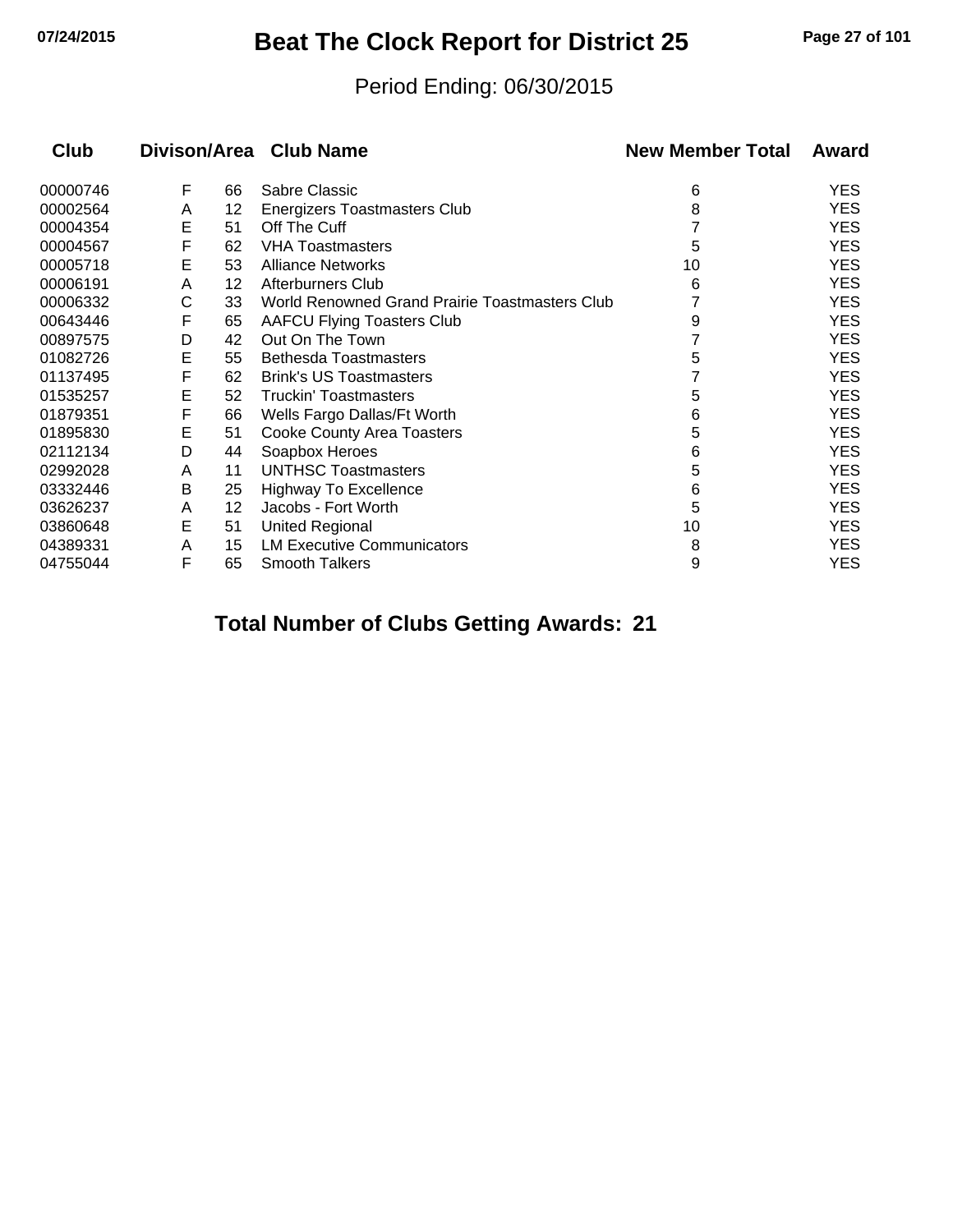## **07/24/2015 Beat The Clock Report for District 26 Page 28 of 101**

#### Period Ending: 06/30/2015

| <b>Club</b> |    |    | Divison/Area Club Name            | <b>New Member Total</b> | Award      |
|-------------|----|----|-----------------------------------|-------------------------|------------|
| 00000899    | F  | 04 | Westminster Communicators Club    | 5                       | <b>YES</b> |
| 00007326    | м  | 05 | Meridian Mid-Day Toast            |                         | <b>YES</b> |
| 00007992    | F  | 03 | <b>Mountain Toastmasters Club</b> | 5                       | <b>YES</b> |
| 00008358    | м  | 02 | WRY Toast Toastmasters Club       |                         | <b>YES</b> |
| 00009548    | F  | 02 | Solar Speak Club                  |                         | <b>YES</b> |
| 00009839    | D  | 07 | Lodo Toastmasters Club            | 6                       | <b>YES</b> |
| 00609265    | S  | 01 | <b>Trusty Talkers Club</b>        | 5                       | <b>YES</b> |
| 00631413    | E. | 05 | Speak With Ease Club              | 5                       | <b>YES</b> |
| 01509839    | м  | 01 | <b>Denver Techmasters</b>         | 6                       | <b>YES</b> |
| 03028571    |    | 06 | Dam Good Speakers                 | 5                       | <b>YES</b> |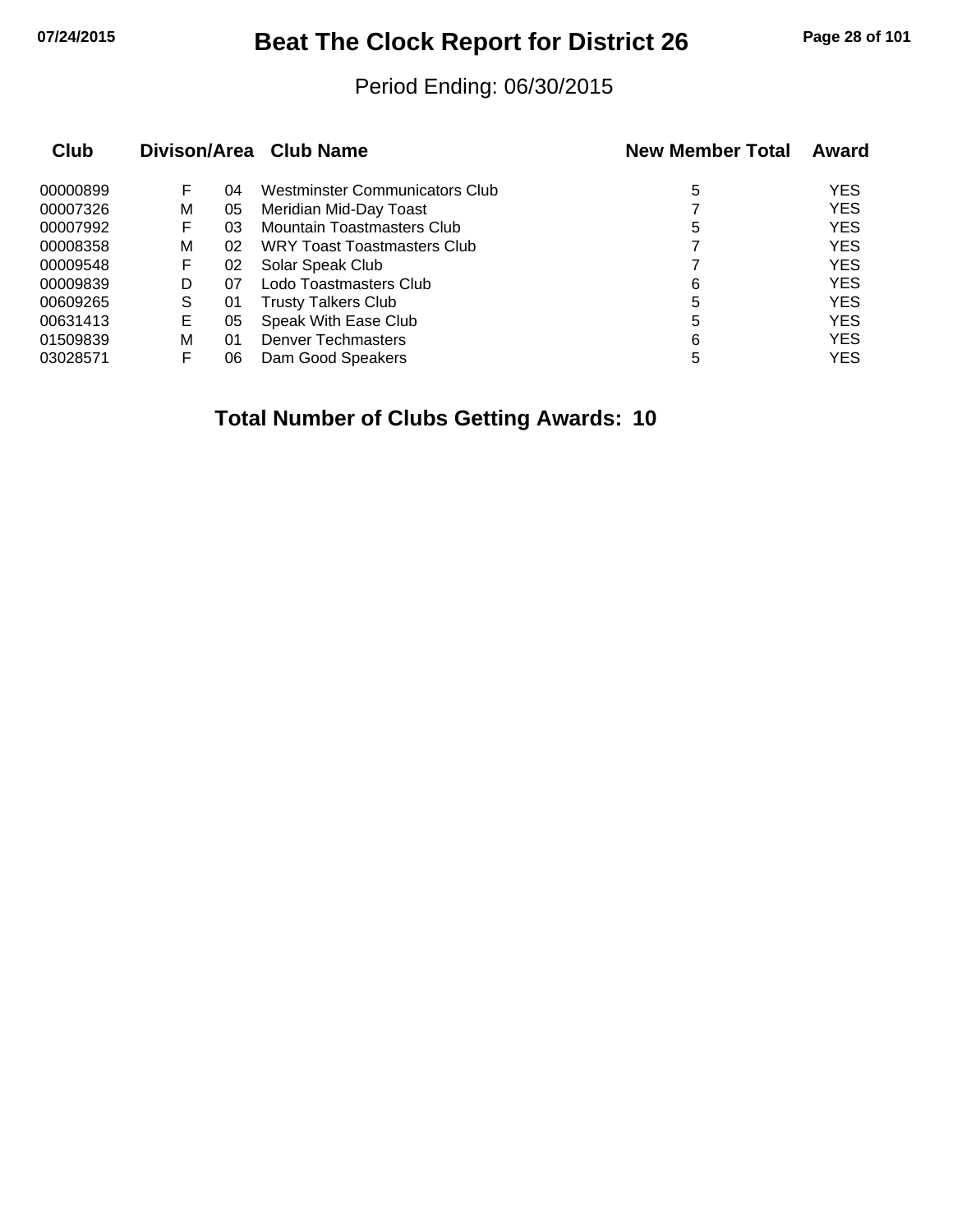## **07/24/2015 Beat The Clock Report for District 27 Page 29 of 101**

#### Period Ending: 06/30/2015

| <b>Club</b> |   |    | Divison/Area Club Name                    | <b>New Member Total</b> | Award      |
|-------------|---|----|-------------------------------------------|-------------------------|------------|
| 00001642    | B | 21 | <b>Challenger Toastmasters Club</b>       | 6                       | <b>YES</b> |
| 00003122    | F | 62 | Annandale Toastmasters Club               | 6                       | <b>YES</b> |
| 00003294    | С | 31 | <b>USDA Toastmasters Club</b>             | 6                       | <b>YES</b> |
| 00003308    | D | 41 | <b>Bolling Toastmasters Club</b>          | 5                       | <b>YES</b> |
| 00008907    | A | 12 | Free And Wild Toastmasters                | 5                       | <b>YES</b> |
| 00596358    | B | 22 | <b>Ballston Toastmasters</b>              | 8                       | <b>YES</b> |
| 01071650    | в | 21 | <b>BAE Lunchbreak Toasters</b>            | 5                       | <b>YES</b> |
| 01388469    | в | 22 | Front-Line Ballston Toastmasters Club     | 11                      | <b>YES</b> |
| 01489102    | Α | 13 | T-S-A: Tackling Speaking Aggressively     | 6                       | <b>YES</b> |
| 02909745    | D | 41 | <b>UPO Community Leaders Toastmasters</b> | 9                       | <b>YES</b> |
| 03001218    | F | 61 | Defense Health Headquarters (DHHQ)        | 8                       | <b>YES</b> |
| 03936871    | в | 22 | Japanese-English Toastmasters Club        | 6                       | <b>YES</b> |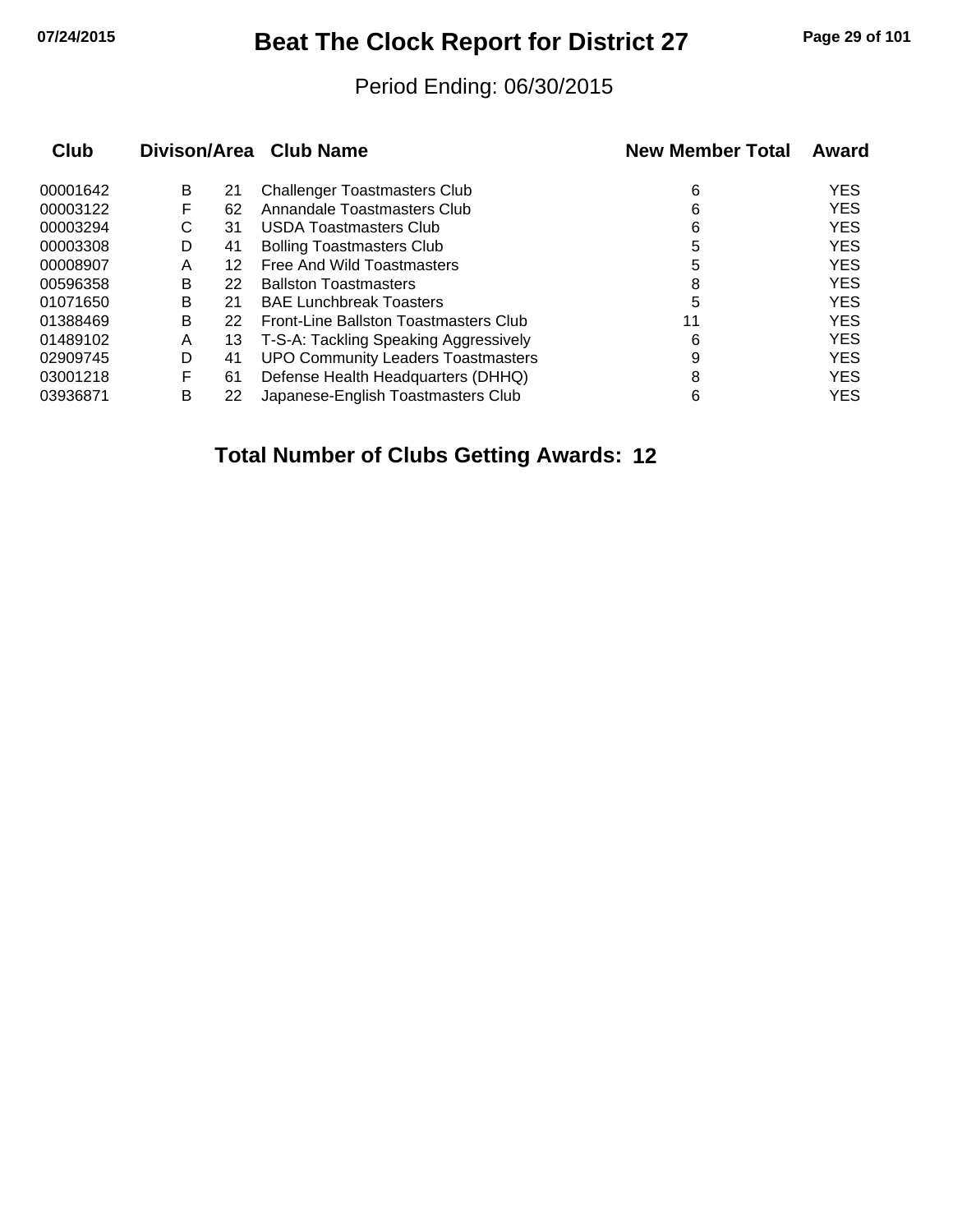## **07/24/2015 Beat The Clock Report for District 28 Page 30 of 101**

#### Period Ending: 06/30/2015

| Club     |   |    | Divison/Area Club Name                   | <b>New Member Total</b> | Award      |
|----------|---|----|------------------------------------------|-------------------------|------------|
| 00000726 | G | 32 | Dearborn Dynamic Toastmasters Club       | 6                       | <b>YES</b> |
| 00000957 | D | 17 | Birmingham Club                          | 6                       | <b>YES</b> |
| 00002883 | D | 19 | <b>Innovative Orators</b>                | 6                       | <b>YES</b> |
| 00009197 | D | 19 | Metro Masters Club                       | 6                       | <b>YES</b> |
| 00788368 | C | 14 | <b>Canton Communicators Toastmasters</b> | 6                       | <b>YES</b> |
| 01142333 | G | 34 | Westside Professionals                   | 6                       | <b>YES</b> |
| 01321150 |   | 42 | Union Gas LDN Toastmasters               | 5                       | <b>YES</b> |
| 01611298 | D | 19 | <b>Positively Speaking Toastmasters</b>  | 6                       | <b>YES</b> |
| 02467264 |   | 26 | <b>Detroit Riverfront Bards</b>          | 6                       | <b>YES</b> |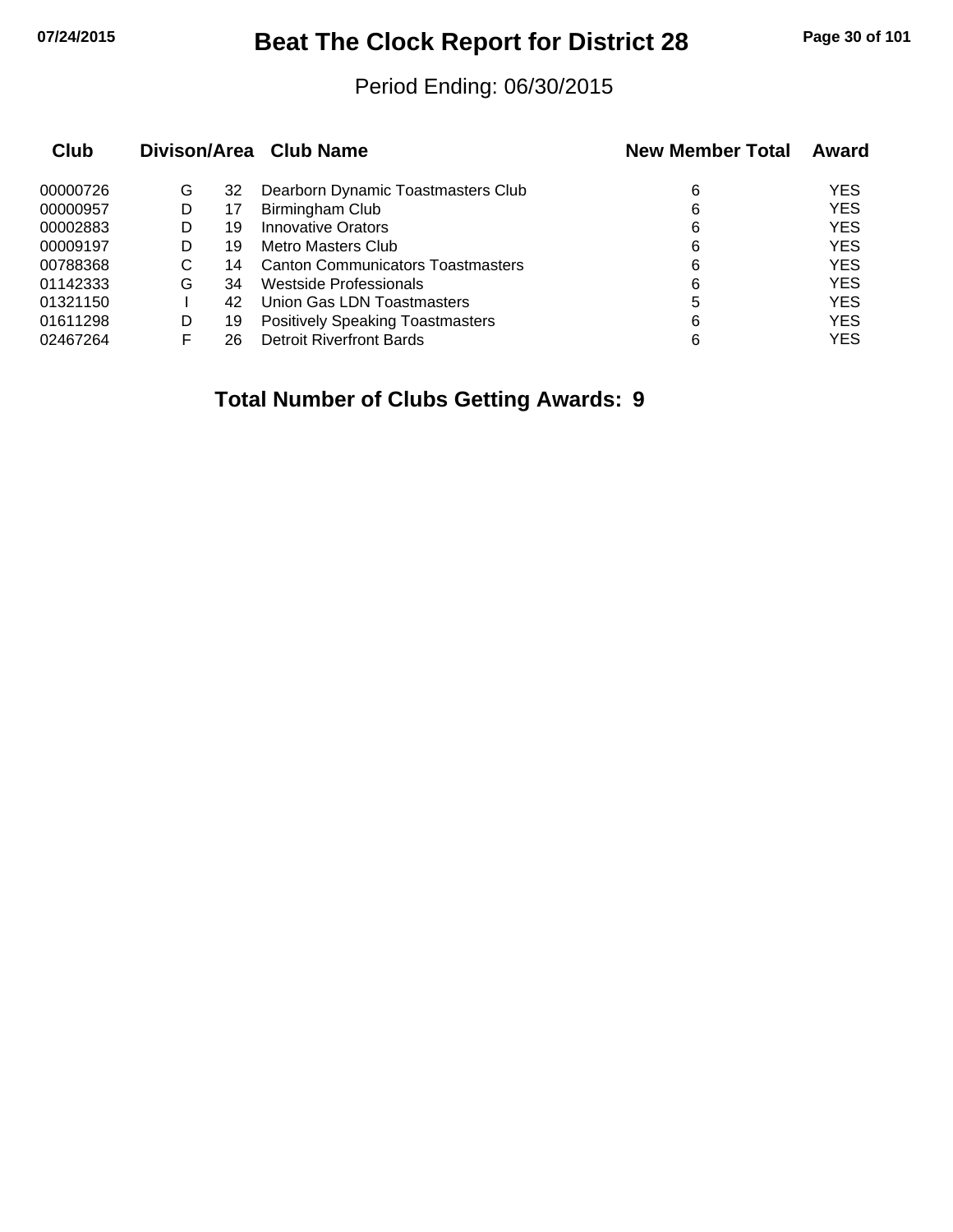## **07/24/2015 Beat The Clock Report for District 29 Page 31 of 101**

#### Period Ending: 06/30/2015

| <b>Club</b> |   |    | Divison/Area Club Name                  | <b>New Member Total</b> | Award      |
|-------------|---|----|-----------------------------------------|-------------------------|------------|
| 00002635    | A | 15 | Chopawamsic Club                        | 5                       | YES        |
| 00005378    | В | 22 | Virginia Advanced Speakers Club         | 6                       | YES        |
| 00005786    | A | 12 | <b>Belvoir Club</b>                     | 6                       | <b>YES</b> |
| 00006713    | B | 25 | <b>Fair Lakes Toastmasters</b>          | 5                       | <b>YES</b> |
| 00006984    | С | 31 | Speak Out at SAIC (SOS) Club            | 6                       | <b>YES</b> |
| 00007467    | A | 11 | South County Communicators Club         | 5                       | <b>YES</b> |
| 00008224    | E | 55 | U2 Can Speak Toastmasters               | 5                       | YES        |
| 00008806    | F | 63 | Centreville Club                        | 5                       | <b>YES</b> |
| 00008820    | С | 35 | Navygators Club                         |                         | <b>YES</b> |
| 00008913    | A | 13 | Lake Ridge Toastmasters                 | 5                       | YES        |
| 00585059    | D | 42 | <b>Oracle Orators Toastmasters Club</b> |                         | <b>YES</b> |
| 00619556    | A | 14 | Woodbridge Toastmasters Club #619556    | 8                       | YES        |
| 01358044    | B | 22 | A Life Like Yours                       | 6                       | <b>YES</b> |
| 01495099    | D | 41 | NAVIENT-Reston                          | 5                       | <b>YES</b> |
| 01510190    | Е | 53 | NoVa Dawnbreakers                       | 5                       | YES        |
| 01513491    | С | 33 | Capital One McLean                      | 8                       | <b>YES</b> |
| 02294324    | С | 36 | QSSI DC Chapter                         | 17                      | YES        |
| 02635166    | D | 44 | One Global View Toastmasters            | 5                       | <b>YES</b> |
| 03291074    | E | 51 | The Speakology Club                     | 5                       | <b>YES</b> |
| 03803601    | F | 62 | <b>Vencore Toastmasters</b>             |                         | YES        |
| 04067232    | A | 16 | Toast of Fredericksburg                 | 8                       | <b>YES</b> |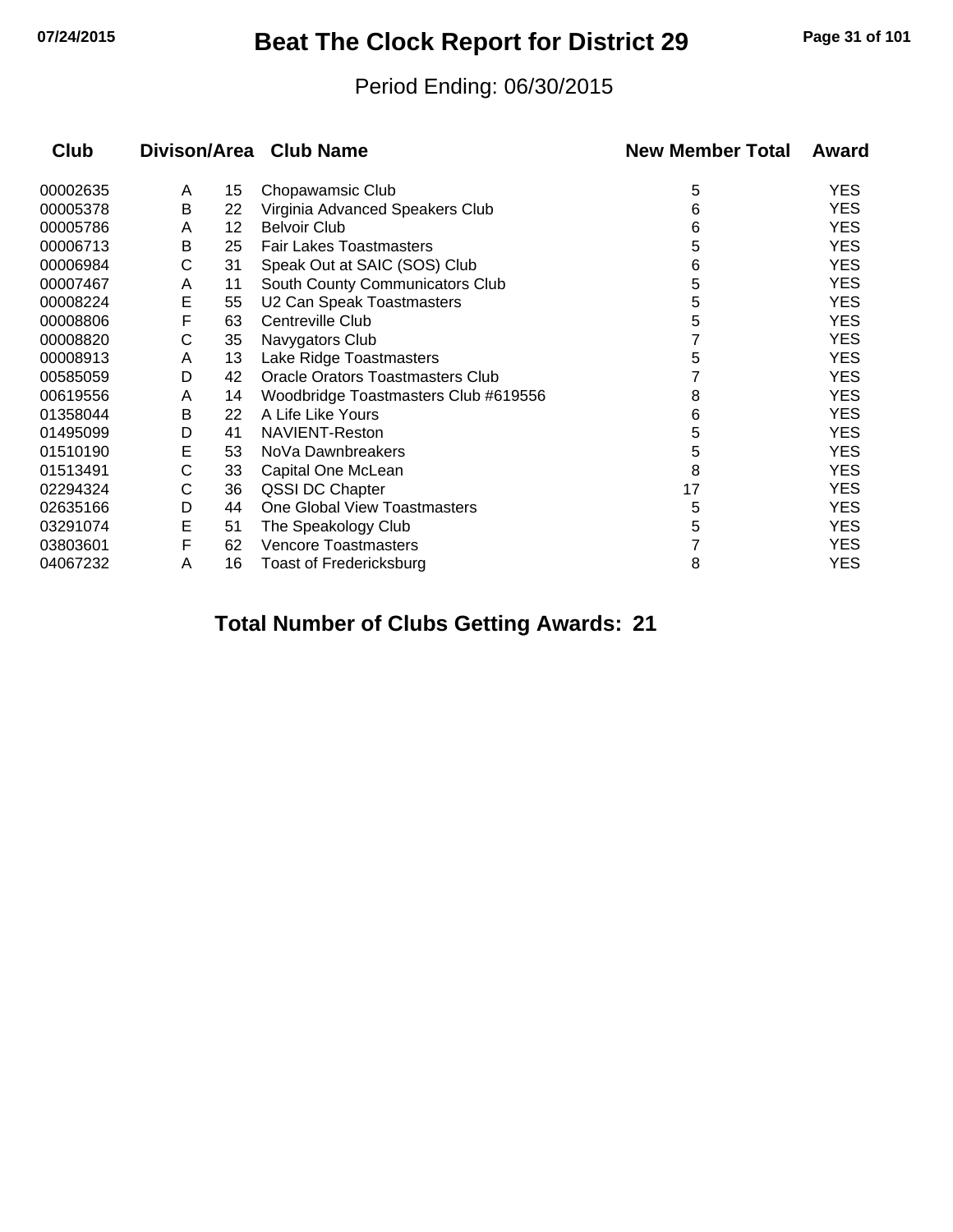## **07/24/2015 Beat The Clock Report for District 30 Page 32 of 101**

#### Period Ending: 06/30/2015

| <b>Club</b> |   |                 | Divison/Area Club Name                       | <b>New Member Total</b> | Award      |
|-------------|---|-----------------|----------------------------------------------|-------------------------|------------|
| 00000169    | A | 02              | Long Grove/Lake Zurich Club                  | 7                       | <b>YES</b> |
| 00000665    | E | 65              | Niles Township Toastmasters Club             | 6                       | <b>YES</b> |
| 00001451    | S | 56              | Homewood-Flossmoor Toastmasters Club         | 5                       | <b>YES</b> |
| 00002679    | N | 44              | <b>Abbott Toastmasters</b>                   | 5                       | <b>YES</b> |
| 00002745    | D | 32              | <b>Downers Grove Toastmasters</b>            |                         | <b>YES</b> |
| 00003855    | E | 61              | Speakeazys Club                              | 6                       | <b>YES</b> |
| 00004243    | E | 66              | Lakeview Toastmasters Club                   | 5                       | <b>YES</b> |
| 00007060    | D | 32              | <b>Acxiomasters DG Club</b>                  |                         | <b>YES</b> |
| 00007906    | N | 43              | Speakers of the House Toastmasters Club      | 5                       | <b>YES</b> |
| 00008249    | В | 11              | PricewaterhouseCoopers Club                  | 5                       | <b>YES</b> |
| 00008294    | W | 71              | <b>Saturday Morning Workout Toastmasters</b> |                         | <b>YES</b> |
| 00009464    | D | 36              | Chautauqua Club                              | 5                       | <b>YES</b> |
| 00009584    | В | 13              | <b>Successfully Speaking Club</b>            | 5                       | <b>YES</b> |
| 00009838    | Β | 14              | Money Masters Toastmasters Club              | 5                       | <b>YES</b> |
| 00595201    | С | 22              | <b>Extreme Toastmasters Club</b>             | 9                       | <b>YES</b> |
| 00666595    | S | 55              | Christ Universal Temple Club #3 - 666595     | 8                       | <b>YES</b> |
| 00814028    | E | 63              | True Value Toastmasters Club                 | 10                      | <b>YES</b> |
| 01180931    | N | 42              | Aon Reaching For the Stars Toastmasters      | 5                       | <b>YES</b> |
| 01241196    | A | 02              | <b>GE Healthcare Toastmasters</b>            | 6                       | <b>YES</b> |
| 01348043    | W | 74              | Glendale Heights Area                        | 5                       | <b>YES</b> |
| 01567875    | C | 25              | <b>Loop Trustmasters</b>                     | 6                       | <b>YES</b> |
| 02255499    | D | 32              | <b>PEACE! Toastmasters</b>                   | 5                       | <b>YES</b> |
| 02682781    | Β | 12 <sup>2</sup> | <b>RiverChasers</b>                          |                         | <b>YES</b> |
| 03061739    | Β | 16              | Williams Lea Chicago                         | 5                       | <b>YES</b> |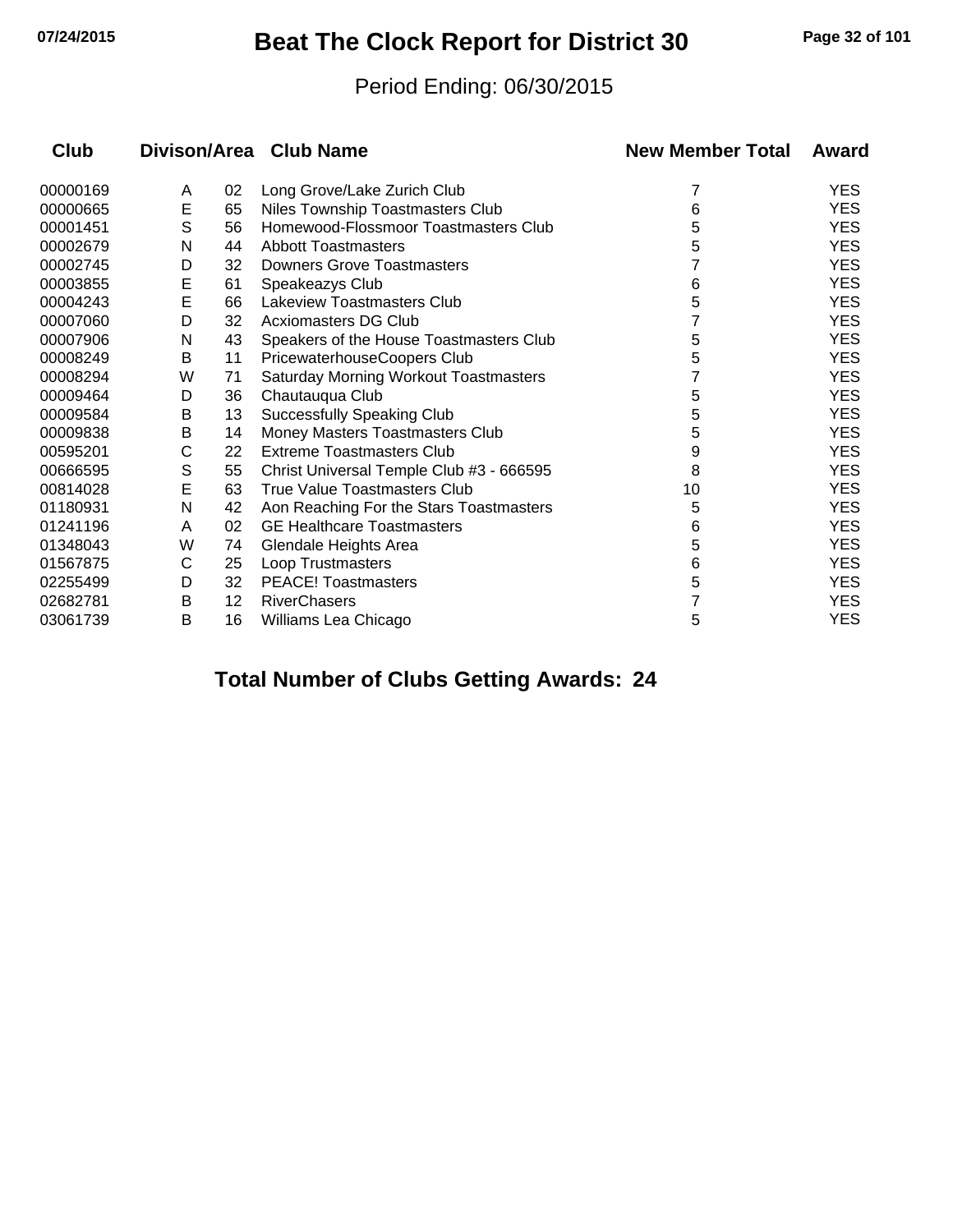## **07/24/2015 Beat The Clock Report for District 31 Page 33 of 101**

#### Period Ending: 06/30/2015

| <b>Club</b> |   |    | Divison/Area Club Name                         | <b>New Member Total</b> | Award      |
|-------------|---|----|------------------------------------------------|-------------------------|------------|
| 00001074    | н | 82 | <b>Boston Toastmasters</b>                     | 9                       | <b>YES</b> |
| 00002352    | н | 84 | Sun Life Club                                  | 5                       | <b>YES</b> |
| 00003757    | D | 41 | TM at the FRB - Boston Club                    |                         | <b>YES</b> |
| 00004690    | B | 21 | <b>Westford Expressions Club</b>               | 5                       | <b>YES</b> |
| 00005242    | В | 21 | Free Spirits Toastmasters Club                 |                         | <b>YES</b> |
| 00006670    | C | 33 | Mount Auburn Club                              | 5                       | <b>YES</b> |
| 00006868    | G | 71 | Saturday Brunch Bunch Club                     | 5                       | <b>YES</b> |
| 00008431    | A | 13 | Rumney Marsh Toastmasters Club                 | 5                       | <b>YES</b> |
| 00009149    | D | 44 | <b>Boston DEP Toastmasters Club</b>            | 6                       | <b>YES</b> |
| 00680823    | С | 32 | <b>Tuesday Toastmasters at MIT Club</b>        | 5                       | <b>YES</b> |
| 00843267    | G | 71 | FM Global Glossophobes Club                    | 6                       | <b>YES</b> |
| 00994063    | В | 24 | The Thursday Toast: Oracle Direct Toastmasters | 5                       | <b>YES</b> |
| 01098642    | С | 33 | <b>Harvard Toastmasters Club</b>               | 6                       | <b>YES</b> |
| 01295807    | С | 32 | Somerville Toastmasters                        | 6                       | <b>YES</b> |
| 01600534    | F | 64 | <b>Talking Heads Toastmasters</b>              | 5                       | <b>YES</b> |
| 02263055    | C | 33 | <b>Watertown Saturday Toastmasters</b>         |                         | <b>YES</b> |
| 02882237    | н | 83 | Toastmasters @ MathWorks                       | 9                       | <b>YES</b> |
| 03550659    | B | 22 | New Life Toastmasters Club                     | 6                       | <b>YES</b> |
| 04049561    | G | 74 | District 31 Leaders Club                       |                         | <b>YES</b> |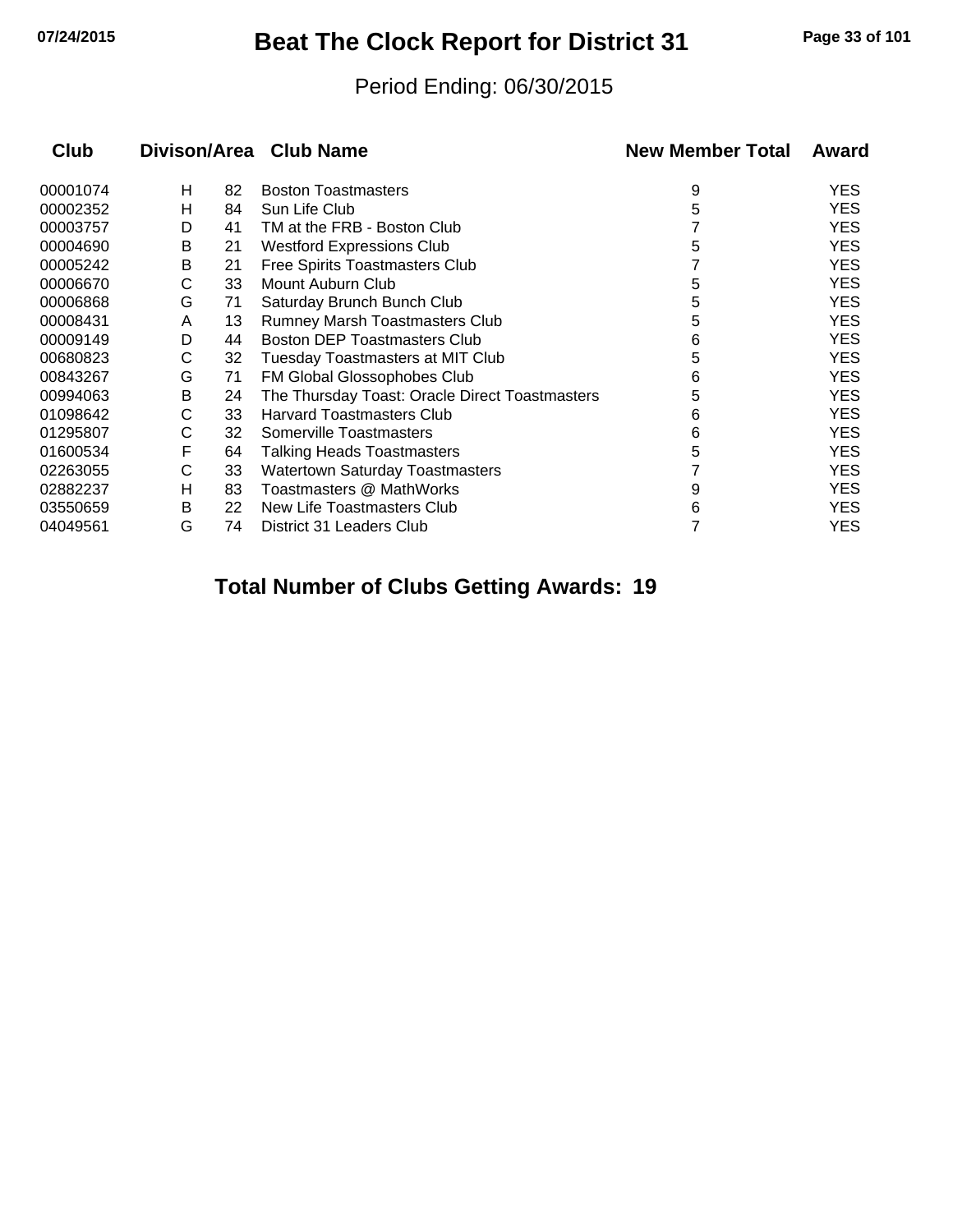## **07/24/2015 Beat The Clock Report for District 32 Page 34 of 101**

Period Ending: 06/30/2015

| Club     |  | Divison/Area Club Name            | <b>New Member Total Award</b> |      |
|----------|--|-----------------------------------|-------------------------------|------|
| 00650660 |  | B 21 Professionally Speaking Club |                               | YES. |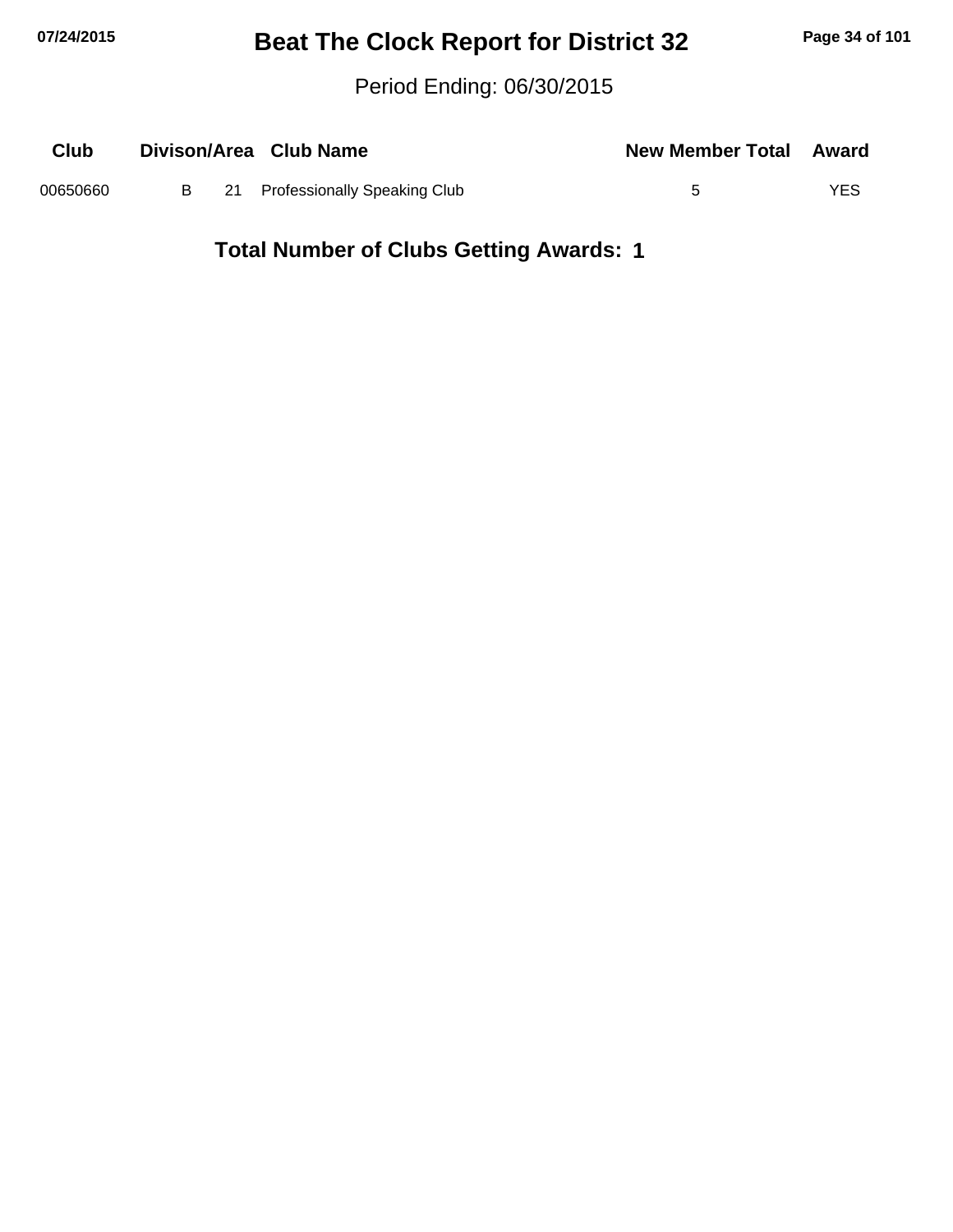## **07/24/2015 Beat The Clock Report for District 33 Page 35 of 101**

#### Period Ending: 06/30/2015

| Club     |   |    | Divison/Area Club Name                      | <b>New Member Total</b> | Award      |
|----------|---|----|---------------------------------------------|-------------------------|------------|
| 00000828 | G | 04 | <b>Orangebelt Toastmasters Club</b>         | 6                       | <b>YES</b> |
| 00000879 | B | 02 | Au Jus Club                                 | $\overline{7}$          | <b>YES</b> |
| 00000947 | Β | 03 | <b>Camarillo Evening Club</b>               | 5                       | <b>YES</b> |
| 00001934 | J | 03 | T.O.T.A.L. Club                             | 6                       | <b>YES</b> |
| 00002867 | A | 04 | Speakers In The Wind Toastmasters Club      | 7                       | <b>YES</b> |
| 00003374 | Н | 04 | Bachelors/Bachelorettes Club                | 9                       | <b>YES</b> |
| 00004333 | F | 01 | <b>Sunrise Toastmasters Club</b>            | 6                       | <b>YES</b> |
| 00006076 | Α | 01 | <b>Chow Chatters Toastmasters Club</b>      | 5                       | <b>YES</b> |
| 00006150 | С | 06 | <b>Bon Appetit Club</b>                     | 5                       | <b>YES</b> |
| 00006639 | C | 01 | <b>H2Orators Toastmasters</b>               | 7                       | <b>YES</b> |
| 00006990 | F | 02 | Tuolumne Talkers Toastmasters Club          | 7                       | <b>YES</b> |
| 00008243 | A | 03 | <b>Pro Talk Toastmasters</b>                | 11                      | <b>YES</b> |
| 00009847 | C | 02 | <b>Toast Of Sierra Toastmasters Club</b>    | 6                       | <b>YES</b> |
| 00687474 | E | 04 | <b>Presentation Pros Club</b>               | 5                       | <b>YES</b> |
| 00776147 | J | 01 | Madera Toastmasters Club                    | 6                       | <b>YES</b> |
| 00795528 | H | 04 | <b>Carrington College Toastmasters Club</b> | 5                       | <b>YES</b> |
| 00834852 | E | 05 | <b>South County Presenters</b>              | 5                       | <b>YES</b> |
| 00849625 | D | 05 | Toastmasters en Espanol                     | 9                       | <b>YES</b> |
| 01038927 | J | 02 | <b>Moorpark Toastmasters</b>                | 5                       | <b>YES</b> |
| 01225447 | Н | 02 | <b>Smart Mouth Toastmasters</b>             | 5                       | <b>YES</b> |
| 01281610 | н | 04 | <b>Henderson Toastmasters</b>               | 6                       | <b>YES</b> |
| 01444338 | G | 04 | Visalia Toastmasters                        | 7                       | <b>YES</b> |
| 01570896 | G | 01 | <b>Central Valley Toastmasters</b>          | 6                       | <b>YES</b> |
| 01810140 | B | 03 | Oak View Speak With Power Toastmasters      | 7                       | <b>YES</b> |
| 01890632 | Α | 03 | <b>Platinum Speakers</b>                    | 5                       | <b>YES</b> |
| 02072172 | F | 02 | <b>Yosemite Toastmasters</b>                | 9                       | <b>YES</b> |
| 02148122 | J | 03 | <b>Innovative Toastmasters</b>              | 11                      | <b>YES</b> |
| 02847655 | F | 02 | Winning with Words                          | 8                       | <b>YES</b> |
| 03403680 | B | 03 | <b>Real Talk</b>                            | 6                       | <b>YES</b> |
| 03698762 | H | 01 | Renaissance Speakers Las Vegas              | 5                       | <b>YES</b> |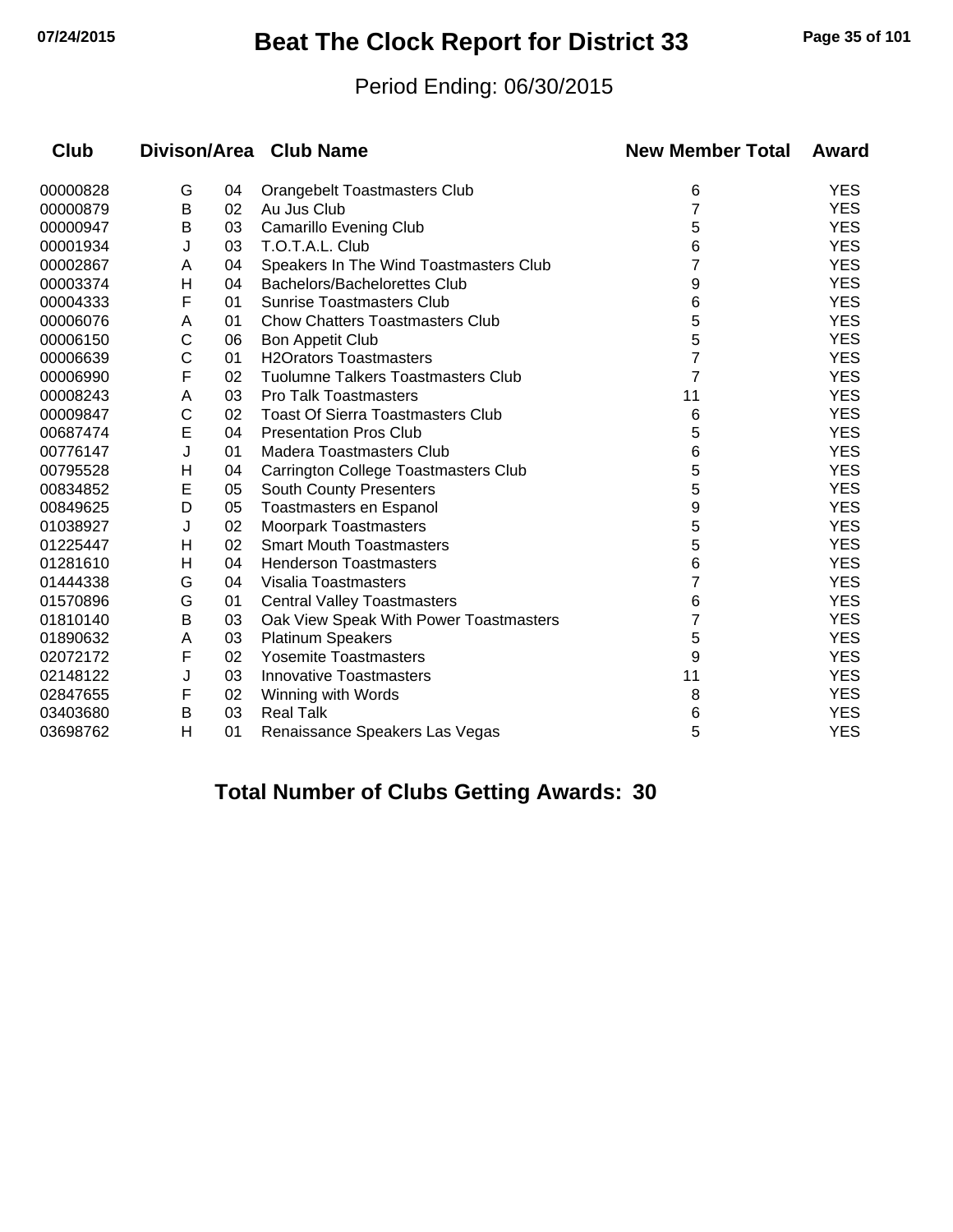## **07/24/2015 Beat The Clock Report for District 34 Page 36 of 101**

#### Period Ending: 06/30/2015

| Club     |         |    | Divison/Area Club Name               | <b>New Member Total</b> | Award      |
|----------|---------|----|--------------------------------------|-------------------------|------------|
| 00000574 | Β       | 41 | Excelencia Club                      | 5                       | <b>YES</b> |
| 00001828 | $\circ$ | 49 | Guadalajara A.C. Club                | 5                       | <b>YES</b> |
| 00005638 | N       | 42 | <b>Bugambilias Toastmasters Club</b> | 7                       | <b>YES</b> |
| 00006009 | X       | 44 | Club Nini Trevit                     | 8                       | <b>YES</b> |
| 00007220 | D       | 23 | <b>Colhuacan Toastmasters Club</b>   | 6                       | <b>YES</b> |
| 00007631 | Ρ       | 47 | <b>CARIBE</b>                        | 5                       | <b>YES</b> |
| 00007714 | J       | 26 | <b>First Class Club</b>              | 7                       | <b>YES</b> |
| 00008042 | Α       | 34 | <b>Oxford Anahuac Club</b>           | 5                       | <b>YES</b> |
| 00008384 | B       | 38 | Aguascalientes Club                  | 6                       | <b>YES</b> |
| 00009707 | E       | 35 | Coatzacoalcos Toastmasters Club      | 5                       | <b>YES</b> |
| 00599105 | Χ       | 45 | <b>BIAM</b>                          | 5                       | <b>YES</b> |
| 00739971 | B       | 41 | Splendor Club                        | 5                       | <b>YES</b> |
| 00788852 |         | 21 | Arise and Shine                      | 6                       | <b>YES</b> |
| 00820220 | J       | 29 | Emprendedores Laguna                 | 5                       | <b>YES</b> |
| 01027131 | E       | 13 | <b>VERACRUZ ENGLISH TOASTMASTERS</b> | 5                       | <b>YES</b> |
| 01042000 | M       | 04 | Luis Calderon Vega-Pan               | 6                       | <b>YES</b> |
| 01061189 | J       | 40 | <b>LEX</b>                           | 5                       | <b>YES</b> |
| 01220606 | D       | 23 | Club Manuel J. Clouthier 'Maquio'    | 6                       | <b>YES</b> |
| 01426271 | X       | 33 | Deloitte Ciudad de Mexico            | 8                       | <b>YES</b> |
| 01430928 | Ρ       | 36 | CON LA FUERZA DE LA PALABRA          | 5                       | <b>YES</b> |
| 01545078 | Χ       | 48 | <b>Club Toastmasters Metepec</b>     | 8                       | <b>YES</b> |
| 01740445 | L       | 51 | <b>CICEJ Club Toastmasters</b>       | 5                       | <b>YES</b> |
| 01809483 | Ρ       | 55 | Marco Tulio Cicerón                  | 6                       | <b>YES</b> |
| 01928544 | X       | 32 | PAN DF                               | 6                       | <b>YES</b> |
| 02450321 | X       | 45 | <b>UNEVE</b>                         | 5                       | <b>YES</b> |
| 02859253 | D       | 23 | Liderazgo SERDI                      | 9                       | <b>YES</b> |
| 03212046 | X       | 46 | Eco Parque 2000                      | 5                       | <b>YES</b> |
| 03800549 | G       | 24 | Toastmasters Mexicali Bilingual      | 6                       | <b>YES</b> |
| 04070876 | G       | 19 | Mujeres En Accion                    | 5                       | <b>YES</b> |
| 04287477 | В       | 38 | <b>UST Global Leon</b>               | 6                       | <b>YES</b> |
| 04492624 | O       | 43 | <b>MIT Enterprise Forum Mexico</b>   | 6                       | <b>YES</b> |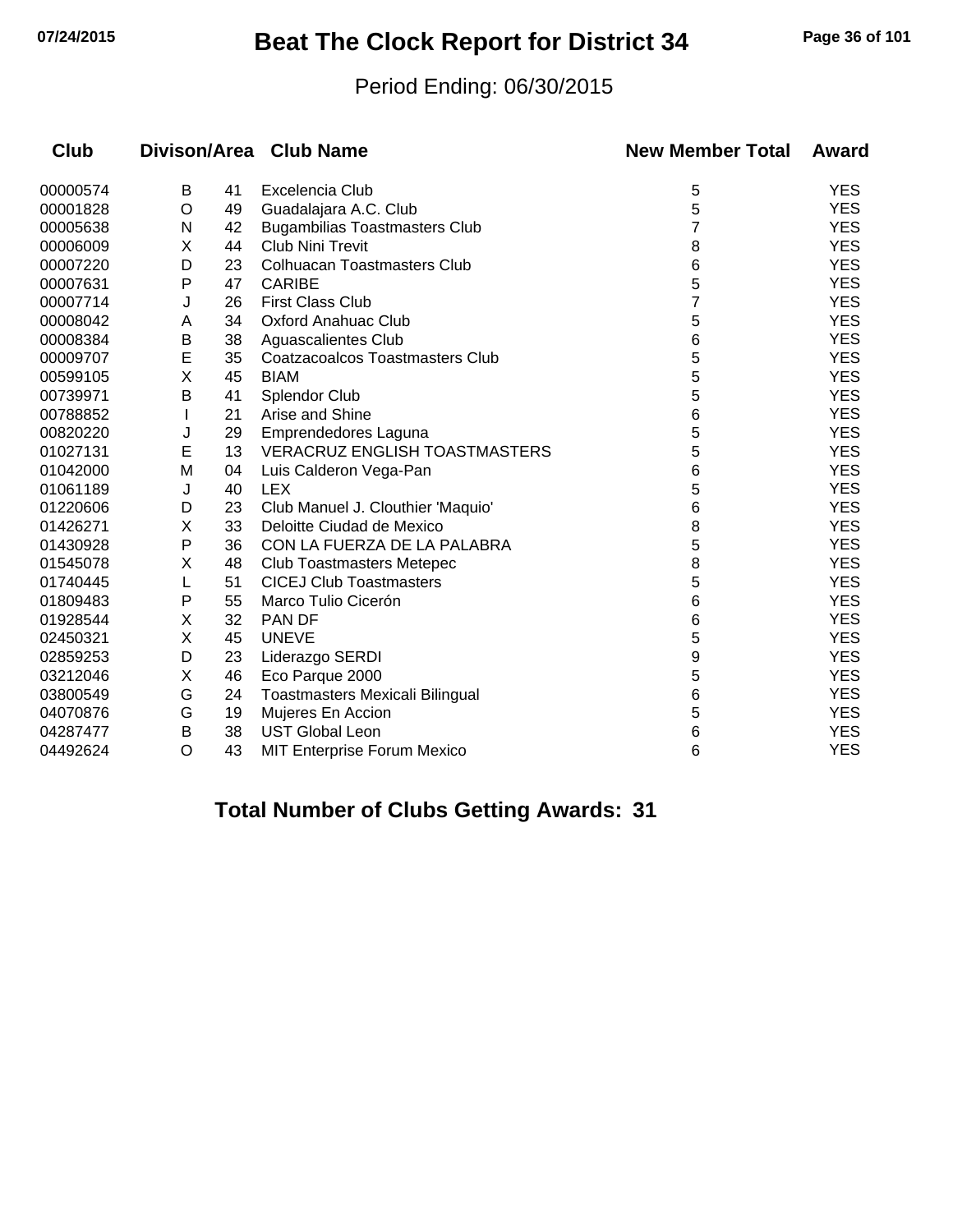# **07/24/2015 Beat The Clock Report for District 35 Page 37 of 101**

#### Period Ending: 06/30/2015

| Club     |   |     | Divison/Area Club Name                      | <b>New Member Total</b> | Award      |
|----------|---|-----|---------------------------------------------|-------------------------|------------|
| 00748800 | N | 02  | Wisconsin Rapids Area Toastmasters Club     | 5                       | YES        |
| 01286374 | м | 02  | <b>ManpowerGroup Riverview Toastmasters</b> | 5                       | YES        |
| 02672087 |   | 05. | Onalaska Toastmasters Club                  | 8                       | YES        |
| 02954460 |   | 02  | Mid-Day Women's Alliance Toastmasters       | 6                       | <b>YES</b> |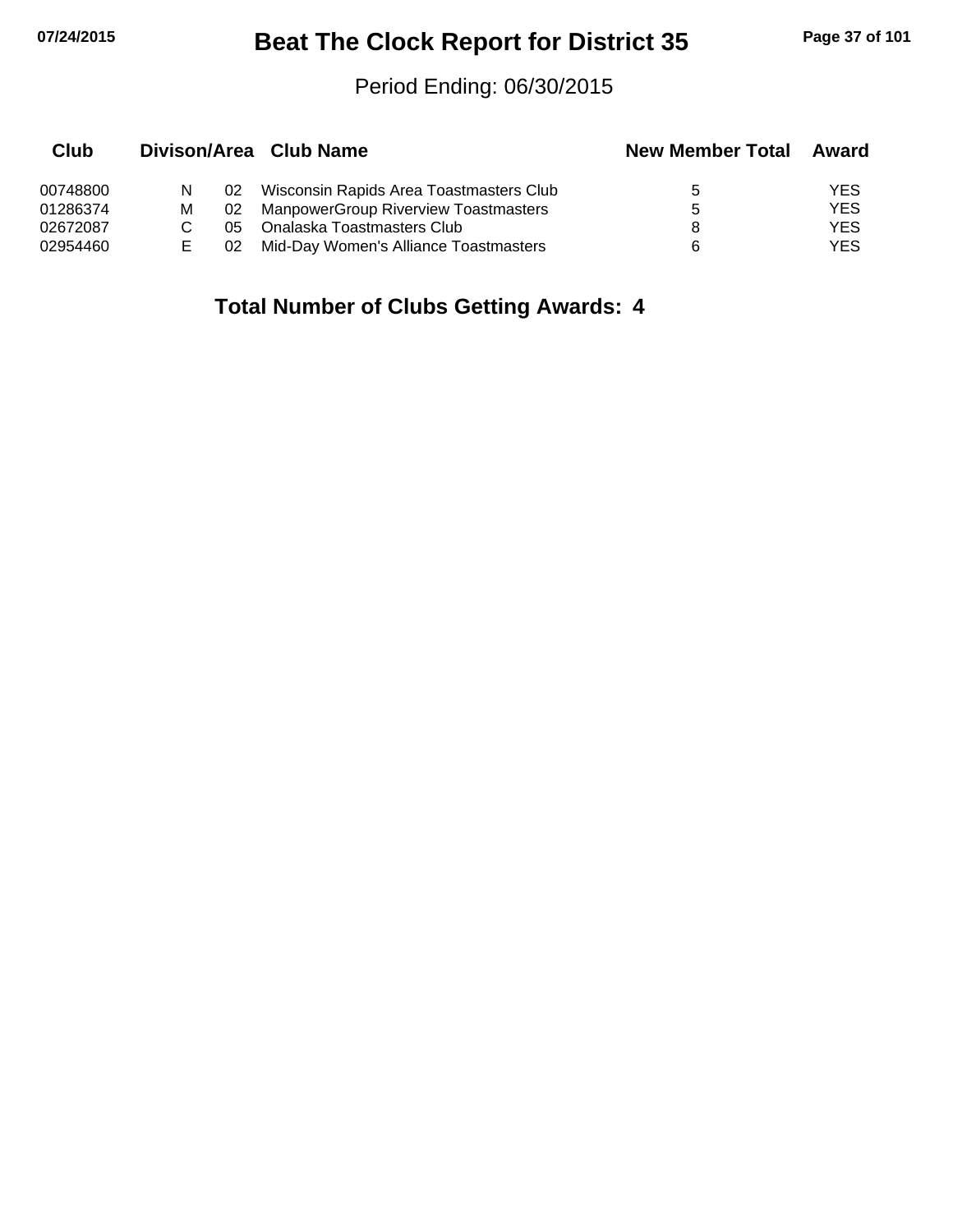# **07/24/2015 Beat The Clock Report for District 36 Page 38 of 101**

#### Period Ending: 06/30/2015

| Club     | Divison/Area |    | <b>Club Name</b>               | <b>New Member Total</b> | Award      |
|----------|--------------|----|--------------------------------|-------------------------|------------|
| 00000077 | G            | 75 | Crown Of Laurel Club           | 6                       | <b>YES</b> |
| 00000139 | В            | 23 | <b>Articulators Club</b>       | 5                       | <b>YES</b> |
| 00000473 | A            | 15 | United States Senate Club      | 6                       | <b>YES</b> |
| 00000876 | С            | 35 | <b>Capital Toastmasters I</b>  | 5                       | <b>YES</b> |
| 00002216 | В            | 21 | Dupont Circle of Speakers Club | 5                       | <b>YES</b> |
| 00004580 | Ε            | 56 | <b>Effective Communicators</b> | 5                       | <b>YES</b> |
| 00004764 | F            | 66 | <b>ASCE Club</b>               | 5                       | <b>YES</b> |
| 00614319 | Ε            | 55 | The Bloody Orators Club        | 5                       | <b>YES</b> |
| 01154377 | E            | 51 | Speech Regulators              | 6                       | <b>YES</b> |
| 01354772 | B            | 21 | <b>Professionally Speaking</b> | 6                       | <b>YES</b> |
| 01387805 | С            | 31 | <b>Unity Toastmasters</b>      | 8                       | <b>YES</b> |
| 01502233 | E            | 52 | <b>Wheaton Community</b>       | 6                       | <b>YES</b> |
| 01763170 | Ε            | 54 | <b>BioReliance Speaks!</b>     | 11                      | <b>YES</b> |
| 02303809 | D            | 45 | <b>Calvary Speaks</b>          | 9                       | <b>YES</b> |
| 02436218 | Е            | 55 | <b>CCACC</b>                   | 5                       | <b>YES</b> |
| 02789724 | D            | 45 | Metro CTF                      | 5                       | <b>YES</b> |
| 03119491 | G            | 75 | <b>History Makers</b>          | 6                       | <b>YES</b> |
| 03676518 | B            | 23 | <b>RTUMC</b>                   | 5                       | <b>YES</b> |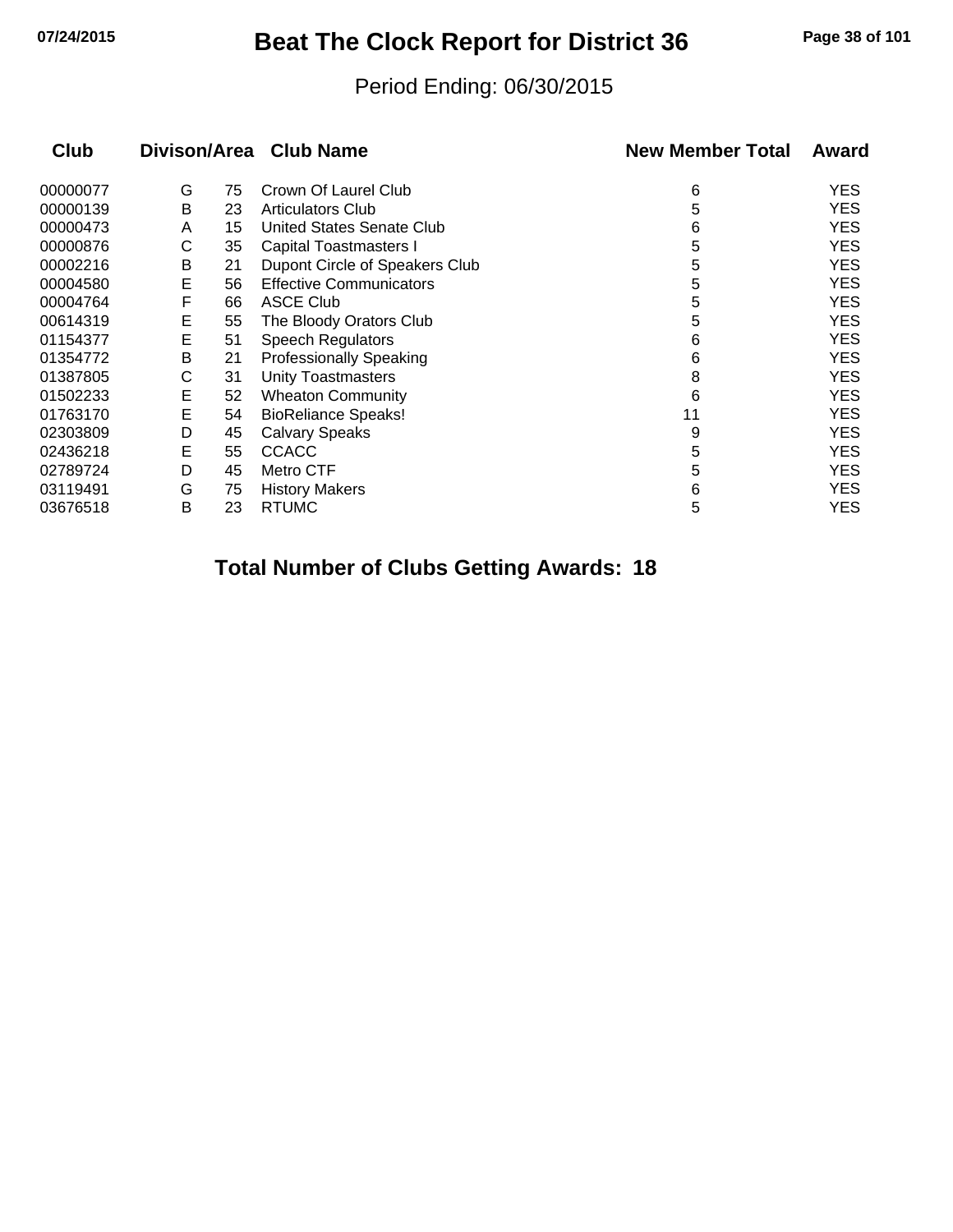# **07/24/2015 Beat The Clock Report for District 37 Page 39 of 101**

#### Period Ending: 06/30/2015

| Club     |              |    | Divison/Area Club Name                           | <b>New Member Total</b> | Award      |
|----------|--------------|----|--------------------------------------------------|-------------------------|------------|
| 00001312 | $\mathsf{C}$ | 22 | Monday Six-0                                     | 6                       | <b>YES</b> |
| 00002879 | Н            | 74 | Cape Fear Toastmasters                           | 6                       | <b>YES</b> |
| 00003478 | J            | 92 | Jacksonville Club                                | 5                       | <b>YES</b> |
| 00005364 | G            | 65 | <b>Rx Toastmasters Club</b>                      | 5                       | <b>YES</b> |
| 00005743 | A            | 03 | Gastonia Toastmasters Club                       | 5                       | <b>YES</b> |
| 00006797 | G            | 64 | <b>RDU Toastmasters</b>                          | 6                       | <b>YES</b> |
| 00008957 | J            | 91 | Rocky Mount Club                                 | 6                       | <b>YES</b> |
| 00009445 | н            | 73 | Talkers@Cisco                                    | 22                      | <b>YES</b> |
| 00652265 | G            | 65 | <b>Talking Bayers Toastmasters Club</b>          | 6                       | <b>YES</b> |
| 00846861 |              | 82 | <b>Purpose Driven Speakers</b>                   | 5                       | <b>YES</b> |
| 01131223 | н            | 73 | <b>RTP Power Speakers</b>                        | 9                       | <b>YES</b> |
| 01169680 | Β            | 12 | Toastmasters at the Lake                         | 5                       | <b>YES</b> |
| 01181778 | F            | 51 | <b>Postmasters Toastmasters</b>                  | 5                       | <b>YES</b> |
| 01267227 | D            | 32 | <b>Ship Masters</b>                              | 5                       | <b>YES</b> |
| 01377580 | D            | 33 | <b>Ballantyne Lunch Toastmasters</b>             | 6                       | <b>YES</b> |
| 01389040 | В            | 12 | Davidson Toastmasters Club                       | 7                       | <b>YES</b> |
| 01500205 | D            | 35 | S.W.O.T                                          | 5                       | <b>YES</b> |
| 01518204 | D            | 34 | <b>Professional Edge Toastmasters</b>            | 7                       | <b>YES</b> |
| 01557537 | н            | 72 | <b>Born Toastmasters</b>                         | 5                       | <b>YES</b> |
| 01738341 | Β            | 12 | Lowe's Home Improvement                          | 5                       | <b>YES</b> |
| 01874547 | F            | 52 | <b>Mprovmasters</b>                              | 5                       | <b>YES</b> |
| 01955703 | Β            | 14 | <b>Toasters and Ovens</b>                        | 6                       | <b>YES</b> |
| 02013392 | G            | 63 | <b>PRATTically Speaking</b>                      | 8                       | <b>YES</b> |
| 02908799 | С            | 21 | Wells Fargo Stagecoach Speakers Uptown Charlotte | 6                       | <b>YES</b> |
| 03802832 | A            | 02 | <b>Ridgefield Toastmasters</b>                   | 5                       | <b>YES</b> |
| 03930367 |              | 82 | StepUp Speakers' Circle                          | 9                       | <b>YES</b> |
| 04149597 |              | 85 | <b>Allscripts Toastmasters</b>                   | 7                       | <b>YES</b> |
| 04302379 | D            | 31 | <b>CPCC Toastmasters</b>                         | 5                       | <b>YES</b> |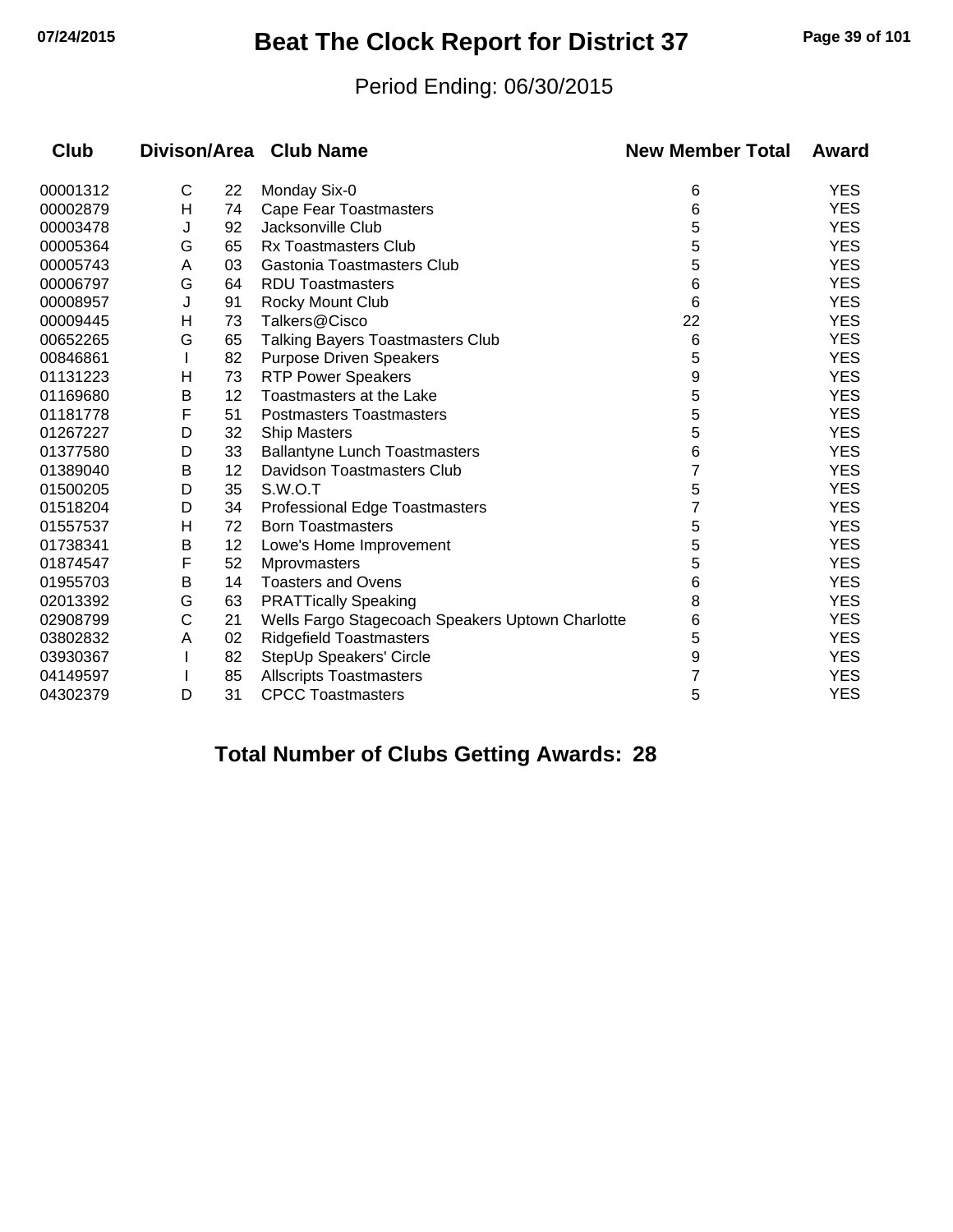# **07/24/2015 Beat The Clock Report for District 38 Page 40 of 101**

#### Period Ending: 06/30/2015

| Club     |   |    | Divison/Area Club Name               | <b>New Member Total</b> | Award      |
|----------|---|----|--------------------------------------|-------------------------|------------|
| 00000397 | G | 72 | <b>Blue Bell Toastmasters Club</b>   | 5                       | <b>YES</b> |
| 00001100 | F | 62 | Washington Crossing Club             | 5                       | <b>YES</b> |
| 00001191 | B | 21 | <b>Picket Post Toastmasters Club</b> | 9                       | <b>YES</b> |
| 00002988 | С | 32 | <b>Bell Noontime Club</b>            | 5                       | <b>YES</b> |
| 00003954 | F | 61 | <b>Princeton Toastmasters Club</b>   | 8                       | <b>YES</b> |
| 00004773 |   | 62 | <b>LWD Toastmasters Club</b>         |                         | <b>YES</b> |
| 00005189 | В | 20 | <b>Pfizer Club</b>                   | 5                       | <b>YES</b> |
| 00006655 | Е | 53 | <b>PPL Power Talkers Club</b>        |                         | <b>YES</b> |
| 00009669 | С | 30 | Panorama Toastmasters Club           |                         | <b>YES</b> |
| 01234456 | В | 20 | Koinonia Speakers                    | 9                       | <b>YES</b> |
| 01316482 | F | 60 | Toastmasters by the Pond             | 15                      | <b>YES</b> |
| 01349073 | C | 33 | <b>ToastMARKers</b>                  | 5                       | <b>YES</b> |
| 01460223 | D | 44 | Swede Talkers Toastmasters           | 6                       | <b>YES</b> |
| 01555961 | A | 13 | Susquehanna Advanced Toastmasters    | 5                       | <b>YES</b> |
| 01989281 | С | 30 | <b>Comcast HQ Toastmasters</b>       | 6                       | <b>YES</b> |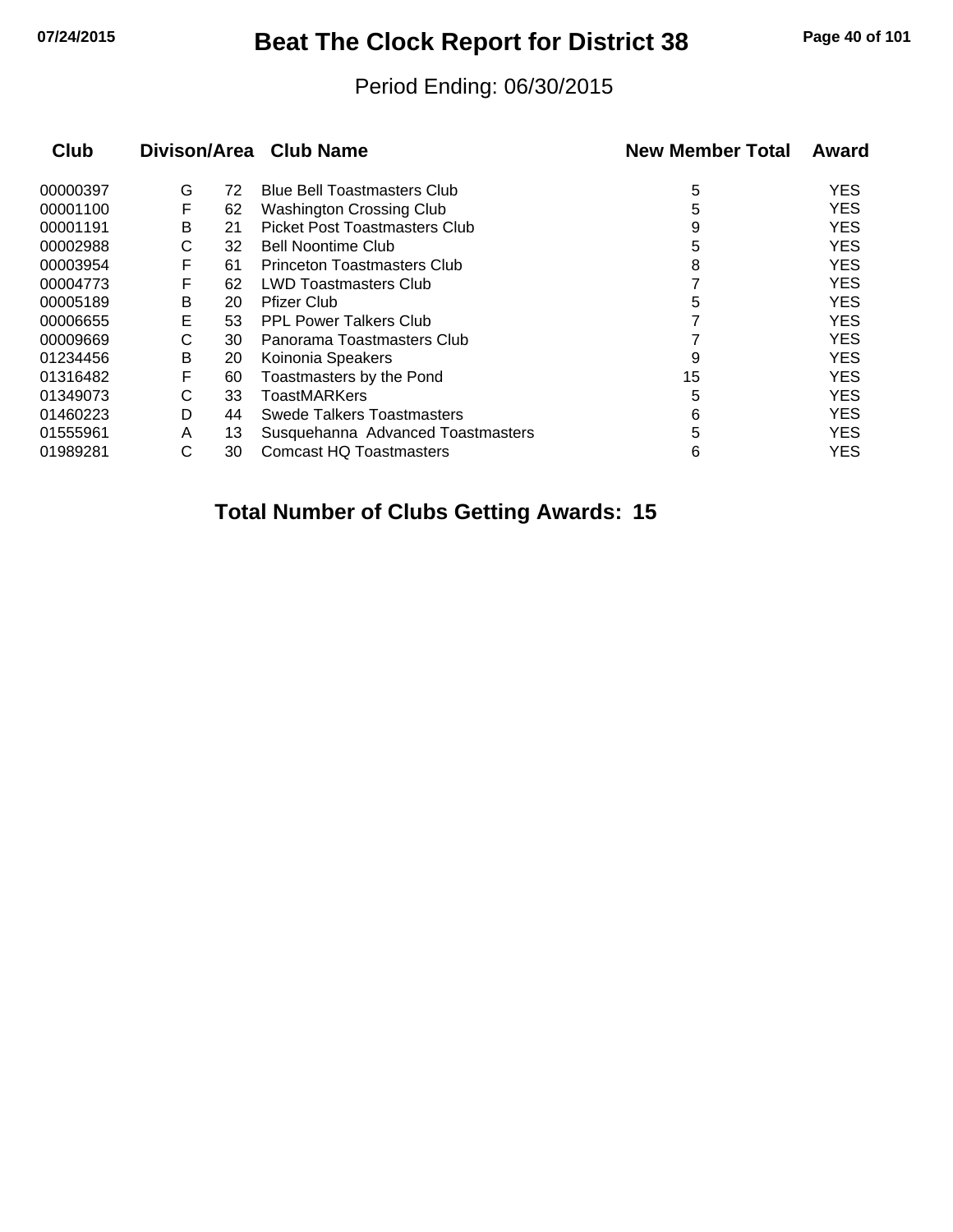# **07/24/2015 Beat The Clock Report for District 39 Page 41 of 101**

#### Period Ending: 06/30/2015

| Club     |   |    | Divison/Area Club Name               | <b>New Member Total</b> | Award      |
|----------|---|----|--------------------------------------|-------------------------|------------|
| 00002213 | н | 81 | Carmichael Toastmasters              | 5                       | <b>YES</b> |
| 00002299 | B | 23 | Kit Carson Club                      | 5                       | <b>YES</b> |
| 00003337 | D | 42 | Davis Town And Gown Toastmasters     | 8                       | <b>YES</b> |
| 00004302 | B | 21 | <b>Protalkers Toastmasters Club</b>  | 5                       | <b>YES</b> |
| 00004407 | B | 22 | We The People Club                   | 5                       | <b>YES</b> |
| 00004457 | н | 83 | Hi-Liners Club                       | 5                       | <b>YES</b> |
| 00004896 |   | 93 | <b>Bits 'N Speeches Toastmasters</b> | 5                       | <b>YES</b> |
| 00006636 | A | 13 | Jibboom Street Club                  | 5                       | <b>YES</b> |
| 00007345 | F | 64 | <b>Empire Toastmasters Club</b>      | 5                       | <b>YES</b> |
| 00008836 | н | 83 | Master Talkers Toastmasters Club     | 5                       | <b>YES</b> |
| 01121113 | A | 12 | <b>Silver Tongue Toastmasters</b>    | 6                       | <b>YES</b> |
| 01178392 | Α | 14 | Sierra Advanced Speakers             | 6                       | <b>YES</b> |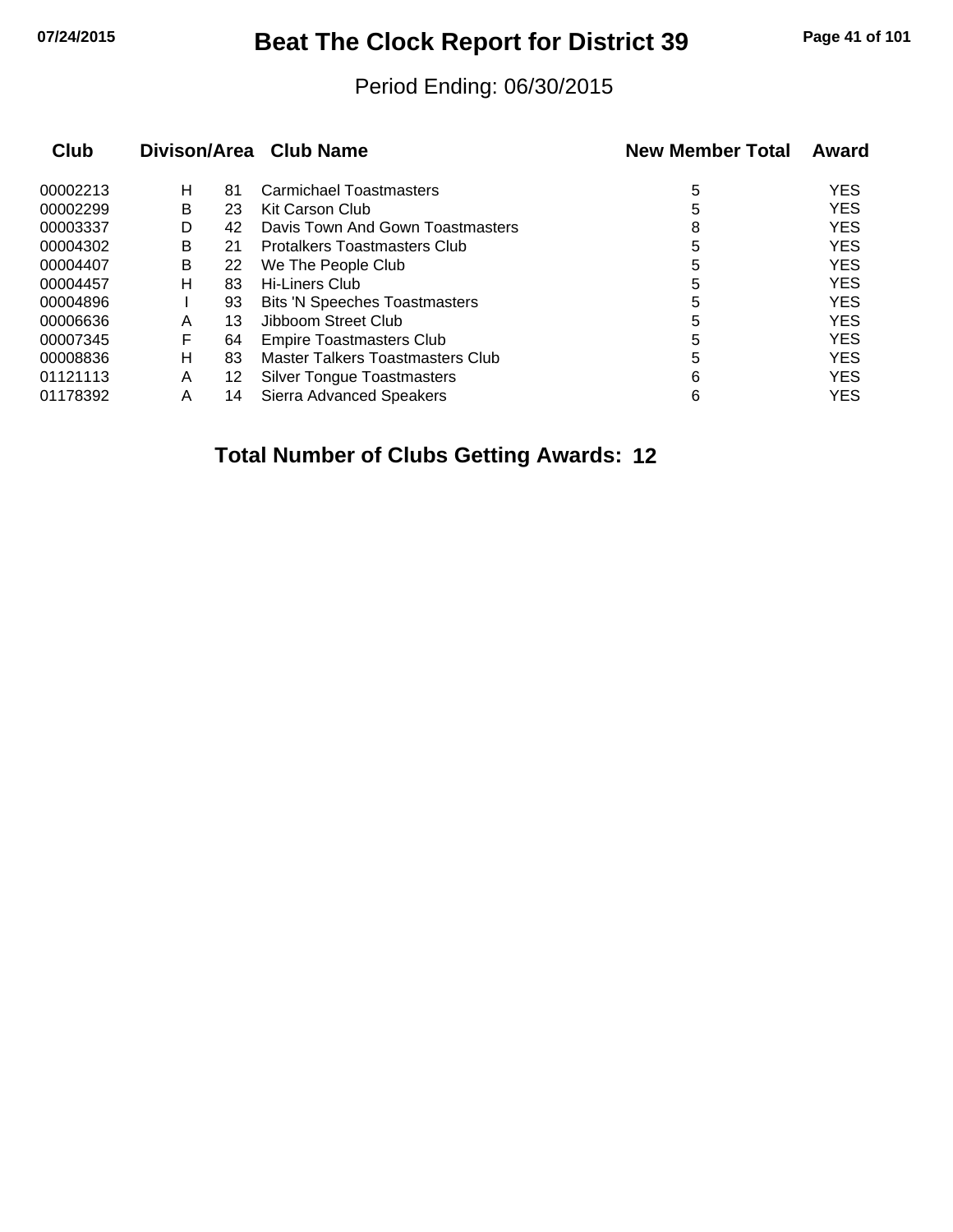# **07/24/2015 Beat The Clock Report for District 40 Page 42 of 101**

#### Period Ending: 06/30/2015

| <b>Club</b> |   |    | Divison/Area Club Name                               | <b>New Member Total</b> | Award |
|-------------|---|----|------------------------------------------------------|-------------------------|-------|
| 00000526    | н | 75 | Lancaster Toastmasters Club                          | 6                       | YES   |
| 00001206    | A | 07 | Mid Day Cabaret Club                                 | 5                       | YES   |
| 00001223    | D | 36 | <b>Triangle Toastmasters Club</b>                    |                         | YES   |
| 00001745    | н | 72 | Columbus Communicators                               | 5                       | YES   |
| 00002142    | D | 34 | Toast-N-Talk Club                                    | 6                       | YES   |
| 00002159    | A | 05 | Aquinas Toastmasters Club                            | 6                       | YES   |
| 00002246    | В | 12 | Excellcomm Club                                      | 8                       | YES   |
| 00008119    | F | 53 | <b>ACE Toastmasters</b>                              | 5                       | YES   |
| 00922067    | D | 32 | <b>Environmentally Speaking</b>                      | 5                       | YES   |
| 00952869    | н | 73 | AEP Toastmasters - For AEP Employees and Contractors | 5                       | YES   |
| 01491854    | D | 31 | A Toast to Genius                                    | 5                       | YES   |
| 01990654    | Е | 41 | <b>Midway Toastmasters</b>                           | 5                       | YES   |
| 02158270    | A | 06 | <b>Heartbeat Toastmasters</b>                        |                         | YES   |
| 02451490    | B | 11 | 2Checkout                                            |                         | YES   |
| 04193961    | F | 51 | Voice of Confidence                                  | 8                       | YES   |
| 04411219    | D | 32 | <b>Healthy Toasters</b>                              | 5                       | YES   |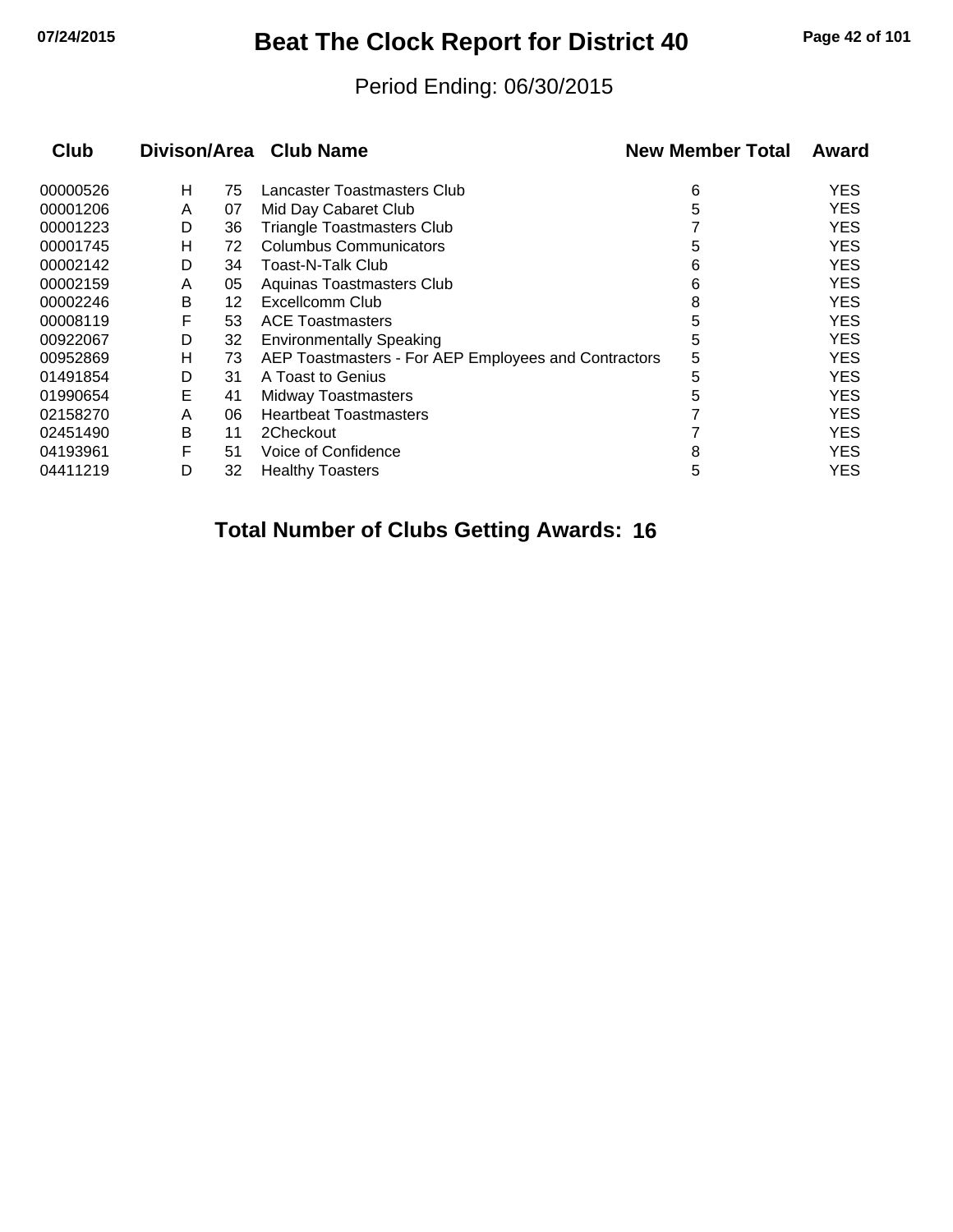# **07/24/2015 Beat The Clock Report for District 41 Page 43 of 101**

### Period Ending: 06/30/2015

| <b>Club</b>          |        |          | Divison/Area Club Name                                                | <b>New Member Total</b> | Award             |
|----------------------|--------|----------|-----------------------------------------------------------------------|-------------------------|-------------------|
| 00003936             | C      | 04       | <b>Toastmasters Club of New Delhi</b>                                 | 17                      | <b>YES</b>        |
| 00616631             | D      | 07       | <b>TCS Maitree Toastmasters Club</b>                                  | 5                       | <b>YES</b>        |
| 00916446             | Е      | 02       | Infosys Pune Toastmasters Club                                        | 5                       | <b>YES</b>        |
| 00993448             | D      | 06       | Mumbai Toastmasters                                                   | 18                      | <b>YES</b>        |
| 00996285             | A      | 04       | <b>Toastmasters Club of Dwarka</b>                                    | $\overline{7}$          | <b>YES</b>        |
| 01059126             | В      | 02       | Noida Toastmasters Club                                               | 10                      | <b>YES</b>        |
| 01088097             | G      | 01       | <b>TCS Maitree Kolkata Toastmasters Club</b>                          | 5                       | <b>YES</b>        |
| 01141787             | Ε      | 01       | <b>Toastmasters Club of Pune</b>                                      | 18                      | <b>YES</b>        |
| 01200975             | Α      | 01       | <b>Gurgaon Toastmasters Club</b>                                      | 10                      | <b>YES</b>        |
| 01223942             | В      | 03       | <b>TCS Maitree</b>                                                    | 6                       | <b>YES</b>        |
| 01276713             | B      | 04       | Delhi Advanced Toastmasters Club                                      | 9                       | <b>YES</b>        |
| 01286696             | A      | 02       | <b>Fluorators</b>                                                     | 5                       | <b>YES</b>        |
| 01345936             | Α      | 02       | <b>TCS Maitree Gurgaon Toastmasters</b>                               | $\overline{7}$          | <b>YES</b>        |
| 01407110             | С      | 01       | <b>Blue Quest</b>                                                     | 11                      | <b>YES</b>        |
| 01534609             | Ε      | 03       | <b>Toastmasters Club of Pune-West</b>                                 | 10                      | <b>YES</b>        |
| 01574616             | Α      | 04       | <b>Toastmasters Club of West Delhi</b>                                | 5                       | <b>YES</b>        |
| 01806058             | A      | 03       | Infosys Toastmasters, Chandigarh                                      | 5                       | <b>YES</b>        |
| 01937401             | F      | 01       | <b>BACI HYDERABAD Toastmasters Club</b>                               | 5                       | <b>YES</b>        |
| 02017422             | D      | 04       | <b>Thane Toastmasters Club</b>                                        | 5                       | <b>YES</b>        |
| 02247357             | н      | 02       | Virtusa Hyderabad Toastmasters Club                                   | 8                       | <b>YES</b>        |
| 02380536             | D      | 04       | <b>Agnel Toastmasters Club</b>                                        | 10                      | <b>YES</b>        |
| 02472534             | D      | 01       | <b>Amdavad Toastmasters Club</b>                                      | 5                       | <b>YES</b>        |
| 02497646             | A      | 03       | <b>ISB Mohali Toastmasters Club</b>                                   | 83                      | <b>YES</b>        |
| 02541278             | Ε      | 04       | <b>Toastmasters Club Of Pune-Central</b>                              | 5                       | <b>YES</b>        |
| 02569129             | C      | 01       | <b>Deloitte Delhi Toastmasters</b>                                    | $\overline{7}$          | <b>YES</b>        |
| 02571105             | Ε      | 03       | Toastmasters Club Of Pune Camp                                        | 10                      | <b>YES</b>        |
| 02587096             | D      | 05       | Transcendence                                                         | 6                       | <b>YES</b>        |
| 02645684             | Ε      | 02       | <b>Emerson Innovation Center-Pune Toastmasters Club</b>               | 7                       | <b>YES</b>        |
| 02653737             | B      | 02       | RMS Noida                                                             | 10                      | <b>YES</b>        |
| 02682603             | E      | 02       | <b>SIBM Pune Toastmasters Club</b>                                    | 12                      | <b>YES</b>        |
| 02833760             | B      | 05       | Noida Orators Toastmasters Club                                       | 34                      | <b>YES</b>        |
| 02959367             | С      | 02       | <b>RBS Toastmasters Club</b>                                          | 6                       | <b>YES</b>        |
| 02973814             | Ε      | 04       | Toastmasters Club of Pune - North East                                | 5                       | <b>YES</b>        |
| 03123534             | Α      | 04       | North Spark Toastmasters Club                                         | 9                       | <b>YES</b>        |
| 03214306             | Е      | 06       | International Centre GOA (ICG) Toastmasters Club                      | 5                       | <b>YES</b>        |
| 03220784<br>03281416 | D      | 01       | TCS BE@T Gandhinagar                                                  | 7                       | YES<br><b>YES</b> |
| 03291088             | В<br>С | 05<br>02 | Central Delhi Toastmasters Club                                       | 15                      | <b>YES</b>        |
| 03349716             | D      | 02       | Silokhera Genpact Toastmasters Club<br><b>Crown Toastmasters Club</b> | 6<br>5                  | <b>YES</b>        |
| 03454766             | С      | 05       | Pink City Toastmasters Club                                           | 13                      | <b>YES</b>        |
| 03484412             | Е      | 02       | Syntel Pune Toastmasters Club                                         | 9                       | <b>YES</b>        |
| 03499545             | E      | 05       | <b>Toastmasters Club of AMDOCS</b>                                    | 7                       | <b>YES</b>        |
| 03527887             | Α      | 01       | <b>MCKC Toastmasters Club</b>                                         | 7                       | <b>YES</b>        |
| 03543283             | F      | 01       | Quest-Qualcomm's Enlightened Speakers of Tomorrow                     | 7                       | <b>YES</b>        |
| 03743725             | н      | 03       | <b>Ben's Toastmasters</b>                                             | 5                       | <b>YES</b>        |
| 03781541             | С      | 01       | Amex Gurgaon Toastmasters Club                                        | 11                      | <b>YES</b>        |
| 03843080             | Е      | 06       | <b>NIT Goa Toastmasters Club</b>                                      | 7                       | <b>YES</b>        |
| 03939528             | G      | 01       | <b>In-Steel Toastmasters</b>                                          | 6                       | <b>YES</b>        |
| 04055055             | С      | 05       | Soil Toastmasters Gurgaon                                             | 35                      | <b>YES</b>        |
| 04055099             | E      | 04       | Toastmasters Club of BMC Software Communication Knights 7             |                         | <b>YES</b>        |
| 04055138             | F      | 01       | Gaian Solutions Hyderabad Toastmasters                                | 13                      | <b>YES</b>        |
| 04069764             | G      | 01       | <b>IIM Calcutta</b>                                                   | 19                      | <b>YES</b>        |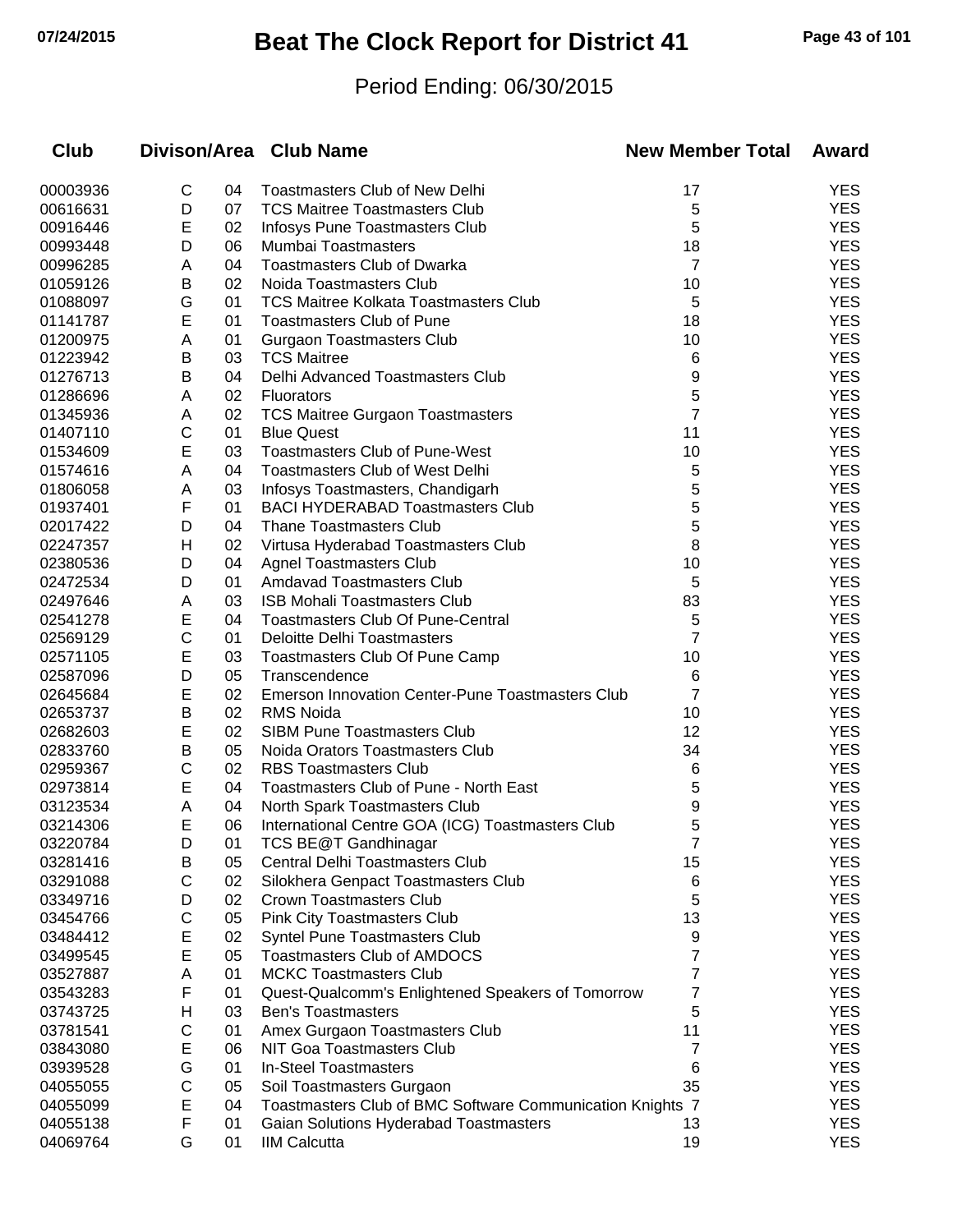# **07/24/2015 Beat The Clock Report for District 41 Page 44 of 101**

#### Period Ending: 06/30/2015

| Club     |     | Divison/Area Club Name                  | <b>New Member Total</b> | Award |
|----------|-----|-----------------------------------------|-------------------------|-------|
| 04167410 |     | 01 TCS Maitree Toastmasters Club Pune   | 12                      | YES   |
| 04421153 | በ2. | Toastmasters Club of Pune North West    |                         | YES   |
| 04486936 |     | 05 Hitachi Consulting Toastmasters Club | Б                       | YES.  |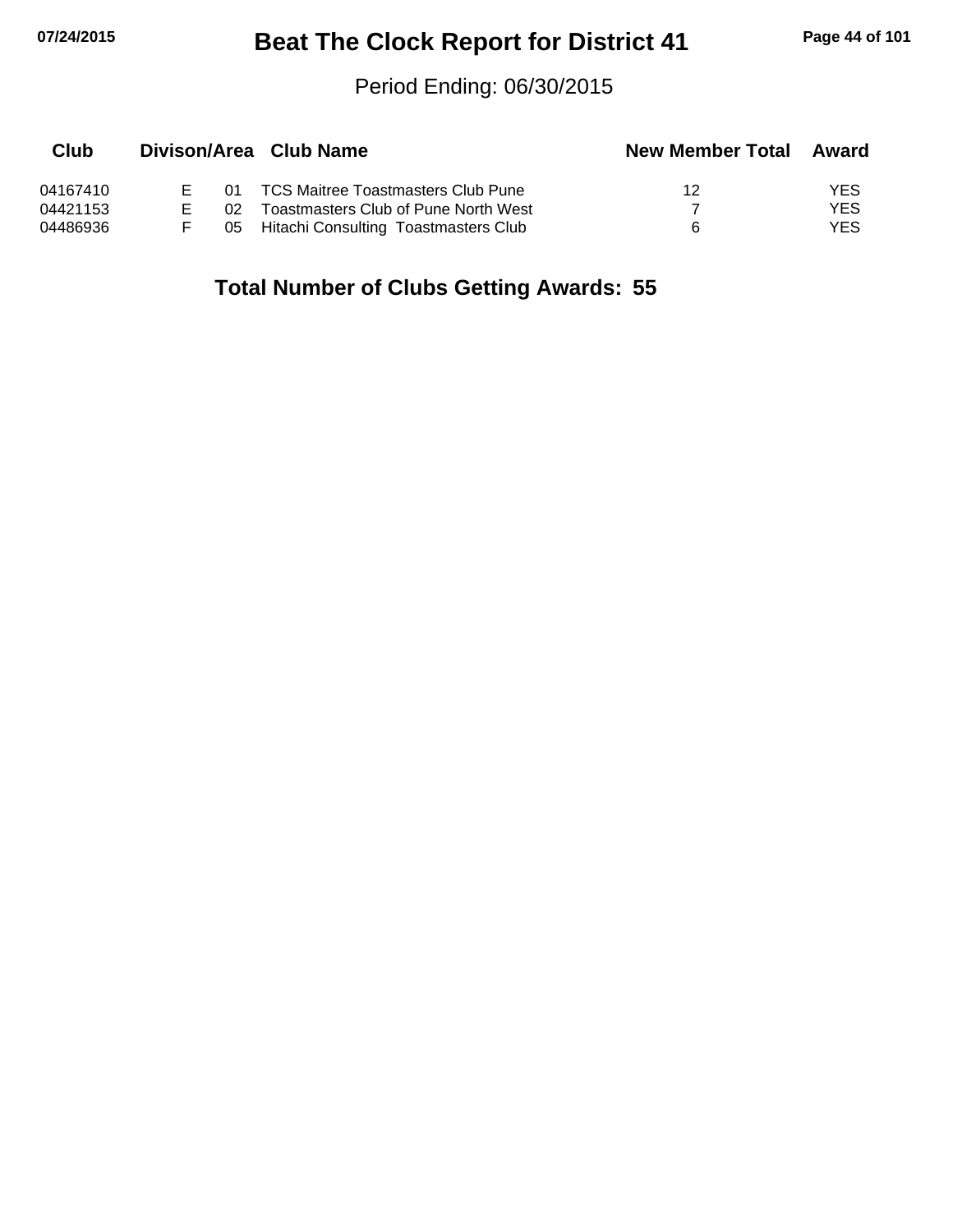# **07/24/2015 Beat The Clock Report for District 42 Page 45 of 101**

#### Period Ending: 06/30/2015

| Club     |   |    | Divison/Area Club Name                 | <b>New Member Total</b> | Award      |
|----------|---|----|----------------------------------------|-------------------------|------------|
| 00000438 | J | 46 | Golden Gavel Club                      | 8                       | <b>YES</b> |
| 00001318 | Е | 21 | <b>Prince Albert Toastmasters Club</b> | 5                       | <b>YES</b> |
| 00003950 | G | 23 | <b>Fluor Communicators Club</b>        |                         | <b>YES</b> |
| 00006161 | В | 33 | Club 13 Toastmasters Club              | 6                       | <b>YES</b> |
| 00006233 | С | 03 | Fifth Avenue Place Toastmasters Club   | 8                       | <b>YES</b> |
| 00006436 | D | 07 | <b>Fabulous Facilitators Club</b>      | 8                       | <b>YES</b> |
| 00006584 | B | 18 | B. L. T. Toastmasters Club             | 6                       | <b>YES</b> |
| 00006883 | E | 47 | M B S Toastmasters Club                | 5                       | <b>YES</b> |
| 00007318 | J | 41 | Speakmasters Club                      | 5                       | <b>YES</b> |
| 00008250 | J | 41 | <b>CTI TechTalkers Club</b>            | 6                       | <b>YES</b> |
| 00009220 | D | 15 | Wood Buffalo Toastmasters Club         | 6                       | <b>YES</b> |
| 00009476 | С | 11 | <b>CMA Club</b>                        | 10                      | <b>YES</b> |
| 00598991 | J | 46 | <b>Westhills Club</b>                  | 6                       | <b>YES</b> |
| 00737481 | D | 30 | Pipe-Up Toastmasters Club              | 6                       | <b>YES</b> |
| 00788036 | J | 46 | To the Point Club                      | 6                       | <b>YES</b> |
| 00872273 | С | 50 | Verve Toastmasters Club                | 8                       | <b>YES</b> |
| 00881463 | G | 38 | <b>Naturally Speaking</b>              |                         | <b>YES</b> |
| 00958725 | Α | 44 | <b>Innovative Communicators</b>        | 5                       | <b>YES</b> |
| 01290221 | С | 39 | After Five Toastmasters Club           | 6                       | <b>YES</b> |
| 01294180 | A | 16 | OEM Speech Wagon                       | 5                       | <b>YES</b> |
| 01309884 | Κ | 49 | Lifestyles Toastmasters                | 9                       | <b>YES</b> |
| 02260051 | J | 41 | <b>SAIT Sayers</b>                     | 5                       | <b>YES</b> |
| 02273711 | D | 28 | Dialog Toastmasters Club               | 6                       | <b>YES</b> |
| 02600789 | J | 53 | Lightning Strikes Toastmasters Club    | 5                       | <b>YES</b> |
| 02995361 | F | 51 | Lingo Advanced Communicators           |                         | <b>YES</b> |
| 03301979 | E | 19 | <b>Fearless Speakers</b>               | 9                       | <b>YES</b> |
| 04023462 | D | 55 | Fort Saskatchewan Toastmasters Club    | 5                       | <b>YES</b> |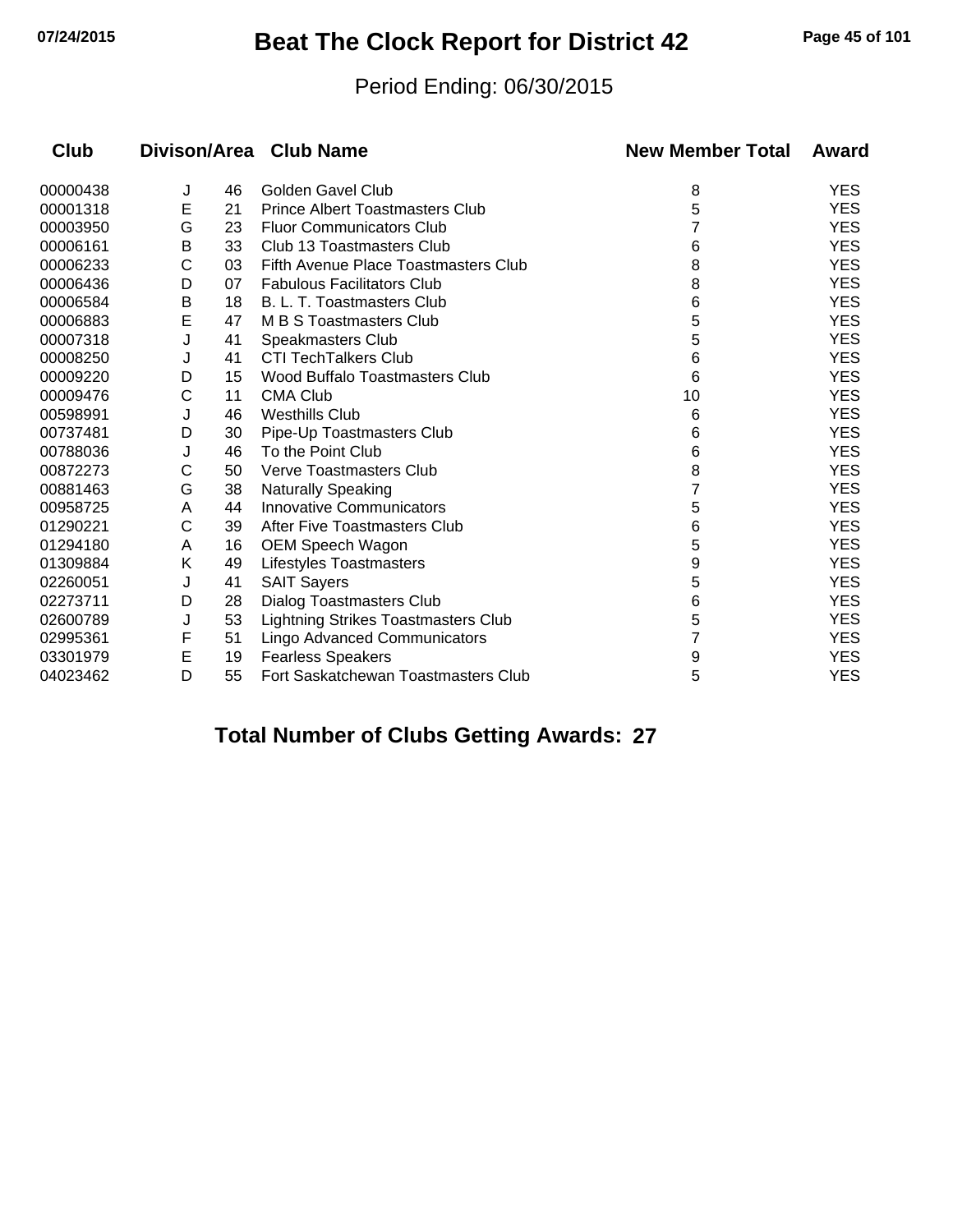# **07/24/2015 Beat The Clock Report for District 43 Page 46 of 101**

#### Period Ending: 06/30/2015

| <b>Club</b> |   |    | Divison/Area Club Name                     | <b>New Member Total</b> | Award      |
|-------------|---|----|--------------------------------------------|-------------------------|------------|
| 00001359    | С | 02 | A-OK Club                                  | 6                       | <b>YES</b> |
| 00002028    | E | 01 | High Noon Toastmasters Club                |                         | <b>YES</b> |
| 00002217    | Β | 01 | Hi-Noon Club                               | 5                       | <b>YES</b> |
| 00002830    | Е | 04 | <b>Tougaloo Toastmasters</b>               | 10                      | <b>YES</b> |
| 00003702    | A | 01 | Northside Post Toasters Club               | 5                       | <b>YES</b> |
| 00003765    | D | 04 | <b>Memphis Navy Toastmasters</b>           | 5                       | <b>YES</b> |
| 00005632    | Е | 03 | <b>Tupelo Toastmasters Club</b>            | 5                       | <b>YES</b> |
| 00005772    | Α | 01 | Advanced TM of Central Arkansas            | 5                       | <b>YES</b> |
| 00007704    | E | 04 | Lifebuilders Club                          | 6                       | <b>YES</b> |
| 00008017    | С | 01 | Talk of the Town Toastmasters              | 9                       | <b>YES</b> |
| 00008689    | E | 02 | <b>Public Policy Toastmasters Club</b>     |                         | <b>YES</b> |
| 00702994    | E | 01 | New Foundation Club 702994                 | 5                       | <b>YES</b> |
| 01214641    | E | 04 | <b>Echelon Toastmasters</b>                | 8                       | <b>YES</b> |
| 01275010    | E | 03 | Downtown Jackson Toastmasters              | 12                      | <b>YES</b> |
| 01350487    | E | 05 | Central MS Advanced TMC                    |                         | <b>YES</b> |
| 01452091    | E | 01 | Jackson State University PPAD Toastmasters | 6                       | <b>YES</b> |
| 01530301    | D | 03 | <b>Brain Builders</b>                      | 5                       | <b>YES</b> |
| 02147269    | D | 05 | <b>Tiger Toastmasters</b>                  | 5                       | <b>YES</b> |
| 02361644    | D | 04 | <b>MLGW Toastmasters</b>                   | 36                      | <b>YES</b> |
| 02492808    | B | 03 | Healthmasters                              |                         | <b>YES</b> |
| 02658520    | D | 01 | <b>Orange Mound Toastmasters</b>           | 5                       | <b>YES</b> |
| 03016857    | A | 02 | <b>Class Act Toastmasters</b>              | 5                       | <b>YES</b> |
| 03180811    | C | 03 | Le Bonheur Voices                          | 6                       | <b>YES</b> |
| 03323744    | D | 01 | <b>Blue Nile Toastmasters, Memphis</b>     | 5                       | <b>YES</b> |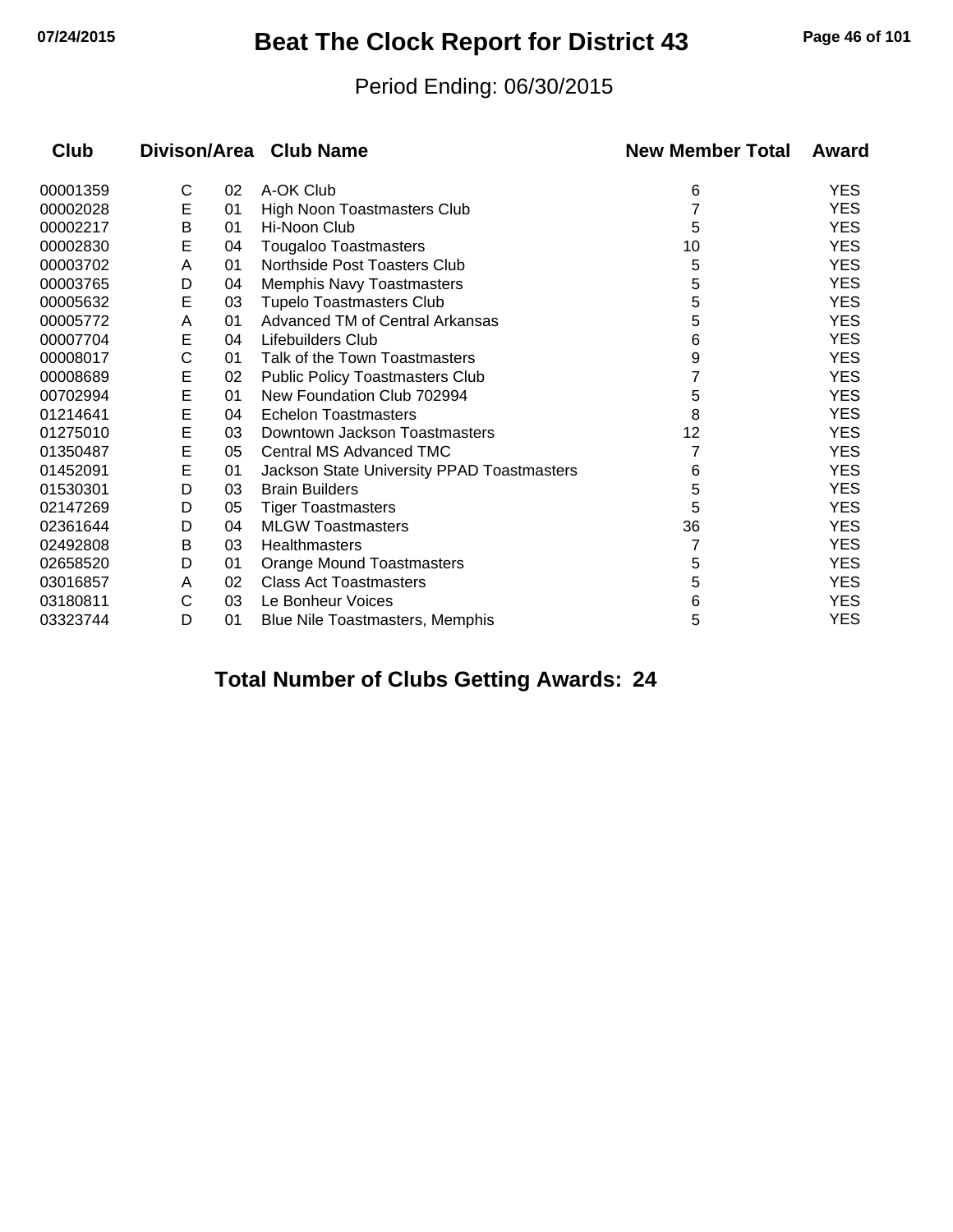# **07/24/2015 Beat The Clock Report for District 44 Page 47 of 101**

#### Period Ending: 06/30/2015

| Club     |   |    | Divison/Area Club Name                   | <b>New Member Total</b> | Award      |
|----------|---|----|------------------------------------------|-------------------------|------------|
| 00000266 | Е | 55 | Executive Toastmasters Club              | 6                       | <b>YES</b> |
| 00001520 | С | 34 | <b>Buckhead Toastmasters</b>             | 11                      | <b>YES</b> |
| 00002195 | B | 23 | 310 North Toastmasters Club              | 5                       | <b>YES</b> |
| 00002520 | н | 82 | <b>Gainesville Toastmasters</b>          | 8                       | <b>YES</b> |
| 00002823 | D | 42 | Interstate North Club                    | 8                       | <b>YES</b> |
| 00003592 | E | 53 | North Metro Toastmasters #3592           | 5                       | <b>YES</b> |
| 00004449 | E | 55 | Polk Street Speakers Club                |                         | <b>YES</b> |
| 00004941 | G | 75 | Alpharetta Club                          | 8                       | <b>YES</b> |
| 00005003 | С | 35 | <b>Nightowl Revenooers Club</b>          |                         | <b>YES</b> |
| 00005997 | B | 21 | <b>Capitol Hill Toastmasters</b>         | 9                       | <b>YES</b> |
| 00008236 | G | 73 | Healthy Voice Toastmasters Club          | 6                       | <b>YES</b> |
| 00009755 | В | 22 | <b>City Talkers Club</b>                 | 9                       | <b>YES</b> |
| 00678903 | Α | 11 | South Cobb Club                          | 6                       | <b>YES</b> |
| 00679886 | F | 63 | Cox Toastmasters Club                    | 5                       | <b>YES</b> |
| 01008094 | F | 62 | Cox Automotive Toastmasters - Atlanta    | 8                       | <b>YES</b> |
| 01249244 | D | 44 | <b>Chat Crew</b>                         | 6                       | <b>YES</b> |
| 01263718 | E | 55 | <b>Marietta Motivators</b>               | 5                       | <b>YES</b> |
| 01316000 | G | 72 | <b>Rising Phoenix Toastmasters Club</b>  | 6                       | <b>YES</b> |
| 01561778 | С | 33 | Brookhaven Toastmasters at St. James     | 6                       | <b>YES</b> |
| 02397019 | С | 32 | <b>Piedmont Toastmasters</b>             | 6                       | <b>YES</b> |
| 02441465 | A | 15 | Ardyss Toastmasters Club - Atlanta       | 5                       | <b>YES</b> |
| 03900590 | Н | 85 | <b>Brunswick's Norcross Toastmasters</b> | 6                       | <b>YES</b> |
| 04640768 | н | 83 | Oracle Atlanta Toastmasters              | 6                       | <b>YES</b> |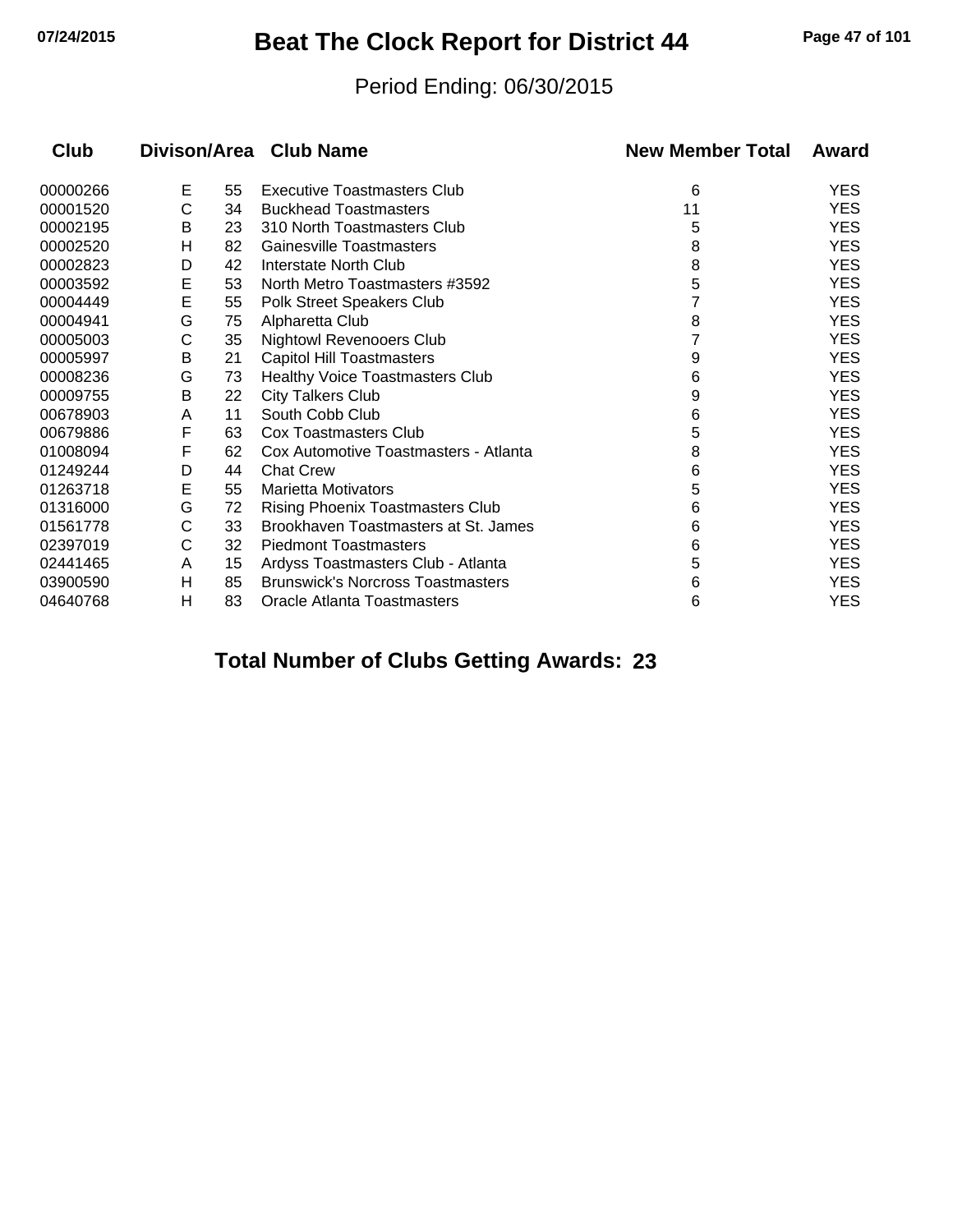# **07/24/2015 Beat The Clock Report for District 45 Page 48 of 101**

#### Period Ending: 06/30/2015

| Club     |   |    | Divison/Area Club Name               | <b>New Member Total</b> | Award      |
|----------|---|----|--------------------------------------|-------------------------|------------|
| 00002112 | Α | 12 | <b>Capital Toastmasters</b>          | 5                       | <b>YES</b> |
| 00002672 | С | 19 | Golden Club                          | 9                       | <b>YES</b> |
| 00003978 |   | 01 | Schooner Club                        | 5                       | <b>YES</b> |
| 00004592 | F | 09 | Toast of the Coast Toastmasters Club | 6                       | <b>YES</b> |
| 00005122 | A | 20 | White Mountain Toastmasters Club     | 6                       | <b>YES</b> |
| 00007673 | B | 10 | Ad Libs Club                         | 9                       | <b>YES</b> |
| 00009719 | G | 15 | <b>Toast Of The Valley Club</b>      |                         | <b>YES</b> |
| 01721491 | Е | 03 | <b>Bagtown Babblers</b>              |                         | <b>YES</b> |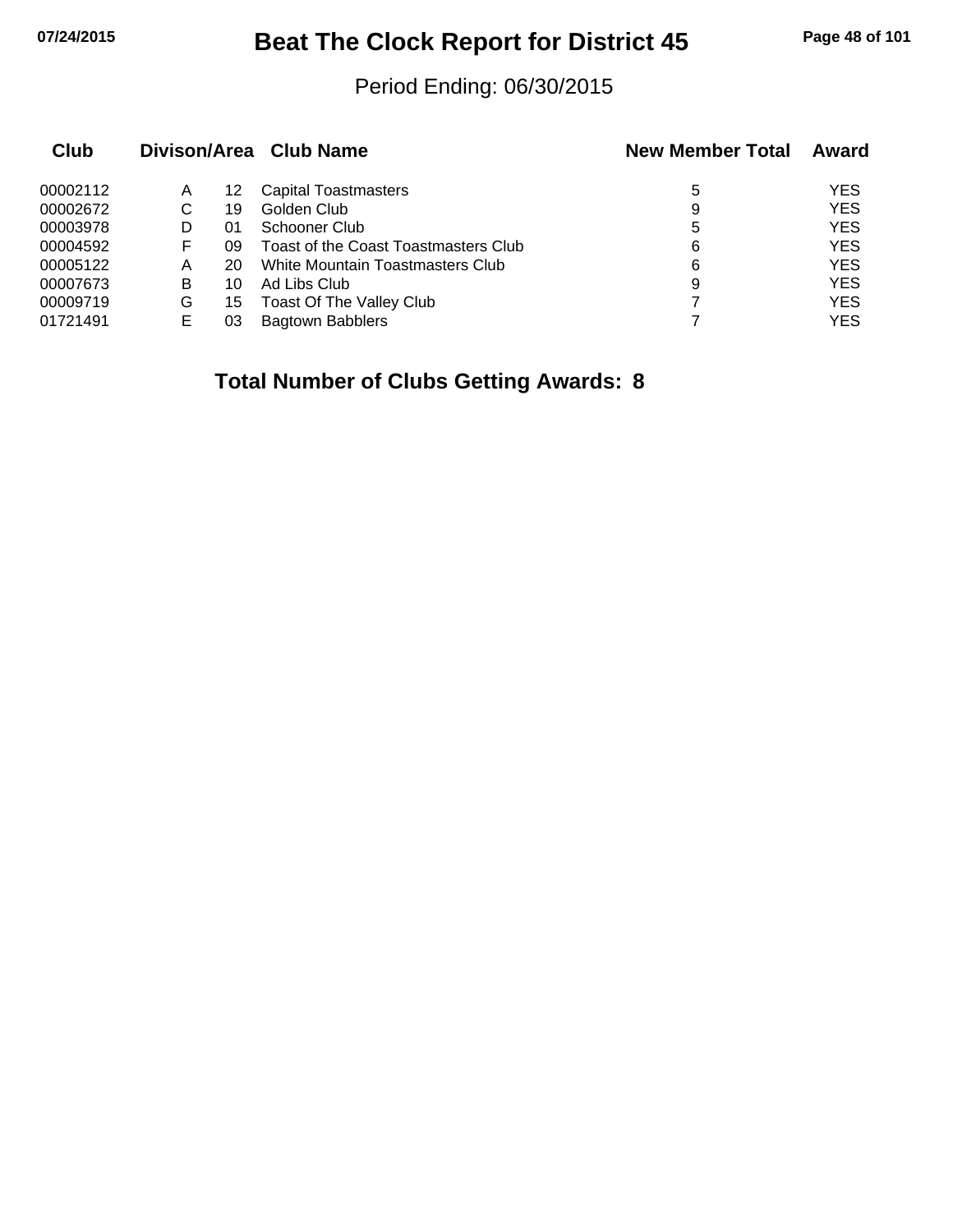# **07/24/2015 Beat The Clock Report for District 46 Page 49 of 101**

#### Period Ending: 06/30/2015

| <b>Club</b> |              |    | Divison/Area Club Name                            | <b>New Member Total</b> | Award      |
|-------------|--------------|----|---------------------------------------------------|-------------------------|------------|
| 00000334    | E            | 53 | <b>World Financial Center Toastmasters</b>        | 13                      | <b>YES</b> |
| 00000863    | A            | 13 | <b>Westchester Toastmasters</b>                   | 5                       | <b>YES</b> |
| 00001527    | E            | 55 | Roche Toastmasters Club                           | 5                       | <b>YES</b> |
| 00001885    | E            | 52 | <b>Wall Street Toastmasters Club</b>              | 5                       | <b>YES</b> |
| 00001949    | F            | 62 | <b>New York Toastmasters Club</b>                 | 8                       | <b>YES</b> |
| 00002413    | H            | 85 | Northern Brookhaven Club                          | 5                       | <b>YES</b> |
| 00002676    | B            | 22 | <b>TIC Toastmasters Club</b>                      | 5                       | <b>YES</b> |
| 00004000    | D            | 42 | <b>Premier Club</b>                               | 6                       | <b>YES</b> |
| 00005002    | D            | 41 | Omni Toastmasters Club                            | $\overline{7}$          | <b>YES</b> |
| 00005394    | G            | 75 | <b>True Potential Toastmasters Club</b>           | 5                       | <b>YES</b> |
| 00005596    | G            | 73 | <b>Global Expression Club</b>                     | 6                       | <b>YES</b> |
| 00006112    | G            | 74 | <b>DDC Toastmasters Club</b>                      | 5                       | <b>YES</b> |
| 00006138    | G            | 71 | <b>Hunter Toastmasters Club</b>                   | 8                       | <b>YES</b> |
| 00006394    | D            | 46 | Nichibei Toastmasters Club                        | 5                       | <b>YES</b> |
| 00007292    | D            | 43 | <b>Transmasters</b>                               | 6                       | <b>YES</b> |
| 00007890    | F            | 63 | <b>Ringers Toastmasters Club</b>                  | 8                       | <b>YES</b> |
| 00008131    | D            | 42 | <b>Bay Ridge Toastmasters</b>                     | 6                       | <b>YES</b> |
| 00008594    | B            | 22 | <b>Harlem Toastmasters</b>                        | 5                       | <b>YES</b> |
| 00008685    | G            | 74 | Queens Best Club                                  | 11                      | <b>YES</b> |
| 00008926    | н            | 83 | L.I. Speakers Toastmasters Club                   | 5                       | <b>YES</b> |
| 00595443    | B            | 23 | Douglas Elliman                                   | 6                       | <b>YES</b> |
| 00695803    | A            | 14 | Westchester Advanced Club                         | 6                       | <b>YES</b> |
| 01168440    | B            | 22 | <b>TORCH Toastmasters</b>                         | 5                       | <b>YES</b> |
| 01180341    | B            | 22 | <b>West Side Talkers</b>                          | 5                       | <b>YES</b> |
| 01205208    | C            | 33 | Fiesta -- Manhattan's Only Bilingual Spanish Club | 9                       | <b>YES</b> |
| 01393205    | F            | 62 | <b>PwC NY Toastmasters</b>                        | 11                      | <b>YES</b> |
| 01500422    | A            | 11 | <b>Einstein Toastmasters</b>                      | 8                       | <b>YES</b> |
| 01542042    | G            | 72 | Williams Lea Toastmasters NYC                     | 7                       | <b>YES</b> |
| 01551020    | F            | 61 | Toastmasters @ MSK                                | 6                       | <b>YES</b> |
| 01642359    | F            | 62 | <b>Park Ave Toastmasters</b>                      | 6                       | <b>YES</b> |
| 01890832    | E            | 55 | New York Stock Exchange                           | 14                      | <b>YES</b> |
| 01916935    | D            | 42 | <b>Verbal Assassins</b>                           | 5                       | <b>YES</b> |
| 02560548    | $\mathsf{C}$ | 34 | <b>EY NYC Toastmasters</b>                        | $\overline{7}$          | <b>YES</b> |
| 02657972    | D            | 42 | <b>Advanced Brooklyn Communicators</b>            | 10                      | <b>YES</b> |
| 03575727    | E            | 53 | Downtown Speech Regulators                        | 16                      | <b>YES</b> |
| 03651277    | D            | 46 | J. Crew 770 Toastmasters                          | $\overline{7}$          | <b>YES</b> |
| 03797112    | Α            | 15 | Northern Westchester Toastmasters                 | 5                       | <b>YES</b> |
| 03890961    | в            | 21 | Columbia University Toastmasters Club             | 8                       | <b>YES</b> |
| 04630894    | $\mathsf{H}$ | 83 | <b>Lightly Toasted</b>                            | 8                       | <b>YES</b> |
| 04649110    | D            | 44 | <b>AIG NYC Toastmasters</b>                       | 5                       | <b>YES</b> |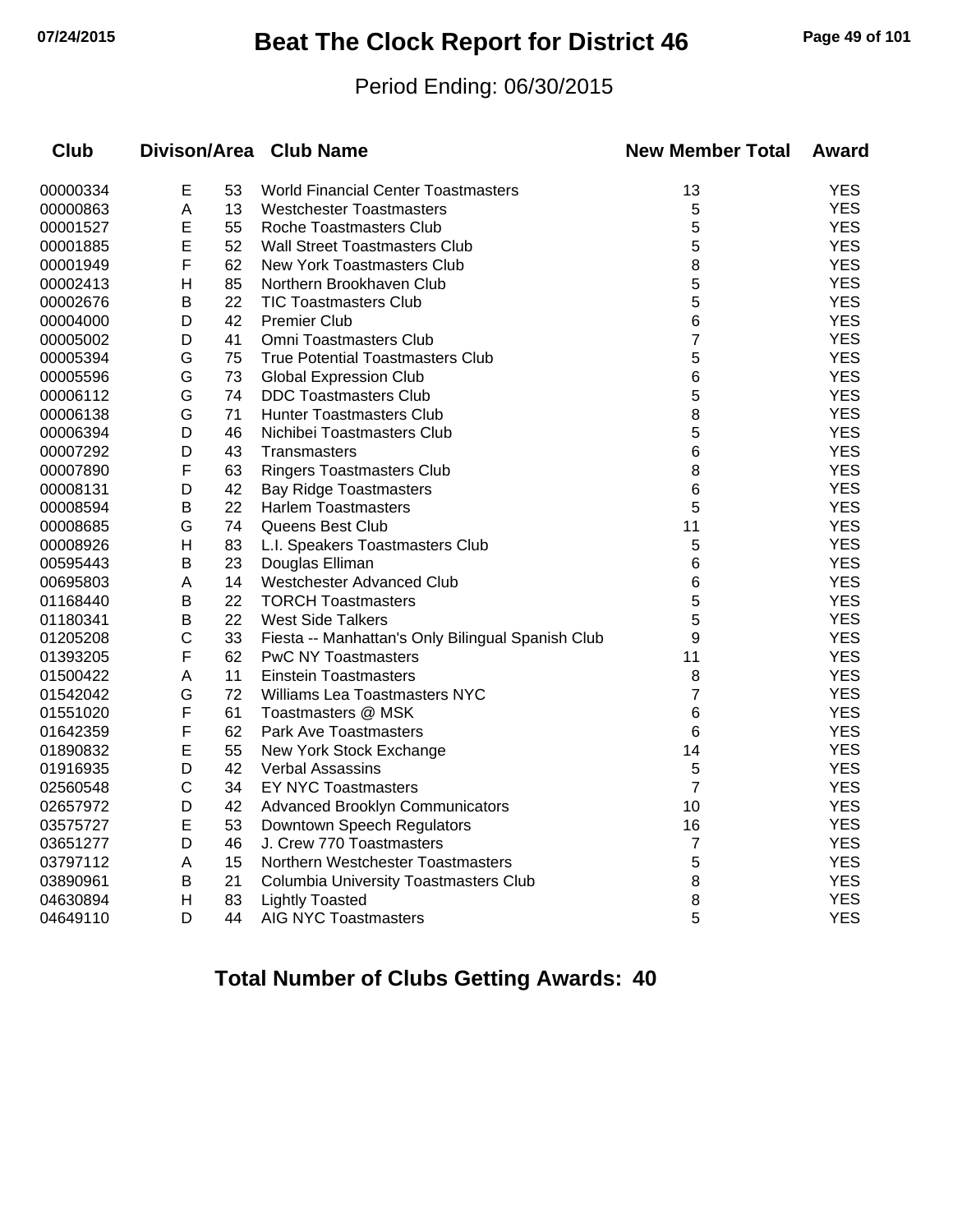# **07/24/2015 Beat The Clock Report for District 47 Page 50 of 101**

#### Period Ending: 06/30/2015

| <b>Club</b> |              |    | Divison/Area Club Name                               | <b>New Member Total</b> | <b>Award</b> |
|-------------|--------------|----|------------------------------------------------------|-------------------------|--------------|
| 00000971    | E            | 50 | Miami Toastmasters en Español                        | 6                       | <b>YES</b>   |
| 00001600    | $\mathbf{I}$ | 90 | First Bahamas Branch of Toastmasters                 | 10                      | <b>YES</b>   |
| 00002096    | A            | 12 | <b>Gelfand Good Morning Toastmasters Club</b>        | 5                       | <b>YES</b>   |
| 00002225    | C            | 30 | Delray Newsmakers Club                               | 6                       | <b>YES</b>   |
| 00002582    | В            | 23 | <b>Plantation Club</b>                               | 6                       | <b>YES</b>   |
| 00002903    | C            | 34 | <b>Achievers Club</b>                                | 5                       | <b>YES</b>   |
| 00003299    | C            | 31 | <b>Boca Raton Toastmasters</b>                       | 5                       | <b>YES</b>   |
| 00003466    | D            | 40 | <b>Treasure Coast Toastmasters Club</b>              | 5                       | <b>YES</b>   |
| 00003840    | A            | 14 | North Miami Beach Toastmasters Club                  | 5                       | <b>YES</b>   |
| 00003956    | $\mathbf{I}$ | 90 | <b>Destined For Success Toastmasters Club</b>        | 10                      | <b>YES</b>   |
| 00005222    | D            | 43 | <b>Sunset Speakers Toastmasters Club</b>             | 6                       | <b>YES</b>   |
| 00005758    | A            | 10 | Weston Area Toastmasters Club                        | 9                       | <b>YES</b>   |
| 00007082    | E            | 50 | Voice Of Champions Club                              | 6                       | <b>YES</b>   |
| 00007178    | F            | 60 | <b>Healing Communicators Club</b>                    | 5                       | <b>YES</b>   |
| 00007619    | E            | 52 | <b>Brickell Toastmasters Club</b>                    | 8                       | <b>YES</b>   |
| 00008437    | D            | 40 | Port St. Lucie Speakers                              | 7                       | <b>YES</b>   |
| 00009086    | C            | 32 | Office Depot Toastmasters Club 9086                  | 5                       | <b>YES</b>   |
| 00009400    | В            | 22 | Toast of Las Olas                                    | 9                       | <b>YES</b>   |
| 00704393    | E            | 55 | Florida Keys Toastmasters Club                       | $\overline{7}$          | <b>YES</b>   |
| 01118683    | B            | 22 | <b>BPB Talking Heads</b>                             | 10                      | <b>YES</b>   |
| 01200778    | F            | 62 | <b>Dynamic Persuaders</b>                            | 9                       | <b>YES</b>   |
| 01293723    | E            | 52 | Miami Beach Toastmasters                             | 8                       | <b>YES</b>   |
| 01360933    | F            | 63 | B.P.S.U. Majestic Marlins Toastmasters Club          | 11                      | <b>YES</b>   |
| 01489049    | A            | 13 | UNIVERSAL ADVANCED TOASTMASTERS                      | 7                       | <b>YES</b>   |
| 01498739    | Β            | 21 | <b>Broward Bilingual Toastmasters Club</b>           | 7                       | <b>YES</b>   |
| 01513325    | F            | 60 | <b>Pinnacle Seekers</b>                              | 6                       | <b>YES</b>   |
| 01575030    | В            | 24 | <b>West Broward Toastmasters</b>                     | 9                       | <b>YES</b>   |
| 02662937    | E            | 51 | <b>Toastmasters at FIU Business</b>                  | 7                       | <b>YES</b>   |
| 03196587    | C            | 34 | Coral Springs Chinese Bilingual Toastmasters         | 5                       | <b>YES</b>   |
| 03248923    | A            | 13 | The Fountain of New Life Toastmasters Club           | 7                       | <b>YES</b>   |
| 03299156    | C            | 30 | City of Delray Beach                                 | 6                       | <b>YES</b>   |
| 03815740    | A            | 11 | <b>Team Entrepreneur Toastmasters</b>                | 7                       | <b>YES</b>   |
| 04273254    | С            | 30 | The Luminaries At The Boca Chamber Toastmasters Club | 7                       | <b>YES</b>   |
| 04486222    | E            | 50 | Wynwood Inspire.Us Toastmasters                      | 8                       | <b>YES</b>   |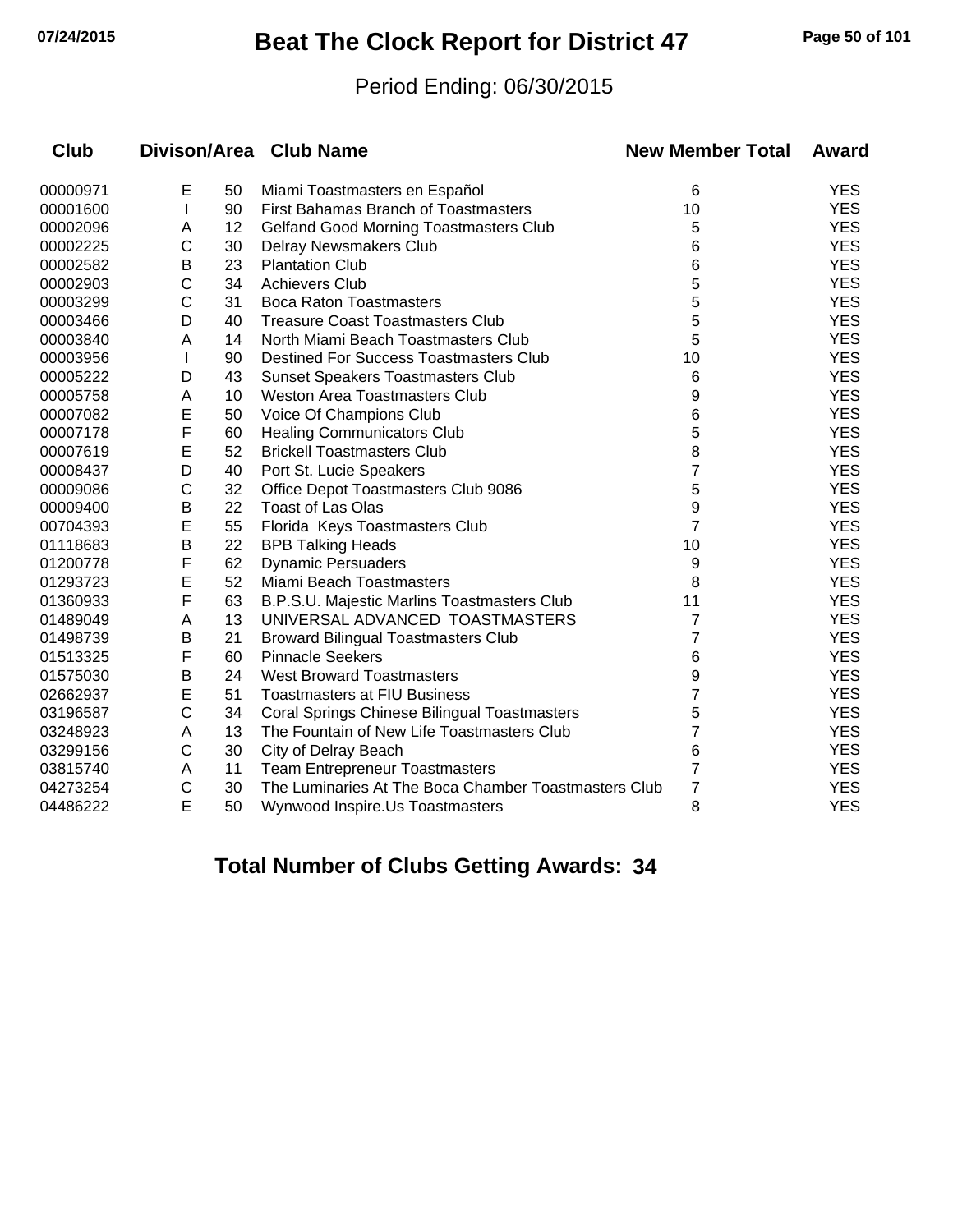# **07/24/2015 Beat The Clock Report for District 48 Page 51 of 101**

#### Period Ending: 06/30/2015

| Club     |   |    | Divison/Area Club Name                | <b>New Member Total</b> | Award      |
|----------|---|----|---------------------------------------|-------------------------|------------|
| 00001667 | G | 73 | <b>Suncoast Toastmasters Club</b>     | 5                       | <b>YES</b> |
| 00001702 | F | 61 | Ft Myers Toastmasters Club # 1702     | 6                       | <b>YES</b> |
| 00002652 | A | 13 | Raymond James Toastmasters Club       | 6                       | <b>YES</b> |
| 00006026 | Е | 52 | Sarasota Evening Club                 | 5                       | <b>YES</b> |
| 00008122 | G | 70 | Nature Coast Orators Club             |                         | <b>YES</b> |
| 00009352 | Е | 52 | Positively Speaking Toastmasters Club | 5                       | <b>YES</b> |
| 00619417 | D | 40 | <b>South Shore Toastmasters</b>       | 5                       | <b>YES</b> |
| 00695546 | D | 43 | Sabal Park Toastmasters Club          |                         | <b>YES</b> |
| 00965328 | D | 41 | <b>Toast 'N Progress</b>              | 5                       | <b>YES</b> |
| 01084115 | С | 30 | <b>Travelers Tampa Commons</b>        | 6                       | <b>YES</b> |
| 01146909 | G | 71 | <b>DTCC Tampa Toastmasters</b>        |                         | <b>YES</b> |
| 01187415 | С | 35 | <b>WellCare Toastmasters</b>          | 13                      | <b>YES</b> |
| 01361268 | A | 13 | <b>Bankers Toastmasters</b>           | 6                       | <b>YES</b> |
| 01412715 | G | 70 | <b>Wesley Chapel Speaks</b>           | 6                       | <b>YES</b> |
| 01700921 | G | 71 | Spectacular Speakers of DRC           | 5                       | <b>YES</b> |
| 02186602 | F | 63 | <b>Toastmaster Academy</b>            |                         | YES        |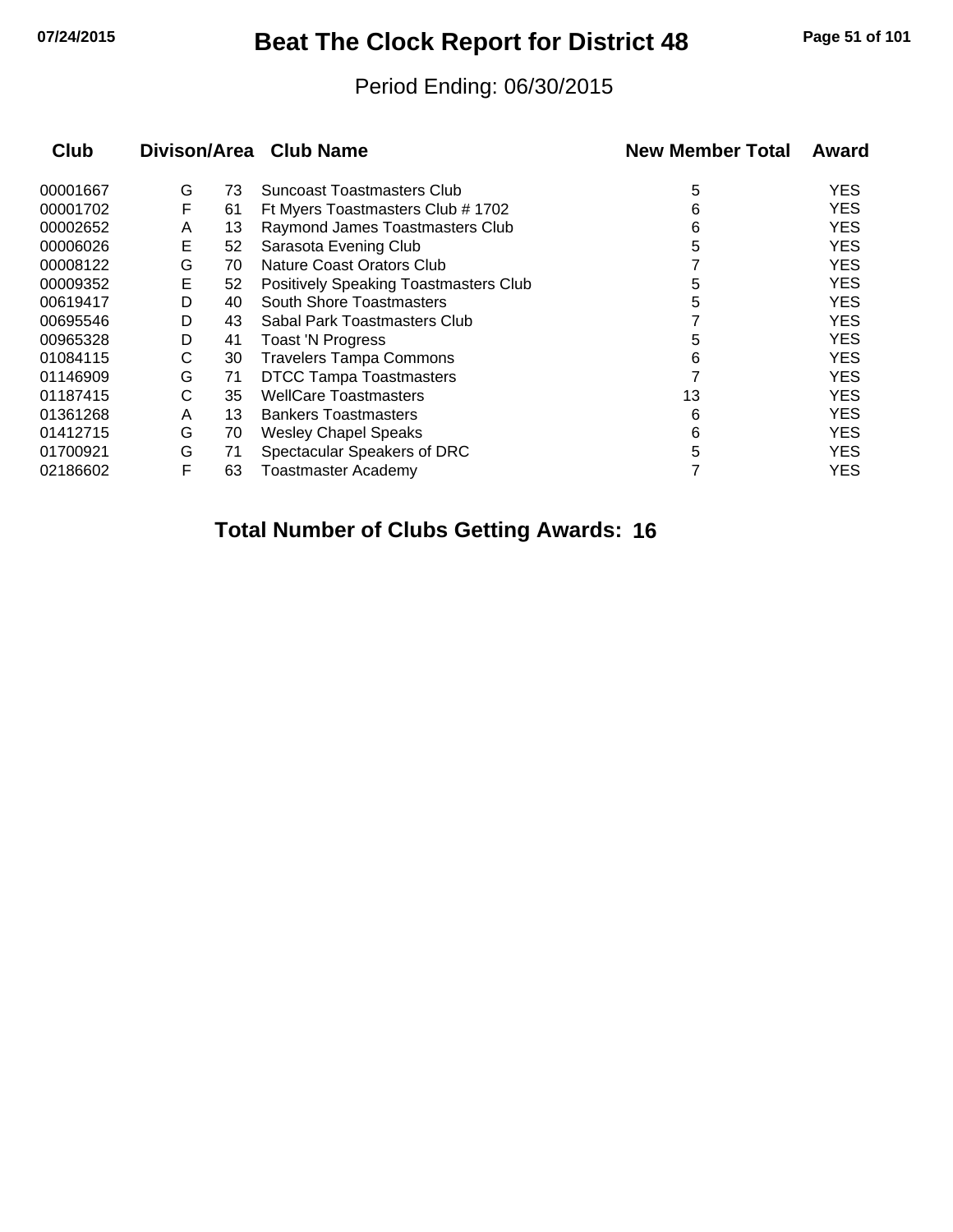# **07/24/2015 Beat The Clock Report for District 49 Page 52 of 101**

#### Period Ending: 06/30/2015

| Club     |   |     | Divison/Area Club Name                 | <b>New Member Total</b> | Award      |
|----------|---|-----|----------------------------------------|-------------------------|------------|
| 00000248 |   | 12  | Hilo Toastmasters Club                 | 6                       | YES        |
| 00000520 |   | 11  | Hickam AFB Club #520                   | 6                       | <b>YES</b> |
| 00000601 | В | 08  | Aloha Toastmasters                     | 9                       | <b>YES</b> |
| 00002076 | В | 07  | Downtown Business Associates Club      | 10                      | <b>YES</b> |
| 00007356 | С | 12. | Ho'oponopono Pa'ahao Toastmasters Club | 11                      | <b>YES</b> |
| 00008673 | С | 09  | Hawaiian Dredging Club                 | 5                       | <b>YES</b> |
| 01055548 | B | 08  | Na Hoku Kai Toastmasters               | 5                       | YES        |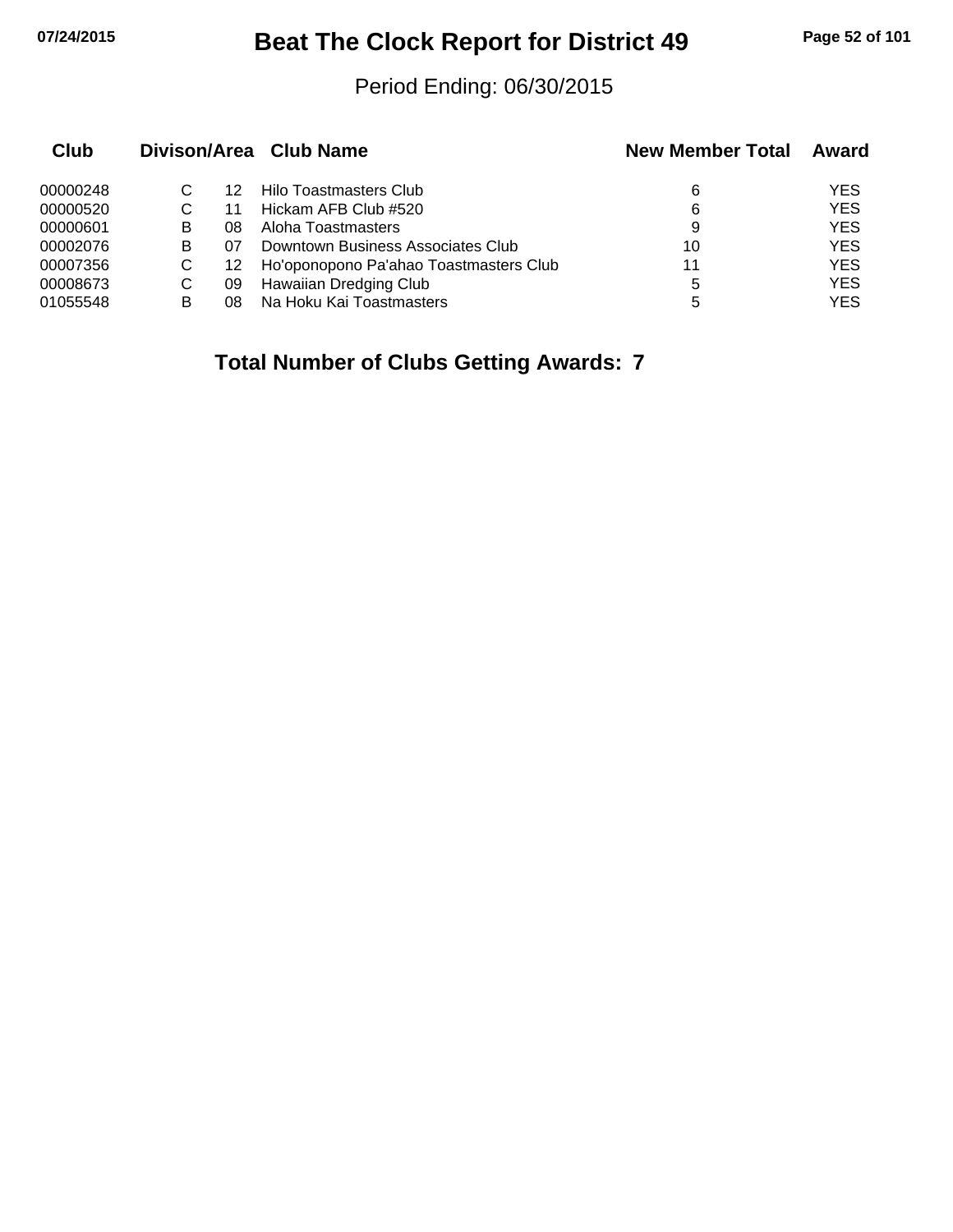# **07/24/2015 Beat The Clock Report for District 50 Page 53 of 101**

#### Period Ending: 06/30/2015

| <b>Club</b> |   |    | Divison/Area Club Name                 | <b>New Member Total</b> | Award      |
|-------------|---|----|----------------------------------------|-------------------------|------------|
| 00000713    | м | 32 | Big 'D' Club                           | 8                       | <b>YES</b> |
| 00002690    | V | 71 | <b>Richardson Evening Toastmasters</b> | 6                       | <b>YES</b> |
| 00004858    | S | 53 | <b>Environmentally Correct TM Club</b> | 8                       | <b>YES</b> |
| 00006142    | М | 33 | Mesquite Club                          | 5                       | <b>YES</b> |
| 00006523    | V | 71 | <b>Garland Communicators Club</b>      | 8                       | <b>YES</b> |
| 00007533    | V | 72 | Richardson High Five                   |                         | <b>YES</b> |
| 00008169    | Τ | 62 | <b>Taxing Toasters Club</b>            | 6                       | <b>YES</b> |
| 00008853    | S | 52 | EY Young Guns Toastmasters Club        | 9                       | <b>YES</b> |
| 00009872    | V | 74 | <b>Addison Singles Toastmasters</b>    | 5                       | <b>YES</b> |
| 01050311    | F | 23 | Plano Beverage Boasters                | 6                       | <b>YES</b> |
| 01291183    | V | 72 | Lakeside Speakers                      | 16                      | <b>YES</b> |
| 01581643    | F | 22 | Speak Up Allen                         | 8                       | <b>YES</b> |
| 01595518    | F | 24 | McAfee Toastmasters                    | 5                       | <b>YES</b> |
| 03074518    | F | 24 | The Pep Talkers                        | 6                       | <b>YES</b> |
| 04315117    | P | 42 | <b>Emerging Toastmasters</b>           | 5                       | <b>YES</b> |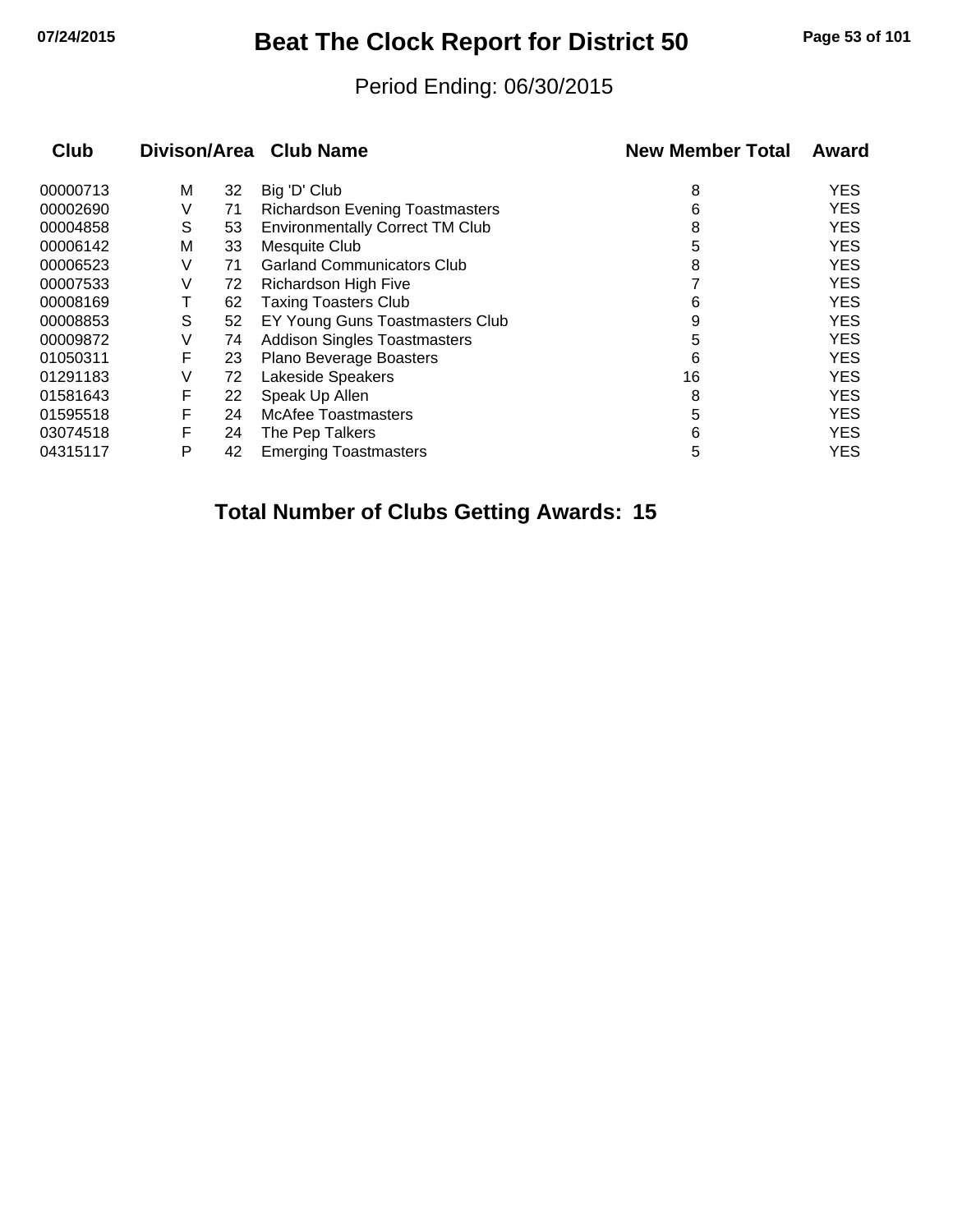# **07/24/2015 Beat The Clock Report for District 51 Page 54 of 101**

#### Period Ending: 06/30/2015

| Club     |              |    | Divison/Area Club Name                            | <b>New Member Total</b> | <b>Award</b> |
|----------|--------------|----|---------------------------------------------------|-------------------------|--------------|
| 00000220 | W            | 02 | Speakers' Dream Toastmasters                      | 7                       | <b>YES</b>   |
| 00000444 | $\mathsf{P}$ | 03 | Satu Hati Club                                    | 6                       | <b>YES</b>   |
| 00001404 | В            | 03 | Deloitte Malaysia Toastmasters Club               | 14                      | <b>YES</b>   |
| 00003705 | W            | 01 | <b>MIA Toastmasters Club</b>                      | 5                       | <b>YES</b>   |
| 00004348 | ${\sf P}$    | 01 | Allianz Toastmasters Club                         | 6                       | <b>YES</b>   |
| 00004620 | $\mathsf S$  | 04 | <b>GREAT2B Toastmasters Club</b>                  | 6                       | <b>YES</b>   |
| 00007086 | C            | 04 | <b>Sunway Toastmasters Club</b>                   | 6                       | <b>YES</b>   |
| 00007245 | $\mathsf{P}$ | 04 | PricewaterhouseCoopers Toastmasters Club          | 6                       | <b>YES</b>   |
| 00008598 | E            | 01 | Shell Cyberjaya Toastmasters Club                 | 5                       | <b>YES</b>   |
| 00585859 | G            | 03 | Mid Valley Club                                   | $\overline{7}$          | <b>YES</b>   |
| 00789320 | G            | 04 | <b>WIM Toastmasters Club</b>                      | 5                       | <b>YES</b>   |
| 00790838 | Q            | 03 | Talkup Mandarin Toastmasters Club                 | 10                      | <b>YES</b>   |
| 00811512 | $\mathbb S$  | 03 | <b>Farlim Toastmasters Club</b>                   | 5                       | <b>YES</b>   |
| 00811596 | $\mathsf S$  | 03 | Dell Penang Club                                  | 5                       | <b>YES</b>   |
| 00918646 | $\mathsf{N}$ | 02 | <b>INTEL MSSC Toastmasters</b>                    | 5                       | <b>YES</b>   |
| 00950005 | W            | 06 | <b>Great Eastern Toastmasters Club</b>            | 8                       | <b>YES</b>   |
| 01024975 | W            | 03 | HP Malaysia Toastmasters Club                     | 5                       | <b>YES</b>   |
| 01033508 | W            | 06 | <b>EXACT ADC Toastmasters Club</b>                | 6                       | <b>YES</b>   |
| 01158355 | $\mathbb S$  | 01 | Motorola Penang (II) Cyber-Speakers               | 5                       | <b>YES</b>   |
| 01285147 | G            | 02 | PJ Bilingual Toastmasters Club                    | 8                       | <b>YES</b>   |
| 01329493 | A            | 02 | <b>UTM Toastmasters Club</b>                      | 9                       | <b>YES</b>   |
| 01517269 | T            | 03 | <b>JB Tamil Toastmasters Club</b>                 | 5                       | <b>YES</b>   |
| 01558120 | B            | 02 | Taylor's University Toastmasters Club             | 9                       | <b>YES</b>   |
| 01759651 | W            | 05 | <b>TARC Toastmasters Club</b>                     | 10                      | <b>YES</b>   |
| 01840045 | T            | 03 | Lavangam Tamil Toastmasters Club                  | 12                      | <b>YES</b>   |
| 02106318 | W            | 01 | <b>BASC Toastmasters Club</b>                     | 7                       | <b>YES</b>   |
| 02357700 | E            | 04 | <b>BP Asia BSC Toastmasters Club</b>              | 9                       | <b>YES</b>   |
| 02472127 | D            | 01 | <b>Sunway University Toastmasters Club</b>        | $\overline{7}$          | <b>YES</b>   |
| 02474885 | E            | 01 | T-Systems Cyberjaya Toastmasters Club             | 6                       | <b>YES</b>   |
| 02558216 | Н            | 03 | <b>PIDC Toastmasters Club</b>                     | 5                       | <b>YES</b>   |
| 02561308 | Q            | 04 | Northern Region Super Group Mandarin Toastmasters | 6                       | <b>YES</b>   |
| 03128304 | D            | 02 | Gamuda Toastmasters Club                          | 5                       | <b>YES</b>   |
| 03223696 | G            | 03 | <b>IICS Toastmasters Club</b>                     | 8                       | <b>YES</b>   |
| 03746255 | н            | 03 | Alma Toastmasters Club                            | 5                       | <b>YES</b>   |
| 03960247 | M            | 04 | Spiritual Infinity Mandarin Toastmasters Club     | 8                       | <b>YES</b>   |
| 04053600 | S            | 02 | EcoWorld (Northern) Toastmasters Club             | $\overline{7}$          | <b>YES</b>   |
| 04106368 | Α            | 01 | Kotra Toastmasters Club                           | 9                       | <b>YES</b>   |
| 04317466 | P            | 01 | Berjaya U.C.H. Toastmasters Club                  | 5                       | <b>YES</b>   |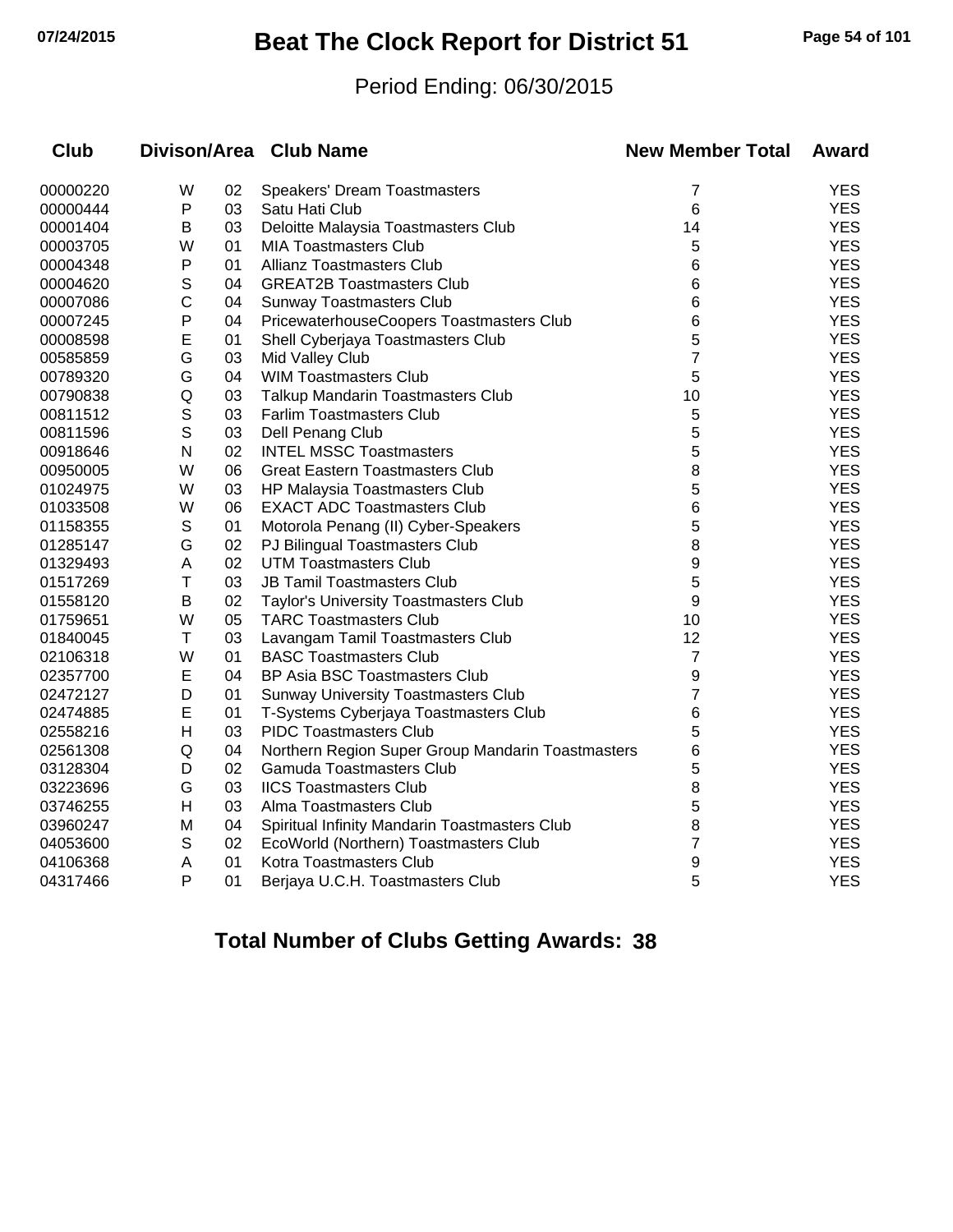# **07/24/2015 Beat The Clock Report for District 52 Page 55 of 101**

#### Period Ending: 06/30/2015

|   |    |                                              | <b>New Member Total</b> | Award      |
|---|----|----------------------------------------------|-------------------------|------------|
| B | 23 | Gettin' Toasty #147                          | 8                       | <b>YES</b> |
| С | 32 | <b>Burbank Toastmasters</b>                  | 8                       | <b>YES</b> |
| D | 41 | Voces Latinas Toastmasters Club              | 6                       | <b>YES</b> |
| Α | 11 | <b>Woodland Hills Toastmasters</b>           | 5                       | <b>YES</b> |
| B | 24 | <b>Salesmastery Club</b>                     | 10                      | <b>YES</b> |
| С | 31 | <b>ToastMousters</b>                         | 5                       | <b>YES</b> |
| Е | 50 | Glumac DTLA                                  | 5                       | <b>YES</b> |
| D | 41 | Lofty Speakers                               | 5                       | <b>YES</b> |
| A | 12 | <b>Captivating Toastmasters</b>              | 5                       | <b>YES</b> |
| Α | 14 | NAHREP SFSC                                  | 5                       | <b>YES</b> |
| С | 30 | Social Media Club                            | 8                       | <b>YES</b> |
| в | 21 | <b>PDT Personal Development Toastmasters</b> | 5                       | <b>YES</b> |
|   |    |                                              | Divison/Area Club Name  |            |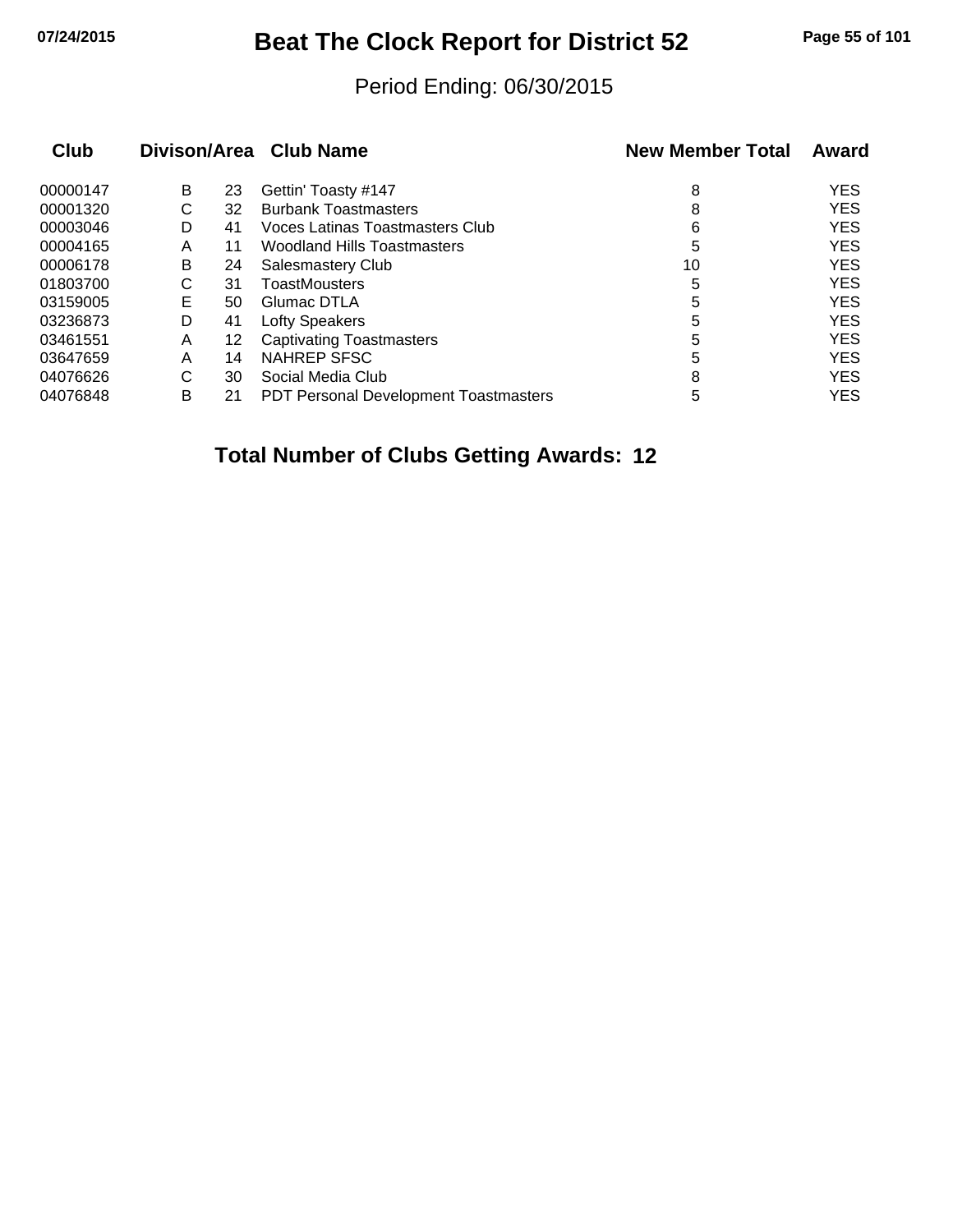# **07/24/2015 Beat The Clock Report for District 53 Page 56 of 101**

#### Period Ending: 06/30/2015

| Club     |   |    | Divison/Area Club Name               | <b>New Member Total</b> | Award      |
|----------|---|----|--------------------------------------|-------------------------|------------|
| 00000820 | D | 41 | Yale Toastmasters Club               | 5                       | <b>YES</b> |
| 00000865 | С | 32 | <b>Greater Stamford Toastmasters</b> | 14                      | <b>YES</b> |
| 00002785 | С | 33 | Norwalk Toastmasters Club            |                         | <b>YES</b> |
| 00002908 | Е | 53 | <b>Stag Toastmasters Club</b>        | 5                       | <b>YES</b> |
| 00003007 | D | 43 | <b>Colonel Ledyard Toastmasters</b>  | 5                       | <b>YES</b> |
| 00003863 | G | 72 | Patroon Toastmasters Club            | 5                       | <b>YES</b> |
| 00004839 | Α | 13 | Putnam Speaks Club                   |                         | <b>YES</b> |
| 00005436 | D | 41 | Greater New Haven Toastmasters Club  | 5                       | <b>YES</b> |
| 00008792 | G | 74 | Southern Berkshire Toastmasters Club | 6                       | <b>YES</b> |
| 00009085 | Е | 55 | Screaming Eagles Club                | 6                       | <b>YES</b> |
| 00875053 | Α | 14 | Cartus Magnus Club                   | 5                       | <b>YES</b> |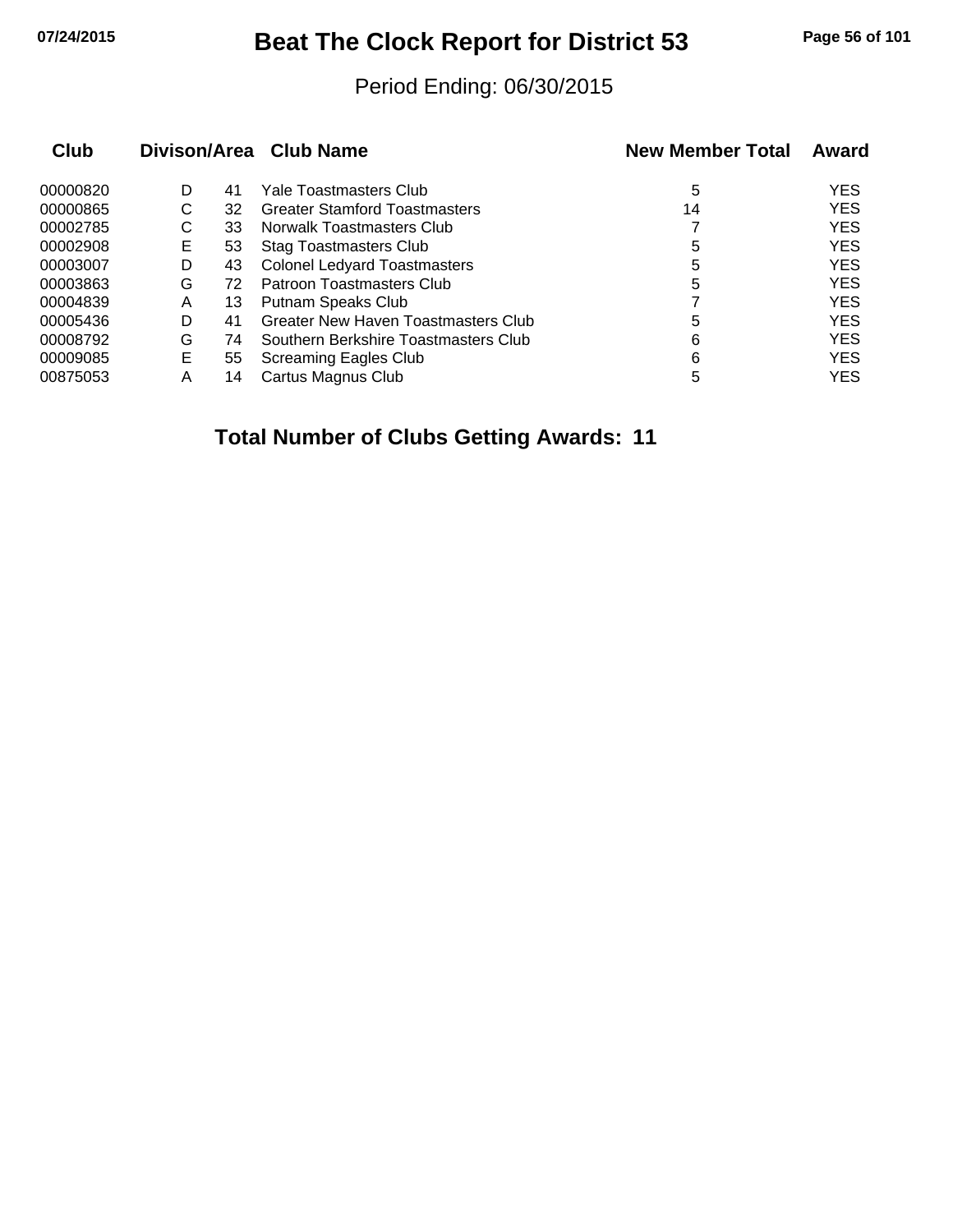# **07/24/2015 Beat The Clock Report for District 54 Page 57 of 101**

#### Period Ending: 06/30/2015

| Club     |    |    | Divison/Area Club Name              | <b>New Member Total</b> | Award      |
|----------|----|----|-------------------------------------|-------------------------|------------|
| 00001944 |    | 62 | <b>Bridge Builders Club</b>         | 6                       | <b>YES</b> |
| 00003024 | E. | 50 | Delightful Greeters Advanced Club   | 5                       | <b>YES</b> |
| 00009494 |    | 42 | State Farm Twin Lakes Club          | 6                       | <b>YES</b> |
| 00817159 | B  |    | <b>Orpheum Orators Club</b>         | 5                       | <b>YES</b> |
| 00935486 | С  | 32 | <b>Logistically Speaking Club</b>   | 5                       | <b>YES</b> |
| 01513721 | F  | 62 | Logistically Speaking Bolingbrook   | 23                      | <b>YES</b> |
| 01910356 |    | 42 | <b>Teksystems Toastmasters Club</b> | 6                       | <b>YES</b> |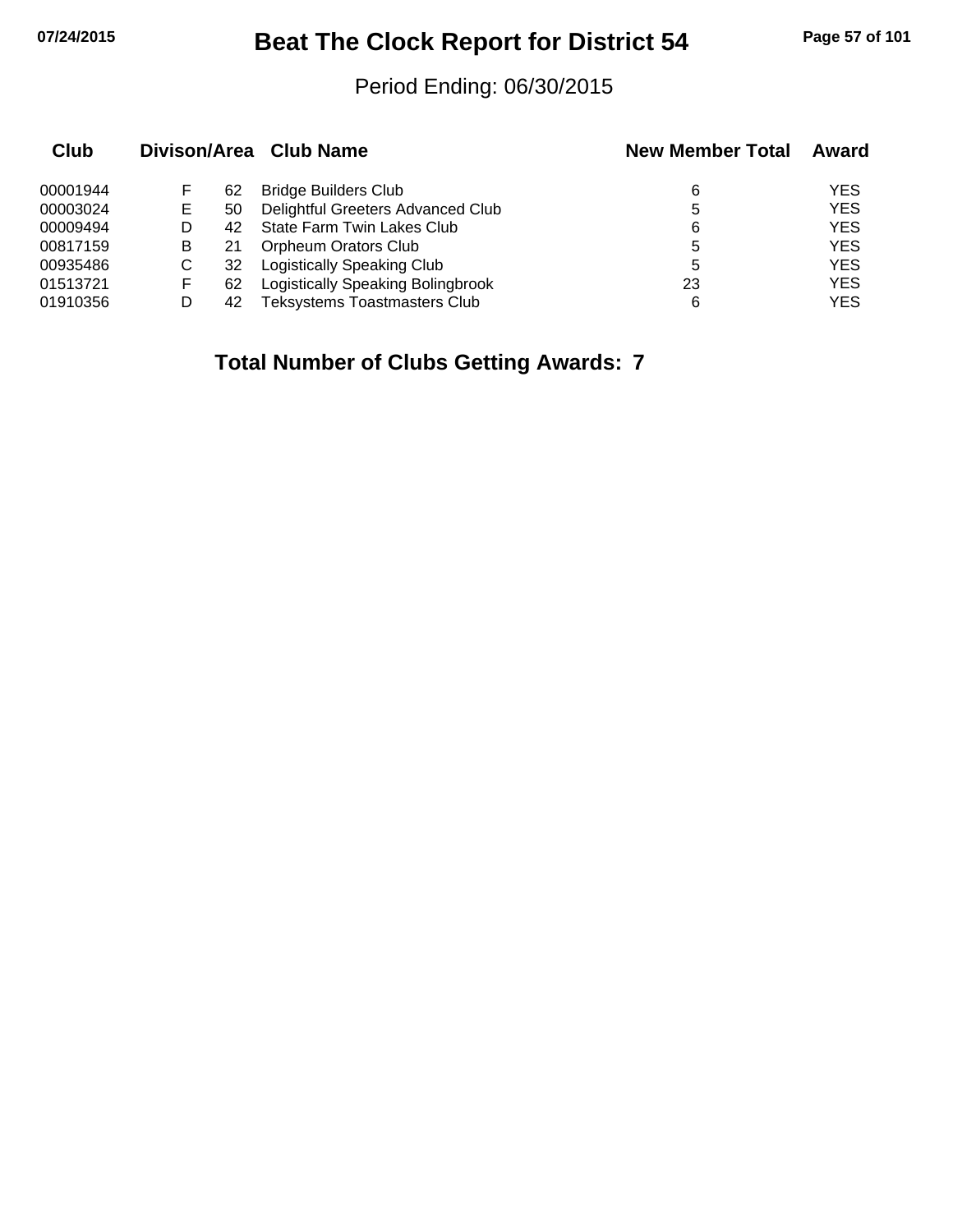# **07/24/2015 Beat The Clock Report for District 55 Page 58 of 101**

#### Period Ending: 06/30/2015

| Club     |   |    | Divison/Area Club Name                  | <b>New Member Total</b> | Award      |
|----------|---|----|-----------------------------------------|-------------------------|------------|
| 00000181 | G | 21 | <b>USAA Toastmasters</b>                | 8                       | <b>YES</b> |
| 00004256 | K | 64 | Austin Toastmasters Club                | 5                       | <b>YES</b> |
| 00006457 | н | 30 | <b>Texas Talkers Toastmasters Club</b>  | 8                       | <b>YES</b> |
| 00007774 | Κ | 61 | Arboretum Toastmasters Club             |                         | <b>YES</b> |
| 00008341 | G | 20 | Roadrunner Toastmasters                 | 6                       | <b>YES</b> |
| 00009020 | н | 33 | Adelante Club                           | 6                       | <b>YES</b> |
| 00009434 | Н | 31 | San Antonio Toastmasters Club           | 5                       | <b>YES</b> |
| 00009752 | J | 55 | Lake Travis Toastmasters Club           |                         | <b>YES</b> |
| 00009761 |   | 45 | Universal City Club                     |                         | <b>YES</b> |
| 00590635 |   | 71 | <b>Lakeline Toastmasters</b>            | 6                       | <b>YES</b> |
| 01188875 | н | 32 | Top Notch Trainers (TNT)                |                         | <b>YES</b> |
| 01297751 | G | 22 | <b>Master Speakers of Austin</b>        | 8                       | <b>YES</b> |
| 01403188 | G | 22 | <b>River Talkers</b>                    | 9                       | <b>YES</b> |
| 01498774 | Κ | 62 | <b>Digital Toast</b>                    |                         | <b>YES</b> |
| 02442151 | J | 54 | <b>Bilingual Toastmasters of Austin</b> | 6                       | <b>YES</b> |
| 02475290 |   | 42 | Living Water Toastmasters               |                         | <b>YES</b> |
| 02580501 | J | 54 | <b>Centex Professional Trainers</b>     | 5                       | <b>YES</b> |
| 02730104 | н | 30 | <b>Rising Toastmasters</b>              | 5                       | <b>YES</b> |
| 03022729 | н | 35 | Small Biz Buzz                          | 5                       | <b>YES</b> |
| 03029860 | н | 32 | Master Speakers San Antonio (MSSA)      | 9                       | <b>YES</b> |
| 03401866 | J | 53 | <b>Toast To The Future</b>              | 6                       | <b>YES</b> |
| 03922503 |   | 73 | El Caro                                 |                         | <b>YES</b> |
| 04427800 | н | 31 | <b>ForceMasters</b>                     | 5                       | <b>YES</b> |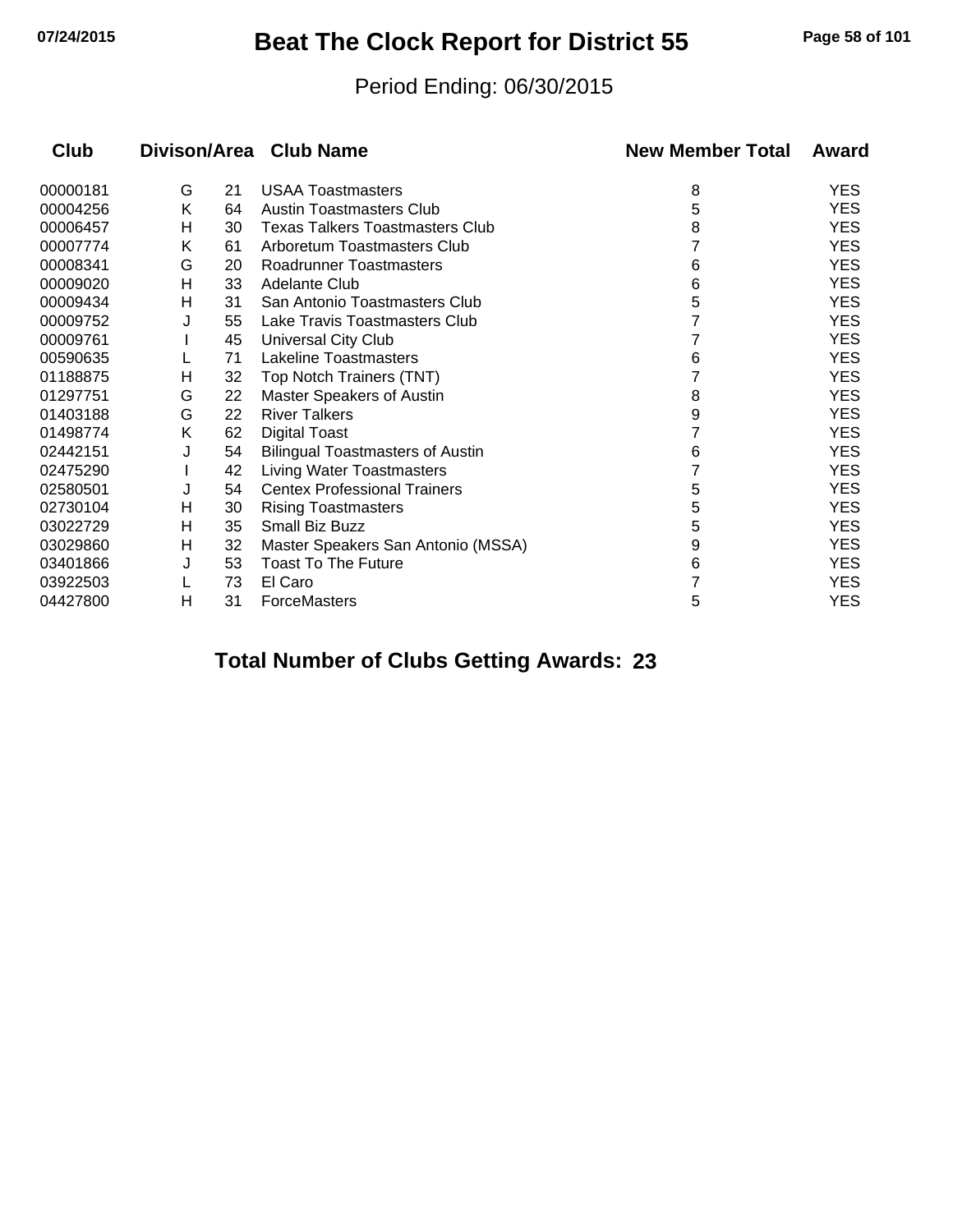# **07/24/2015 Beat The Clock Report for District 56 Page 59 of 101**

#### Period Ending: 06/30/2015

| <b>Club</b> |              |    | Divison/Area Club Name                      | <b>New Member Total</b> | <b>Award</b> |
|-------------|--------------|----|---------------------------------------------|-------------------------|--------------|
| 00001175    | L            | 42 | <b>HP Houston Toastmasters Club</b>         | 5                       | <b>YES</b>   |
| 00002084    | $\mathsf{R}$ | 62 | Mindspeak Club                              | 5                       | <b>YES</b>   |
| 00002755    | N            | 25 | Katy Toastmasters Club                      | 7                       | <b>YES</b>   |
| 00002972    | O            | 11 | Downtown Houston Toastmasters Club          | 7                       | <b>YES</b>   |
| 00004944    | N            | 21 | Speaking Of Shell Toastmasters Club         | 6                       | <b>YES</b>   |
| 00004946    | O            | 11 | Exxonmobil Houston Campus Toastmasters Club | 7                       | <b>YES</b>   |
| 00005301    | М            | 30 | <b>Sugar Speakers Club</b>                  | 5                       | <b>YES</b>   |
| 00005337    | R            | 63 | Marathon Speaks! Club                       | 12                      | <b>YES</b>   |
| 00005916    | L            | 42 | Cy-Fair Super Speakers Club                 | 8                       | <b>YES</b>   |
| 00007455    | Ρ            | 04 | <b>Clear Lake Communicators Club</b>        | 6                       | <b>YES</b>   |
| 00007610    | Ρ            | 04 | <b>Pearland Toastmasters Club</b>           | 5                       | <b>YES</b>   |
| 00008609    | Q            | 52 | South Main Speakers Club                    | 8                       | <b>YES</b>   |
| 00009148    | R            | 61 | <b>Heights Toastmasters Club</b>            | 5                       | <b>YES</b>   |
| 00720404    | O            | 11 | Talk is Cheap Toastmasters Club             | 13                      | <b>YES</b>   |
| 00826937    | O            | 11 | <b>Word Doctors Toastmasters Club</b>       | 5                       | <b>YES</b>   |
| 00850925    | O            | 14 | Young Professional                          | 6                       | <b>YES</b>   |
| 01039591    | М            | 35 | <b>City West Toastmasters</b>               | 5                       | <b>YES</b>   |
| 01042102    | M            | 34 | Mudslingers                                 | 8                       | <b>YES</b>   |
| 01070616    | N            | 22 | Sound Bytes                                 | 5                       | <b>YES</b>   |
| 01075139    | М            | 32 | <b>Financially Speaking Toastmasters</b>    | 6                       | <b>YES</b>   |
| 01295052    | R            | 64 | <b>RICH Toastmasters</b>                    | 7                       | <b>YES</b>   |
| 01507473    | O            | 14 | <b>American General Toastmasters</b>        | 8                       | <b>YES</b>   |
| 01696898    | O            | 12 | Sogeti Trusted Advisors                     | 15                      | <b>YES</b>   |
| 01774612    | L            | 42 | Lone Star International                     | 6                       | <b>YES</b>   |
| 01815621    | L            | 41 | Insperity Kingwood                          | 5                       | <b>YES</b>   |
| 01879662    | N            | 23 | The Rat Pack                                | 16                      | <b>YES</b>   |
| 02134063    | L            | 44 | <b>CB&amp;I Speak Easy Toastmasters</b>     | 5                       | <b>YES</b>   |
| 02854298    | N            | 20 | <b>CITGO VOICE</b>                          | 5                       | <b>YES</b>   |
| 03041739    | M            | 31 | <b>Blue Frog Toastmasters Club</b>          | 5                       | <b>YES</b>   |
| 03406412    | L            | 42 | <b>Canrig Communicators</b>                 | 5                       | <b>YES</b>   |
| 03614557    | P            | 04 | <b>West Pearland Toastmasters</b>           | 8                       | <b>YES</b>   |
| 03979320    | L            | 44 | Talk-a-Bit                                  | 5                       | <b>YES</b>   |
| 04209857    | O            | 14 | <b>Total Masters</b>                        | 8                       | <b>YES</b>   |
| 04323237    | N            | 21 | <b>McToasters</b>                           | 5                       | <b>YES</b>   |
| 04641488    | Q            | 52 | MJ/MJLM                                     | 8                       | <b>YES</b>   |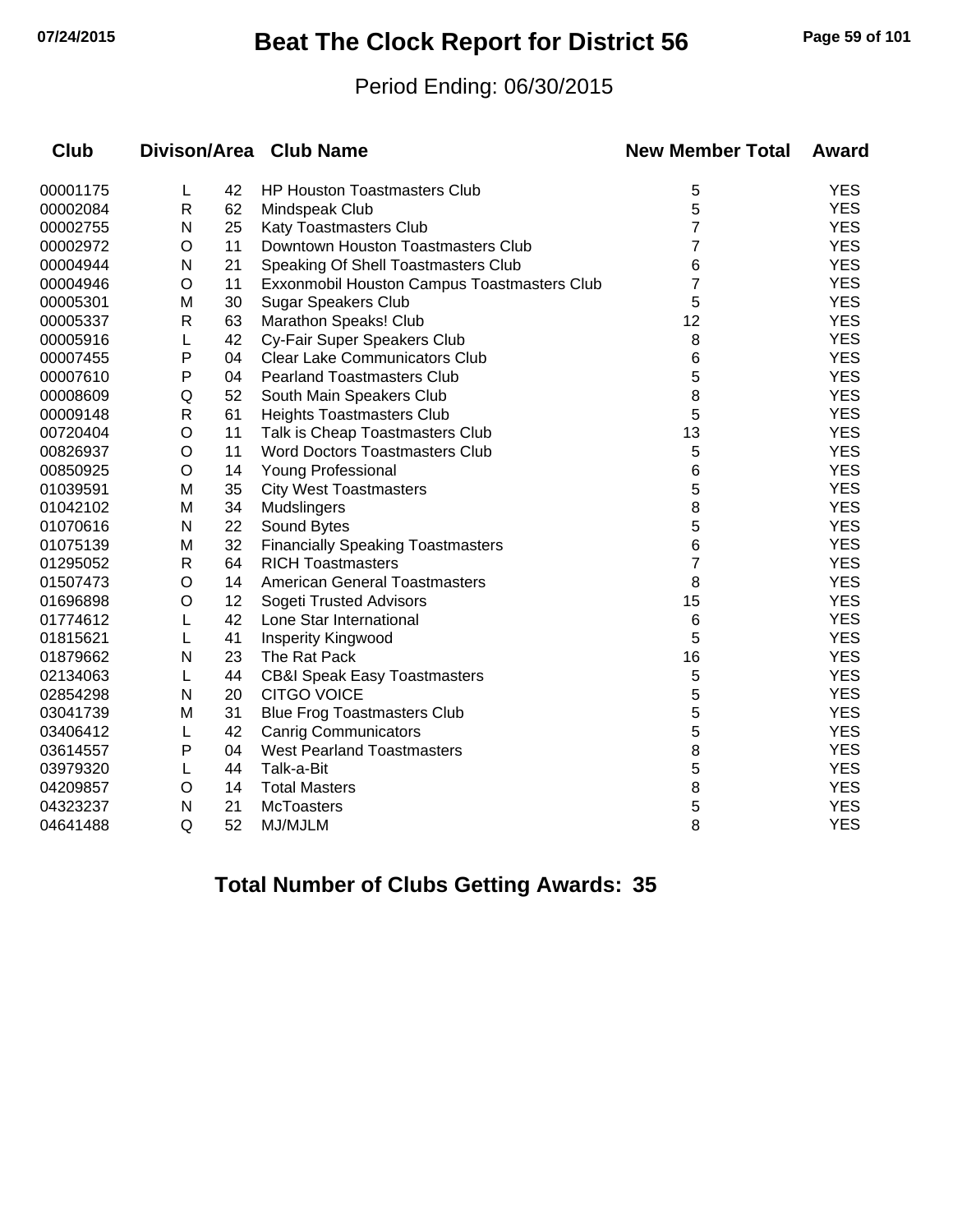# **07/24/2015 Beat The Clock Report for District 57 Page 60 of 101**

#### Period Ending: 06/30/2015

| Club     |   |    | Divison/Area Club Name              | <b>New Member Total</b> | Award      |
|----------|---|----|-------------------------------------|-------------------------|------------|
| 00000088 | D | 03 | Oakland 88 Toastmasters Club        | 6                       | <b>YES</b> |
| 00000400 | Β | 21 | Word Weavers Toastmasters Club #400 | 5                       | <b>YES</b> |
| 00001239 | E | 18 | Watergate Toastmasters              | 5                       | <b>YES</b> |
| 00002056 | В | 17 | <b>Early Words Toastmasters</b>     |                         | <b>YES</b> |
| 00002715 | В | 07 | <b>Better Communicators Club</b>    | 5                       | <b>YES</b> |
| 00002967 | D | 26 | Lakeside Speakeasy Club             | 5                       | <b>YES</b> |
| 00005067 | A | 13 | <b>Star Search Club</b>             | 6                       | <b>YES</b> |
| 00005306 | Е | 15 | Toastmasters on Campus Club         | 5                       | <b>YES</b> |
| 00006061 | D | 14 | <b>Warehouse Toastmasters</b>       | 5                       | <b>YES</b> |
| 00006605 | A | 22 | Windmaster Club                     | 5                       | <b>YES</b> |
| 00006781 | A | 22 | Coastmasters                        | 5                       | <b>YES</b> |
| 00008629 | В | 17 | Walnut Creek Toastmasters Club      | 8                       | <b>YES</b> |
| 00009338 | F | 19 | Speakers Forum Club                 | 5                       | <b>YES</b> |
| 00009389 | D | 14 | East Bay Toastmasters Club          | 5                       | <b>YES</b> |
| 00907786 | Е | 18 | M.A. on the Mic Club                | 5                       | <b>YES</b> |
| 00931456 | D | 03 | <b>Oakland Chamber Toastmasters</b> | 5                       | <b>YES</b> |
| 01293897 | Е | 15 | D57 Demo Team Toastmasters          | 5                       | <b>YES</b> |
| 01401311 | E | 15 | <b>Toast of Berkeley</b>            |                         | <b>YES</b> |
| 01458900 | A | 29 | Soaring Eagles                      | 12                      | <b>YES</b> |
| 01463058 | D | 12 | Heart2Heart                         | 5                       | <b>YES</b> |
| 01619968 | Е | 04 | <b>Healthy Toasts</b>               |                         | <b>YES</b> |
| 01940417 | A | 22 | Alameda Tongue Twisters             | 5                       | <b>YES</b> |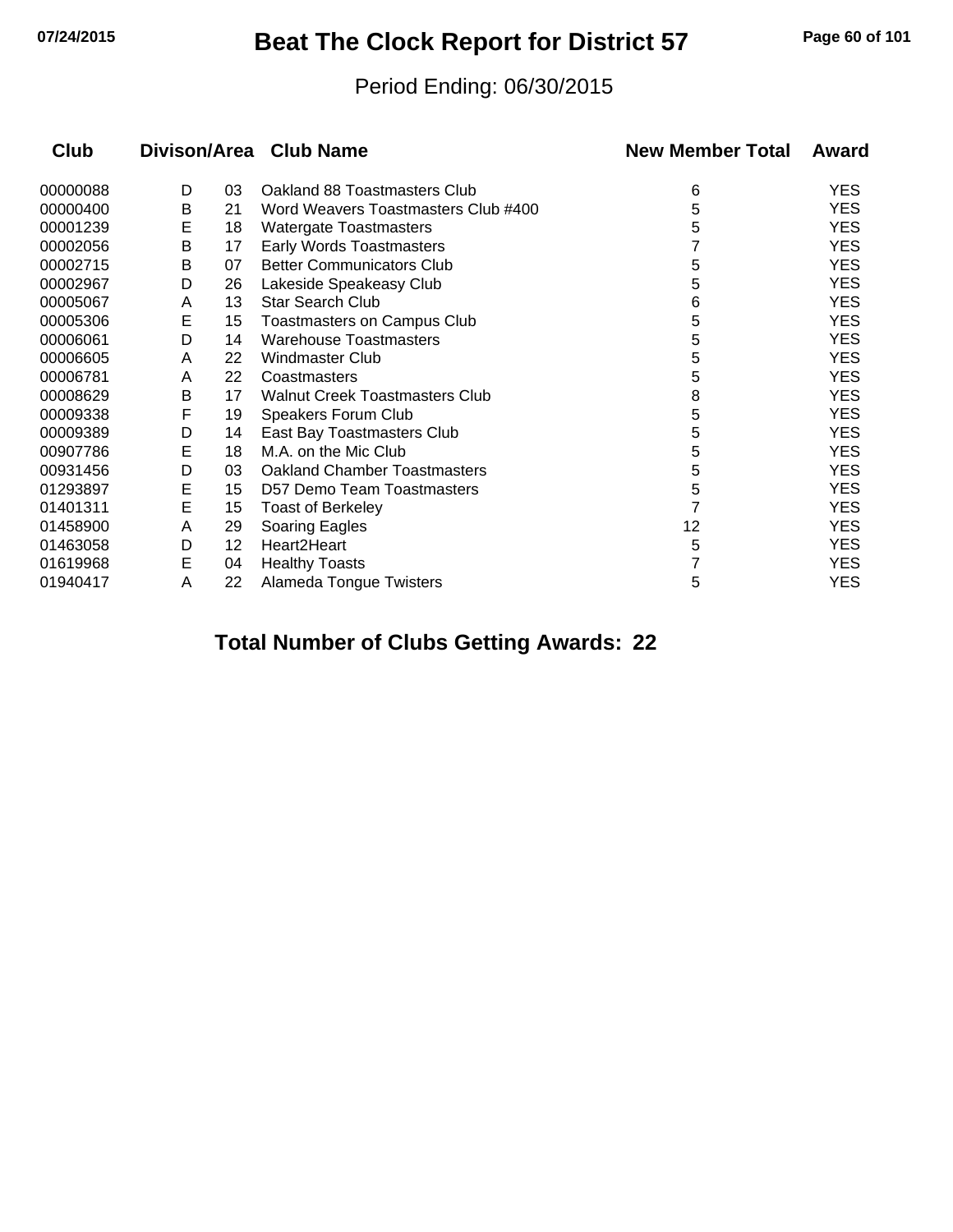# **07/24/2015 Beat The Clock Report for District 58 Page 61 of 101**

#### Period Ending: 06/30/2015

| Club     |   |    | Divison/Area Club Name             | <b>New Member Total</b> | Award      |
|----------|---|----|------------------------------------|-------------------------|------------|
| 00002070 | G | 72 | Palmetto Toastmasters Club         | 6                       | <b>YES</b> |
| 00002555 | F | 64 | Talk of the Town Toastmasters Club | 5                       | <b>YES</b> |
| 00005548 | D | 43 | <b>Blue Streak Club</b>            | 5                       | <b>YES</b> |
| 00006426 | D | 42 | Palmetto Health Toastmasters Club  | 6                       | <b>YES</b> |
| 00007199 | Α | 15 | <b>FastTrackers Club</b>           | 5                       | <b>YES</b> |
| 00007649 | F | 62 | Rise N Shine Club                  | 6                       | <b>YES</b> |
| 03468385 | A | 16 | <b>Benefitfocus Toastmasters</b>   | 9                       | <b>YES</b> |
| 03647601 | D | 43 | Quackmasters                       | 5                       | <b>YES</b> |
| 04713093 | А | 15 | <b>First Service Toastmasters</b>  | 5                       | <b>YES</b> |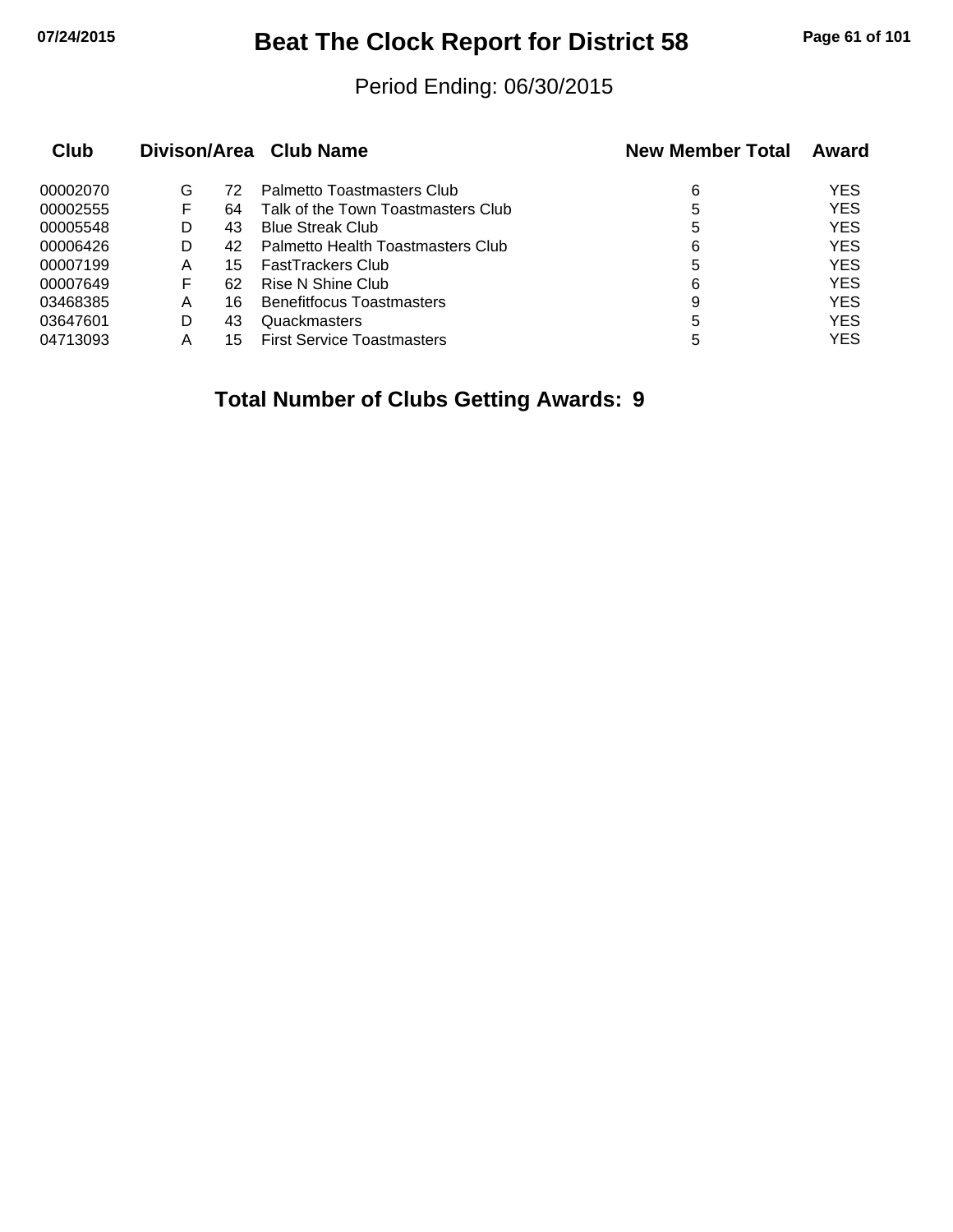# **07/24/2015 Beat The Clock Report for District 59 Page 62 of 101**

#### Period Ending: 06/30/2015

| Club     |   |    | Divison/Area Club Name                              | <b>New Member Total</b> | Award      |
|----------|---|----|-----------------------------------------------------|-------------------------|------------|
| 00005048 | Е | 03 | International Geneva Toastmasters Club              | 6                       | <b>YES</b> |
| 00005471 | н | 04 | Excelencia Toastmasters                             | 5                       | <b>YES</b> |
| 00895375 | В | 02 | <b>Claddagh Toastmasters</b>                        |                         | <b>YES</b> |
| 00965761 | D | 04 | Oporto Toastmasters Club                            |                         | <b>YES</b> |
| 00983117 | н | 05 | Valencia Toastmasters                               | 6                       | <b>YES</b> |
| 01225462 | B | 04 | <b>Toastmasters Antwerpen</b>                       | 5                       | <b>YES</b> |
| 01276679 | B | 04 | <b>Toastmasters Gent</b>                            | 5                       | <b>YES</b> |
| 01425176 | D | 07 | <b>Business Speakers Toastmasters Club</b>          |                         | <b>YES</b> |
| 01495468 | D | 03 | Clube Toastmasters de Aveiro                        |                         | <b>YES</b> |
| 01509273 | н | 04 | Nova Communication Bilingual Toastmasters In Madrid |                         | <b>YES</b> |
| 02931301 | D | 07 | <b>Funchal Toastmasters Club</b>                    | 6                       | <b>YES</b> |
| 03168775 | C | 06 | NOA Toastmasters Club                               | 5                       | <b>YES</b> |
| 04468213 | D | 02 | <b>TAGUSPARK Speakers</b>                           |                         | <b>YES</b> |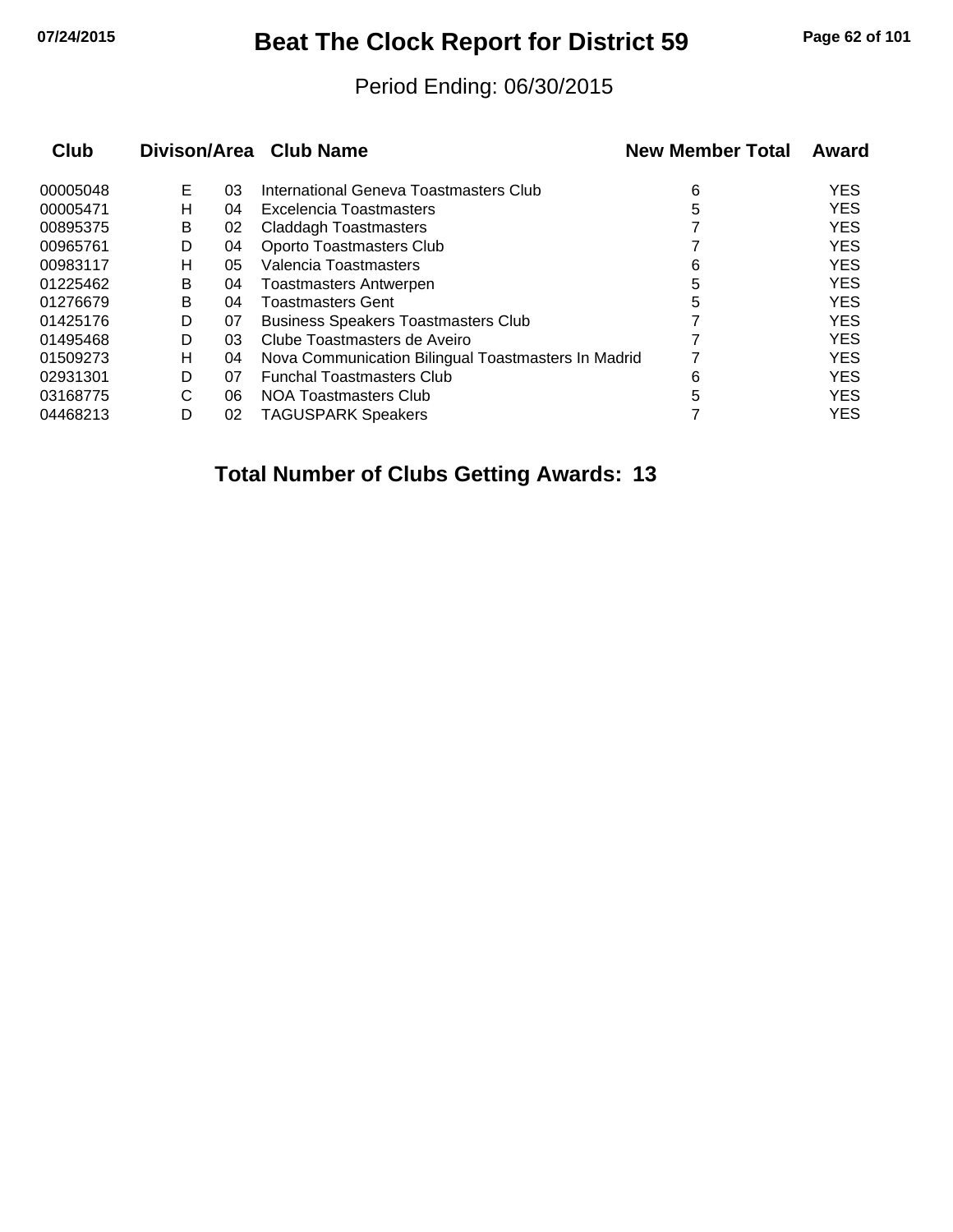# **07/24/2015 Beat The Clock Report for District 60 Page 63 of 101**

#### Period Ending: 06/30/2015

| Club     |   |    | Divison/Area Club Name                        | <b>New Member Total</b> | Award      |
|----------|---|----|-----------------------------------------------|-------------------------|------------|
| 00001744 | C | 23 | Downtown Toronto Toastmasters Club            | 8                       | <b>YES</b> |
| 00001830 | A | 01 | W.C.B. Club                                   | 9                       | <b>YES</b> |
| 00002303 | н | 75 | <b>Podium Toastmasters Club</b>               | 7                       | <b>YES</b> |
| 00003023 | D | 32 | <b>Tax Toasters Club</b>                      | 9                       | <b>YES</b> |
| 00004447 | G | 63 | Goodyear Toastmasters Club                    | 5                       | <b>YES</b> |
| 00004473 | A | 03 | <b>AFCA Toastmasters Club</b>                 | 6                       | <b>YES</b> |
| 00005645 | A | 06 | Joie de Vivre Toastmasters Club               | 6                       | <b>YES</b> |
| 00006016 | Н | 71 | <b>Transit Toastmasters Club</b>              | 6                       | <b>YES</b> |
| 00008529 | С | 22 | <b>Metro Hall Toastmasters</b>                | 8                       | <b>YES</b> |
| 00008568 | G | 62 | <b>Downsview Toastmasters Club</b>            | 5                       | <b>YES</b> |
| 00009204 | A | 01 | St. Vladimir Toastmasters Club                | 5                       | <b>YES</b> |
| 00590213 | A | 04 | <b>Toronto Debate Club</b>                    | 8                       | <b>YES</b> |
| 00643656 | E | 46 | <b>Clarington Toastmasters Club</b>           | 6                       | <b>YES</b> |
| 00720925 | C | 26 | <b>CPA GTA Toastmasters Club</b>              | 7                       | <b>YES</b> |
| 00751703 | F | 53 | Supreme TD Toastmasters Club                  | 5                       | <b>YES</b> |
| 00762858 | F | 54 | <b>Toastmasters at TD</b>                     | 7                       | <b>YES</b> |
| 00806301 | F | 56 | EY Lightly Toasted (EYLT) Toastmasters Club   | 10                      | <b>YES</b> |
| 00993470 | F | 55 | <b>GWI Toastmasters Club</b>                  | 5                       | <b>YES</b> |
| 01019843 | Н | 71 | <b>Eglinton-Yonge Toastmasters</b>            | 5                       | <b>YES</b> |
| 01058110 | D | 33 | Logos Horizon Toastmasters Club               | 6                       | <b>YES</b> |
| 01188896 | Α | 04 | University Health Network Toastmasters        | 5                       | <b>YES</b> |
| 01251640 | E | 44 | <b>Spotlight Speakers</b>                     | 6                       | <b>YES</b> |
| 01505234 | G | 62 | <b>LEF Toastmasters</b>                       | 5                       | <b>YES</b> |
| 01989200 | Α | 03 | Project Management Toastmasters #01989200     | 6                       | <b>YES</b> |
| 02397401 | F | 53 | <b>OMERS Toastmasters Club</b>                | 5                       | <b>YES</b> |
| 03206544 | G | 61 | Advanced 60 Speakers                          | 6                       | <b>YES</b> |
| 03257912 | F | 52 | <b>Toronto Financial Analyst Toastmasters</b> | 6                       | <b>YES</b> |
| 04026069 | D | 32 | <b>IO Speaks</b>                              | 10                      | <b>YES</b> |
| 04277725 |   | 83 | <b>CSI Pitchmasters</b>                       | 7                       | <b>YES</b> |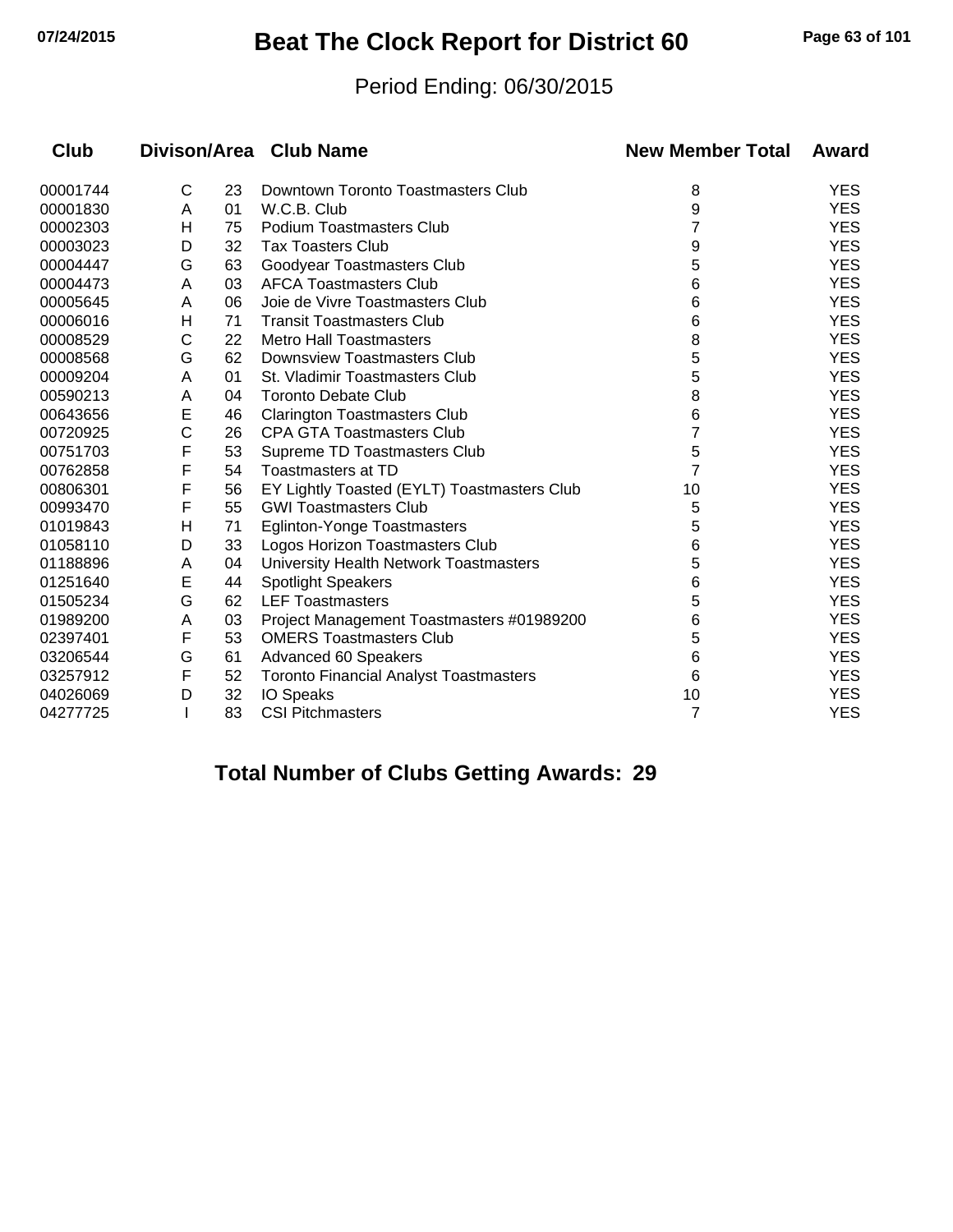# **07/24/2015 Beat The Clock Report for District 61 Page 64 of 101**

#### Period Ending: 06/30/2015

| Club     |   |    | Divison/Area Club Name             | <b>New Member Total</b> | Award      |
|----------|---|----|------------------------------------|-------------------------|------------|
| 00003985 | G | 62 | Outremont Mile-End Plateau         | 5                       | <b>YES</b> |
| 00004311 | G | 63 | McGill Club                        |                         | <b>YES</b> |
| 00005600 | F | 51 | Dorval City Toastmasters Club      | 6                       | <b>YES</b> |
| 00006207 | G | 63 | Concordia Toastmasters Club        | 6                       | <b>YES</b> |
| 00006352 | н | 75 | Le Communicateur de l'Estrie Club  | 6                       | <b>YES</b> |
| 00007809 | С | 21 | Message Masters Toastmasters Club  | 5                       | <b>YES</b> |
| 00676481 | в | 13 | Ottawa Citizen Toastmasters Club   | 5                       | <b>YES</b> |
| 00999225 | F | 52 | <b>HEC Toastmasters</b>            | 12                      | <b>YES</b> |
| 02150311 | н | 71 | Les Communicateurs Avertis Du CFSH | 6                       | <b>YES</b> |
| 03610011 | D | 33 | Toastmasters@TD-Ottawa             | 5                       | <b>YES</b> |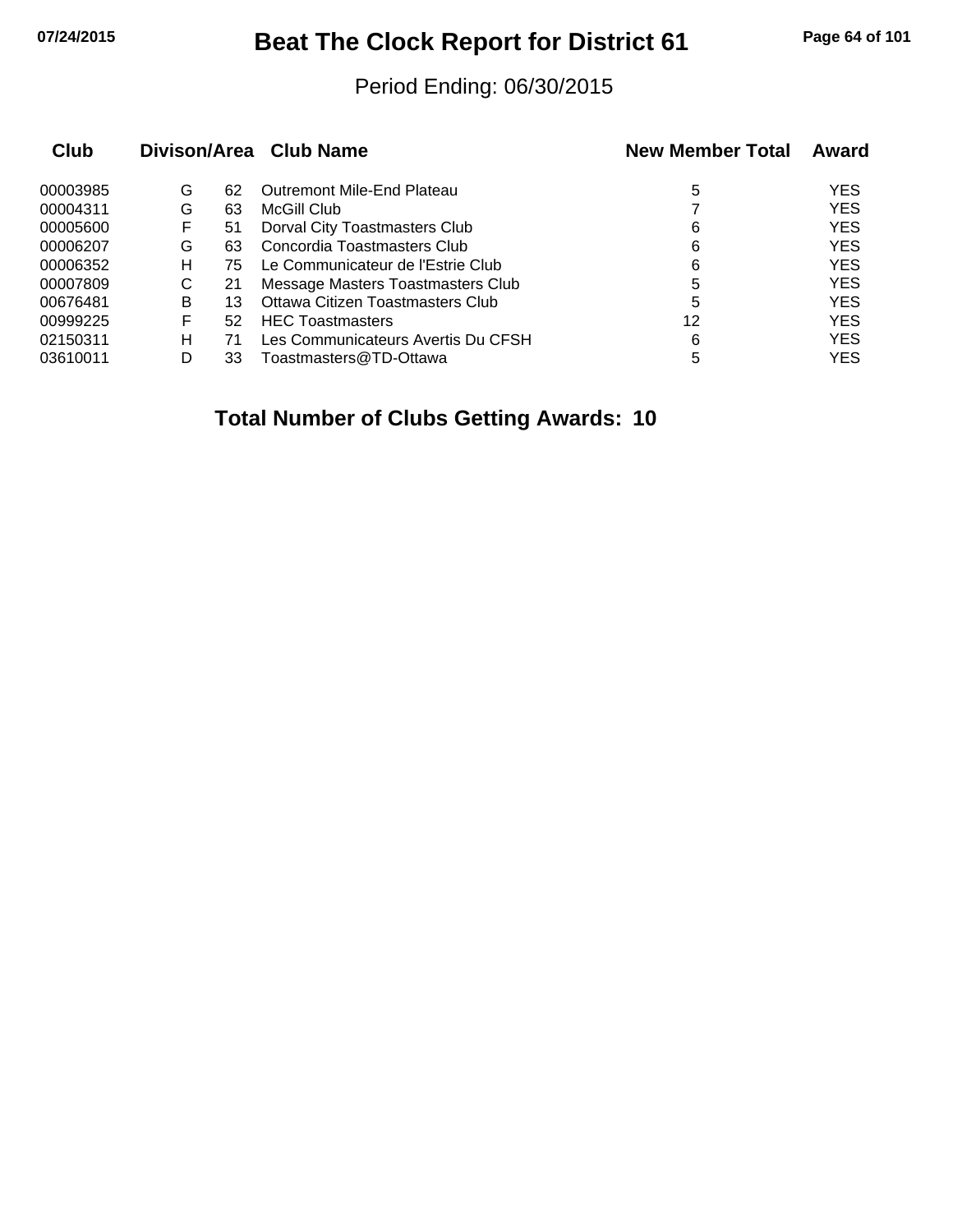# **07/24/2015 Beat The Clock Report for District 62 Page 65 of 101**

#### Period Ending: 06/30/2015

| Club     |   |    | Divison/Area Club Name          | <b>New Member Total</b> | Award      |
|----------|---|----|---------------------------------|-------------------------|------------|
| 00001926 | С | 07 | <b>Speakeasies</b>              | 5                       | YES        |
| 00006187 | W | 12 | Lunch Bunch Club                | 5                       | <b>YES</b> |
| 00007403 | W | 18 | Toast Of The Town Club          |                         | <b>YES</b> |
| 00009488 | S | 04 | <b>Transformed Toastmasters</b> | 6                       | <b>YES</b> |
| 01153978 | S | 04 | Kellogg's Toastmasters          | 6                       | <b>YES</b> |
| 03517350 | С | 13 | <b>Curwood Toastmasters</b>     | 5                       | <b>YES</b> |
| 03885152 |   | 06 | Toastmasters                    | 6                       | YES        |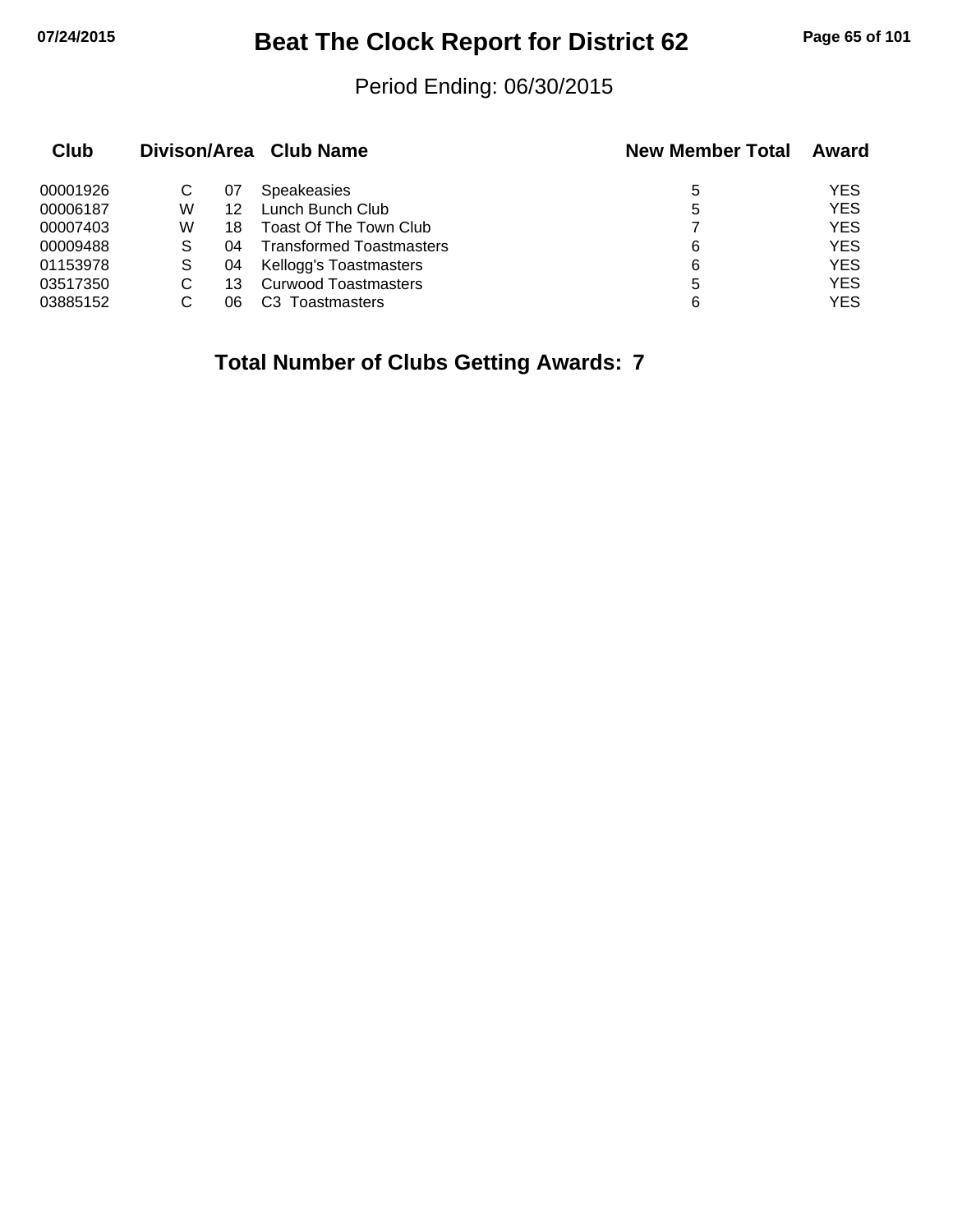# **07/24/2015 Beat The Clock Report for District 63 Page 66 of 101**

#### Period Ending: 06/30/2015

| Club     |   |    | Divison/Area Club Name             | <b>New Member Total</b> | Award      |
|----------|---|----|------------------------------------|-------------------------|------------|
| 00001298 | Е | 55 | Donelson Early Birds Club          | 5                       | <b>YES</b> |
| 00004253 | Е | 50 | Nashville Elec Service Club        | 6                       | <b>YES</b> |
| 00004376 | С | 30 | Speaking Frankly Toastmasters Club |                         | <b>YES</b> |
| 00007805 | F | 62 | Mt Juliet Toastmasters Club        | 5                       | <b>YES</b> |
| 00817760 | C | 30 | McKee Foods Smile Wrappers Club    | 6                       | <b>YES</b> |
| 00896571 | Е | 50 | Speak Up NASBA                     | 5                       | <b>YES</b> |
| 00963635 | С | 32 | <b>Blue Masters Club</b>           | 5                       | <b>YES</b> |
| 02219223 | Е | 51 | <b>Skyline Raconteurs</b>          | 5                       | <b>YES</b> |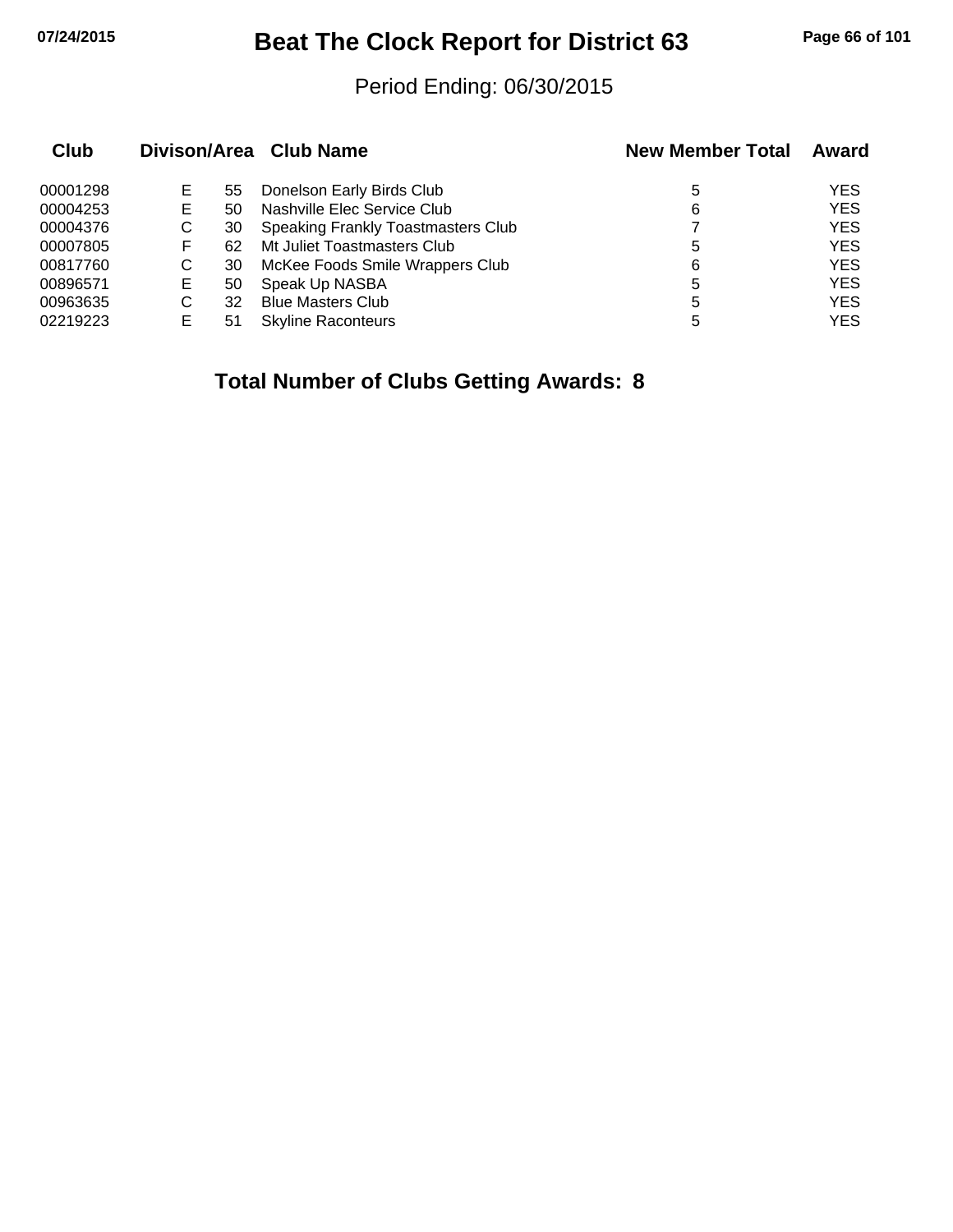# **07/24/2015 Beat The Clock Report for District 64 Page 67 of 101**

#### Period Ending: 06/30/2015

| Club     |   |    | Divison/Area Club Name                  | <b>New Member Total</b> | Award      |
|----------|---|----|-----------------------------------------|-------------------------|------------|
| 00000313 | В | 21 | Centennial Toastmasters Club            | 5                       | <b>YES</b> |
| 00004228 | A | 14 | CI (Communications International) Club  | 10                      | <b>YES</b> |
| 00004645 | В | 23 | Key Club                                | 5                       | <b>YES</b> |
| 00005106 | F | 61 | <b>Southwest Speakers</b>               | 6                       | <b>YES</b> |
| 00005351 | D | 41 | <b>Prairie Voices Toastmasters Club</b> | 9                       | <b>YES</b> |
| 00007815 | A | 14 | <b>Windy Corners Club</b>               | 5                       | <b>YES</b> |
| 00585066 | D | 41 | Millennium Toastmasters Club            | 5                       | <b>YES</b> |
| 00589955 | A | 12 | Lean Talkers Club                       | 8                       | <b>YES</b> |
| 00839686 | A | 15 | Comedy Club, Eh!                        |                         | <b>YES</b> |
| 00937532 | В | 21 | <b>Parliamentary Toastmasters Club</b>  | 14                      | <b>YES</b> |
| 01121202 | В | 24 | <b>Shaw Winnipeg Toastmasters</b>       |                         | <b>YES</b> |
| 01160379 | С | 33 | <b>Talking Books Toastmasters</b>       | 5                       | <b>YES</b> |
| 01270291 | F | 62 | The Officers Club                       | 11                      | <b>YES</b> |
| 01308854 | В | 23 | We Believe in Winnipeg Toastmasters     | 6                       | <b>YES</b> |
| 03325034 | F | 64 | <b>Virtual Toastmasters</b>             | 6                       | <b>YES</b> |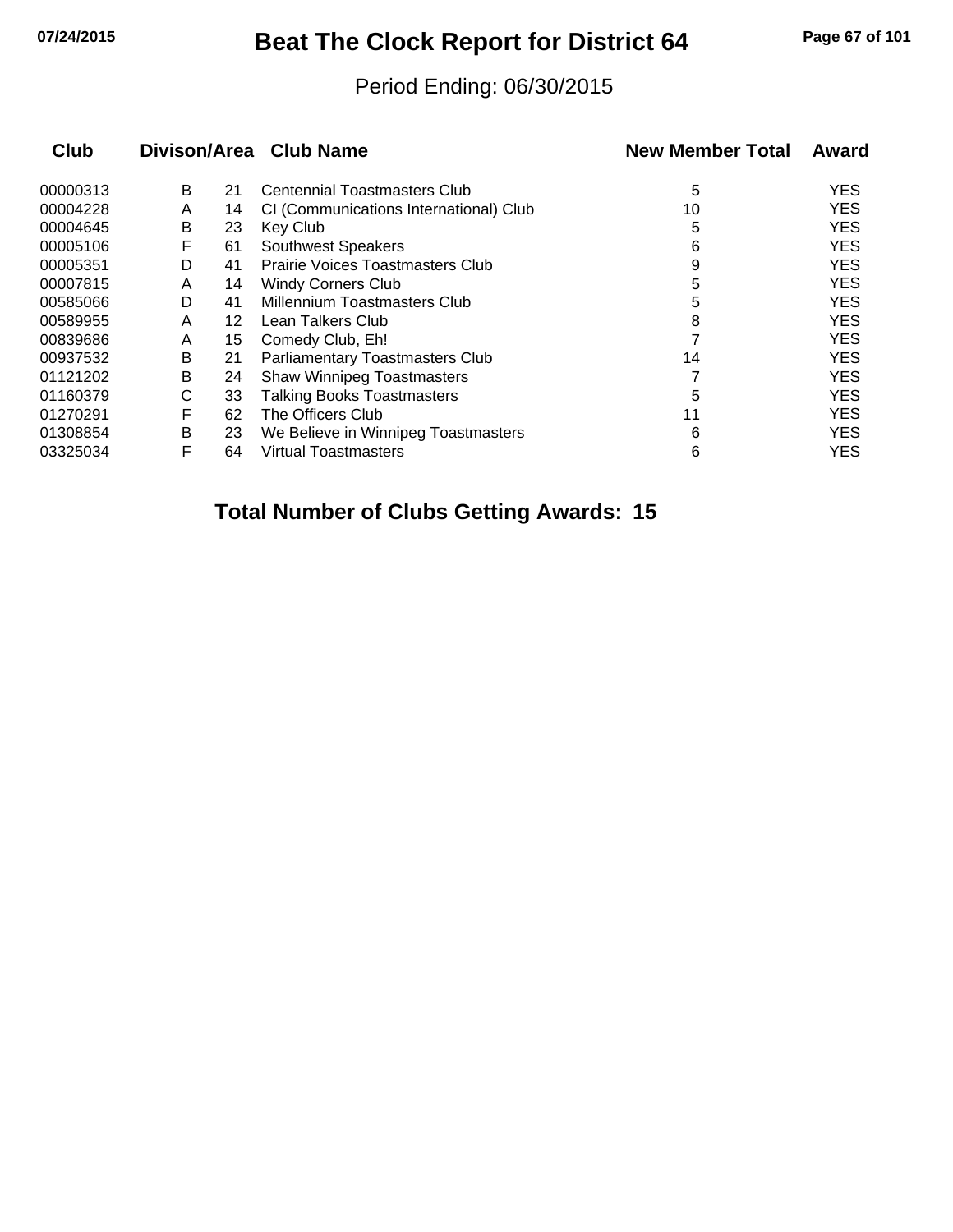# **07/24/2015 Beat The Clock Report for District 65 Page 68 of 101**

#### Period Ending: 06/30/2015

| Club     |    |    | Divison/Area Club Name                        | <b>New Member Total</b> | Award      |
|----------|----|----|-----------------------------------------------|-------------------------|------------|
| 00004350 | Α  | 15 | Downtown Toastmasters                         | 6                       | YES        |
| 00006898 | С  | 34 | <b>Frederick Douglass Toastmasters Club</b>   | 5                       | <b>YES</b> |
| 01034215 | E. | 56 | <b>CARING Communicators</b>                   | 5                       | <b>YES</b> |
| 01345088 |    | 33 | <b>Professionally Speaking</b>                | 8                       | <b>YES</b> |
| 01416572 |    | 31 | Toastchex                                     | 6                       | <b>YES</b> |
| 01596127 |    | 33 | <b>GCC Multi-Cultural Communications Club</b> | 31                      | <b>YES</b> |
| 03939885 | E  | 52 | Syracuse VA Voices                            | 9                       | <b>YES</b> |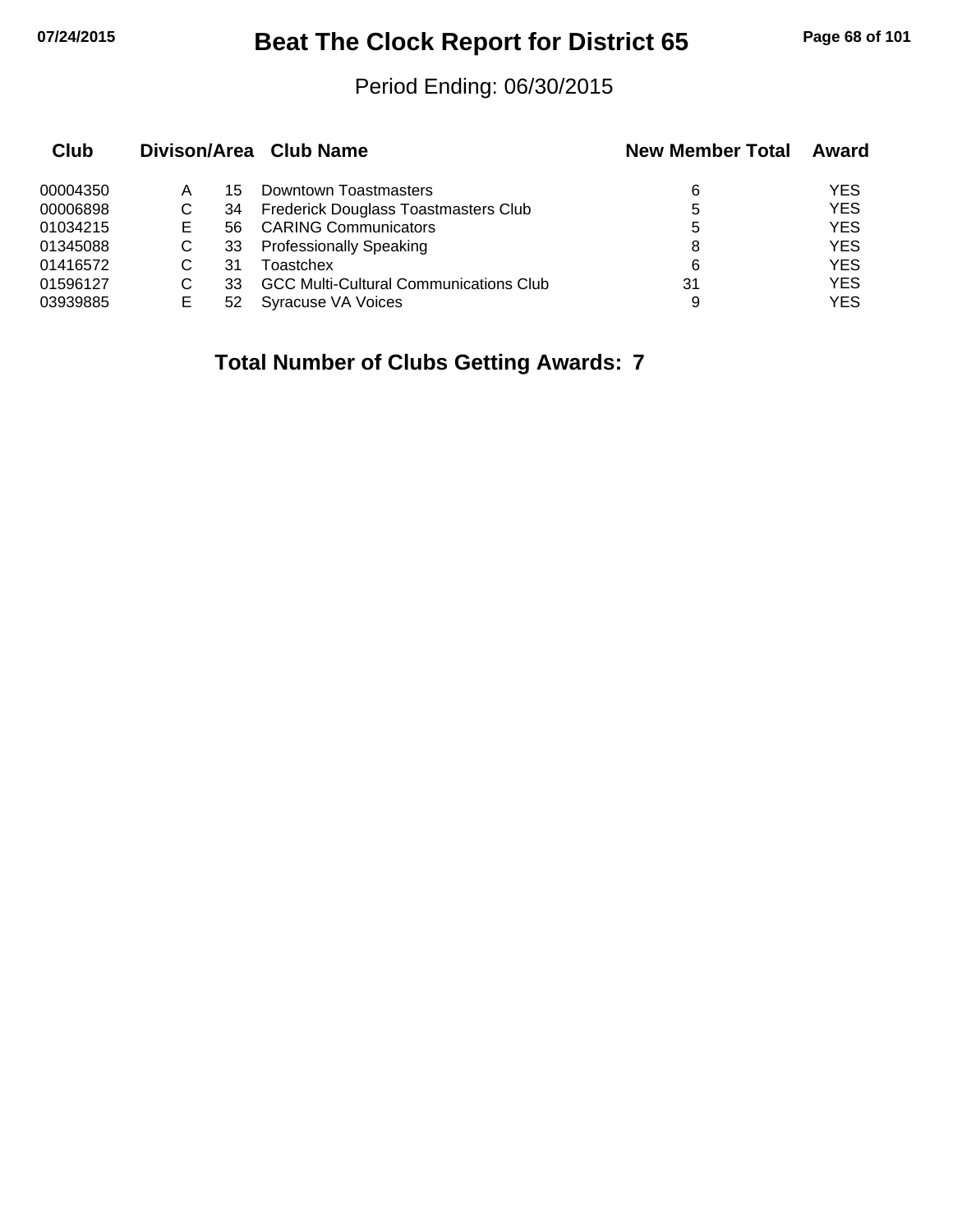# **07/24/2015 Beat The Clock Report for District 66 Page 69 of 101**

#### Period Ending: 06/30/2015

| Club     |   |    | Divison/Area Club Name             | <b>New Member Total</b> | Award      |
|----------|---|----|------------------------------------|-------------------------|------------|
| 00001397 | В | 22 | Richmond Club                      |                         | <b>YES</b> |
| 00009038 |   |    | 43 Cyd Thorp Poquoson Club         | 5                       | <b>YES</b> |
| 00660497 |   | 34 | Defense Master's Toastmasters Club | 6                       | <b>YES</b> |
| 01537421 | Е | 51 | Ready Set Speak                    | 6                       | <b>YES</b> |
| 03664880 | B | 25 | <b>RVA Citizens Speaks</b>         | 5                       | <b>YES</b> |
| 04105961 | В | 26 | Voices of Wells Fargo Toastmasters |                         | <b>YES</b> |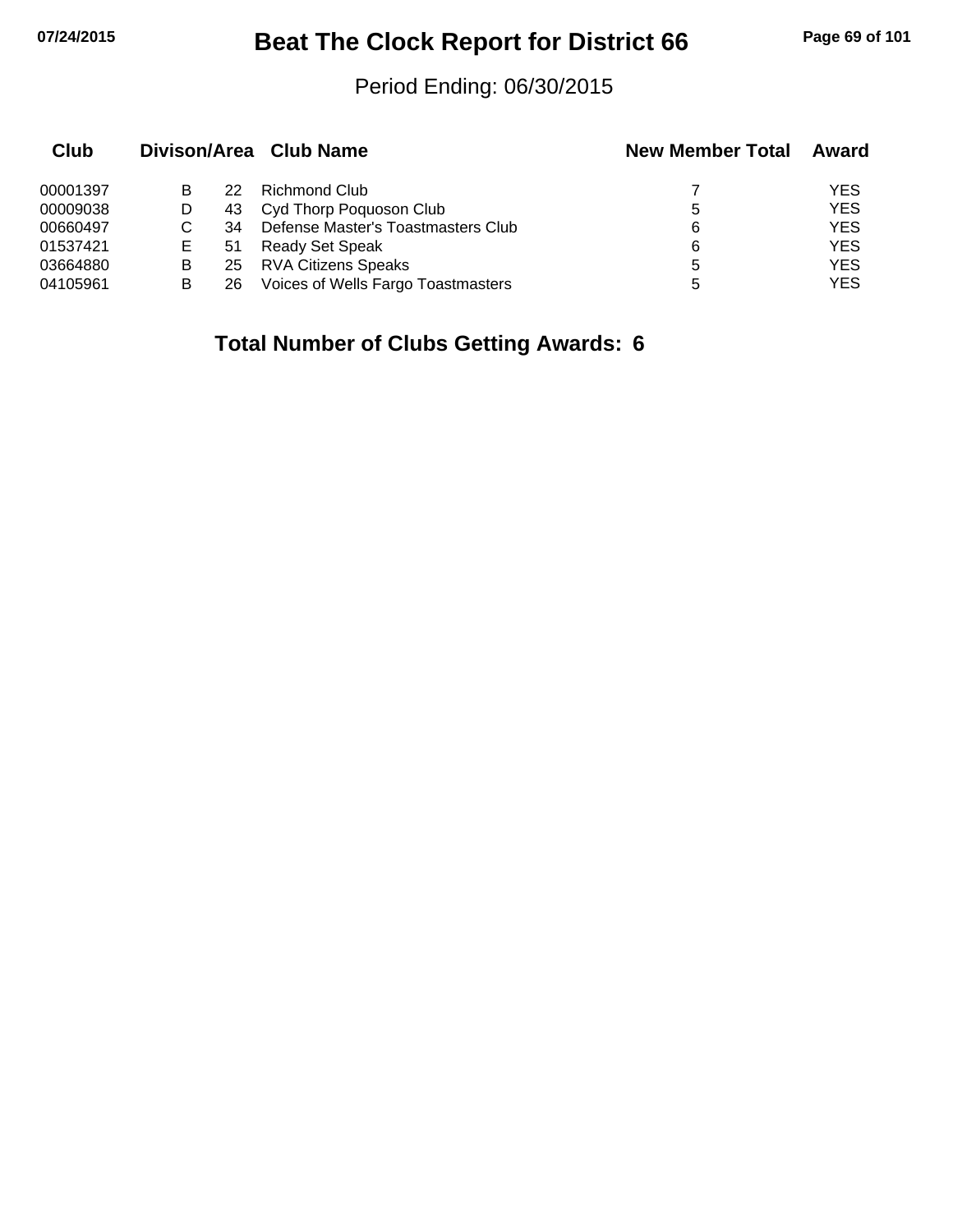# **07/24/2015 Beat The Clock Report for District 67 Page 70 of 101**

#### Period Ending: 06/30/2015

| Club     |   |     | Divison/Area Club Name         | <b>New Member Total</b> | Award      |
|----------|---|-----|--------------------------------|-------------------------|------------|
| 00972131 |   | 02  | Huluton T.C.                   | 5                       | <b>YES</b> |
| 01121719 |   | 02  | Taichung Advanced              | 5                       | <b>YES</b> |
| 01403954 |   | O2. | Tan-Zih Toastmasters Club      | 6                       | <b>YES</b> |
| 01481471 | м | 03  | <b>EYT Toastmasters</b>        | 24                      | <b>YES</b> |
| 03356003 |   | 04  | <b>HOPAX Toastmasters Club</b> | 6                       | <b>YES</b> |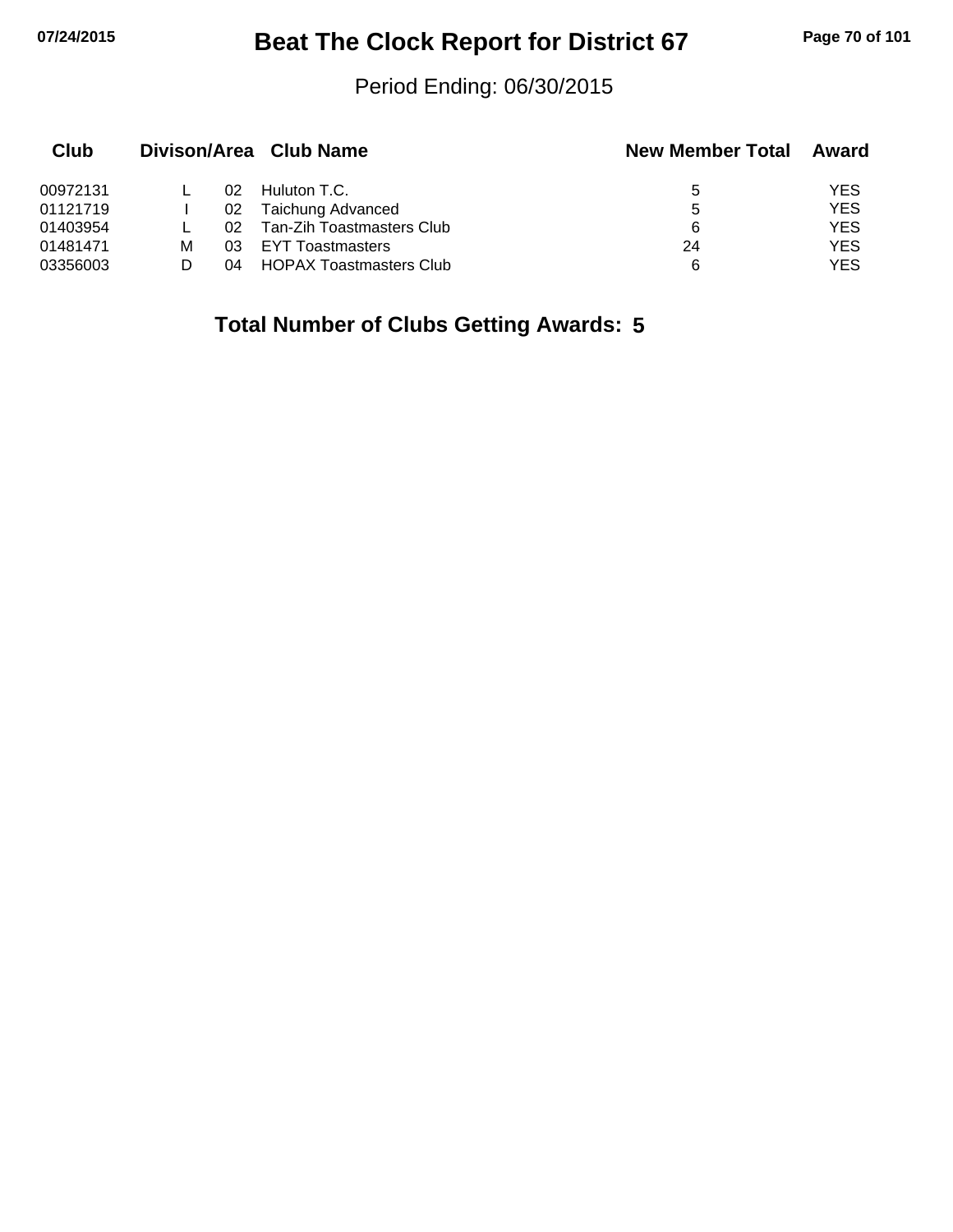# **07/24/2015 Beat The Clock Report for District 68 Page 71 of 101**

#### Period Ending: 06/30/2015

| Club     |   |    | Divison/Area Club Name                          | <b>New Member Total</b> | Award      |
|----------|---|----|-------------------------------------------------|-------------------------|------------|
| 00001169 | D | 12 | <b>Business &amp; Professional Toastmasters</b> | 5                       | <b>YES</b> |
| 00004897 | в | 08 | <b>GSU Baton Rouge Toastmasters Club</b>        | 5                       | <b>YES</b> |
| 00005379 | С | 10 | Northshore Club                                 | 9                       | <b>YES</b> |
| 00007747 | в | 06 | <b>TAS Hammond</b>                              | 6                       | <b>YES</b> |
| 00008870 | D | 12 | <b>APAS Toastmasters</b>                        | 6                       | <b>YES</b> |
| 01551226 | в | 08 | <b>Blue Note Speakers</b>                       | 6                       | <b>YES</b> |
| 01827361 | B | 07 | <b>Highway To Success</b>                       | 5                       | <b>YES</b> |
| 03376924 | С | 11 | <b>Chalmette Toastmasters</b>                   | 6                       | <b>YES</b> |
| 03907633 | С | 09 | Toast of NOLA Toastmasters Club                 | 5                       | <b>YES</b> |
| 04297368 | Α | 02 | <b>Toast of CenturyLink</b>                     | 18                      | <b>YES</b> |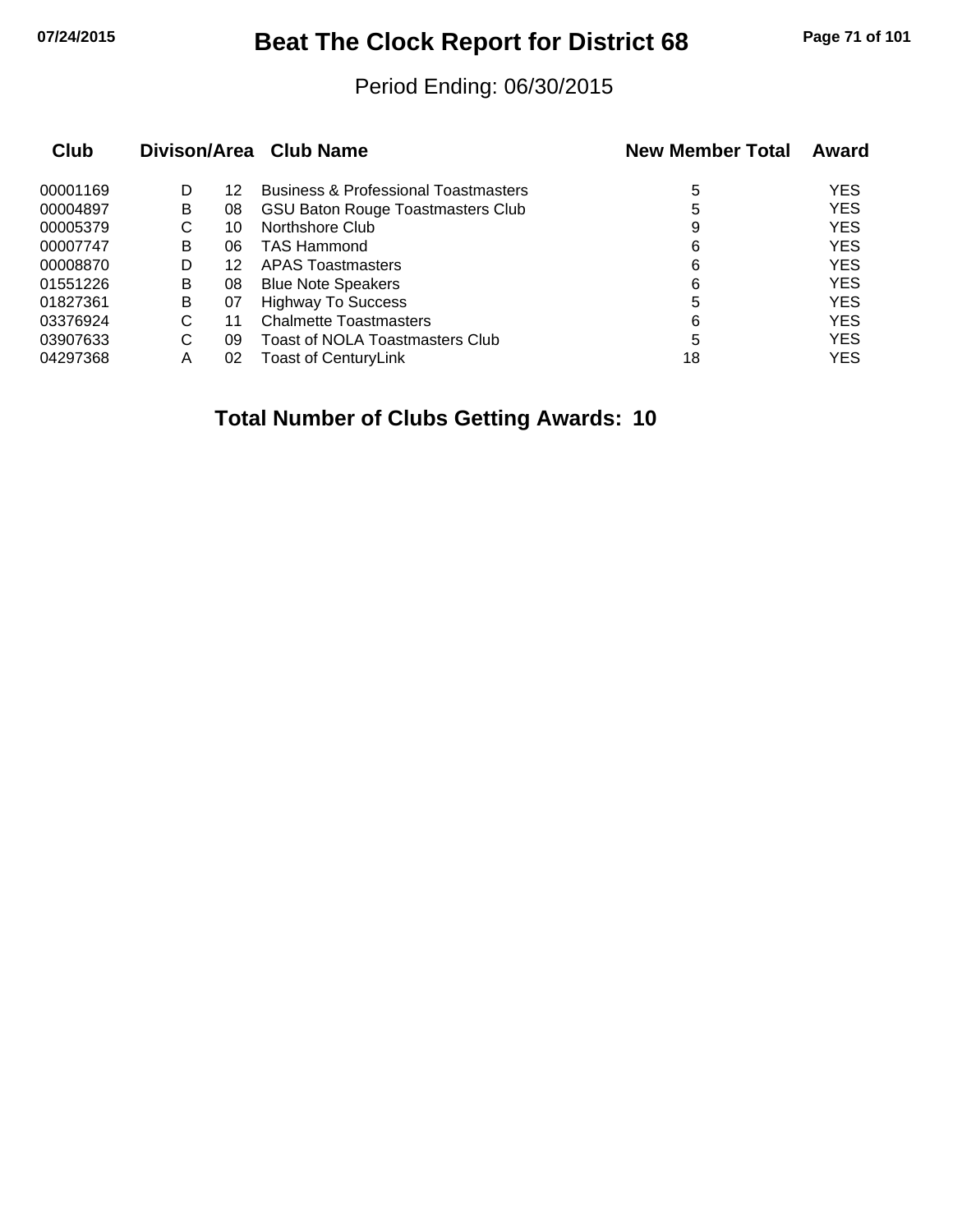# **07/24/2015 Beat The Clock Report for District 69 Page 72 of 101**

#### Period Ending: 06/30/2015

|   |    |                                         | <b>New Member Total</b> | Award      |
|---|----|-----------------------------------------|-------------------------|------------|
| W | 01 | <b>Stanthorpe Toastmasters Club</b>     | 6                       | <b>YES</b> |
| С | 04 | Rockhampton Boomerang Toastmasters Club | 5                       | <b>YES</b> |
| S | 34 | Southport Club                          |                         | <b>YES</b> |
| S | 35 | <b>Elanora Early Morning Club</b>       | 6                       | <b>YES</b> |
| W | 11 | Jacaranda 2000 Toastmasters Club        | 5                       | <b>YES</b> |
| С | 22 | Kawana Waters Club                      | 6                       | <b>YES</b> |
| С | 22 | Caloundra Club                          | 5                       | <b>YES</b> |
| М | 08 | <b>Healthy Chatterers</b>               | 5                       | <b>YES</b> |
| P | 40 | Kingstons Corporate Toastmasters Club   | 6                       | <b>YES</b> |
| E | 33 | <b>UQ Toastmasters Club</b>             | 5                       | <b>YES</b> |
| Е | 33 | <b>Westgate Toastmasters</b>            |                         | <b>YES</b> |
| E | 33 | <b>Chelmer Speakers</b>                 | 6                       | <b>YES</b> |
|   |    |                                         | Divison/Area Club Name  |            |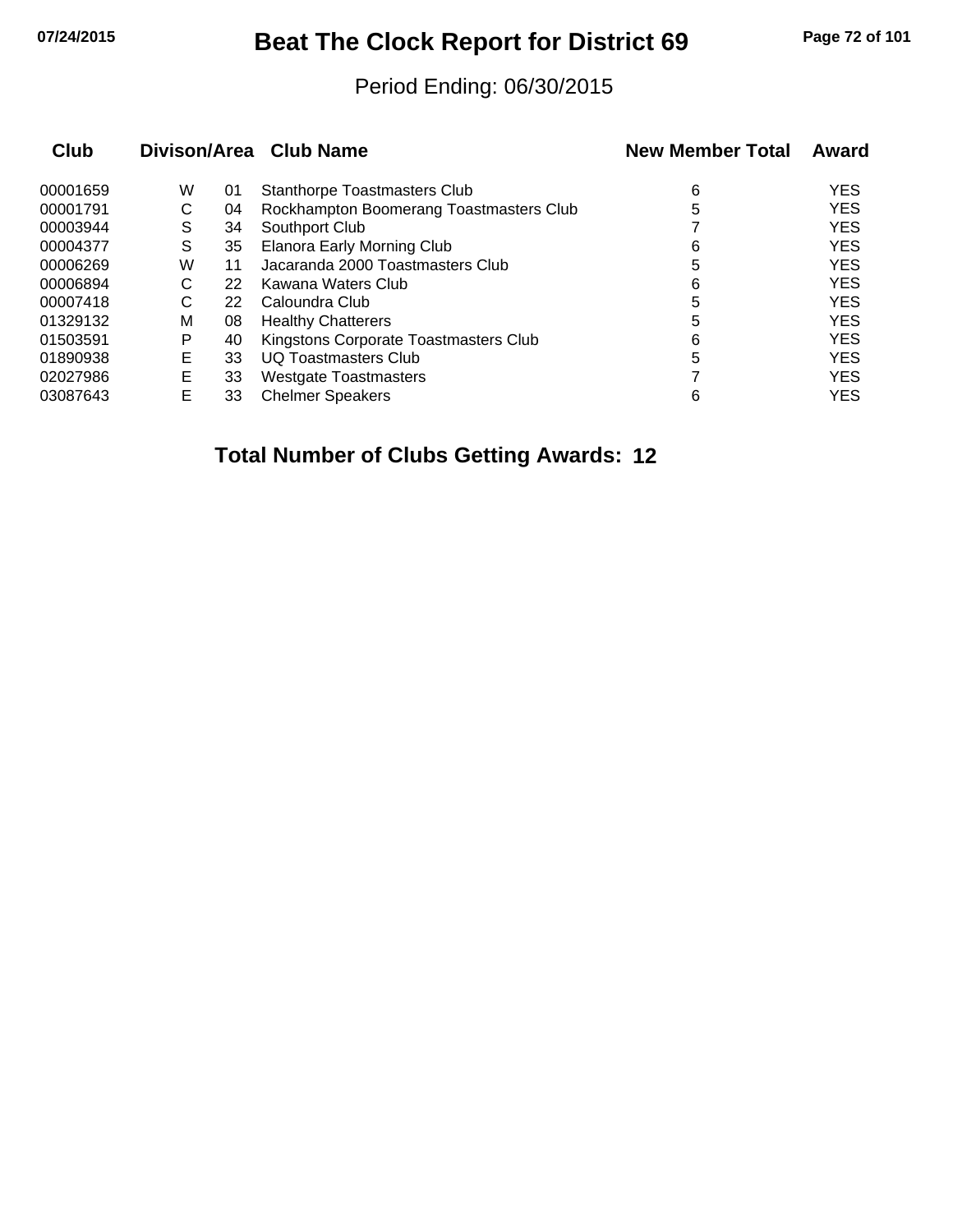## **07/24/2015 Beat The Clock Report for District 70 Page 73 of 101**

#### Period Ending: 06/30/2015

| <b>Club</b> |              |    | Divison/Area Club Name                      | <b>New Member Total</b> | <b>Award</b> |
|-------------|--------------|----|---------------------------------------------|-------------------------|--------------|
| 00000986    | M            | 27 | Canberra City Toastmasters Club             | 11                      | <b>YES</b>   |
| 00002174    | $\mathsf{C}$ | 58 | Yum Chat Toastmasters Club                  | 5                       | <b>YES</b>   |
| 00003289    | L            | 33 | <b>Pyrmont Toastmasters</b>                 | 5                       | <b>YES</b>   |
| 00003543    | н            | 10 | Dynamic North Shore TM Club                 | 6                       | <b>YES</b>   |
| 00003827    | Н            | 08 | Dee Why R S L Toastmasters Club             | 5                       | <b>YES</b>   |
| 00005323    | н            | 60 | <b>Chatswood Communicators</b>              | 6                       | <b>YES</b>   |
| 00006621    | L            | 59 | <b>Deloitte Toastmasters Club</b>           | 5                       | <b>YES</b>   |
| 00007339    | M            | 17 | <b>Bruce Toastmasters Club</b>              | 8                       | <b>YES</b>   |
| 00008184    | S            | 09 | <b>Rockdale Communicators</b>               | 5                       | <b>YES</b>   |
| 00583297    | S            | 03 | <b>Thirroul Toastmasters Club</b>           | 5                       | <b>YES</b>   |
| 00585102    | $\mathsf{C}$ | 24 | <b>Flying Toasters Club</b>                 | 5                       | <b>YES</b>   |
| 00763715    | W            | 45 | <b>Corporate Connections Club</b>           | $\overline{7}$          | <b>YES</b>   |
| 00901106    | P            | 40 | <b>Macarthur Toastmasters Club</b>          | 5                       | <b>YES</b>   |
| 01174686    | E            | 44 | <b>Wyong Toastmasters</b>                   | $\overline{7}$          | <b>YES</b>   |
| 01276972    | S            | 39 | <b>SMART Toastmasters</b>                   | 7                       | <b>YES</b>   |
| 01471916    | P            | 40 | <b>Travelling Gourmet Toastmasters</b>      | 5                       | <b>YES</b>   |
| 01544584    | M            | 51 | <b>ACS Canberra Toastmasters Club</b>       | 6                       | <b>YES</b>   |
| 01552371    | E            | 44 | Erina Toastmasters                          | 7                       | <b>YES</b>   |
| 01600537    | W            | 04 | Brunch@Wenty                                | 5                       | <b>YES</b>   |
| 01703217    | N            | 56 | North West Speakers & Leaders               | 5                       | <b>YES</b>   |
| 01768146    | Ρ            | 50 | Rhodes Corporate Park Toastmasters Club     | 15                      | <b>YES</b>   |
| 02000882    | L            | 33 | University of Sydney Toastmasters           | 6                       | <b>YES</b>   |
| 02011260    | M            | 27 | <b>Triangle Toastmasters</b>                | 8                       | <b>YES</b>   |
| 02162161    | C            | 58 | Yahoo7@The Pier Toastmasters                | $\overline{7}$          | <b>YES</b>   |
| 02203358    | C            | 58 | <b>Advanced CBD Toastmasters</b>            | 10                      | <b>YES</b>   |
| 02286414    | C            | 58 | <b>City of Sydney Toastmasters</b>          | 6                       | <b>YES</b>   |
| 02584198    |              | 46 | PMI Sydney Chapter Toastmasters Club        | 6                       | <b>YES</b>   |
| 02986260    | Ρ            | 20 | <b>Bankstown Trotting Club Toastmasters</b> | 5                       | <b>YES</b>   |
| 03323461    | L            | 41 | AS 86278 (Toast)                            | 5                       | <b>YES</b>   |
| 03520952    | H            | 47 | <b>TCS Sydney Toastmasters Club</b>         | 8                       | <b>YES</b>   |
| 03900910    | L            | 49 | Women of Westpac (WOW)                      | 8                       | <b>YES</b>   |
| 04271484    | н            | 47 | <b>DWS Toastmasters</b>                     | 10                      | <b>YES</b>   |
| 04342363    | W            | 13 | Sydney Water                                | 9                       | <b>YES</b>   |
| 04399635    | C            | 11 | Amazon Sydney                               | 11                      | <b>YES</b>   |
| 04401918    | $\mathsf{C}$ | 54 | Linkedin                                    | 27                      | <b>YES</b>   |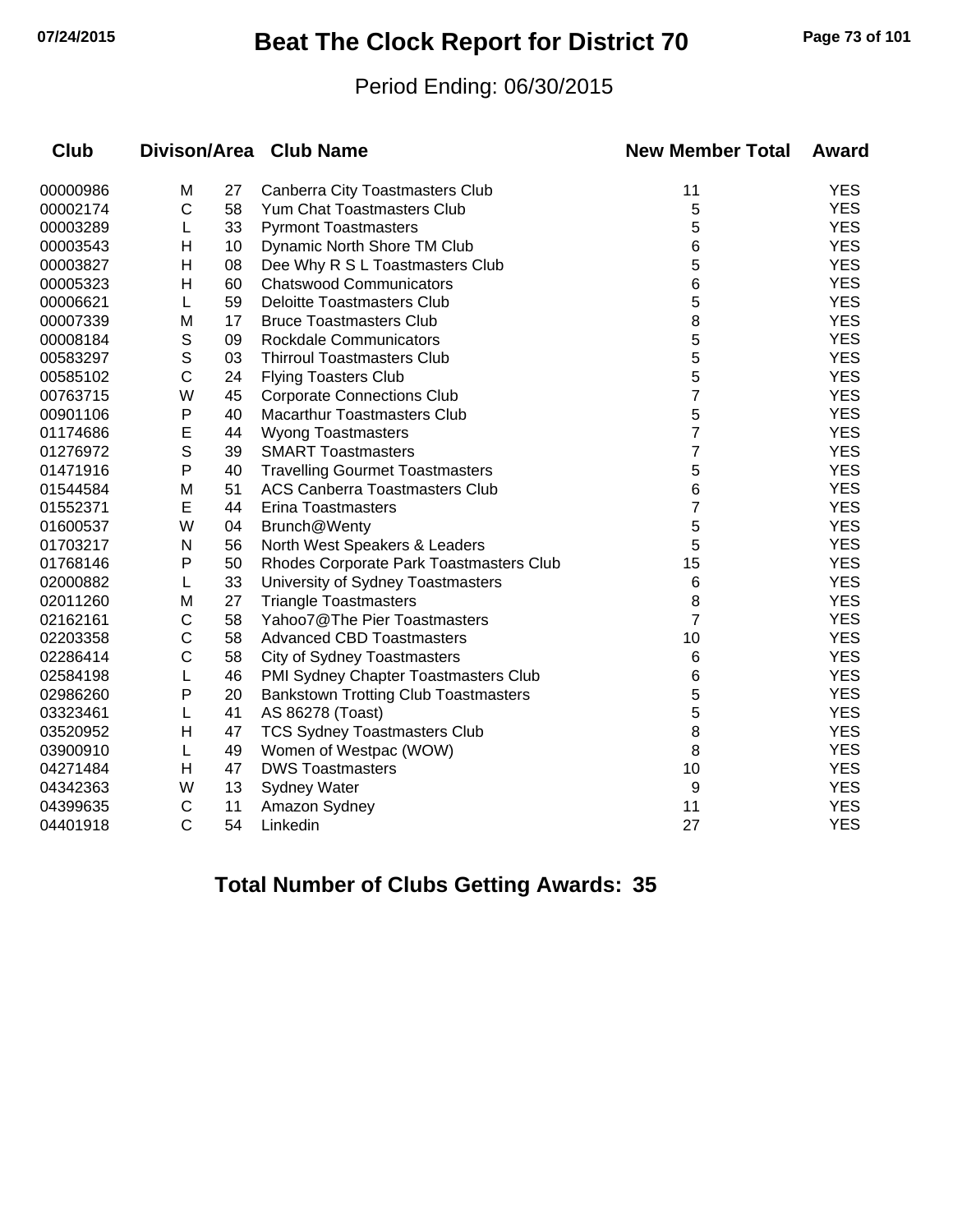## **07/24/2015 Beat The Clock Report for District 71 Page 74 of 101**

#### Period Ending: 06/30/2015

| Club     |   |    | Divison/Area Club Name                | <b>New Member Total</b> | Award      |
|----------|---|----|---------------------------------------|-------------------------|------------|
| 00006496 | М | 18 | <b>Power Talk Toastmasters Club</b>   | 6                       | <b>YES</b> |
| 00008105 | G | 41 | Cambridge Speakers Club               | 5                       | <b>YES</b> |
| 00827840 | A | 36 | West Limerick Toastmasters Club       | 5                       | <b>YES</b> |
| 00991758 | F | 24 | Roscrea Speakers Club                 | 6                       | <b>YES</b> |
| 01395279 | G | 20 | <b>East Herts Speakers</b>            |                         | <b>YES</b> |
| 01591173 | Е | 06 | Leicester Leaders Speakers' Club      | 5                       | <b>YES</b> |
| 02451576 | Α | 49 | <b>EMC Ireland Toastmasters Forum</b> |                         | <b>YES</b> |
| 04138056 | G | 41 | ARM Cambridge Toastmasters            | 5                       | <b>YES</b> |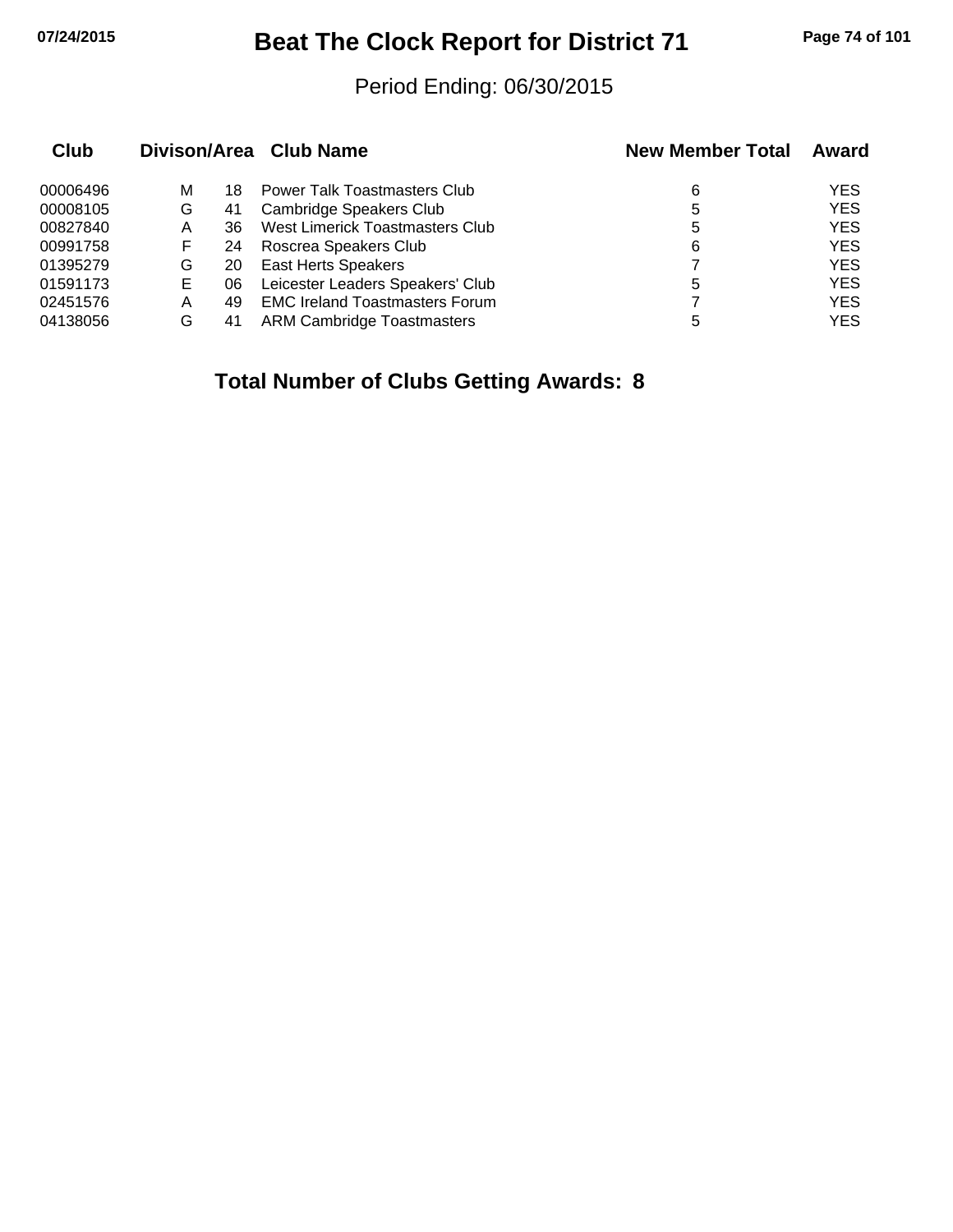## **07/24/2015 Beat The Clock Report for District 72 Page 75 of 101**

#### Period Ending: 06/30/2015

| <b>Club</b> |   |    | Divison/Area Club Name                     | <b>New Member Total</b> | Award      |
|-------------|---|----|--------------------------------------------|-------------------------|------------|
| 00001046    | Е | 01 | <b>Wellington Club</b>                     | 5                       | <b>YES</b> |
| 00001486    | н | 06 | Papakura Toastmasters Club                 | 8                       | <b>YES</b> |
| 00001666    | F | 07 | Whangarei Toastmasters Club                | 5                       | <b>YES</b> |
| 00001893    | B | 04 | <b>Hamilton Club</b>                       | 8                       | <b>YES</b> |
| 00003398    | н | 02 | Remuera Toastmasters Club                  | 5                       | <b>YES</b> |
| 00003473    | D | 02 | Hastings Toastmasters Club                 | 6                       | <b>YES</b> |
| 00005493    | Β | 03 | Dinsdale Club                              | 5                       | <b>YES</b> |
| 00005859    | G | 06 | <b>U-CAN-SPEAK Club</b>                    | 6                       | <b>YES</b> |
| 00005991    | A | 06 | Three Kings Club                           | 6                       | <b>YES</b> |
| 00006480    | н | 04 | <b>Ellerslie Sunrise Toastmasters</b>      | 5                       | <b>YES</b> |
| 00007453    | н | 01 | Toast Of Broadway Club                     | 5                       | <b>YES</b> |
| 00007725    | D | 04 | Geyserland Club                            | 8                       | <b>YES</b> |
| 00007820    | A | 03 | <b>CBD Club</b>                            | 6                       | <b>YES</b> |
| 00008344    | н | 05 | <b>Howick Toastmasters Club</b>            | 11                      | <b>YES</b> |
| 00008930    | F | 04 | <b>Glenfield Club</b>                      | 5                       | <b>YES</b> |
| 00009743    | В | 05 | Ruakura Midway Toastmasters Club           |                         | <b>YES</b> |
| 00593819    | С | 02 | Queenstown Club                            | 5                       | <b>YES</b> |
| 00665406    | A | 02 | <b>ANZ Bank Auckland Toastmasters Club</b> | 5                       | <b>YES</b> |
| 00920172    | G | 05 | High Noon Nelson                           | 5                       | <b>YES</b> |
| 01012596    | B | 01 | Moturoa Toastmasters Club                  | 8                       | <b>YES</b> |
| 01137486    | A | 01 | Ernst & Young Achieving Potential          | 9                       | <b>YES</b> |
| 01189695    | A | 03 | <b>AUT Toastmasters</b>                    | 5                       | <b>YES</b> |
| 02284399    | E | 10 | Wellington Speechcraft Toastmasters Club   | 9                       | <b>YES</b> |
| 02405429    | F | 07 | Dargaville Toastmasters                    | 5                       | <b>YES</b> |
| 02906557    | E | 01 | <b>Assurity Testmasters</b>                | 5                       | <b>YES</b> |
| 03644015    | F | 07 | Hokianga Toastmasters                      | 5                       | <b>YES</b> |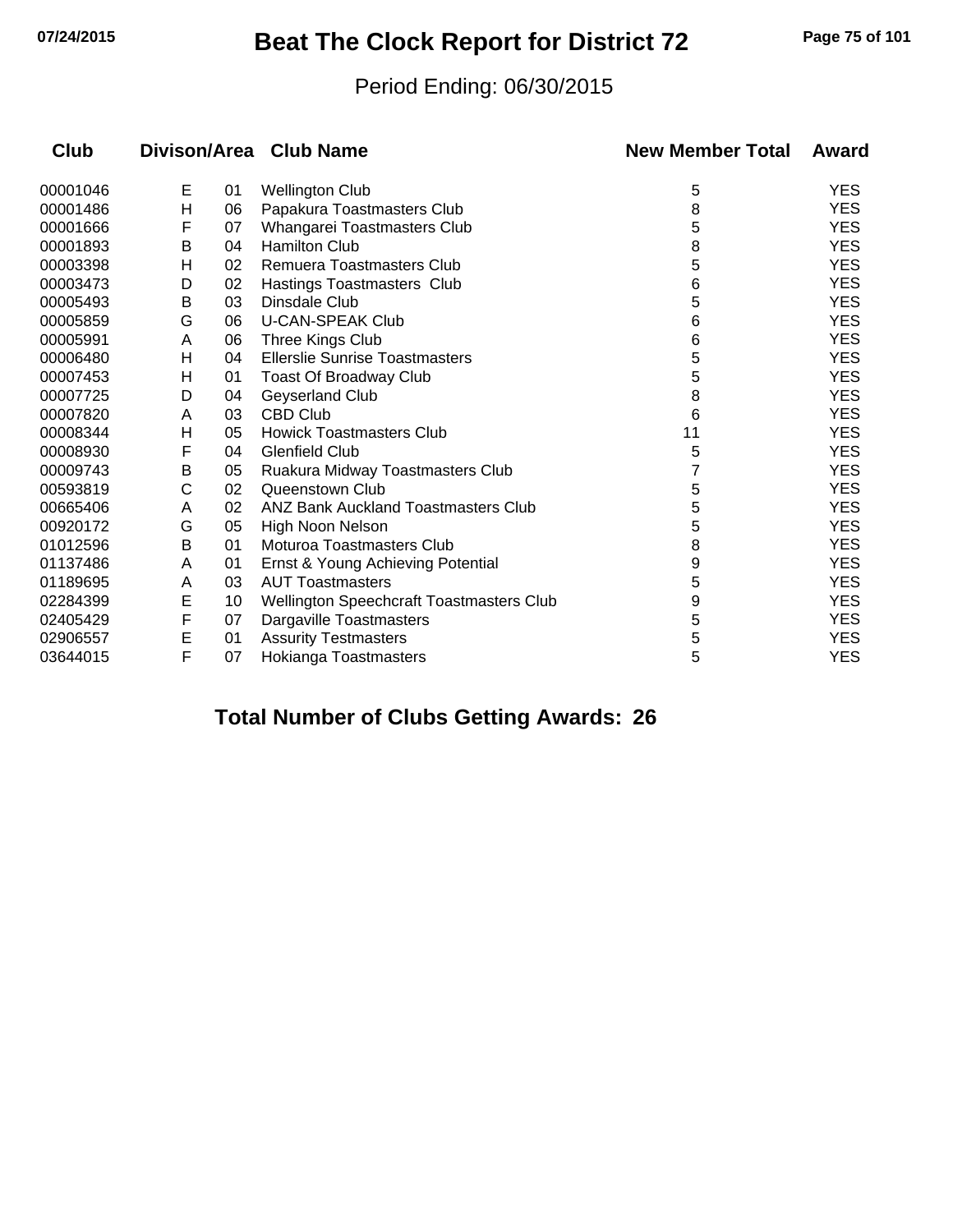## **07/24/2015 Beat The Clock Report for District 73 Page 76 of 101**

#### Period Ending: 06/30/2015

| Club     |   |    | Divison/Area Club Name                       | <b>New Member Total</b> | Award      |
|----------|---|----|----------------------------------------------|-------------------------|------------|
| 00000019 | C | 10 | Synergy Toastmasters Club                    | 5                       | <b>YES</b> |
| 00000567 | E | 17 | Diamond Valley Toastmasters Club             | 5                       | <b>YES</b> |
| 00000830 | С | 11 | <b>SA Governors Club</b>                     |                         | <b>YES</b> |
| 00003362 | S | 41 | Melbourne Club                               | 6                       | <b>YES</b> |
| 00003717 | N | 31 | <b>Ballarat Club</b>                         | 5                       | <b>YES</b> |
| 00004185 | N | 27 | Sunbury and Macedon Ranges Toastmasters Club | 5                       | <b>YES</b> |
| 00004208 | M | 23 | <b>City Centre Toastmasters Club</b>         | 5                       | <b>YES</b> |
| 00005389 | S | 39 | <b>Talking Point At Docklands</b>            | 6                       | <b>YES</b> |
| 00006890 | R | 36 | <b>Rowville Toastmasters</b>                 | 5                       | <b>YES</b> |
| 00008099 | B | 02 | Kingston Communicators Club                  | 6                       | <b>YES</b> |
| 00008549 | С | 11 | Quintessence Club                            | 5                       | <b>YES</b> |
| 00009695 | S | 39 | <b>Technospeakers Toastmasters Club</b>      |                         | <b>YES</b> |
| 00009813 | N | 27 | Ford Australia Club                          | 6                       | <b>YES</b> |
| 00673125 | С | 07 | Speakers Corner Toastmasters Club            |                         | <b>YES</b> |
| 00985430 | S | 39 | <b>Docklands</b>                             | 6                       | <b>YES</b> |
| 01116773 | S | 41 | <b>Tea House Toastmasters Club</b>           | 6                       | <b>YES</b> |
| 01484706 | N | 27 | Hume Toastmasters Club                       | 5                       | <b>YES</b> |
| 01825172 | Е | 15 | Ivanhoe Toastmasters Club                    | 5                       | <b>YES</b> |
| 02909684 | N | 27 | Caterpillar of Australia                     | 8                       | <b>YES</b> |
| 04234336 | S | 40 | Servianites Toastmasters Club                | 6                       | <b>YES</b> |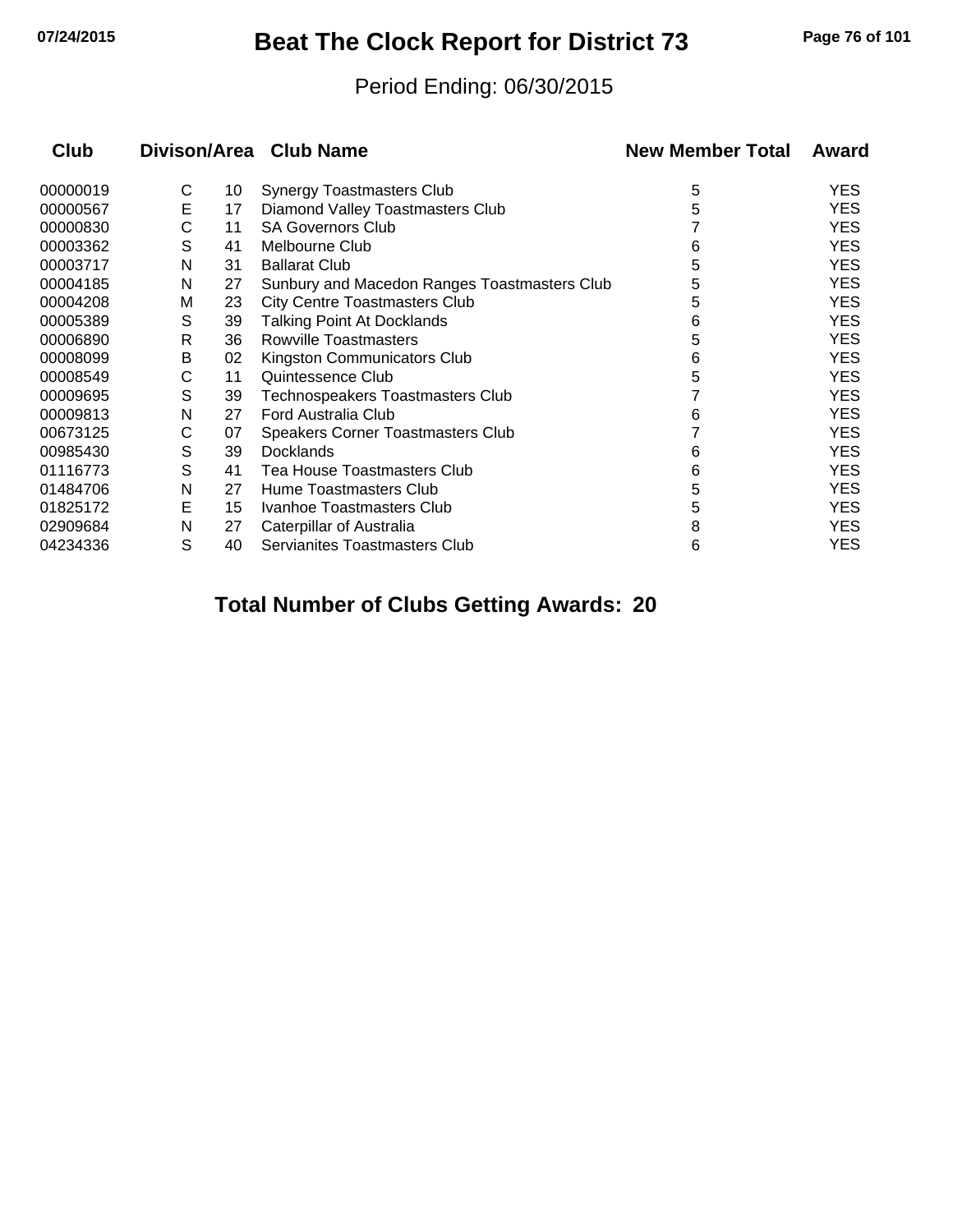## **07/24/2015 Beat The Clock Report for District 74 Page 77 of 101**

#### Period Ending: 06/30/2015

| <b>Club</b> |              |    | Divison/Area Club Name                  | <b>New Member Total</b> | Award      |
|-------------|--------------|----|-----------------------------------------|-------------------------|------------|
| 00000740    | D            | 04 | <b>Tarentaal Club</b>                   | 7                       | <b>YES</b> |
| 00000920    | S            | 03 | Florida Club                            | 5                       | <b>YES</b> |
| 00001150    | L            | 03 | <b>CIS Toastmasters' Club</b>           | 6                       | <b>YES</b> |
| 00001315    |              | 03 | <b>Benoni Club</b>                      | 6                       | <b>YES</b> |
| 00001406    | P            | 01 | Durban Club                             | 8                       | <b>YES</b> |
| 00001798    | L            | 04 | Egoli Golden City Club                  | 5                       | <b>YES</b> |
| 00002132    | E            | 02 | Protea Club                             | 14                      | <b>YES</b> |
| 00002323    | D            | 04 | Seagulls Club                           | 5                       | <b>YES</b> |
| 00003888    | D            | 02 | <b>Pinelands Club</b>                   | 6                       | <b>YES</b> |
| 00004049    | A            | 01 | <b>Capital Toastmasters Club</b>        | 10                      | <b>YES</b> |
| 00004125    | Α            | 02 | <b>Centurion Toastmasters Club</b>      | 5                       | <b>YES</b> |
| 00004688    | A            | 01 | <b>Executive Club</b>                   | 5                       | <b>YES</b> |
| 00004718    | H            | 04 | <b>Sandton Toastmasters Club</b>        | 9                       | <b>YES</b> |
| 00005504    | R            | 02 | <b>Winelands Toastmasters Club</b>      | 6                       | <b>YES</b> |
| 00005906    | P            | 02 | A Highway Club                          | 10                      | <b>YES</b> |
| 00006889    | S            | 04 | Sharpeville Toastmasters Club           | 10                      | <b>YES</b> |
| 00006940    | S            | 04 | <b>Rainbow Nation Toastmasters Club</b> | 6                       | <b>YES</b> |
| 00008185    | D            | 01 | <b>Two Oceans</b>                       | 7                       | <b>YES</b> |
| 00008699    | C            | 01 | Gaborone Club                           | 5                       | <b>YES</b> |
| 00801773    | H            | 03 | <b>Accenture Toastmasters Club</b>      | 5                       | <b>YES</b> |
| 00824752    | D            | 02 | Cape Communicators Club                 | 5                       | <b>YES</b> |
| 00933011    | S            | 05 | Leaders in Action                       | 6                       | <b>YES</b> |
| 00933040    | S            | 05 | <b>Effective Communicators</b>          | 6                       | <b>YES</b> |
| 00933048    | S            | 05 | <b>Changed People</b>                   | 10                      | <b>YES</b> |
| 00976140    |              | 03 | <b>Refined Raconteurs</b>               | 6                       | <b>YES</b> |
| 01060832    | L            | 03 | Kadimah Golden City                     | 5                       | <b>YES</b> |
| 01352883    | D            | 04 | Swakopmund Toastmasters Club            | 5                       | <b>YES</b> |
| 01850899    | S            | 01 | <b>ABSA SUNDOWNERS</b>                  | 6                       | <b>YES</b> |
| 01850907    | S            | 02 | Absa Toastmasters Breakfast Club        | 12                      | <b>YES</b> |
| 02522252    | Α            | 05 | Pretoria Tshwane Toastmasters           | 6                       | <b>YES</b> |
| 02970050    | L            | 01 | Lusaka Pros                             | 8                       | <b>YES</b> |
| 03186586    |              | 04 | <b>WBS Toastmasters Club</b>            | 9                       | <b>YES</b> |
| 03305357    | $\mathbf{I}$ | 04 | Afrikaanse Toastmasters Alberton Klub   | 10                      | <b>YES</b> |
| 03643387    | A            | 04 | eMalahleni                              | 8                       | <b>YES</b> |
| 04060051    | Α            | 01 | Metropolitan Toastmasters Club          | 11                      | <b>YES</b> |
| 04342532    | E            | 02 | # IQULA                                 | 11                      | <b>YES</b> |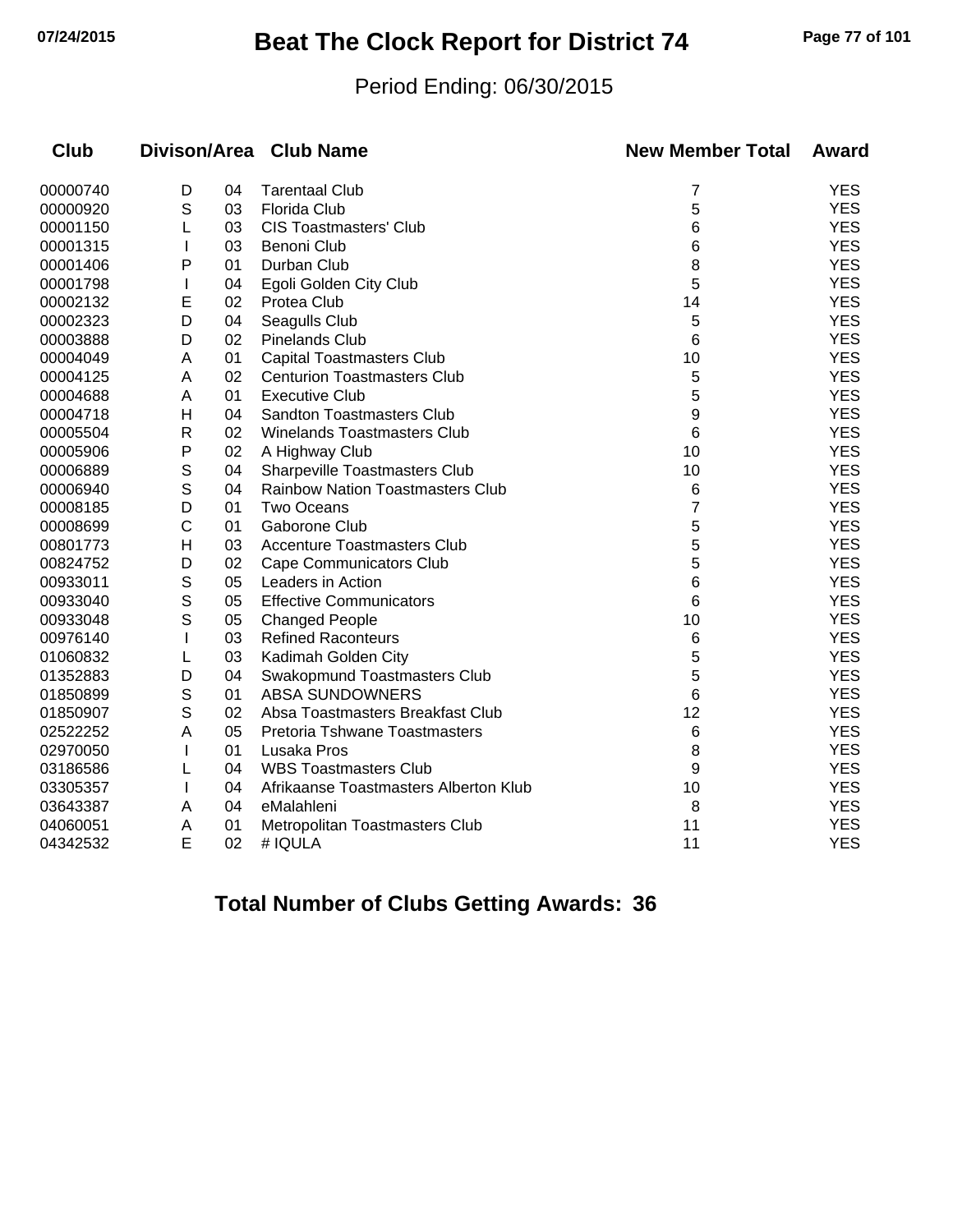## **07/24/2015 Beat The Clock Report for District 75 Page 78 of 101**

#### Period Ending: 06/30/2015

| Club     |   |                 | Divison/Area Club Name                            | <b>New Member Total</b> | Award      |
|----------|---|-----------------|---------------------------------------------------|-------------------------|------------|
| 00001010 | L | 92              | <b>Philamlife Club</b>                            | 5                       | <b>YES</b> |
| 00001119 | A | 02              | Metro Manila Toastmasters Club                    | 6                       | <b>YES</b> |
| 00001164 | A | 05              | <b>Tamaraw Club</b>                               | 6                       | <b>YES</b> |
| 00001592 | В | 12 <sup>2</sup> | Molave Club                                       | 8                       | <b>YES</b> |
| 00001697 | B | 11              | Makati Club                                       | 11                      | <b>YES</b> |
| 00002036 | G | 63              | <b>IGSL LeaderSpeaker Toastmasters Club</b>       | 13                      | <b>YES</b> |
| 00002844 |   | 91              | Bayanihan Toastmasters Club                       | 5                       | <b>YES</b> |
| 00002962 |   | 93              | United Evangelical Church Of The Philippines Club | 7                       | <b>YES</b> |
| 00004313 |   | 92              | Maharlika Toastmasters Club                       | 5                       | <b>YES</b> |
| 00004503 | A | 02              | <b>Sultan Toastmasters Club</b>                   | 7                       | <b>YES</b> |
| 00007417 | G | 61              | <b>Baguio Funshine Toastmasters Club</b>          | 5                       | <b>YES</b> |
| 00007770 | С | 21              | PICPA-Cebu Toastmasters Club                      | 5                       | <b>YES</b> |
| 00008390 | G | 63              | Meycauayan Toastmasters Club                      | 8                       | <b>YES</b> |
| 00009238 | E | 43              | Davao Pag-Asa Club                                | 6                       | <b>YES</b> |
| 00009442 |   | 82              | <b>Mactan Toastmasters Club</b>                   | 6                       | <b>YES</b> |
| 00707197 | A | 03              | <b>Emperor Mandarin Toastmasters Club</b>         | 6                       | <b>YES</b> |
| 00759936 | С | 24              | Lexmark R & D Toastmasters Club                   | 5                       | <b>YES</b> |
| 00828778 | Κ | 76              | <b>IAME and Associates Toastmasters Club</b>      | 8                       | <b>YES</b> |
| 01015324 | G | 62              | Toastmasters Club Metro Dagupan                   | 6                       | <b>YES</b> |
| 01205388 | B | 12              | Alpha One Toastmasters                            | 5                       | <b>YES</b> |
| 01780629 | B | 11              | Fountainseeds Toastmasters Club                   | 5                       | <b>YES</b> |
| 01845318 | F | 51              | Central CDO TMC                                   | 5                       | <b>YES</b> |
| 02291002 |   | 92              | Young Educators Toastmasters Club                 | 5                       | <b>YES</b> |
| 03265919 | B | 13              | <b>Pioneer Trailblazers</b>                       | 6                       | <b>YES</b> |
| 03306009 | Κ | 77              | UTi Shared Services Manila Toastmasters Club      | 7                       | <b>YES</b> |
| 03312013 | В | 15              | <b>FactSet Manila Toastmasters Club</b>           | 10                      | <b>YES</b> |
| 03964390 | B | 14              | <b>Fuel and Power Toastmasters Club</b>           | 10                      | <b>YES</b> |
| 04299909 |   | 82              | <b>BAVI Cebu Toastmasters Club</b>                | 6                       | <b>YES</b> |
| 04326996 | D | 33              | <b>BAVI NEGROS Toastmasters Club</b>              | 8                       | <b>YES</b> |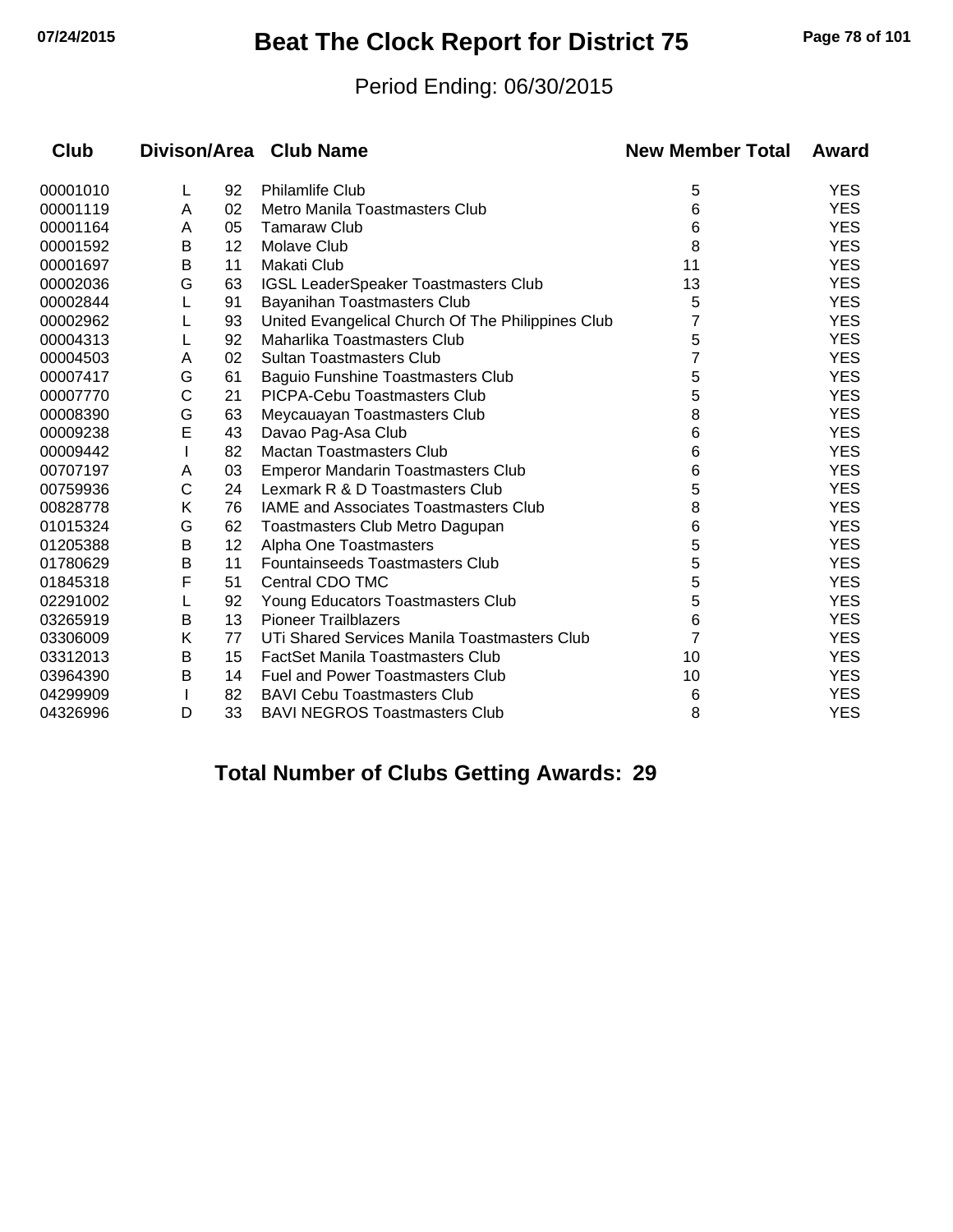## **07/24/2015 Beat The Clock Report for District 76 Page 79 of 101**

#### Period Ending: 06/30/2015

| Club     |   |     | Divison/Area Club Name               | <b>New Member Total</b> | Award      |
|----------|---|-----|--------------------------------------|-------------------------|------------|
| 00967512 | B | 26. | Sunrise TMC                          | 10                      | YES        |
| 01071662 | A | 15  | Akabane Bilingual                    |                         | <b>YES</b> |
| 01276907 |   | 33  | Nihonbashi Century Toastmasters Club | 6                       | <b>YES</b> |
| 02951705 | F | 62  | Shimonoseki Toastmasters Club        | 6                       | <b>YES</b> |
| 03383717 |   | 14  | Musashi-Urawa                        | 5                       | YES        |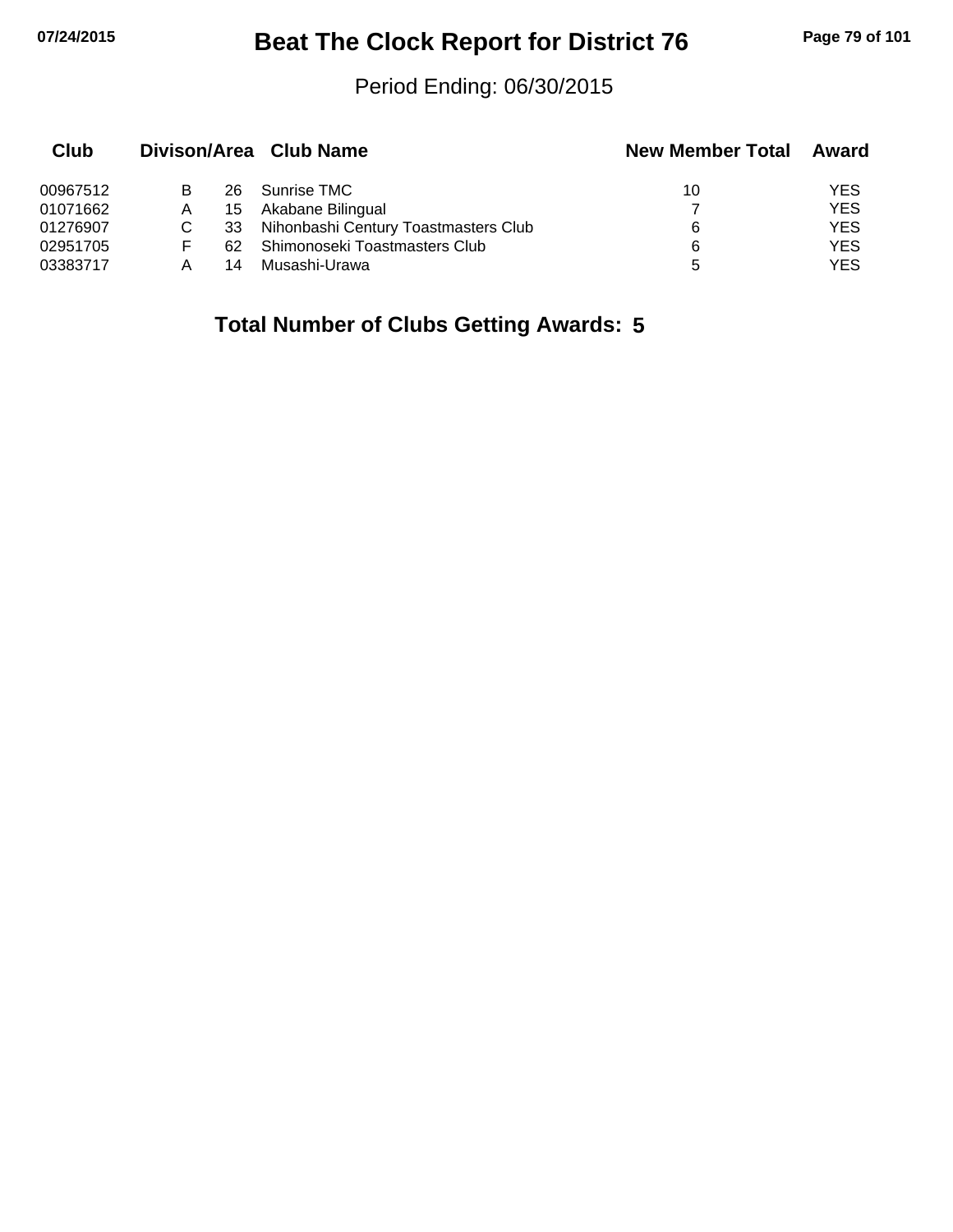## **07/24/2015 Beat The Clock Report for District 77 Page 80 of 101**

#### Period Ending: 06/30/2015

| Club     |   |    | Divison/Area Club Name             | <b>New Member Total</b> | Award      |
|----------|---|----|------------------------------------|-------------------------|------------|
| 00000572 | B | 24 | <b>Magic City Toastmasters</b>     | 8                       | <b>YES</b> |
| 00001153 | С | 33 | Maxwell AFB Club                   | 9                       | <b>YES</b> |
| 00001334 | C | 31 | <b>Montgomery Toastmasters</b>     |                         | <b>YES</b> |
| 00002974 | B | 23 | Vestavia Club                      | 5                       | <b>YES</b> |
| 00004119 | Е | 52 | Western Gate Toastmasters          | 5                       | <b>YES</b> |
| 00004838 | Α | 12 | <b>Research Park Toastmasters</b>  | 11                      | <b>YES</b> |
| 00006221 | A | 12 | The Nooners                        | 6                       | <b>YES</b> |
| 00006614 | В | 23 | Early Birds Toastmasters Club      | 5                       | <b>YES</b> |
| 00007864 | B | 21 | Data Center Toastmasters Club      | 5                       | <b>YES</b> |
| 00724908 | Е | 54 | Destin - South Walton Toastmasters | 6                       | <b>YES</b> |
| 01325394 | B | 21 | Circle of Champions Toastmasters   | 5                       | <b>YES</b> |
| 01553559 | в | 22 | <b>UAB Toastmasters Club</b>       | 5                       | <b>YES</b> |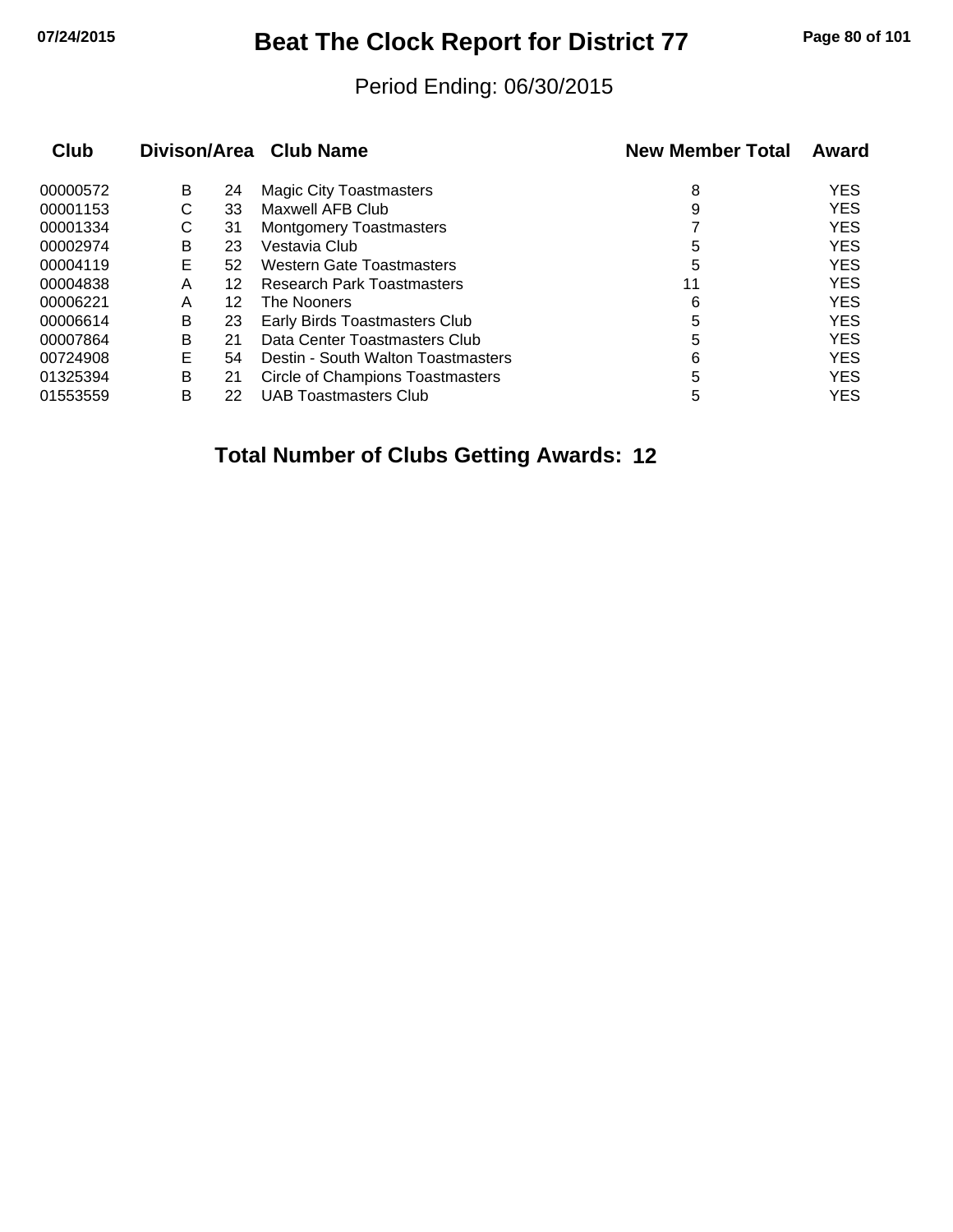## **07/24/2015 Beat The Clock Report for District 78 Page 81 of 101**

#### Period Ending: 06/30/2015

| Club     |       | Divison/Area Club Name      | <b>New Member Total Award</b> |     |
|----------|-------|-----------------------------|-------------------------------|-----|
| 00000210 |       | 63 Sioux Falls Club         |                               | YES |
| 00002781 | -22 - | Last Word Toastmasters Club |                               | YES |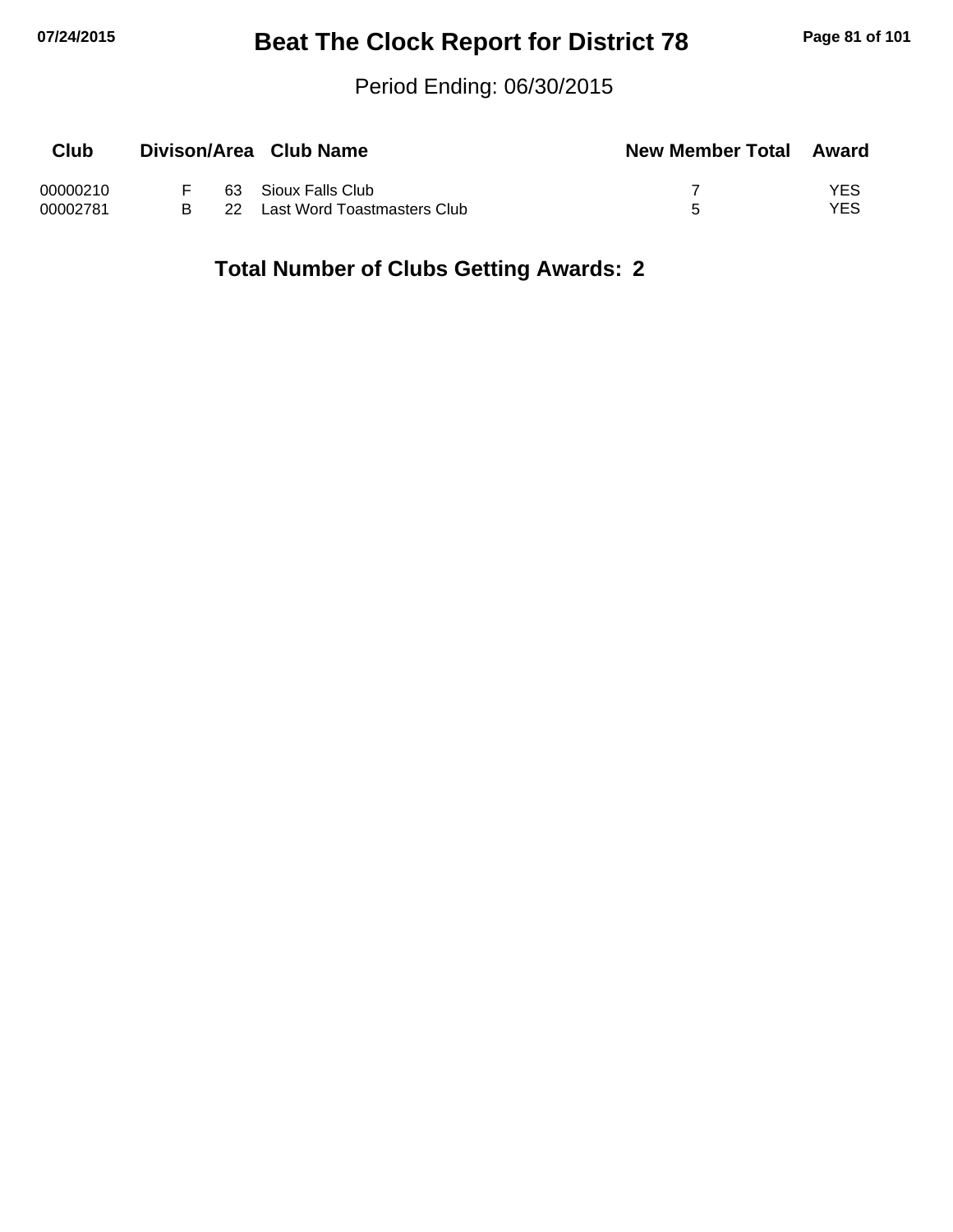## **07/24/2015 Beat The Clock Report for District 79 Page 82 of 101**

#### Period Ending: 06/30/2015

| <b>Club</b> |              |                 | Divison/Area Club Name                   | <b>New Member Total</b> | Award      |
|-------------|--------------|-----------------|------------------------------------------|-------------------------|------------|
| 00000287    | C            | 11              | Tanglaw Toastmasters Club of Jeddah      | 6                       | <b>YES</b> |
| 00001059    | M            | 20              | <b>Dhahran Toastmasters</b>              | 23                      | <b>YES</b> |
| 00001158    | B            | 06              | Taj Club                                 | 5                       | <b>YES</b> |
| 00002496    | B            | 06              | Serendib Toastmasters Club               | 5                       | <b>YES</b> |
| 00002789    | B            | 22              | <b>Sand Dunes Toastmasters Club</b>      | 9                       | <b>YES</b> |
| 00006899    | Κ            | 16              | PSME-WRSA Club                           | 5                       | <b>YES</b> |
| 00009209    | B            | 22              | Kohinoor Toastmasters Club               | 5                       | <b>YES</b> |
| 00009462    | B            | 38              | <b>Desert Diamonds Toastmasters Club</b> | 5                       | <b>YES</b> |
| 00918581    | F            | 60              | <b>COSMOS</b>                            | 5                       | <b>YES</b> |
| 01009364    | J            | 32              | <b>Discovery Toastmasters Club</b>       | 5                       | <b>YES</b> |
| 01028833    | н            | 34              | <b>PICPAWR Toastmasters Club</b>         | 5                       | <b>YES</b> |
| 01068334    | O            | 71              | <b>OKADH</b>                             | 7                       | <b>YES</b> |
| 01169462    | $\mathbf{I}$ | 10              | Rabigh Leadership Club - RLC             | 15                      | <b>YES</b> |
| 01307541    | O            | 09              | Asharqia Women Toastmasters Club         | 7                       | <b>YES</b> |
| 01362082    | G            | 33              | Jiddah Refinery Toastmasters             | 10                      | <b>YES</b> |
| 01434893    | F            | 60              | <b>Binzagr Toastmasters Club</b>         | 5                       | <b>YES</b> |
| 01452686    | С            | 27              | Jeddah Advanced Club                     | 5                       | <b>YES</b> |
| 01558135    | J            | 15              | Khozama Toastmasters Club                | 5                       | <b>YES</b> |
| 01570363    |              | 30              | Almanarah Toastmasters Club              | 5                       | <b>YES</b> |
| 01571027    | L            | 73              | Umm Al-Qura                              | 14                      | <b>YES</b> |
| 01573469    | G            | 07              | Eagle Toastmasters Club                  | 7                       | <b>YES</b> |
| 01584579    |              | 73              | Al-Ertiga                                | 6                       | <b>YES</b> |
| 01600041    |              | 10              | <b>RPL</b>                               | 6                       | <b>YES</b> |
| 01871183    | G            | 26              | Energy Toastmasters Club SOA-A01         | 13                      | <b>YES</b> |
| 02100086    | L            | 10              | Malayalam Toastmasters Club              | 5                       | <b>YES</b> |
| 02345107    | G            | 07              | <b>OPM Toastmasters Club</b>             | 7                       | <b>YES</b> |
| 02346972    | Κ            | 16              | MYX JEDDAH TOASTMASTERS CLUB             | 8                       | <b>YES</b> |
| 02504578    | G            | 26              | Energy Toastmasters Club SOA-E01         | 15                      | <b>YES</b> |
| 02570939    | G            | 33              | Omega My Great Advanced TMC              | 6                       | <b>YES</b> |
| 02960073    | G            | 26              | <b>ENERGY CLUB JAZAN</b>                 | 9                       | <b>YES</b> |
| 03314967    | Κ            | 28              | <b>BAJ Toastmasters Club</b>             | 8                       | <b>YES</b> |
| 03337592    | G            | 24              | <b>IISJ Ladies Toastmasters Club</b>     | 5                       | <b>YES</b> |
| 03636962    | O            | 09              | Talk of the Town Toastmasters Club       | 6                       | <b>YES</b> |
| 03786528    | A            | 02              | <b>IECEP Toastmasters Club</b>           | 6                       | <b>YES</b> |
| 04013894    | J            | 15              | <b>WMC Dammam Toastmasters Club</b>      | 6                       | <b>YES</b> |
| 04027533    | M            | 41              | New Discovery Toastmasters               | 6                       | YES        |
| 04040020    | D            | 44              | Gas Yanbu                                | 5                       | <b>YES</b> |
| 04152694    | A            | 05              | <b>UAP Riyadh Toastmasters Club</b>      | 5                       | <b>YES</b> |
| 04156955    | J            | 15              | <b>JZ Toastmasters</b>                   | 6                       | <b>YES</b> |
| 04251144    | F            | 60              | Jacobz Toastmasters Club                 | 5                       | <b>YES</b> |
| 04343115    | F            | 60              | Algosaibi Toastmasters Club              | 5                       | <b>YES</b> |
| 04363443    | D            | 12 <sup>2</sup> | <b>Quba Toastmasters Club</b>            | 5                       | <b>YES</b> |
| 04549879    | J            | 32              | <b>MDH Toastmasters Club</b>             | 5                       | <b>YES</b> |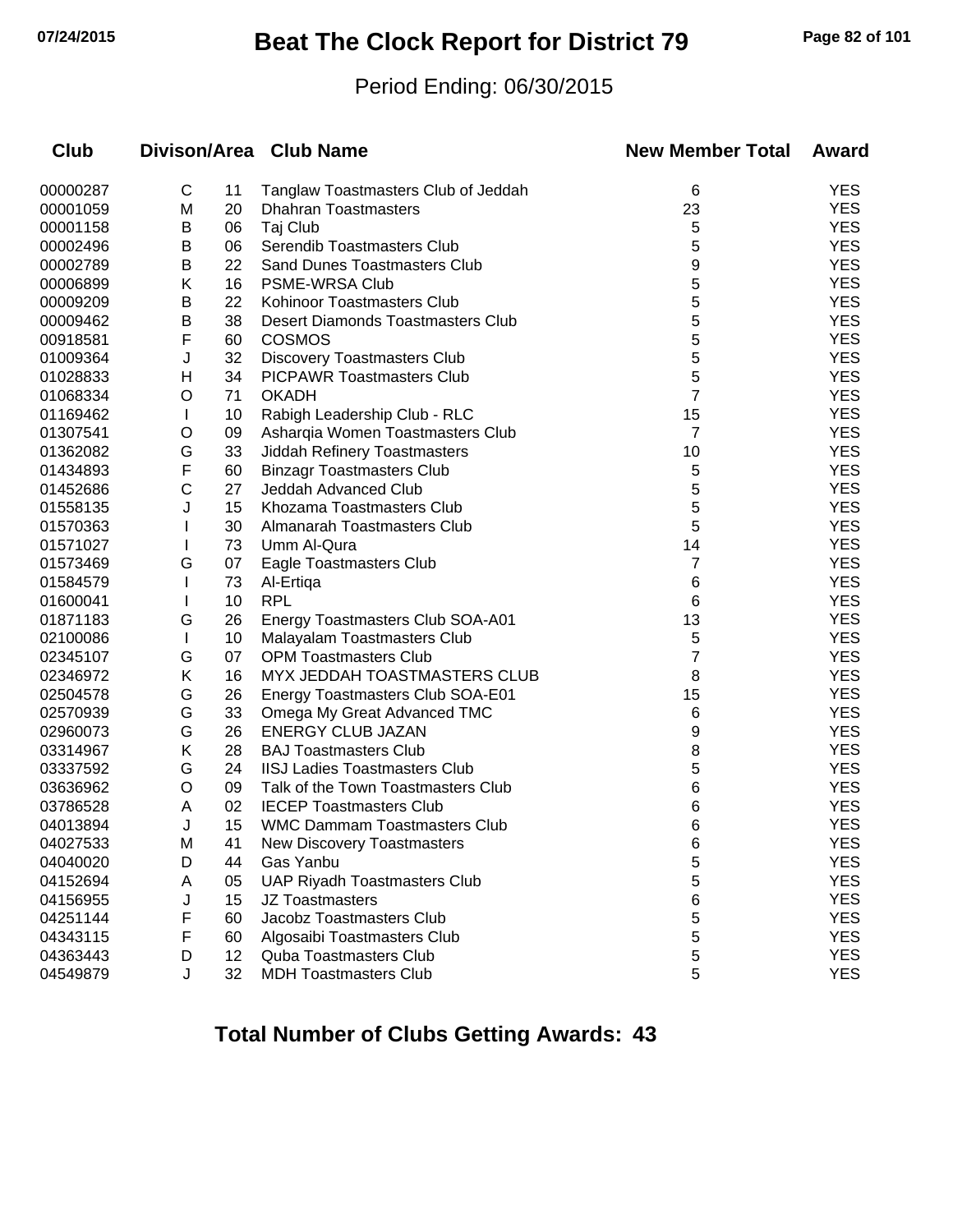## **07/24/2015 Beat The Clock Report for District 80 Page 83 of 101**

#### Period Ending: 06/30/2015

| Club     |   |    | Divison/Area Club Name                           | <b>New Member Total</b> | Award      |
|----------|---|----|--------------------------------------------------|-------------------------|------------|
| 00000357 | U | 02 | <b>Toastmasters Club Of Singapore</b>            | 17                      | <b>YES</b> |
| 00002086 | D | 05 | Lion City Toastmasters Club                      | 5                       | <b>YES</b> |
| 00002548 | S | 05 | Nee Soon East Toastmasters Club                  | 6                       | <b>YES</b> |
| 00003348 | A | 05 | Geylang Serai Toastmasters Club                  |                         | <b>YES</b> |
| 00004052 | U | 03 | <b>Tanglin Toastmasters Club</b>                 | 5                       | <b>YES</b> |
| 00005753 | U | 01 | Fort Canning Toastmasters Club                   | 5                       | <b>YES</b> |
| 00006551 | B | 02 | Leng Kee Advanced Toastmasters Club              | 8                       | <b>YES</b> |
| 00007903 | A | 02 | <b>Braddell Heights Toastmasters Club</b>        | 5                       | <b>YES</b> |
| 00009165 | S | 04 | Tampines Changkat Toastmasters                   | 8                       | <b>YES</b> |
| 00009568 | Ζ | 01 | Hougang Toastmasters Club                        |                         | <b>YES</b> |
| 00691812 | U | 04 | AIA Toastmasters Club                            | 15                      | <b>YES</b> |
| 00696734 | U | 05 | Hong Kah North Toastmasters Club                 | 5                       | <b>YES</b> |
| 00708617 | В | 02 | Clementi CC Toastmasters Club                    | 5                       | <b>YES</b> |
| 00742347 | Ζ | 01 | <b>NUSS Club</b>                                 | 5                       | <b>YES</b> |
| 00828518 |   | 01 | Braddell Heights Zone 'B' RC                     | 5                       | <b>YES</b> |
| 00855761 | S | 03 | SP Alumni Toastmasters Club                      | 5                       | <b>YES</b> |
| 01490973 | A | 01 | <b>EASB Eagles Toastmasters Club</b>             |                         | <b>YES</b> |
| 01498867 | A | 06 | <b>Bukit Panjang Tamil</b>                       |                         | <b>YES</b> |
| 01499647 | D | 01 | <b>EASB Henderson Hawks</b>                      |                         | <b>YES</b> |
| 01994057 | U | 02 | Alexandra Health System Toastmasters Club        | 12                      | <b>YES</b> |
| 04069638 | V | 04 | Yuhua Mandarin Toastmasters Club                 | 6                       | <b>YES</b> |
| 04198686 | U | 02 | <b>International Community Toastmasters Club</b> | 7                       | <b>YES</b> |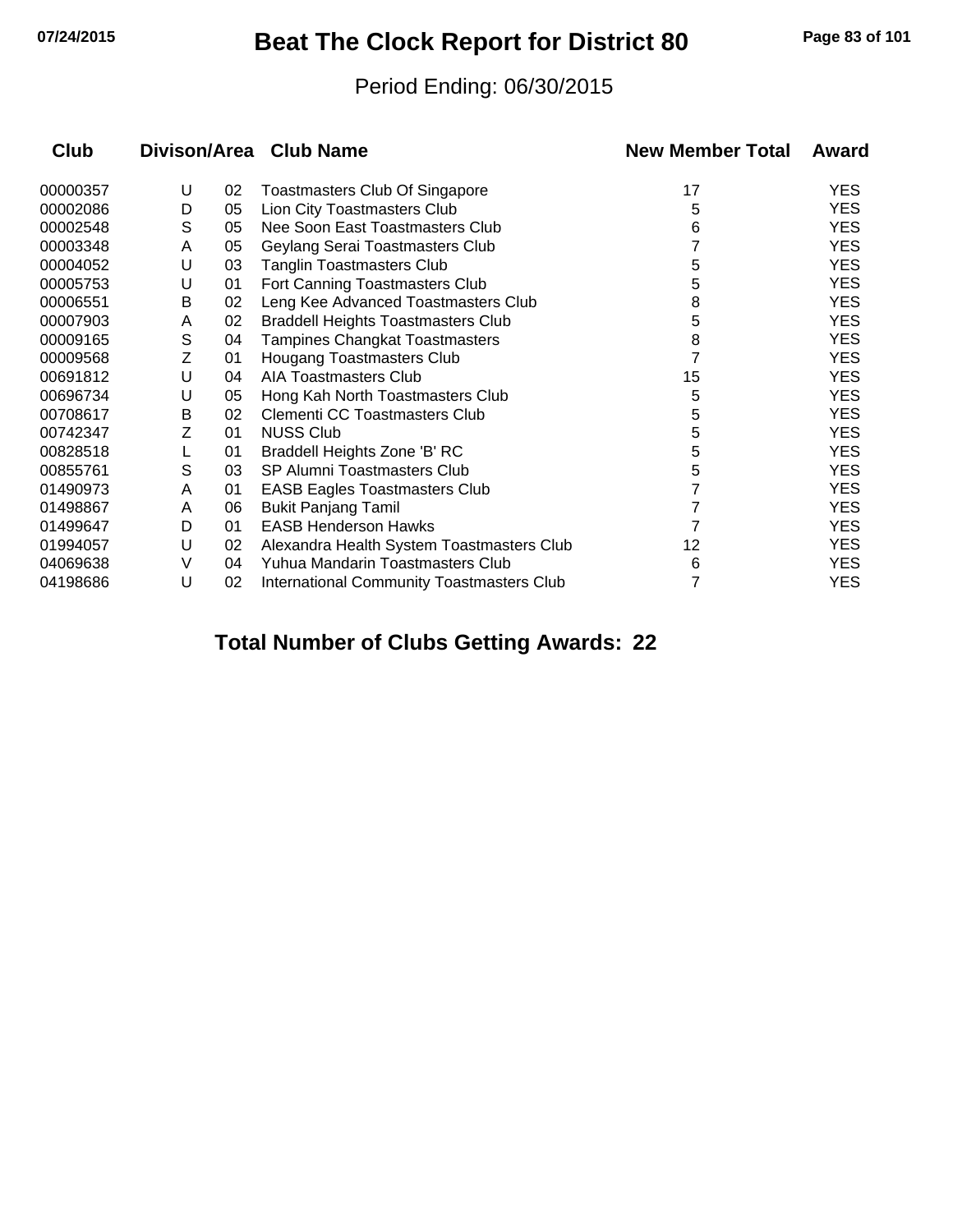# **07/24/2015 Beat The Clock Report for District 81 Page 84 of 101**

#### Period Ending: 06/30/2015

| <b>Club</b> |   |    | Divison/Area Club Name                 | <b>New Member Total</b> | Award      |
|-------------|---|----|----------------------------------------|-------------------------|------------|
| 00000136    | В | 09 | Icebreakers Club                       | 6                       | YES        |
| 00001045    | B | 08 | Nova Powerspeakers Club                | 6                       | YES        |
| 00003790    | A | 04 | <b>Achievers Club</b>                  | 5                       | <b>YES</b> |
| 00006013    | В | 12 | Trailblazers Toastmasters Club         | 8                       | YES        |
| 00007289    | В | 10 | Sagicor Life Jamaica Toastmasters Club | 5                       | YES        |
| 01003357    | D | 20 | Club Olympus                           | 8                       | <b>YES</b> |
| 01003407    | D | 21 | Amethyst Toastmasters Club             | 6                       | YES        |
| 01036674    | D | 24 | <b>Club Phare</b>                      | 5                       | <b>YES</b> |
| 01129499    | F | 33 | <b>Talk Fluor So</b>                   | 5                       | YES        |
| 01181584    | F | 34 | Nepuyo Toastmasters Club               | 5                       | YES        |
| 01239471    | B | 09 | Western Knights                        | 5                       | <b>YES</b> |
| 01279661    | E | 29 | <b>Puerto Rico Toastmasters Club</b>   |                         | YES        |
| 01337423    | F | 32 | Grenada Gems Toastmasters Club         | 5                       | YES        |
| 01624004    | F | 31 | <b>Conception Toastmasters</b>         | 5                       | <b>YES</b> |
| 01705664    | С | 19 | Mustique Professionals                 | 8                       | YES        |
| 01865434    | E | 28 | <b>Executive Leaders</b>               | 5                       | <b>YES</b> |
| 02223990    | E | 29 | Elite Advanced Speakers                | 6                       | YES        |
| 03075144    | F | 36 | Harpy Eagles                           | 5                       | <b>YES</b> |
| 03425537    | B | 12 | Victoria Mutual Toastmasters Club      | 5                       | <b>YES</b> |
| 03627535    | A | 06 | <b>Arikok Toastmasters Club</b>        | 12                      | YES        |
| 04617742    | Ε | 27 | <b>Sugar City Toastmasters</b>         | 5                       | <b>YES</b> |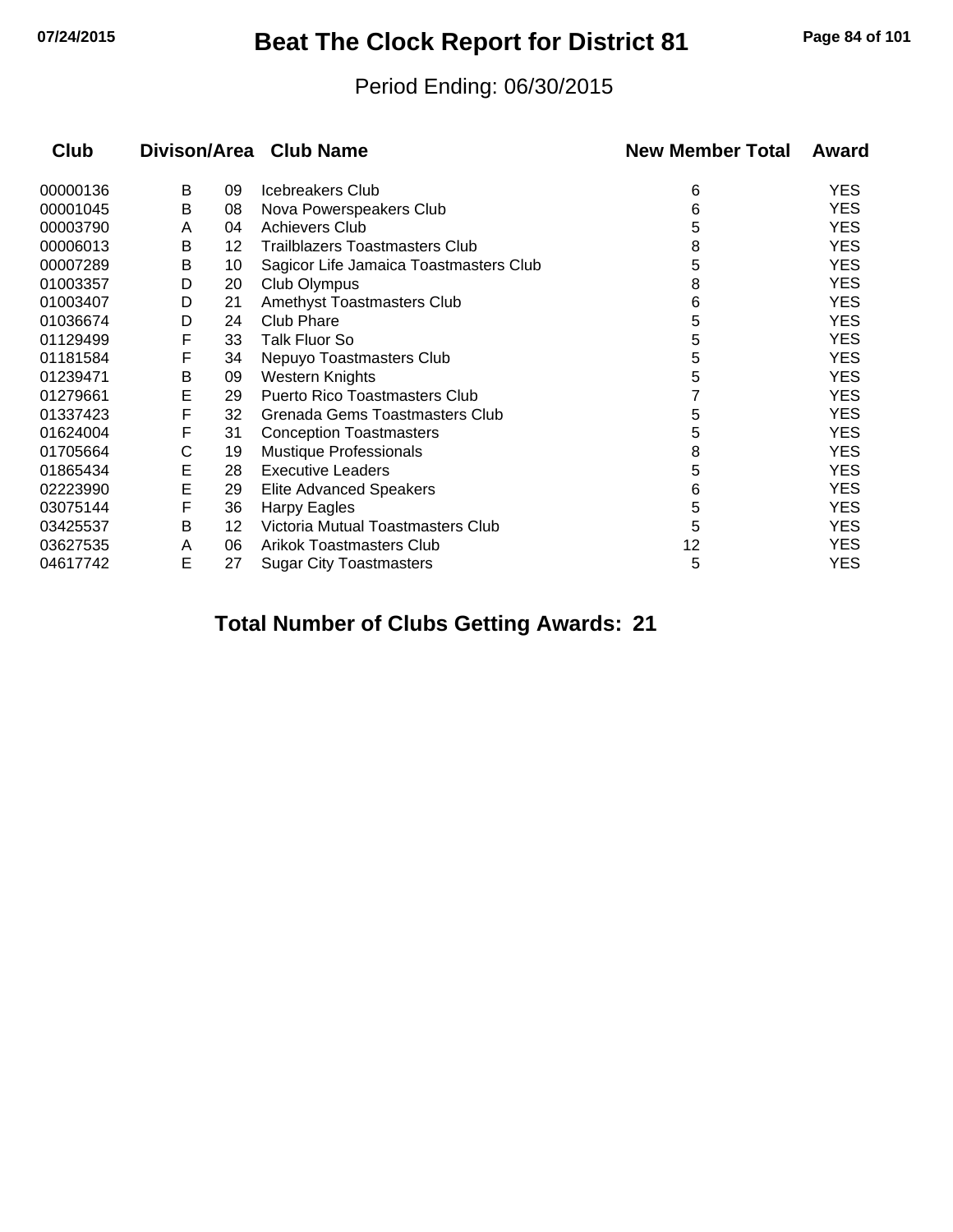## **07/24/2015 Beat The Clock Report for District 82 Page 85 of 101**

#### Period Ending: 06/30/2015

| <b>Club</b> |              |    | Divison/Area Club Name                                 | <b>New Member Total</b> | Award      |
|-------------|--------------|----|--------------------------------------------------------|-------------------------|------------|
| 00007639    | F            | 01 | SriLankan Airlines Toastmasters Club                   | 5                       | <b>YES</b> |
| 00598998    | J            | 03 | University of Moratuwa Toastmasters Club               | 5                       | <b>YES</b> |
| 00630851    | Е            | 03 | <b>Smedley Club</b>                                    | 7                       | <b>YES</b> |
| 00636934    | С            | 03 | Lyceum Toastmasters Club Nugegoda                      | 8                       | <b>YES</b> |
| 00665905    | G            | 01 | <b>Chennai Toastmasters Club</b>                       | 8                       | <b>YES</b> |
| 00733850    | C            | 02 | <b>COYLE Toastmasters Club</b>                         | 5                       | <b>YES</b> |
| 00822324    | н            | 01 | Kandy Toastmasters Club                                | 5                       | <b>YES</b> |
| 01239639    |              | 04 | <b>Ford Chennai Toastmasters</b>                       | 5                       | <b>YES</b> |
| 01244213    | J            | 04 | <b>IFS Toastmasters Club</b>                           | 5                       | <b>YES</b> |
| 01249156    | J            | 04 | <b>GSK Toastmasters Club</b>                           | 8                       | <b>YES</b> |
| 01290125    | A            | 02 | <b>CIM Toastmasters Club</b>                           | $\overline{7}$          | <b>YES</b> |
| 01334805    | E            | 04 | <b>IPM Toastmasters Club</b>                           | 5                       | <b>YES</b> |
| 01357117    | Н            | 03 | HILL CAPITAL TOASTMASTERS                              | 7                       | <b>YES</b> |
| 01363550    | в            | 02 | <b>Madras Toastmasters Club</b>                        | 7                       | <b>YES</b> |
| 01600941    | G            | 03 | <b>Terra VIT</b>                                       | 7                       | <b>YES</b> |
| 01880525    | C            | 01 | Sabaragamuwa Toastmasters Club                         | 8                       | <b>YES</b> |
| 02148163    | G            | 02 | <b>Coimbatore Toastmasters Club</b>                    | 6                       | <b>YES</b> |
| 02188218    | D            | 03 | <b>L&amp;T ECC Toastmasters Club</b>                   | 5                       | <b>YES</b> |
| 02221629    | G            | 02 | <b>TCS Insurance Toastmasters Club</b>                 | 6                       | <b>YES</b> |
| 02339915    | C            | 01 | Seethawaka Toast Masters                               | 5                       | <b>YES</b> |
| 02435760    | B            | 01 | Infosys Toastmasters, Chennai                          | 9                       | <b>YES</b> |
| 02549382    | Н            | 03 | Anuradhapura Toastmasters Club                         | 11                      | <b>YES</b> |
| 02677376    | G            | 03 | <b>Brisa VIT</b>                                       | 6                       | <b>YES</b> |
| 02677403    | G            | 03 | Clima VIT                                              | 9                       | <b>YES</b> |
| 02784801    | B            | 02 | <b>BACI Chennai Silver Tongue Toastmasters Chapter</b> | 11                      | <b>YES</b> |
| 03075300    | В            | 01 | <b>Coromandel Toastmasters Club</b>                    | 5                       | <b>YES</b> |
| 03179593    | н            | 03 | <b>Kekirawa Toastmasters</b>                           | 8                       | <b>YES</b> |
| 03295314    | G            | 03 | Agua VIT                                               | 7                       | <b>YES</b> |
| 03295556    | G            | 03 | <b>FOGO VIT</b>                                        | 6                       | <b>YES</b> |
| 03574743    |              | 02 | <b>HCL Pinnacle Toastmasters Club</b>                  | 6                       | <b>YES</b> |
| 03990626    | С            | 01 | Matara Toastmasters Club                               | 5                       | <b>YES</b> |
| 04142818    | $\mathbf{I}$ | 04 | Great Lakes Chennai Toastmasters Club                  | 14                      | <b>YES</b> |
| 04198235    | G            | 03 | Phoenix VIT                                            | 14                      | <b>YES</b> |
| 04198323    | G            | 03 | <b>Nuvens VIT</b>                                      | 6                       | <b>YES</b> |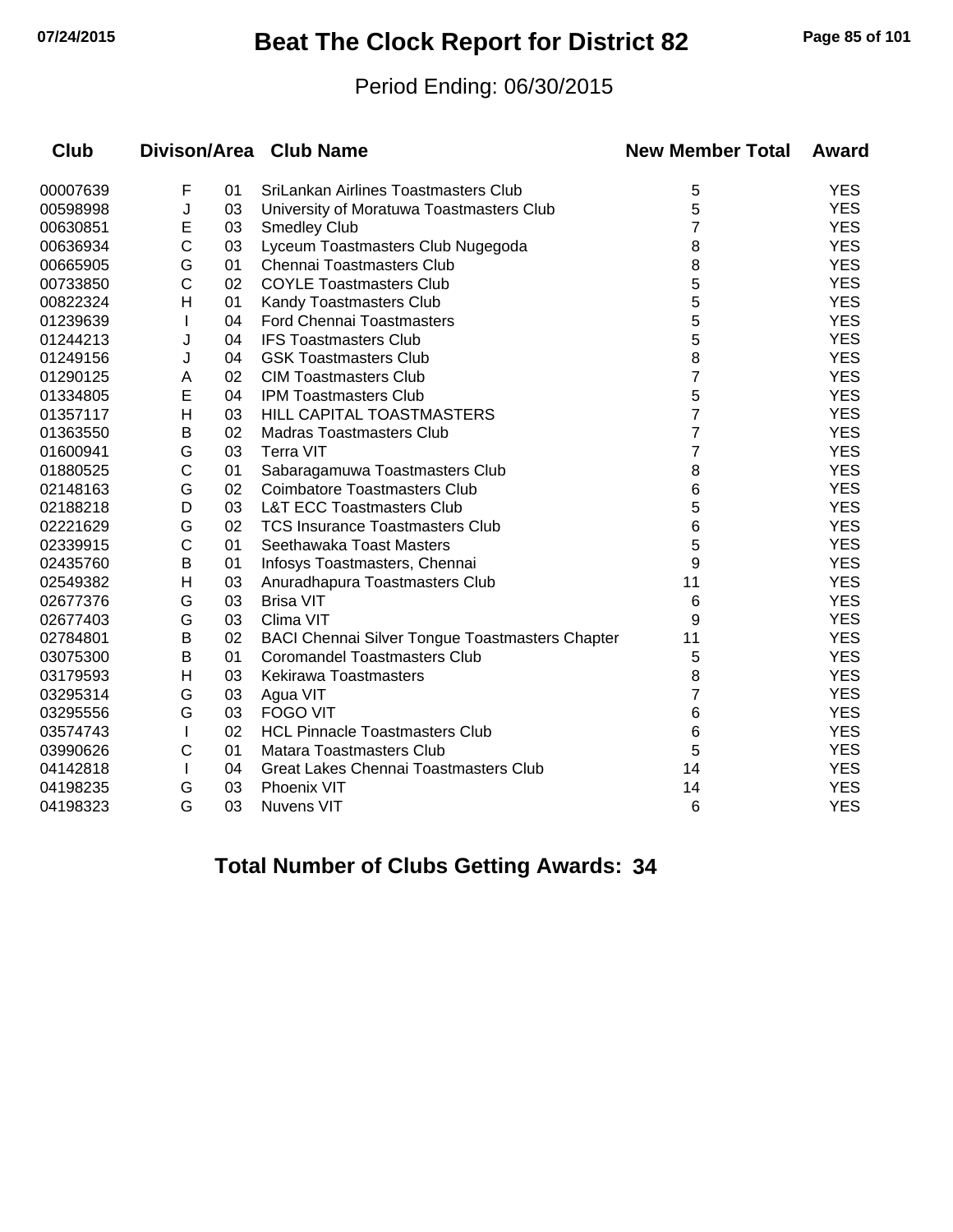## **07/24/2015 Beat The Clock Report for District 83 Page 86 of 101**

#### Period Ending: 06/30/2015

| <b>Club</b> |   |    | Divison/Area Club Name                | <b>New Member Total</b> | Award      |
|-------------|---|----|---------------------------------------|-------------------------|------------|
| 00000260    | F | 65 | Merck Club                            | 5                       | YES        |
| 00001103    | C | 34 | Somerville Toastmasters               | 5                       | YES        |
| 00004646    | D | 46 | <b>Brunswick Toastmasters Club</b>    | 6                       | <b>YES</b> |
| 00005272    | A | 11 | Gateway 2 Toastmasters Club           | 5                       | YES        |
| 00005973    | F | 64 | <b>Harris Talkers Club</b>            | 8                       | YES        |
| 00006101    | G | 74 | Mile Square Toastmasters              | 6                       | <b>YES</b> |
| 00006445    | G | 74 | Union City Club                       | 9                       | YES        |
| 00006511    | B | 26 | <b>BASF Toastmasters Club</b>         | 5                       | <b>YES</b> |
| 00007192    | A | 11 | Speak to Success Founded by APAA Club | 5                       | <b>YES</b> |
| 00009582    | D | 41 | <b>Red Bank Toastmasters Club</b>     | 9                       | YES        |
| 00660313    | F | 61 | Speak and Lead Toastmasters Club      | 5                       | <b>YES</b> |
| 00695795    | A | 14 | Dining To Speak                       | 5                       | <b>YES</b> |
| 01084025    | B | 21 | <b>Realtalk Toastmasters</b>          | 5                       | <b>YES</b> |
| 01259943    | Е | 51 | <b>TOYMASTERS</b>                     | 5                       | YES        |
| 01358967    | С | 31 | Northern Stars Advanced Club          | 8                       | <b>YES</b> |
| 01401391    | D | 46 | Old Bridge Toastmasters               | 9                       | <b>YES</b> |
| 01506768    | Е | 53 | <b>Nyack Toastmasters</b>             | 6                       | <b>YES</b> |
| 03325285    | D | 46 | <b>Brunswick Advanced</b>             | 8                       | <b>YES</b> |
| 03972683    | C | 33 | Dialogue Party Toastmasters Club      | 5                       | <b>YES</b> |
| 04055050    | F | 63 | <b>Walgreens Pitch Perfect</b>        | 11                      | YES        |
| 04072972    | F | 63 | Celgene                               | 5                       | <b>YES</b> |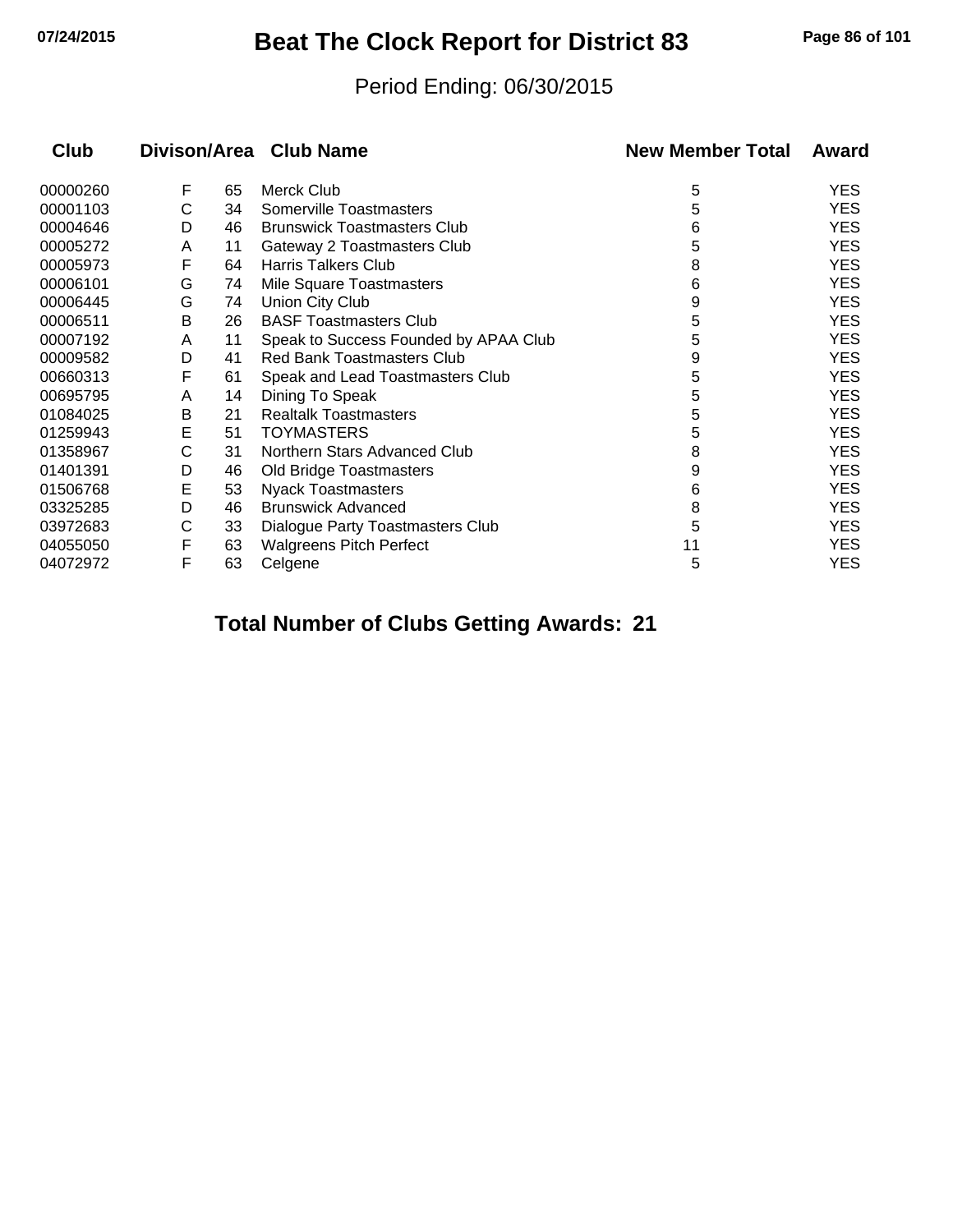## **07/24/2015 Beat The Clock Report for District 84 Page 87 of 101**

#### Period Ending: 06/30/2015

| <b>Club</b> |   |    | Divison/Area Club Name                            | <b>New Member Total</b> | Award      |
|-------------|---|----|---------------------------------------------------|-------------------------|------------|
| 00000546    | F | 61 | Southside Club                                    | 5                       | <b>YES</b> |
| 00000840    | D | 42 | Apopka Foliage, Club 840                          | 8                       | <b>YES</b> |
| 00000984    | в | 23 | <b>Advanced Communicators Club</b>                | 6                       | <b>YES</b> |
| 00001176    | G | 71 | <b>Dunnellon Toastmasters Club</b>                | 6                       | <b>YES</b> |
| 00003179    | D | 43 | <b>Oviedo Toastmasters</b>                        | 8                       | <b>YES</b> |
| 00003915    | F | 60 | <b>Gator Club</b>                                 | 5                       | <b>YES</b> |
| 00004147    | G | 71 | <b>Triple Crown Club</b>                          | 6                       | <b>YES</b> |
| 00004413    | С | 32 | Let's Talk Toastmasters Club                      | 6                       | <b>YES</b> |
| 00006690    | В | 23 | <b>Collins Club</b>                               | 5                       | <b>YES</b> |
| 00007560    | F | 61 | <b>First Coast Speakers Advanced Toastmasters</b> | 5                       | <b>YES</b> |
| 00008503    | E | 52 | Orlando International Club                        | 7                       | <b>YES</b> |
| 00008945    | D | 43 | <b>Orators Toastmasters Club</b>                  | 6                       | <b>YES</b> |
| 00009269    | В | 23 | <b>Toast-Stars Club</b>                           | 5                       | <b>YES</b> |
| 00674682    | В | 21 | Beachside Broadcasters Club                       | 6                       | <b>YES</b> |
| 00695848    | С | 33 | Lake Nona Toastmasters Club                       | 7                       | <b>YES</b> |
| 01107634    | G | 73 | <b>Ormond SpeechMasters</b>                       | 5                       | <b>YES</b> |
| 01166374    | G | 71 | <b>Marion United Toastmasters</b>                 | 7                       | <b>YES</b> |
| 01316760    | С | 34 | St. Mark AME Text Talkers                         | 5                       | <b>YES</b> |
| 01326948    | A | 13 | <b>Global Leaders Advanced Toastmasters Club</b>  | 8                       | <b>YES</b> |
| 01333502    | A | 11 | EverBank Innovators                               | 5                       | <b>YES</b> |
| 01475643    | E | 51 | Wyndham Easy Speakers                             | 6                       | <b>YES</b> |
| 02800713    | G | 74 | <b>Horizon Stars</b>                              | 8                       | <b>YES</b> |
| 03117640    | D | 42 | <b>Weekend Toastmasters</b>                       | 5                       | <b>YES</b> |
| 03400888    | D | 40 | Charles Schwab & Co.                              | 7                       | <b>YES</b> |
| 03402944    | A | 14 | Mayo Clinic Toastmasters                          | 6                       | <b>YES</b> |
| 03612641    | Β | 24 | <b>Florida International Talkers</b>              | 7                       | <b>YES</b> |
| 04069732    | A | 13 | New Beginnings Toastmasters                       | 16                      | <b>YES</b> |
| 04161607    | C | 31 | <b>Citrus Toastmasters</b>                        | 6                       | <b>YES</b> |
| 04507428    | F | 62 | <b>CIT Toastmasters</b>                           | 12                      | <b>YES</b> |
| 04744736    | A | 11 | <b>Medtronic Communication Leaders</b>            | 13                      | <b>YES</b> |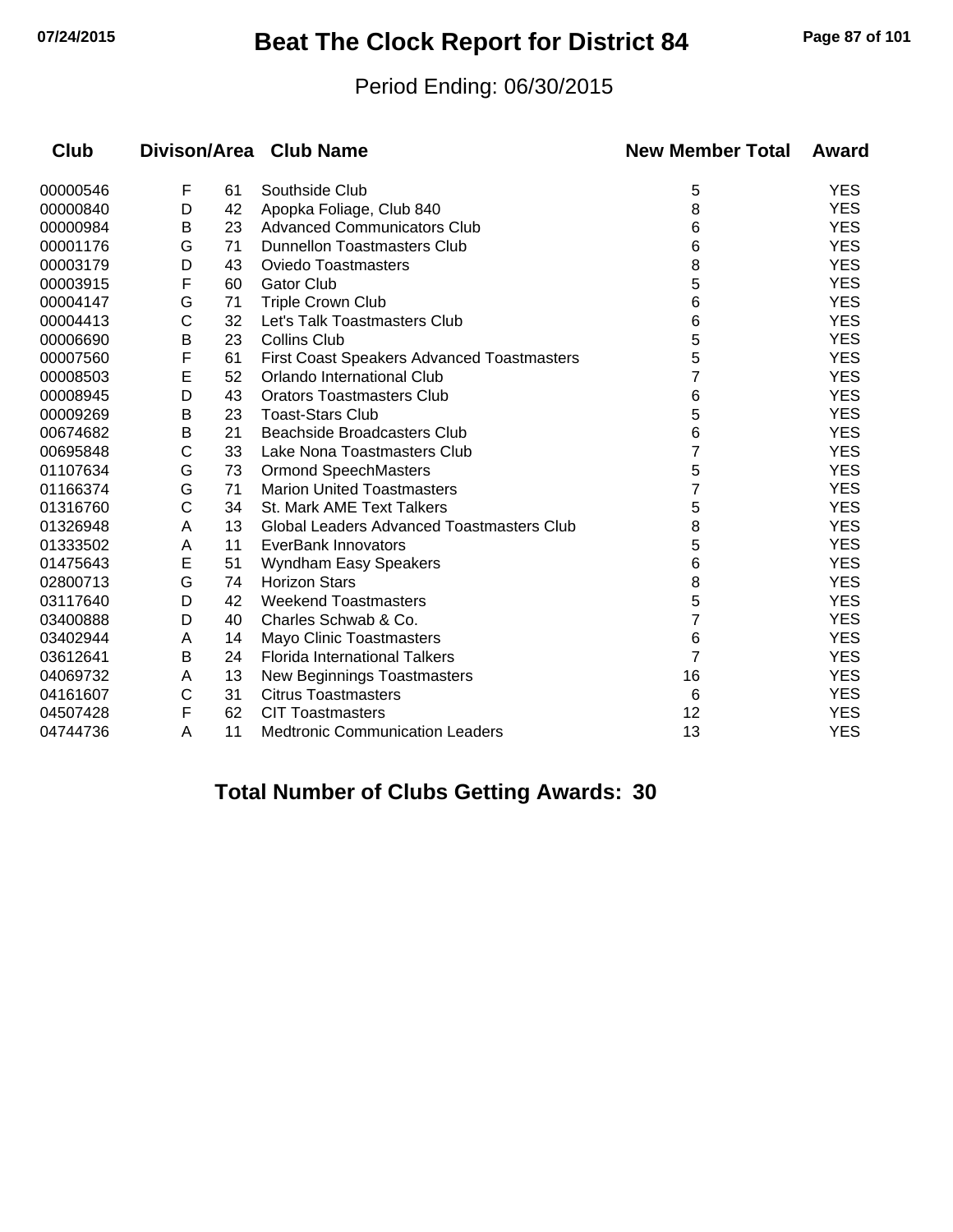## **07/24/2015 Beat The Clock Report for District 85 Page 88 of 101**

#### Period Ending: 06/30/2015

| Club     |   |    | Divison/Area Club Name                         | <b>New Member Total</b> | Award      |
|----------|---|----|------------------------------------------------|-------------------------|------------|
| 00620500 | A | 01 | <b>Global Communicators Club</b>               | 5                       | <b>YES</b> |
| 01002047 | F | 01 | <b>MSSH Toastmasters No 1</b>                  | 6                       | <b>YES</b> |
| 01012036 | G | 03 | Shanghai Talent Discovery Bilingual TMC        | 5                       | <b>YES</b> |
| 01225484 | F | 02 | <b>Fluor China</b>                             | 5                       | <b>YES</b> |
| 01336379 | Κ | 03 | On The Way                                     | 5                       | <b>YES</b> |
| 01426404 | E | 04 | Nanjing No.1 Toastmasters Club                 | 5                       | <b>YES</b> |
| 01428410 | D | 03 | Qingdao Toastmasters Club                      | 5                       | <b>YES</b> |
| 01684543 |   | 04 | <b>SGM Bilingual Toastmasters Club</b>         | 9                       | <b>YES</b> |
| 01936409 |   | 01 | Shanghai Hewlett-Packard Toastmasters          | 5                       | <b>YES</b> |
| 02190569 | н | 02 | Ford Shanghai Toastmasters Club                | 5                       | <b>YES</b> |
| 02332959 | J | 03 | <b>ZUCC Toastmasters Club</b>                  | 7                       | <b>YES</b> |
| 02556084 | J | 01 | <b>NOKIA METALK Toastmasters</b>               | 5                       | <b>YES</b> |
| 02568842 | С | 03 | Amazing Afternoon Toastmasters Club            | 6                       | <b>YES</b> |
| 02732401 | E | 03 | First Bilingual Wuxi Toastmasters Club         | 6                       | <b>YES</b> |
| 02833642 | K | 03 | Xi'an Toastmasters Club                        | 6                       | <b>YES</b> |
| 02904834 | F | 02 | <b>Shifu Toastmasters Club</b>                 | 24                      | <b>YES</b> |
| 02991742 | D | 03 | Jinan Toastmaster Club                         | 5                       | <b>YES</b> |
| 03416665 | D | 02 | <b>SC TEDA</b>                                 | 61                      | <b>YES</b> |
| 03452114 | E | 01 | Kunshan Fun (+) Toastmasters Club              | 5                       | <b>YES</b> |
| 03498512 | Η | 02 | <b>Genius Toastmasters Club</b>                | 8                       | <b>YES</b> |
| 03646256 | E | 04 | Nanjing First Mandarin Toastmasters Club       | 6                       | <b>YES</b> |
| 03979265 | A | 02 | <b>Fidelity Dalian Toastmasters Club</b>       | 10                      | <b>YES</b> |
| 04067934 | Е | 04 | Nanjing Student Elite Toastmasters Club        | 5                       | <b>YES</b> |
| 04152582 | J | 03 | Hangzhou West Life Bilingual Toastmasters Club | 5                       | <b>YES</b> |
| 04198735 | D | 02 | Tianjin Binhai E-Bridge Toastmasters Club      | 5                       | <b>YES</b> |
| 04657551 | E | 01 | <b>AMD Suzhou Toastmasters Club</b>            | 5                       | <b>YES</b> |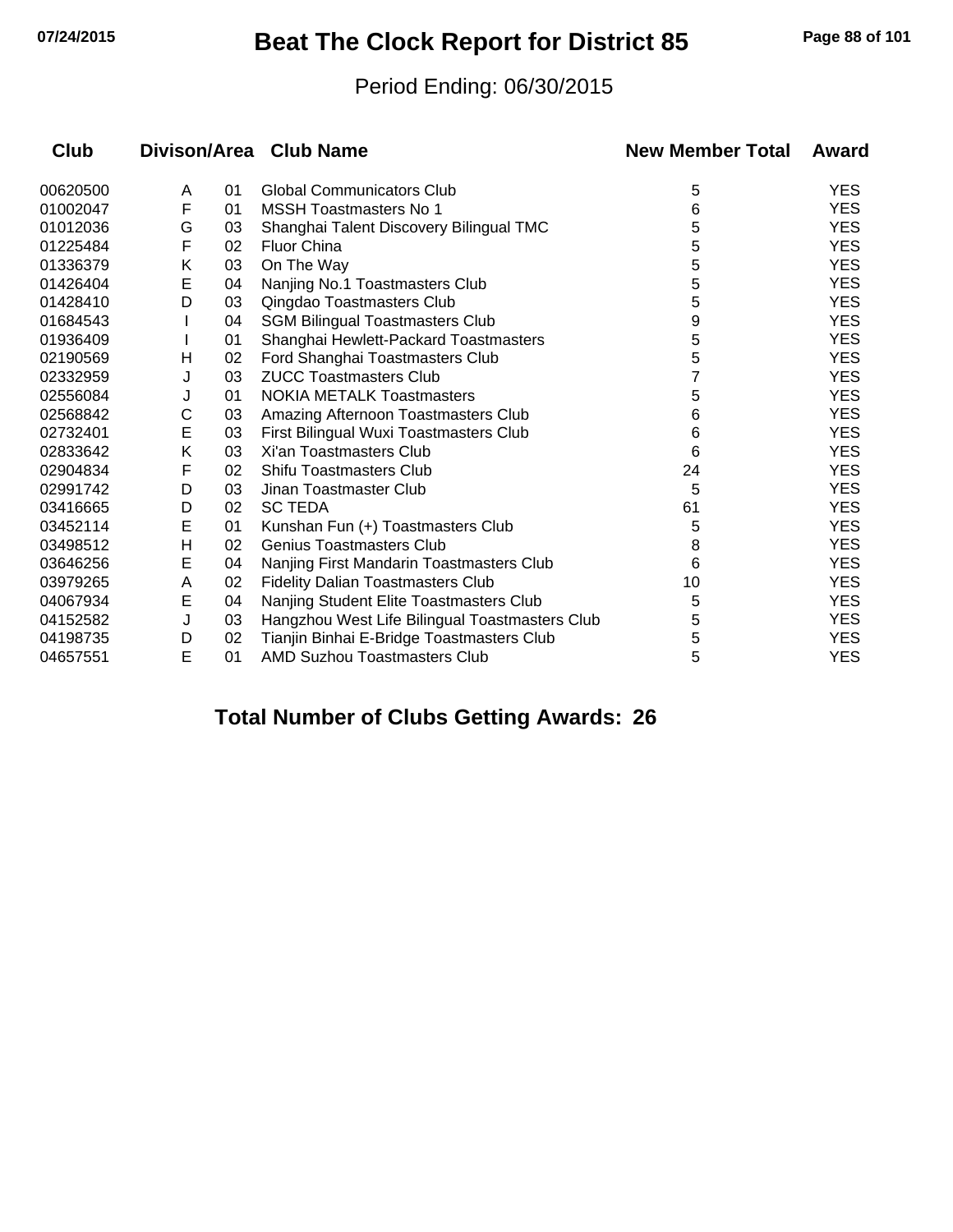## **07/24/2015 Beat The Clock Report for District 86 Page 89 of 101**

#### Period Ending: 06/30/2015

| <b>Club</b> |              |    | Divison/Area Club Name                          | <b>New Member Total</b> | Award      |
|-------------|--------------|----|-------------------------------------------------|-------------------------|------------|
| 00001102    | L            | 57 | Garden City Toastmasters of St. Catharines      | 6                       | <b>YES</b> |
| 00001474    | D            | 82 | <b>Port Credit Club</b>                         | 5                       | <b>YES</b> |
| 00001663    | W            | 65 | Mount Forest Motivators Toastmasters Club       | 6                       | <b>YES</b> |
| 00001963    | A            | 26 | <b>Richmond Hill Toastmasters</b>               | 5                       | <b>YES</b> |
| 00002347    | B            | 31 | <b>Brampton Club</b>                            | 8                       | <b>YES</b> |
| 00002729    | $\mathsf{S}$ | 73 | <b>Forest City Toastmasters</b>                 | 5                       | <b>YES</b> |
| 00003206    | W            | 67 | <b>Guelph Public Speakers</b>                   | 5                       | <b>YES</b> |
| 00003419    | D            | 84 | <b>Trillium Toastmasters Club</b>               | 5                       | <b>YES</b> |
| 00003869    | N            | 03 | <b>Greater Sudbury Speakers</b>                 | 5                       | <b>YES</b> |
| 00004778    | в            | 33 | <b>Milton Club</b>                              | 5                       | <b>YES</b> |
| 00005961    | B            | 31 | Hershaw Toastmasters Club                       | 6                       | <b>YES</b> |
| 00006288    | D            | 84 | <b>City Centre Club</b>                         | 5                       | <b>YES</b> |
| 00007310    | L            | 57 | <b>MTO St Catharines Toastmasters Club</b>      | 14                      | <b>YES</b> |
| 00009024    | A            | 22 | <b>IBM Toronto Lab Club</b>                     | 5                       | <b>YES</b> |
| 00009119    | S            | 71 | <b>Campus Communicators Club</b>                | 7                       | <b>YES</b> |
| 00585043    | C            | 45 | Meadowyale Toastmasters Club                    | 5                       | <b>YES</b> |
| 00704523    | M            | 14 | <b>Simcoe Shores Club</b>                       | 9                       | <b>YES</b> |
| 00742747    | D            | 85 | Lakeview Toastmasters Club                      | 6                       | <b>YES</b> |
| 00932543    | D            | 81 | <b>Candu Toastmasters</b>                       | 7                       | <b>YES</b> |
| 01015141    | A            | 21 | <b>Woodbridge Toastmasters</b>                  | 5                       | <b>YES</b> |
| 01244822    | W            | 62 | University of Waterloo Toastmasters             | 14                      | <b>YES</b> |
| 01434275    | С            | 41 | PepsiCo Canada Toastmasters                     | 5                       | <b>YES</b> |
| 01460785    | Β            | 34 | <b>Brampton Speakeasy Toastmasters</b>          | 5                       | <b>YES</b> |
| 01633651    | D            | 85 | Lambs To Lions                                  | 8                       | <b>YES</b> |
| 01638952    | B            | 32 | <b>Point of Tale Toastmasters</b>               | 6                       | <b>YES</b> |
| 02179994    | A            | 25 | <b>WSP GTA</b>                                  | 7                       | <b>YES</b> |
| 02196748    | L            | 57 | <b>St Catharines Toastmasters Club</b>          | 12                      | <b>YES</b> |
| 02531837    | B            | 33 | <b>Medix Toastmasters</b>                       | 6                       | <b>YES</b> |
| 02587834    | A            | 22 | <b>AMEX Centurion Leaders Toastmasters Club</b> | 5                       | <b>YES</b> |
| 03830242    | N            | 01 | Dr. Roberta Bondar Toastmasters Club            | 5                       | <b>YES</b> |
| 04353901    | D            | 81 | Mississauga Sales & Marketing Toastmasters      | 6                       | <b>YES</b> |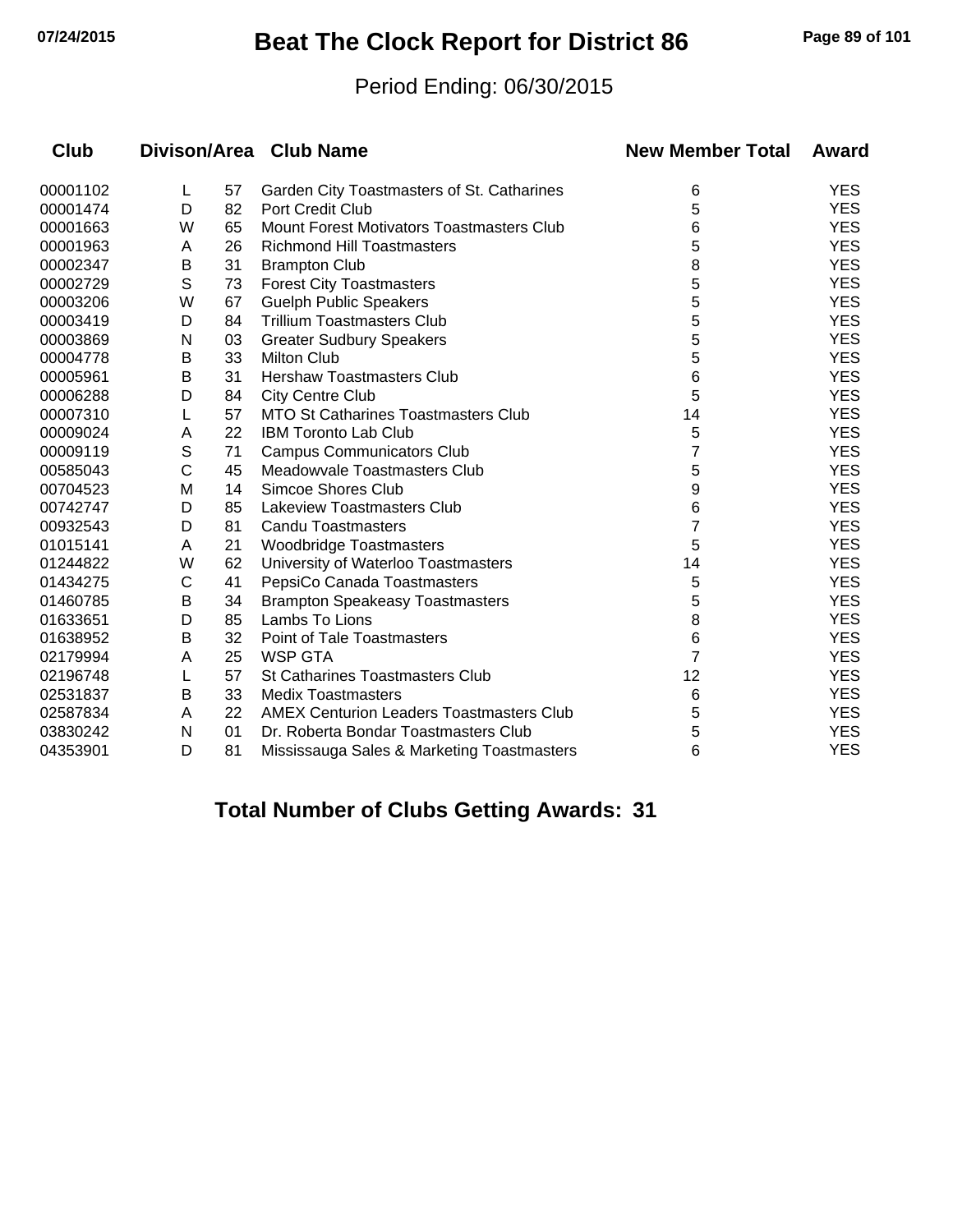## **07/24/2015 Beat The Clock Report for District 87 Page 90 of 101**

#### Period Ending: 06/30/2015

| <b>Club</b> |   |    | Divison/Area Club Name                      | <b>New Member Total</b> | Award      |
|-------------|---|----|---------------------------------------------|-------------------------|------------|
| 00001472    | J | 04 | Kebayoran Club                              | 5                       | <b>YES</b> |
| 00003949    | D | 01 | <b>TCS Toastmasters Club</b>                | 5                       | <b>YES</b> |
| 00004067    |   | 01 | Jakarta Toastmasters Club                   |                         | <b>YES</b> |
| 00004517    | J | 01 | Lippo Karawaci Toastmasters Club            | 6                       | <b>YES</b> |
| 00006376    | Κ | 06 | The Brunei Speakers' Club                   | 5                       | <b>YES</b> |
| 00007853    | J | 04 | The Catalyst Toastmasters Club              | 8                       | <b>YES</b> |
| 00008651    | Κ | 05 | Sandakan Mandarin Toastmasters Club         | 8                       | <b>YES</b> |
| 00009029    | D | 04 | Kuching Progressive Toastmasters Club       | 5                       | <b>YES</b> |
| 00596885    |   | 05 | Maranatha Club                              |                         | <b>YES</b> |
| 00763432    |   | 02 | <b>SCBD Toastmasters Club</b>               | 5                       | <b>YES</b> |
| 01060760    | н | 04 | Medan Miracle Pidato Club                   | 6                       | <b>YES</b> |
| 01293055    | G | 01 | <b>HAND Toastmasters Club</b>               | 6                       | <b>YES</b> |
| 01450084    | K | 07 | Sabah Ports                                 | 5                       | <b>YES</b> |
| 01488334    |   | 04 | Sandoz Toastmasters Club                    | 5                       | <b>YES</b> |
| 03332121    | Κ | 01 | Le Meridien Kota Kinabalu Toastmasters Club | 8                       | <b>YES</b> |
| 03531810    |   | 04 | Plato Toastmasters Club                     | 14                      | YES.       |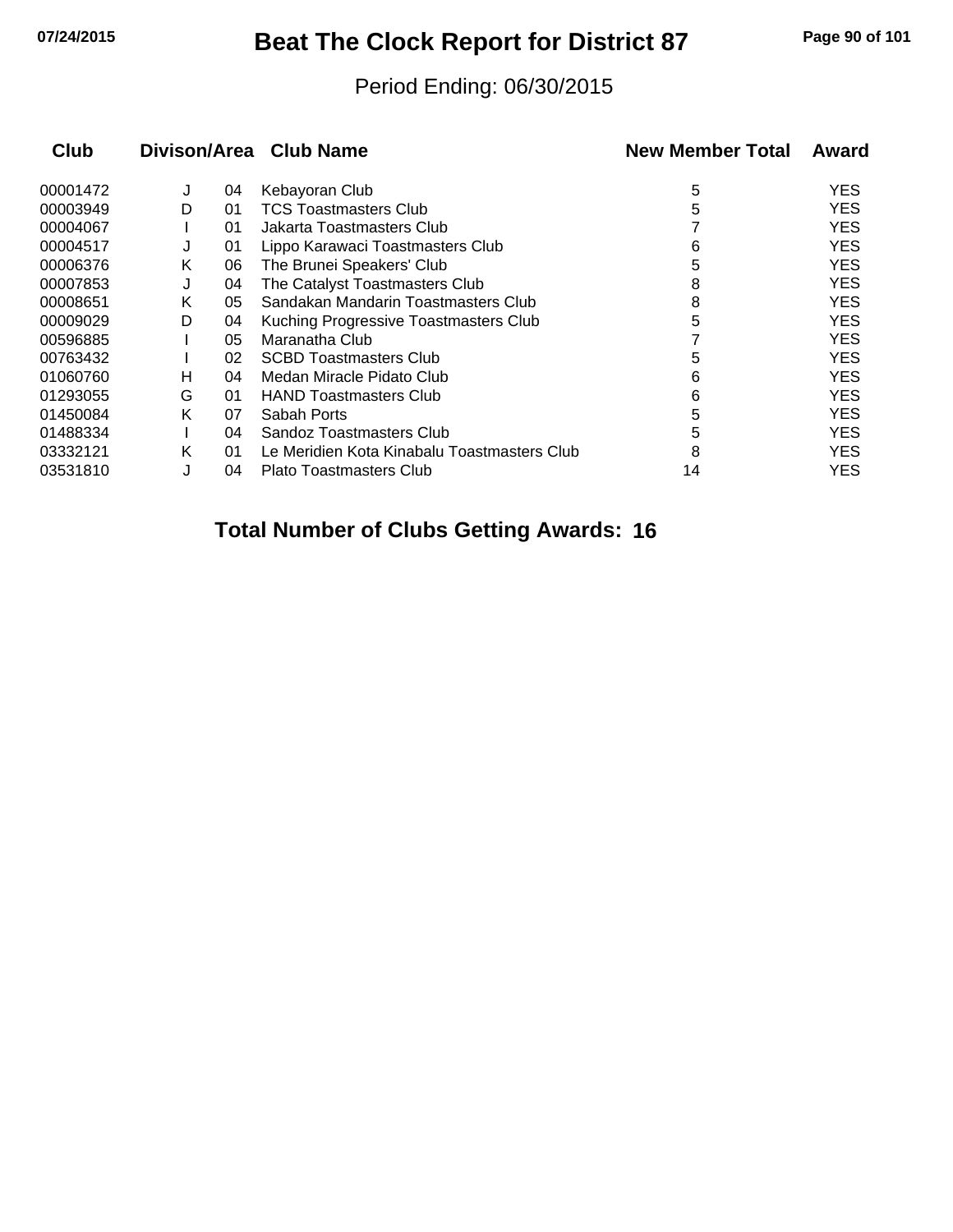## **07/24/2015 Beat The Clock Report for District 89 Page 91 of 101**

#### Period Ending: 06/30/2015

| <b>Club</b> |   |    | Divison/Area Club Name                         | <b>New Member Total</b> | Award      |
|-------------|---|----|------------------------------------------------|-------------------------|------------|
| 00002787    | G | 02 | Victoria Toastmasters Club                     | 7                       | <b>YES</b> |
| 00003704    | G | 02 | Wayfoong Toastmasters Club                     | 6                       | <b>YES</b> |
| 00007408    | O | 01 | Kowloon Club                                   | 5                       | <b>YES</b> |
| 00009567    | н | 02 | Hong Kong Achievers Toastmasters Club          | 6                       | <b>YES</b> |
| 00606667    | P | 03 | Chengdu Toastmasters Club                      |                         | <b>YES</b> |
| 00831323    | N | 01 | Zhuhai Toastmasters Club                       | 5                       | <b>YES</b> |
| 00982065    | A | 04 | <b>SHIP Toastmasters Club</b>                  | 5                       | <b>YES</b> |
| 01260874    | N | 01 | SYSU Zhuhai Toastmasters Club                  | 7                       | <b>YES</b> |
| 01274471    | A | 01 | Shenzhen Sunshine Toastmasters Club            | 11                      | <b>YES</b> |
| 01306561    | М | 03 | Xiamen University Toastmasters Club            | 11                      | <b>YES</b> |
| 01373522    |   | 02 | Chang Yan Mandarin Toastmasters Club           | 8                       | <b>YES</b> |
| 01528261    | н | 04 | <b>Global Vision Chinese Toastmasters Club</b> | 8                       | <b>YES</b> |
| 01539373    | A | 02 | <b>PRO Toastmasters Club</b>                   | 5                       | <b>YES</b> |
| 01584626    | P | 01 | Ah-Cheng Toastmaster Club                      |                         | <b>YES</b> |
| 01645167    | P | 02 | Chengdu WExpress Toastmasters Club             | 5                       | <b>YES</b> |
| 01763163    |   | 02 | FedEx (Shenzhen) Toastmasters Club             | 9                       | <b>YES</b> |
| 01992071    | E | 04 | Elite Chinese Toastmasters Club                | 5                       | <b>YES</b> |
| 02273773    | A | 02 | SZ CSST Longhorn TMC                           | 10                      | <b>YES</b> |
| 02432242    | M | 03 | Amoy Toastmasters Club                         | 5                       | <b>YES</b> |
| 02490397    | Е | 02 | A.A.C.T.P GZ Toastmasters                      | 8                       | <b>YES</b> |
| 02541596    |   | 04 | Dongguan Toastmasters Club                     | 6                       | <b>YES</b> |
| 03692031    | P | 04 | Wavy Toastmasters Club                         | 5                       | <b>YES</b> |
| 03730449    | Κ | 03 | <b>Phoenix Toastmasters Club</b>               | 10                      | <b>YES</b> |
| 04323093    | N | 01 | Zhongshan Toastmasters Club                    | 7                       | <b>YES</b> |
| 04461099    |   | 02 | <b>Shekou IMAGINE Toastmasters Club</b>        | 5                       | <b>YES</b> |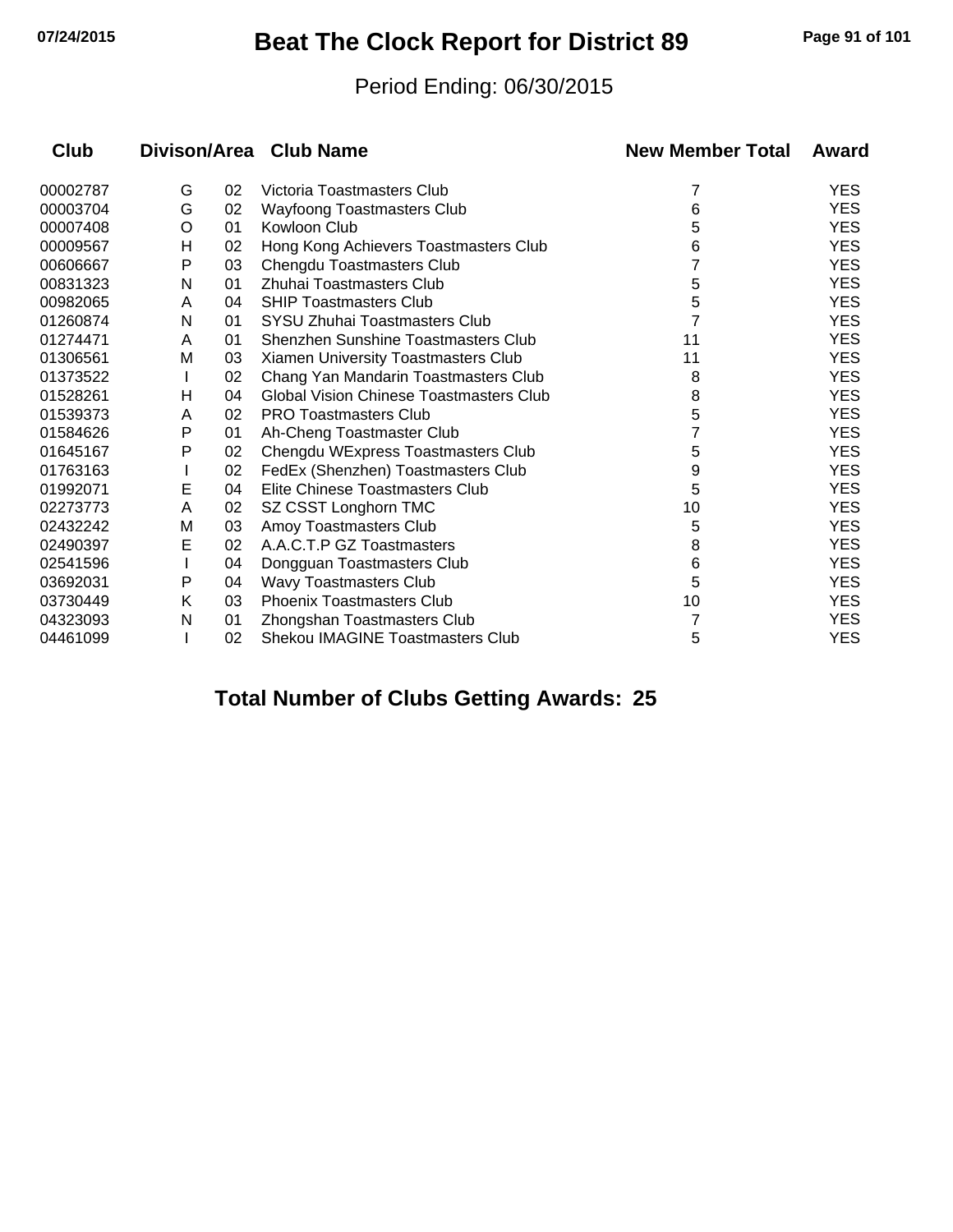## **07/24/2015 Beat The Clock Report for District 91 Page 92 of 101**

#### Period Ending: 06/30/2015

| <b>Club</b> |   |    | Divison/Area Club Name                      | <b>New Member Total</b> | Award      |
|-------------|---|----|---------------------------------------------|-------------------------|------------|
| 00004824    |   | 47 | London Business School Public Speaking Club | 11                      | <b>YES</b> |
| 00005235    | В | 06 | London Olympian Speakers Toastmasters Club  | 6                       | <b>YES</b> |
| 00007365    | В | 29 | London Athenian Speakers Toastmasters Club  |                         | <b>YES</b> |
| 00008471    | J | 46 | <b>Reading Speakers Club</b>                |                         | <b>YES</b> |
| 00009834    | н | 14 | <b>Guildford Speaker's Club</b>             | 5                       | <b>YES</b> |
| 00762850    | Κ | 59 | Meridian Speakers Club                      | 6                       | <b>YES</b> |
| 00782690    | н | 37 | <b>Toasted Sandwich Toastmasters Club</b>   | 6                       | <b>YES</b> |
| 00885179    | В | 29 | West London Speakers Club                   | 6                       | <b>YES</b> |
| 01163131    | J | 42 | <b>Casterbridge Speakers</b>                |                         | <b>YES</b> |
| 01352811    | Κ | 59 | <b>Speakers Corner</b>                      |                         | <b>YES</b> |
| 01376237    | Κ | 58 | 1st London Toastmasters                     |                         | <b>YES</b> |
| 01519329    | В | 45 | <b>Covent Garden Speakers</b>               | 6                       | <b>YES</b> |
| 01811645    |   | 56 | <b>London Public Speakers</b>               | 6                       | <b>YES</b> |
| 02269349    | K | 31 | <b>Russian English Speakers</b>             |                         | <b>YES</b> |
| 02277701    | B | 52 | <b>Kings Speakers</b>                       | 5                       | <b>YES</b> |
| 02673910    | н | 14 | Fluor Farnborough Speakers                  | 5                       | <b>YES</b> |
| 03410669    |   | 34 | R/GA London Toastmasters                    | 6                       | <b>YES</b> |
| 04169140    | В | 45 | <b>City Limits Speakers</b>                 | 5                       | <b>YES</b> |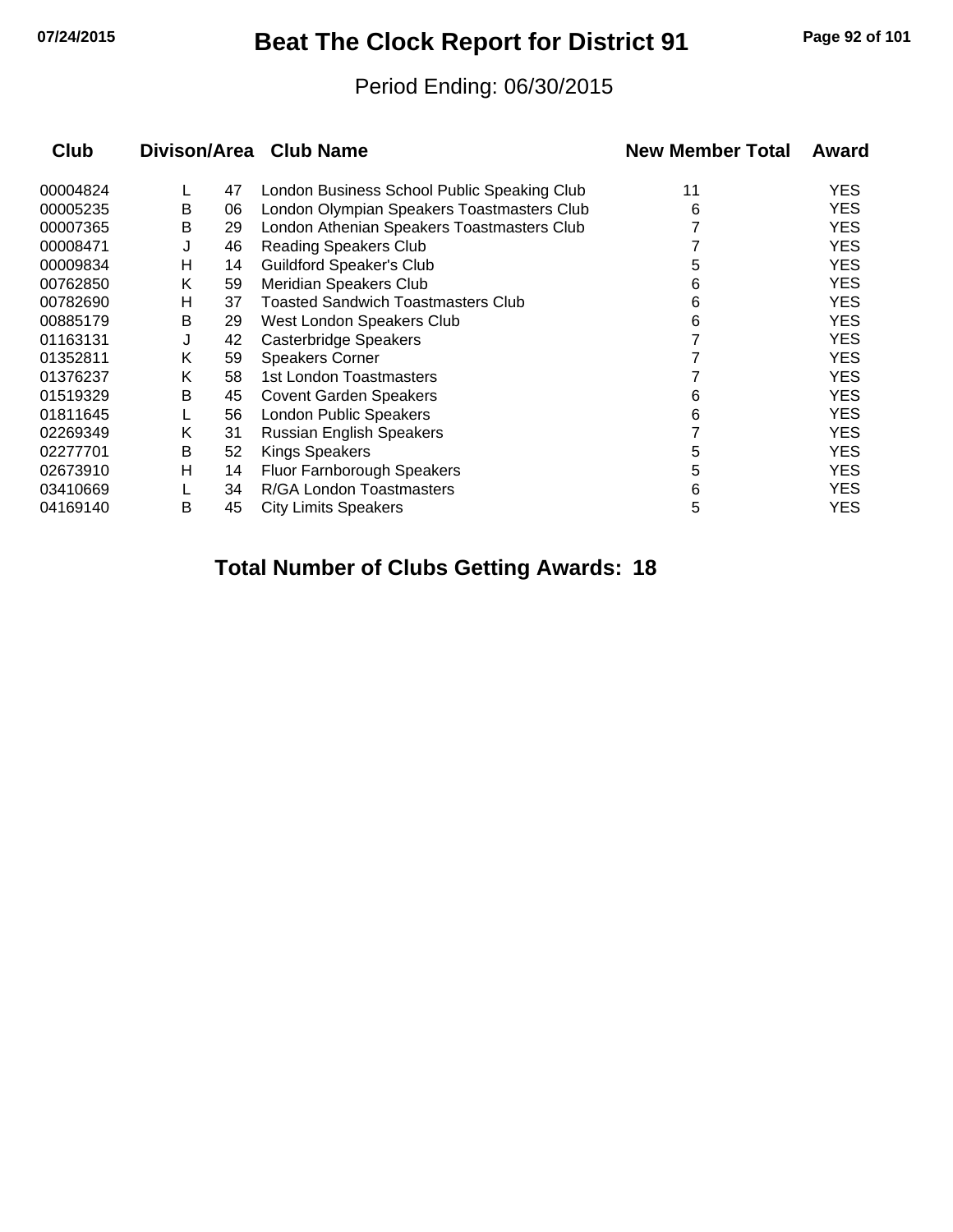## **07/24/2015 Beat The Clock Report for District 92 Page 93 of 101**

#### Period Ending: 06/30/2015

| <b>Club</b> |   |    | Divison/Area Club Name                           | <b>New Member Total</b> | Award      |
|-------------|---|----|--------------------------------------------------|-------------------------|------------|
| 00000547    | C | 02 | Deejays Club                                     | 7                       | <b>YES</b> |
| 00003698    | F | 02 | <b>Winners Club</b>                              | 5                       | <b>YES</b> |
| 00009639    | E | 05 | <b>Mecon Communication Club</b>                  | 6                       | <b>YES</b> |
| 00009688    | E | 01 | Infosys Toastmasters, Bangalore                  | 12                      | <b>YES</b> |
| 00009713    | В | 01 | <b>Sunshine Toastmasters Club</b>                | 5                       | <b>YES</b> |
| 00585650    | F | 01 | Mangalore Club                                   | 5                       | <b>YES</b> |
| 00848580    | D | 05 | <b>Smedley Speakers Society</b>                  | 5                       | <b>YES</b> |
| 00863230    | A | 04 | IBM Synergy Toastmasters Club                    | 5                       | <b>YES</b> |
| 01077961    | E | 04 | <b>ORA*TORS CLUB</b>                             | 7                       | <b>YES</b> |
| 01254322    | A | 04 | <b>Microsoft Speech Weavers</b>                  | 5                       | <b>YES</b> |
| 01379339    | G | 02 | <b>TCS Maitree Toastmasters Club: Kochi</b>      | 10                      | <b>YES</b> |
| 01384796    | C | 02 | Cisco-Vani                                       | 5                       | <b>YES</b> |
| 01434790    | D | 05 | <b>TCS Maitree - Bangalore Toastmasters Club</b> | 5                       | <b>YES</b> |
| 01548643    | D | 01 | Express2Lead Toastmasters Club                   | 8                       | <b>YES</b> |
| 01872178    | Н | 01 | <b>Toastmasters Club Of Thrissur</b>             | 5                       | <b>YES</b> |
| 02188958    | C | 04 | Koramangala Toastmasters Club                    | 6                       | <b>YES</b> |
| 02331661    | C | 02 | <b>Intel Talk Masters</b>                        | 5                       | <b>YES</b> |
| 02389985    | G | 01 | <b>Trivandrum Toastmasters</b>                   | 6                       | <b>YES</b> |
| 02535185    | G | 01 | Infosys Toastmasters, Trivandrum                 | 9                       | <b>YES</b> |
| 02669933    | C | 04 | <b>Ascent Toastmasters Club</b>                  | 7                       | <b>YES</b> |
| 02870184    | A | 02 | <b>Talkmagic Toastmasters Club</b>               | 5                       | <b>YES</b> |
| 03078424    | C | 05 | Toastmasters Indiranagar Pride                   | 9                       | <b>YES</b> |
| 03283460    | E | 01 | <b>WiproEC Friday Toastmasters Club</b>          | 5                       | <b>YES</b> |
| 03540096    | C | 01 | <b>ARM Talkies</b>                               | 6                       | <b>YES</b> |
| 03572259    | D | 05 | <b>FAI Renaissance</b>                           | 5                       | <b>YES</b> |
| 03590181    | B | 05 | <b>ITC Pathfinders</b>                           | 5                       | <b>YES</b> |
| 03958529    | D | 02 | SAP SpeakToLead Toastmasters Club                | 5                       | <b>YES</b> |
| 04113936    | D | 03 | <b>Infinera Toastmasters</b>                     | 6                       | <b>YES</b> |
| 04329635    | C | 04 | <b>Tarento India Toastmasters Club</b>           | 5                       | <b>YES</b> |
| 04412996    | C | 02 | Cisco Xpressions                                 | 6                       | <b>YES</b> |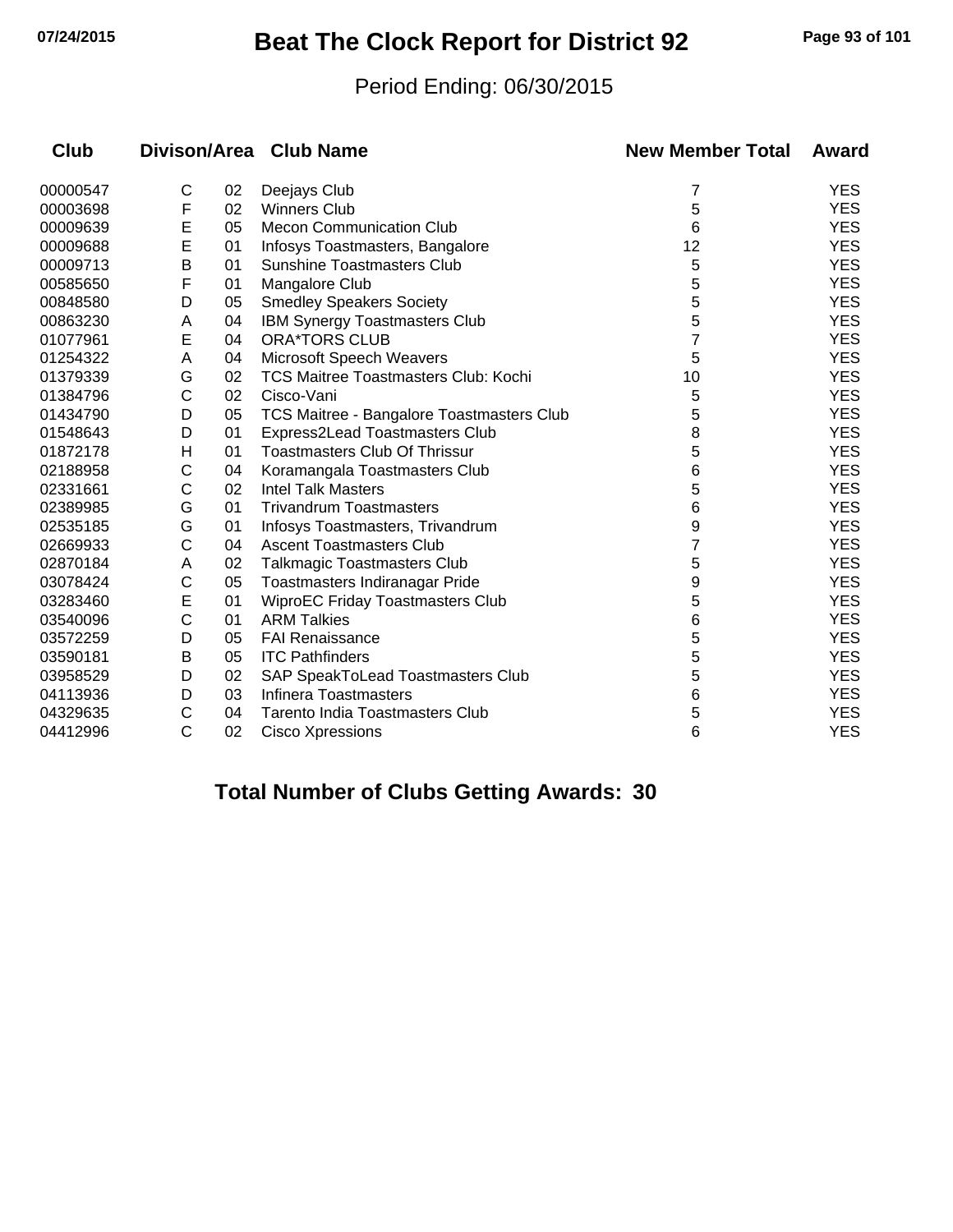## **07/24/2015 Beat The Clock Report for District 93 Page 94 of 101**

#### Period Ending: 06/30/2015

| <b>Club</b> |   |    | Divison/Area Club Name                  | <b>New Member Total</b> | Award      |
|-------------|---|----|-----------------------------------------|-------------------------|------------|
| 00002206    | В | 30 | South River Toastmasters Club           |                         | <b>YES</b> |
| 00583329    | С | 50 | Daedeok Toastmasters Club (DTC)         | 5                       | <b>YES</b> |
| 00913772    | A | 20 | Yeouido Toastmasters Club               | 6                       | <b>YES</b> |
| 01403902    | D | 33 | COEX TM                                 | 5                       | <b>YES</b> |
| 01593835    | В | 30 | Seocho Leaders                          | 6                       | <b>YES</b> |
| 01789566    | В | 31 | <b>Gyodae Toastmasters</b>              | 8                       | <b>YES</b> |
| 01812168    | A | 11 | Young Spirit Toastmasters               | 8                       | <b>YES</b> |
| 01895139    | С | 60 | <b>Go-Getters Toastmasters</b>          | 5                       | <b>YES</b> |
| 02129036    | В | 31 | Japanese English Bilingual Toastmasters |                         | <b>YES</b> |
| 02239775    | D | 40 | <b>Bundang Toastmasters</b>             |                         | <b>YES</b> |
| 03267519    | A | 11 | <b>Signature Toastmasters Club</b>      | 8                       | <b>YES</b> |
| 03281377    | В | 31 | <b>Gangnam Morning Toastmasters</b>     | 5                       | <b>YES</b> |
| 03420364    | С | 60 | Korea Carpe Diem                        | 5                       | <b>YES</b> |
| 03627578    | В | 21 | The Speaker's Lounge                    | 5                       | <b>YES</b> |
| 03650083    | D | 33 | Jamsil Korean Toastmasters              | 5                       | <b>YES</b> |
| 04462828    | A | 10 | AMOREPACIFIC TOASTMASTERS               | 28                      | YES.       |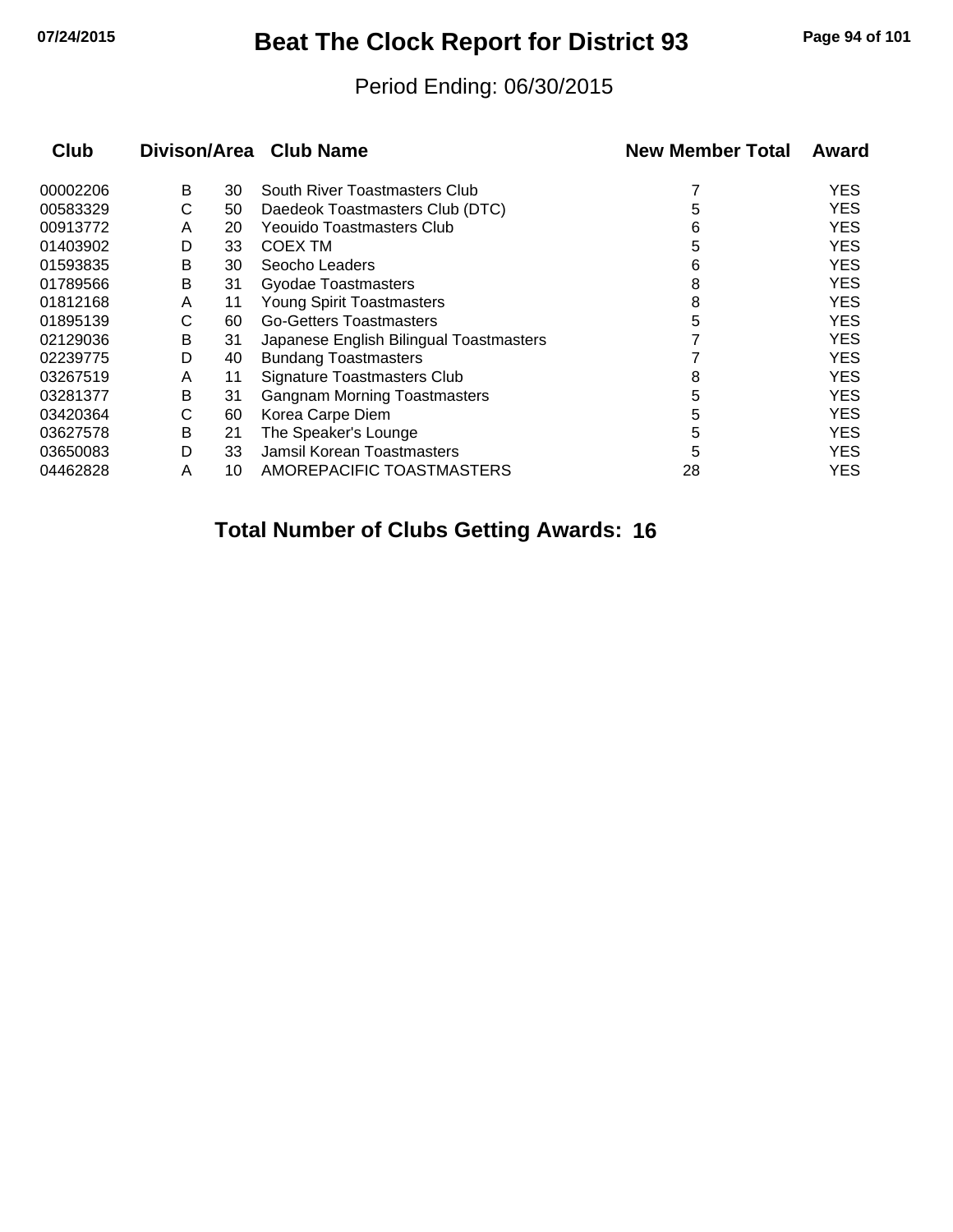## **07/24/2015 Beat The Clock Report for District 94 Page 95 of 101**

#### Period Ending: 06/30/2015

| Club     |   |    | Divison/Area Club Name                                | <b>New Member Total</b> | Award      |
|----------|---|----|-------------------------------------------------------|-------------------------|------------|
| 01168454 | D | 10 | Bamako ELITE                                          | 5                       | <b>YES</b> |
| 01276575 | E | 13 | Unity Toastmasters Club                               | 13                      | <b>YES</b> |
| 01523659 | F | 19 | <b>Merit Toastmasters</b>                             | 5                       | <b>YES</b> |
| 03273323 | A | 01 | Phénix Toastmasters Club                              | 6                       | <b>YES</b> |
| 03481439 | Е | 14 | NCPS <sub>1</sub>                                     | 6                       | <b>YES</b> |
| 03517725 | F | 18 | UYO PREMIER SPEAKERS (akwachievers) Toastmasters Club |                         | <b>YES</b> |
| 03720043 | Е | 15 | Melchizedek Lafia Toastmasters Club                   | 5                       | <b>YES</b> |
| 03720292 | Е | 15 | Melchizedek Tiara                                     | 5                       | <b>YES</b> |
| 03884196 | Е | 16 | PROVIDENCE TOASTMASTERS CLUB                          | 8                       | <b>YES</b> |
| 04100719 | A | 03 | <b>Ducor Toastmasters</b>                             | 6                       | <b>YES</b> |
| 04130906 | F | 18 | Lighthouse Prestige Toastmasters Club                 | 5                       | <b>YES</b> |
| 04413764 | D | 11 | Bamako English Toastmasters Club                      | 10                      | <b>YES</b> |
| 04427227 | A | 03 | <b>Busy Speakers Toastmasters Club</b>                | 5                       | <b>YES</b> |
| 04454813 | F | 18 | <b>GE AAF Toastmasters Club</b>                       | 10                      | <b>YES</b> |
| 04518315 | A | 03 | <b>MFA Toastmasters</b>                               | 5                       | <b>YES</b> |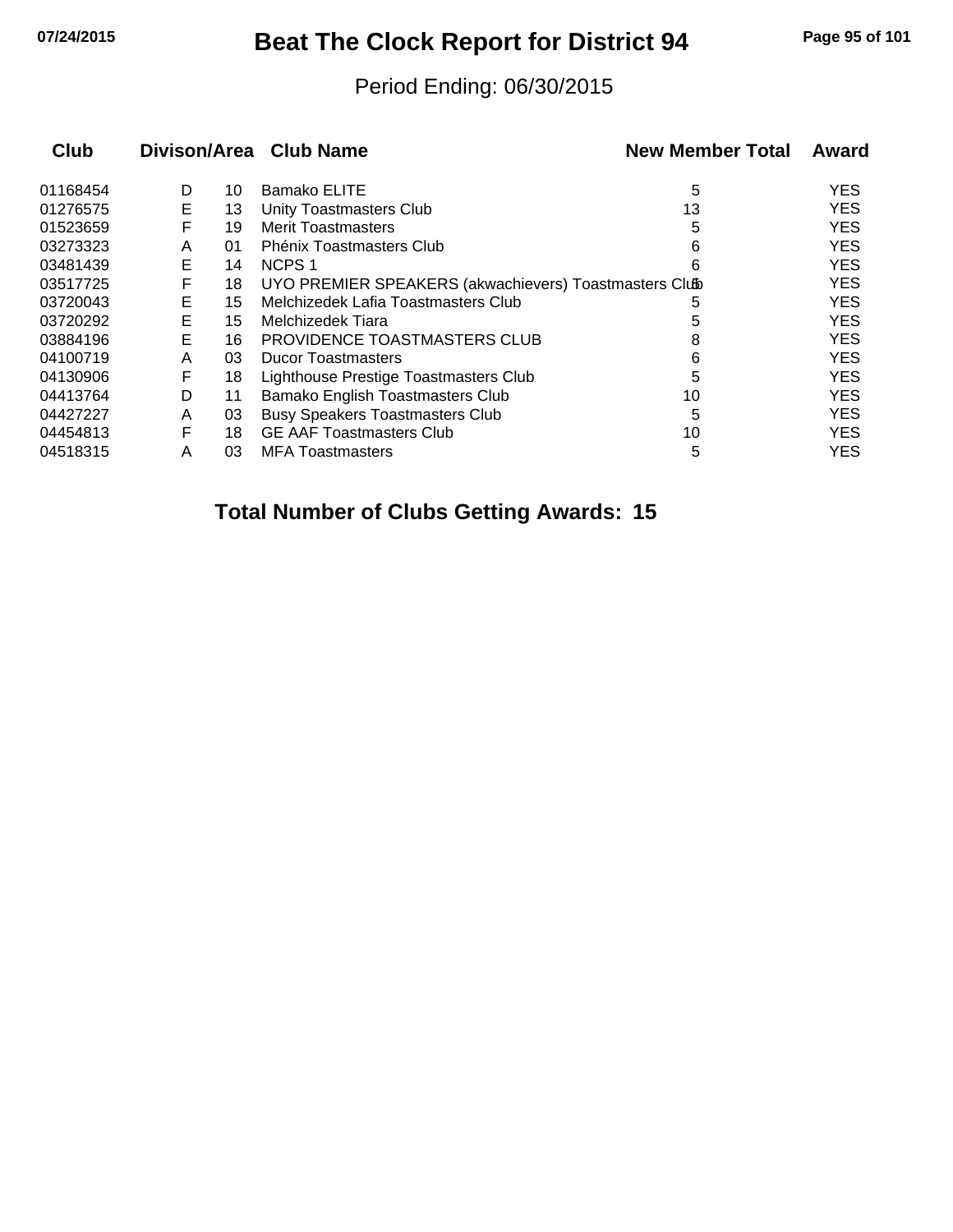## **07/24/2015 Beat The Clock Report for District 95 Page 96 of 101**

#### Period Ending: 06/30/2015

| <b>Club</b> |              |                                | Divison/Area Club Name                             | <b>New Member Total</b> | Award      |
|-------------|--------------|--------------------------------|----------------------------------------------------|-------------------------|------------|
| 00000551    | D            | 01<br>Vienna Toastmasters Club |                                                    | 6                       | <b>YES</b> |
| 00002041    | $\mathbf{I}$ | 01                             | <b>Munich Toastmasters Club</b>                    | 6                       | <b>YES</b> |
| 00002442    | F            | 02                             | Ramstein Speakers Bureau                           | 10                      | <b>YES</b> |
| 00002874    | F            | 04                             | Esprit De Corps Toastmasters Club                  | 7                       | <b>YES</b> |
| 00003871    | G            | 02                             | Copenhagen Toastmasters Club                       | 6                       | <b>YES</b> |
| 00004700    | G            | 01                             | Stockholm Toastmaster Club                         | 5                       | <b>YES</b> |
| 00005320    | G            | 01                             | Stockholm International                            | 5                       | <b>YES</b> |
| 00006409    | F            | 04                             | <b>Rhetorik Club Frankfurt</b>                     | 5                       | <b>YES</b> |
| 00007928    | G            | 03                             | <b>Oslo Toastmasters Club</b>                      | 5                       | <b>YES</b> |
| 00009754    | Α            | 04                             | <b>Cologne Toastmasters</b>                        | 7                       | <b>YES</b> |
| 00641732    |              | 02                             | <b>CRFM Les Franc-Parleurs de Munich</b>           | 14                      | <b>YES</b> |
| 00906542    | J            | 02                             | <b>Top Careers Toastmasters Club</b>               | 5                       | <b>YES</b> |
| 01112264    | В            | 01                             | Silesia Toastmasters                               | 5                       | <b>YES</b> |
| 01138065    | E            | 03                             | <b>Toastmasters Poznan</b>                         | 7                       | <b>YES</b> |
| 01171916    | J            | 03                             | <b>WrocLove Toastmasters PL</b>                    | 6                       | <b>YES</b> |
| 01174718    | D            | 01                             | Vienna Speakers Club                               | 5                       | <b>YES</b> |
| 01216331    | н            | 01                             | <b>Toastmasters Club Bucharest</b>                 | 5                       | <b>YES</b> |
| 01223043    | F            | 02                             | Rhetorikclub Mannheim                              | 5                       | <b>YES</b> |
| 01320303    | A            | 04                             | <b>Bochum Toastmasters</b>                         | 5                       | <b>YES</b> |
| 01345699    | Е            | 03                             | Verbal Victory                                     | 7                       | <b>YES</b> |
| 01519351    | G            | 02                             | Malmö Toastmasters                                 | 5                       | <b>YES</b> |
| 01591792    | D            | 05                             | Amplion                                            | 7                       | <b>YES</b> |
| 01833481    | J            | 02                             | <b>Toastmasters Leaders</b>                        | 8                       | <b>YES</b> |
| 02178065    | н            | 01                             | <b>Toastmasters Bucuresti</b>                      | 5                       | <b>YES</b> |
| 02490276    | J            | 01                             | <b>Lodz Toastmasters</b>                           | 9                       | <b>YES</b> |
| 02863131    | Н            | 01                             | <b>Twenty-Six Spinning Stars Toastmasters Club</b> | 7                       | <b>YES</b> |
| 02867912    | D            | 03                             | Brnenští Toastmástri                               | 6                       | <b>YES</b> |
| 02909537    | J            | 03                             | <b>WrocLove Speakers</b>                           | 6                       | <b>YES</b> |
| 03760924    | Н            | 02                             | <b>Toastmasters Arad</b>                           | 5                       | <b>YES</b> |
| 03963955    | J            | 03                             | <b>Toastmasters Opole</b>                          | 6                       | <b>YES</b> |
| 04053566    | E            | 02                             | <b>Toastmasters Gdynia</b>                         | 5                       | <b>YES</b> |
| 04304066    | J            | 02                             | Vistula Toastmasters Leaders                       | 5                       | <b>YES</b> |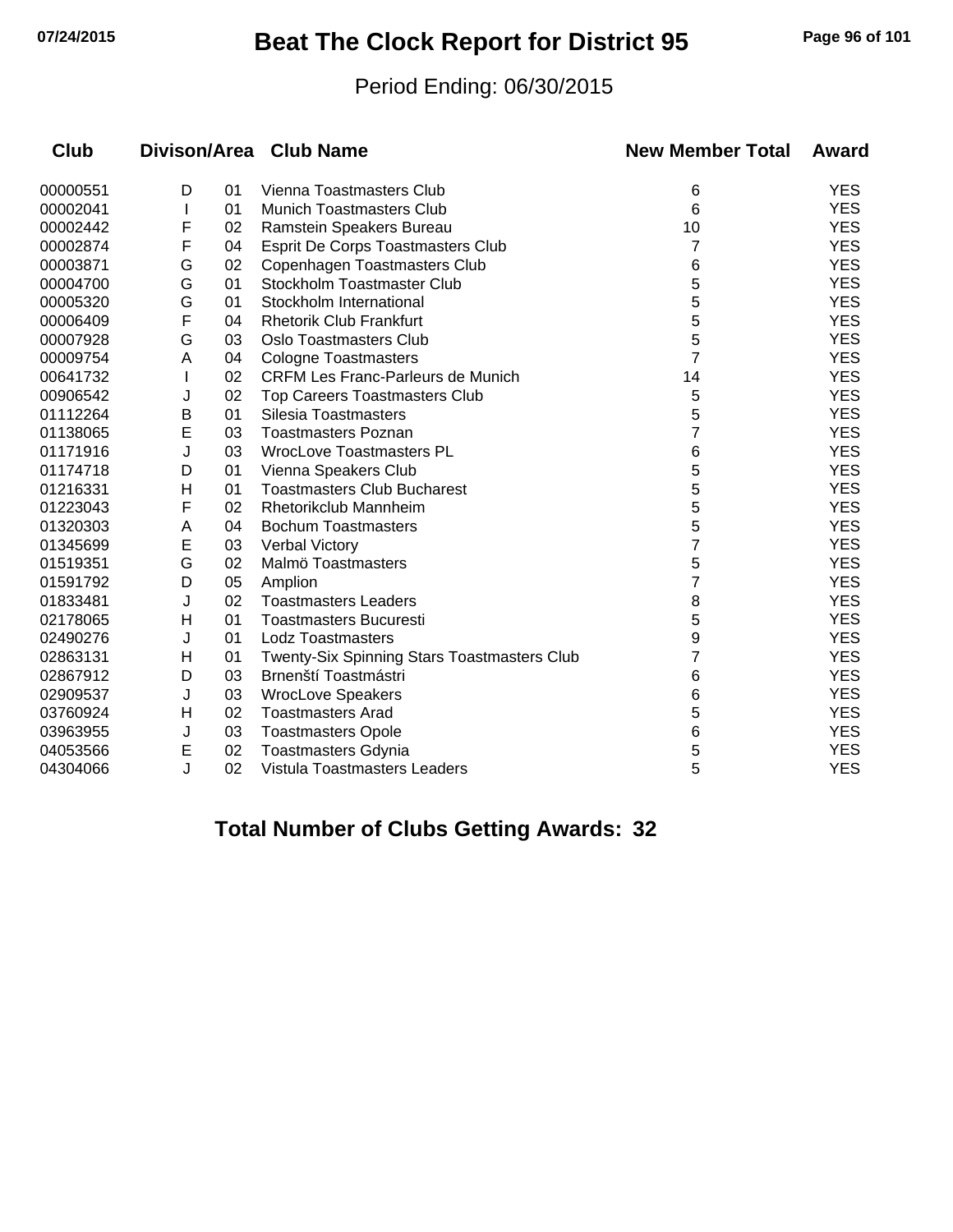## **07/24/2015 Beat The Clock Report for District 96 Page 97 of 101**

#### Period Ending: 06/30/2015

| Club     |   |    | Divison/Area Club Name                     | <b>New Member Total</b> | Award      |
|----------|---|----|--------------------------------------------|-------------------------|------------|
| 00000059 | B | 23 | Vancouver Toastmasters Club                | 5                       | <b>YES</b> |
| 00001248 | н | 73 | Morning Stars Club                         | 9                       | <b>YES</b> |
| 00003169 | В | 23 | Walter Gage Toastmasters Club              | 9                       | <b>YES</b> |
| 00003872 | J | 87 | <b>Burnaby Toasters Club</b>               | 5                       | <b>YES</b> |
| 00004812 | В | 20 | <b>Marpole Community Toastmasters Club</b> | 6                       | <b>YES</b> |
| 00004931 |   | 84 | Salsa Speakers Club                        |                         | <b>YES</b> |
| 00006399 | M | 94 | <b>Lincoln Toastmasters Club</b>           | 6                       | <b>YES</b> |
| 00008844 | S | 24 | <b>AMEC Downtown Xpress Club</b>           | 8                       | <b>YES</b> |
| 01481796 | S | 25 | <b>Talk for Success</b>                    | 8                       | <b>YES</b> |
| 02325592 | N | 75 | Speech Remedy                              | 10                      | <b>YES</b> |
| 03207628 | S | 25 | Dirt Whisperers                            | 5                       | <b>YES</b> |
| 03334989 | S | 26 | Network Hub Toastmasters                   | 5                       | <b>YES</b> |
| 03337150 | м | 90 | Downtown Coquitlam TM Club                 |                         | <b>YES</b> |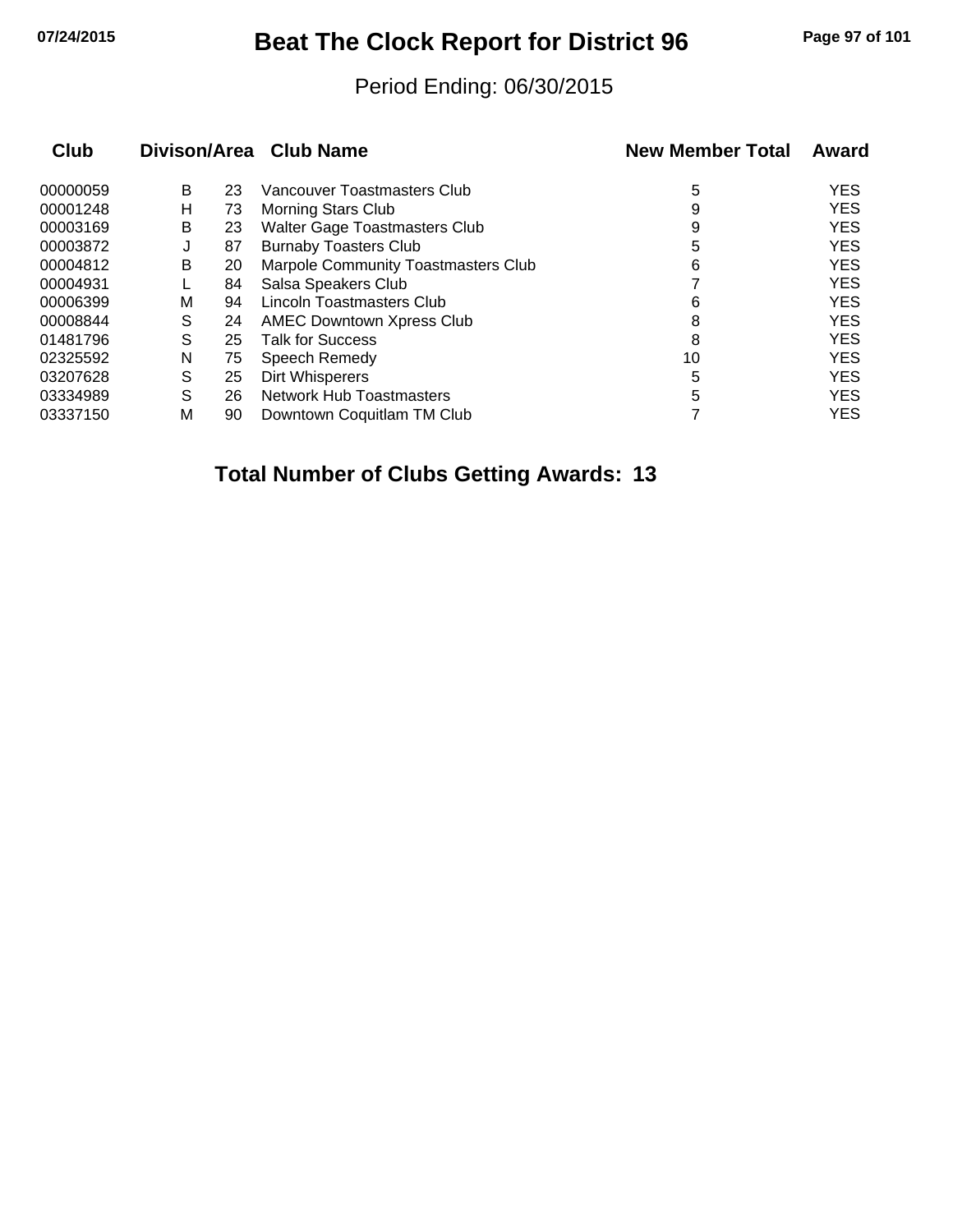# **07/24/2015 Beat The Clock Report for District 97 Page 98 of 101**

#### Period Ending: 06/30/2015

|   |    |                                                       | <b>New Member Total</b> | Award      |
|---|----|-------------------------------------------------------|-------------------------|------------|
| B | 02 | Bangkok Club                                          |                         | <b>YES</b> |
| A | 01 | Capitol Toastmasters Club                             | 10                      | <b>YES</b> |
| B | 02 | <b>Saturday Toastmasters</b>                          |                         | <b>YES</b> |
| С | 03 | Chiang Mai Toastmasters Club                          | 11                      | <b>YES</b> |
| B | 03 | The First Thai Toastmasters Club                      | 5                       | <b>YES</b> |
| C | 02 | <b>Genevieve Caulfield Thailand Toastmasters Club</b> |                         | <b>YES</b> |
| A | 03 | Saigon Toastmasters Club                              | 5                       | <b>YES</b> |
| A | 03 | Hanoi Speakers                                        |                         | <b>YES</b> |
| A | 03 | <b>UEH ISB Toastmasters</b>                           | 12                      | <b>YES</b> |
| С | 02 | <b>LAC Toastmasters</b>                               | 9                       | <b>YES</b> |
| B | 01 | Nakornthon Thai Toastmasters Club                     | 5                       | <b>YES</b> |
| A | 02 | St. Theresa Toastmasters Club                         | 11                      | <b>YES</b> |
| С | 03 | PIM Toastmasters Club                                 | 8                       | <b>YES</b> |
| Α | 03 | <b>HCM Toastmasters Club</b>                          | 6                       | <b>YES</b> |
|   |    |                                                       | Divison/Area Club Name  |            |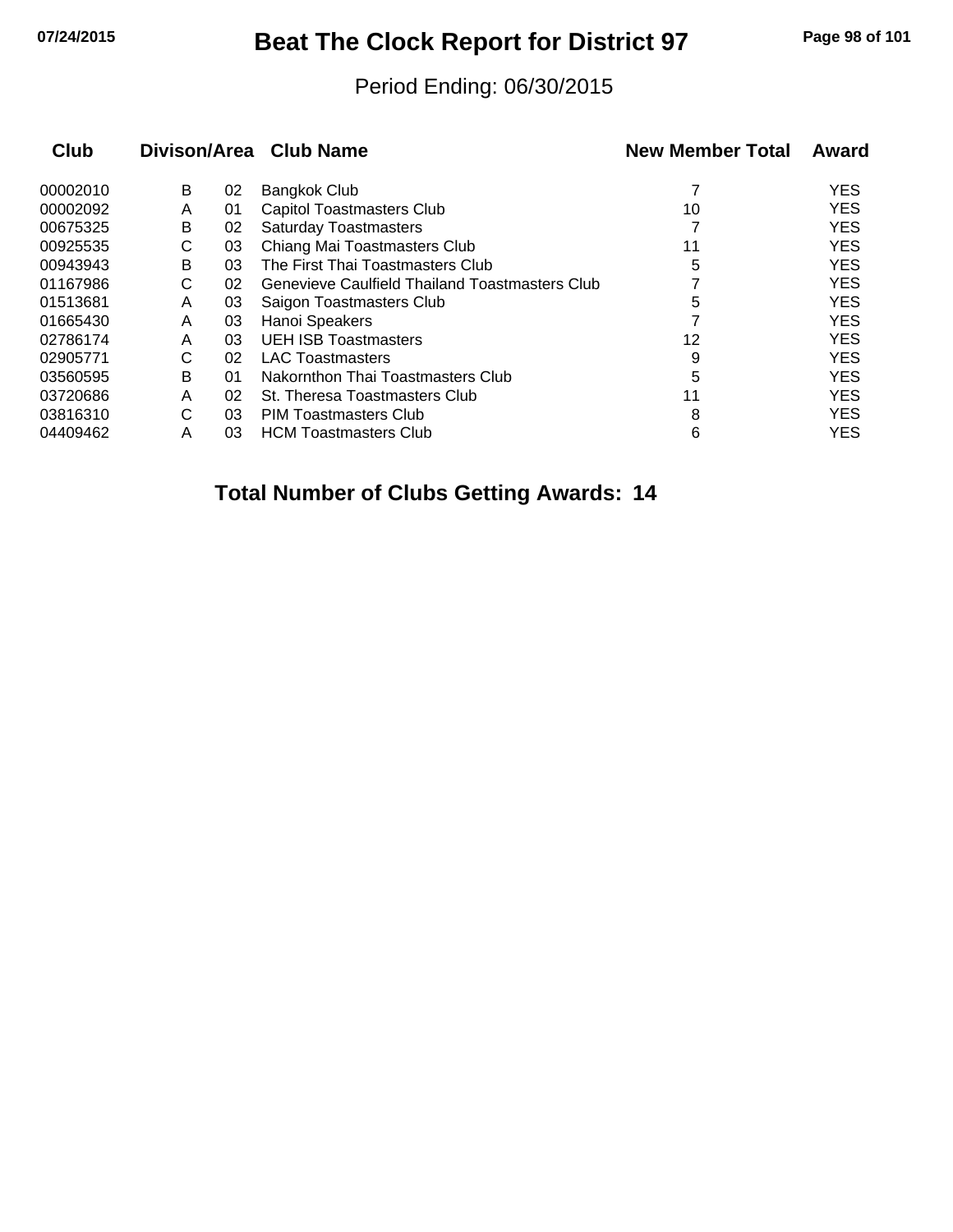# **07/24/2015 Beat The Clock Report for District F Page 99 of 101**

#### Period Ending: 06/30/2015

| <b>Club</b> | Divison/Area Club Name |    |                                           | <b>New Member Total</b> | Award      |
|-------------|------------------------|----|-------------------------------------------|-------------------------|------------|
| 00000115    | В                      | 05 | Arcadia Hoyt Curtis Toastmasters Club     | 5                       | <b>YES</b> |
| 00000219    | F                      | 02 | Irvine Lunchtime Toastmasters Club        | 6                       | YES        |
| 00000734    | G                      | 03 | <b>Challengers Toastmasters Club</b>      | 5                       | <b>YES</b> |
| 00002116    | A                      | 02 | <b>TIC Talkers</b>                        | 6                       | <b>YES</b> |
| 00002234    | F                      | 04 | Woodbridge Toastmasters Club              | 6                       | YES        |
| 00002657    | G                      | 01 | Saddleback Valley Toastmasters Club       | 6                       | <b>YES</b> |
| 00004232    | С                      | 05 | Leaders in Action                         |                         | <b>YES</b> |
| 00005270    | D                      | 02 | <b>Diverse Voices Club</b>                | 8                       | <b>YES</b> |
| 00005639    | D                      | 06 | Tongues-A-Flame Club                      | 5                       | <b>YES</b> |
| 00006463    | G                      | 02 | San Clemente Toastmasters                 | 5                       | <b>YES</b> |
| 00006570    | C                      | 04 | Surf City Speak 'N' Lead                  | 8                       | <b>YES</b> |
| 00006851    | С                      | 02 | Astromasters                              | 5                       | <b>YES</b> |
| 00007097    | G                      | 04 | Irvine Toastmasters Club                  | 6                       | <b>YES</b> |
| 00008638    | A                      | 02 | Articulate Athletes Club                  |                         | <b>YES</b> |
| 00921159    | A                      | 01 | <b>Tools 2 Lead Toastmasters Club</b>     |                         | <b>YES</b> |
| 01010248    | В                      | 03 | <b>Caltech Toastmasters</b>               | 5                       | <b>YES</b> |
| 01165745    | н                      | 01 | <b>Power Speakers</b>                     | 5                       | <b>YES</b> |
| 01537449    | D                      | 04 | Albertsons/Vons Socal Toastmasters        |                         | <b>YES</b> |
| 01537909    | A                      | 06 | imadesign                                 | 8                       | <b>YES</b> |
| 02423290    | в                      | 02 | Pasadena Presbyterian Church Toastmasters | 6                       | <b>YES</b> |
| 02423947    | С                      | 04 | Leadership Through Mentoring              |                         | <b>YES</b> |
| 03919626    | A                      | 01 | Lideres De Alcance                        | 5                       | YES        |